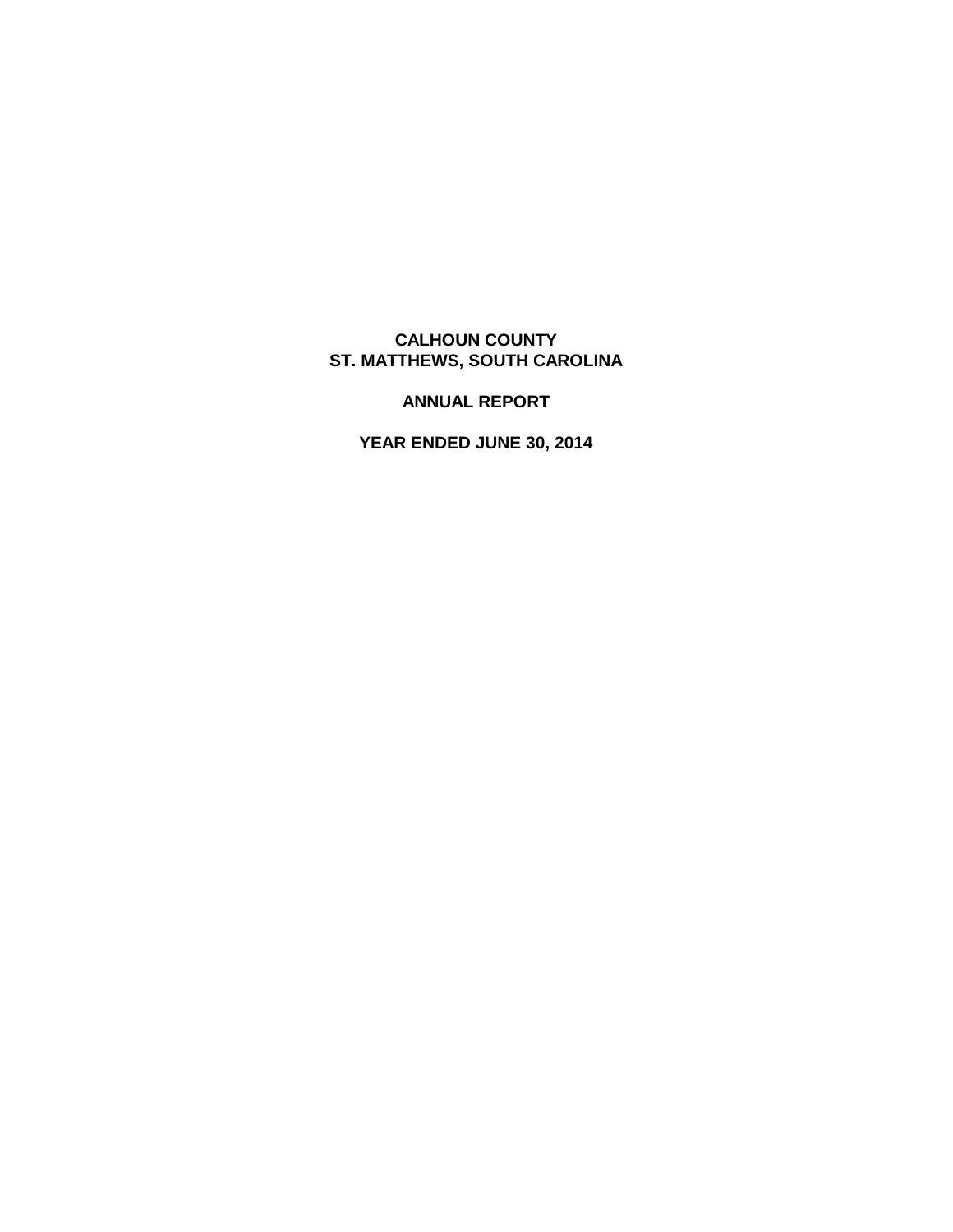# **ANNUAL REPORT**

# **YEAR ENDED JUNE 30, 2014**

# **TABLE OF CONTENTS**

|                                                                                                                                                           | Page      |
|-----------------------------------------------------------------------------------------------------------------------------------------------------------|-----------|
| <b>Independent Auditor's Report</b>                                                                                                                       | $1 - 3$   |
| Management's Discussion and Analysis (Unaudited)                                                                                                          | $4 - 14$  |
| <b>Basic Financial Statements:</b>                                                                                                                        |           |
| Government-wide Financial Statements:                                                                                                                     |           |
| <b>Statement of Net Position</b><br><b>Statement of Activities</b>                                                                                        | 15<br>16  |
| <b>Fund Financial Statements:</b>                                                                                                                         |           |
| <b>Balance Sheet - Governmental Funds</b>                                                                                                                 | 17        |
| Reconciliation of the Governmental Funds<br>Balance Sheet to the Statement of Net Position                                                                | 18        |
| Statement of Revenues, Expenditures, and Changes in<br><b>Fund Balances - Governmental Funds</b>                                                          | 19        |
| Reconciliation of the Statement of Revenues, Expenditures, and<br>Changes in Fund Balances of Governmental Funds to the<br><b>Statement of Activities</b> | 20        |
| Statement of Revenues, Expenditures, and Changes in Fund<br>Balances - Budget and Actual - General Fund                                                   | 21        |
| <b>Proprietary Funds:</b>                                                                                                                                 |           |
| <b>Combined Statement of Net Position</b>                                                                                                                 | $22 - 23$ |
| Combined Statement of Revenues, Expenses, and<br>Changes in Fund Net Position                                                                             | 24        |
| <b>Combined Statement of Cash Flows</b>                                                                                                                   | $25 - 26$ |
| Statement of Fiduciary Assets and Liabilities                                                                                                             | 27        |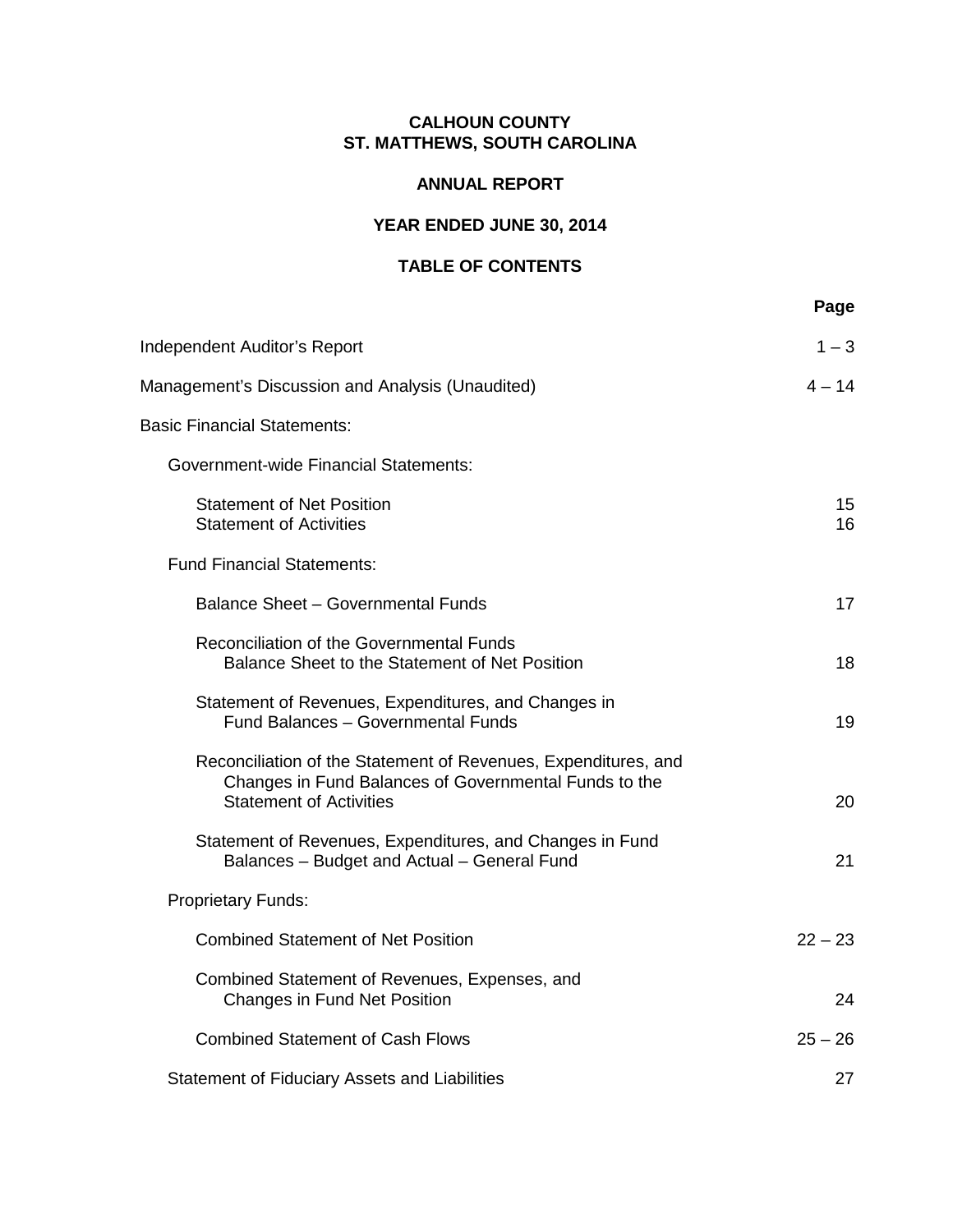# **ANNUAL REPORT**

# **YEAR ENDED JUNE 30, 2014**

# **TABLE OF CONTENTS**

(continued)

|                                                                                                                   | Page      |
|-------------------------------------------------------------------------------------------------------------------|-----------|
| Notes to the Basic Financial Statements                                                                           | $28 - 57$ |
| <b>Required Supplementary Information</b><br>Schedule of Funding Progress for the Retiree Health Plan (Unaudited) | 58        |
| Combining and Individual Fund Schedules:                                                                          |           |
| Nonmajor Governmental Funds:                                                                                      |           |
| Combining Balance Sheet - Nonmajor Governmental Funds                                                             | $59 - 61$ |
| Combining Schedule of Revenues, Expenditures, and<br>Changes in Fund Balances - Nonmajor Governmental Funds       | $62 - 64$ |
| <b>Budgetary Comparison Schedules</b>                                                                             |           |
| Schedule of Revenues, Expenditures, and Changes in Fund<br>Balance - Budget and Actual - General Fund             | $65 - 67$ |
| Schedule of Expenditures, Compared to Budget – General Fund                                                       | $68 - 77$ |
| <b>Fiduciary Funds</b>                                                                                            |           |
| Combining Schedule of Fiduciary Assets and Liabilities                                                            | 78        |
| Combining Schedule of Changes in Assets and Liabilities                                                           | $79 - 81$ |
| <b>STATISTICAL SECTION</b>                                                                                        |           |
| Schedule of Fines, Assessments and Surcharges<br>Special Revenue Fund - Victims Rights Fund                       | 82        |
| <b>Computation of Legal Debt Margin</b>                                                                           | 83        |
| Schedule of Miscellaneous Revenue - General Fund                                                                  | 84        |
| Schedule of Delinquent Taxes Receivable                                                                           | 85        |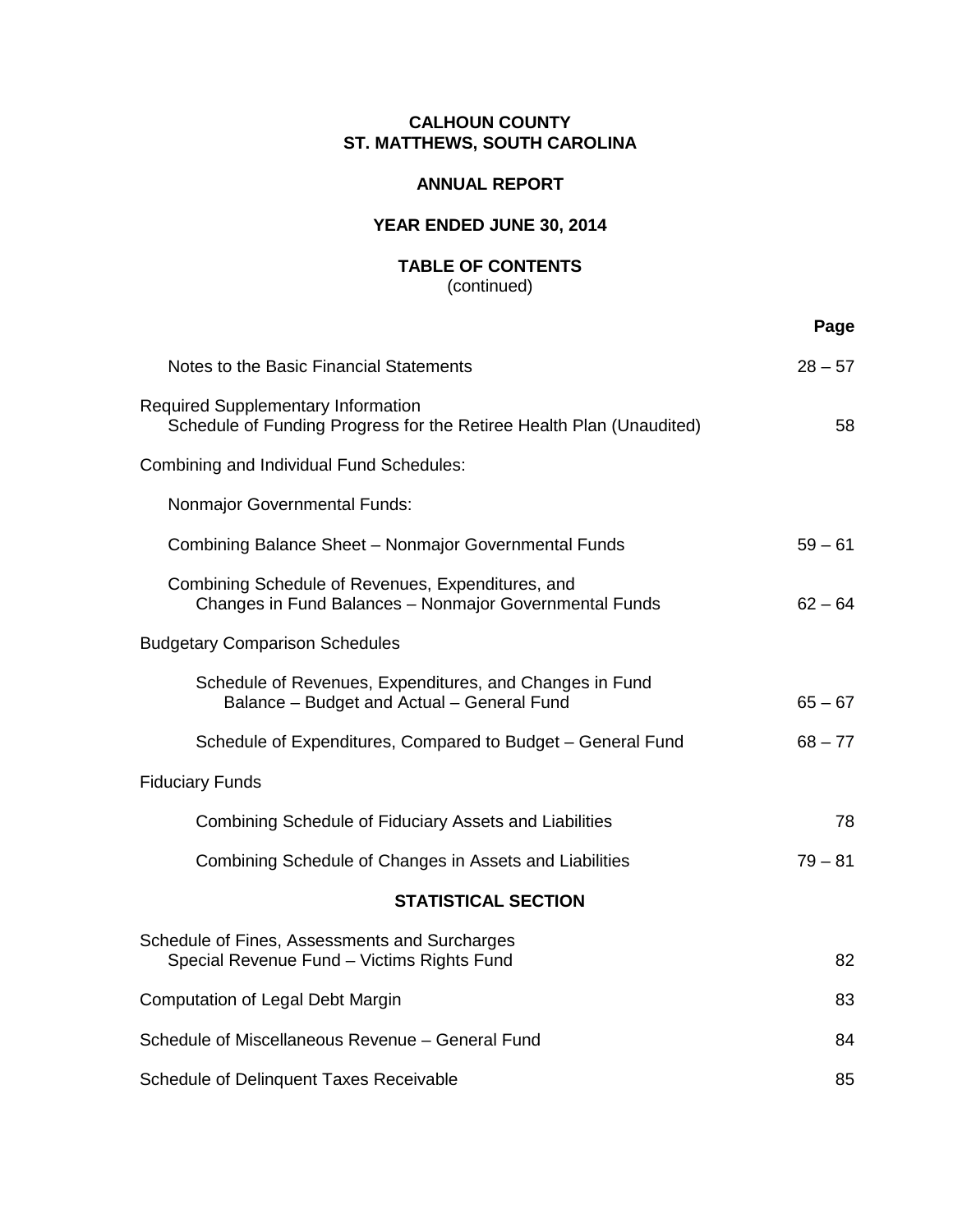# **ANNUAL REPORT**

# **YEAR ENDED JUNE 30, 2014**

# **TABLE OF CONTENTS** (continued)

**Page**

#### **COMPLIANCE SECTION**

| Independent Auditor's Report on Internal Control over Financial<br>Reporting and on Compliance and Other Matters Based<br>on an Audit of Financial Statements Performed in |           |
|----------------------------------------------------------------------------------------------------------------------------------------------------------------------------|-----------|
| Accordance with Government Auditing Standards                                                                                                                              | $86 - 87$ |
| Independent Auditor's Report on Compliance for Each Major<br>Program and on Internal Control Over Compliance in                                                            |           |
| Accordance with OMB Circular A-133                                                                                                                                         | $88 - 89$ |
| Schedule of Expenditures of Federal Awards                                                                                                                                 | 90        |
| Note to Schedule of Expenditures of Federal Awards                                                                                                                         | 91        |
| Schedule of Findings and Questioned Costs                                                                                                                                  | 92        |
| Summary Schedule of Prior Year Findings                                                                                                                                    | 93        |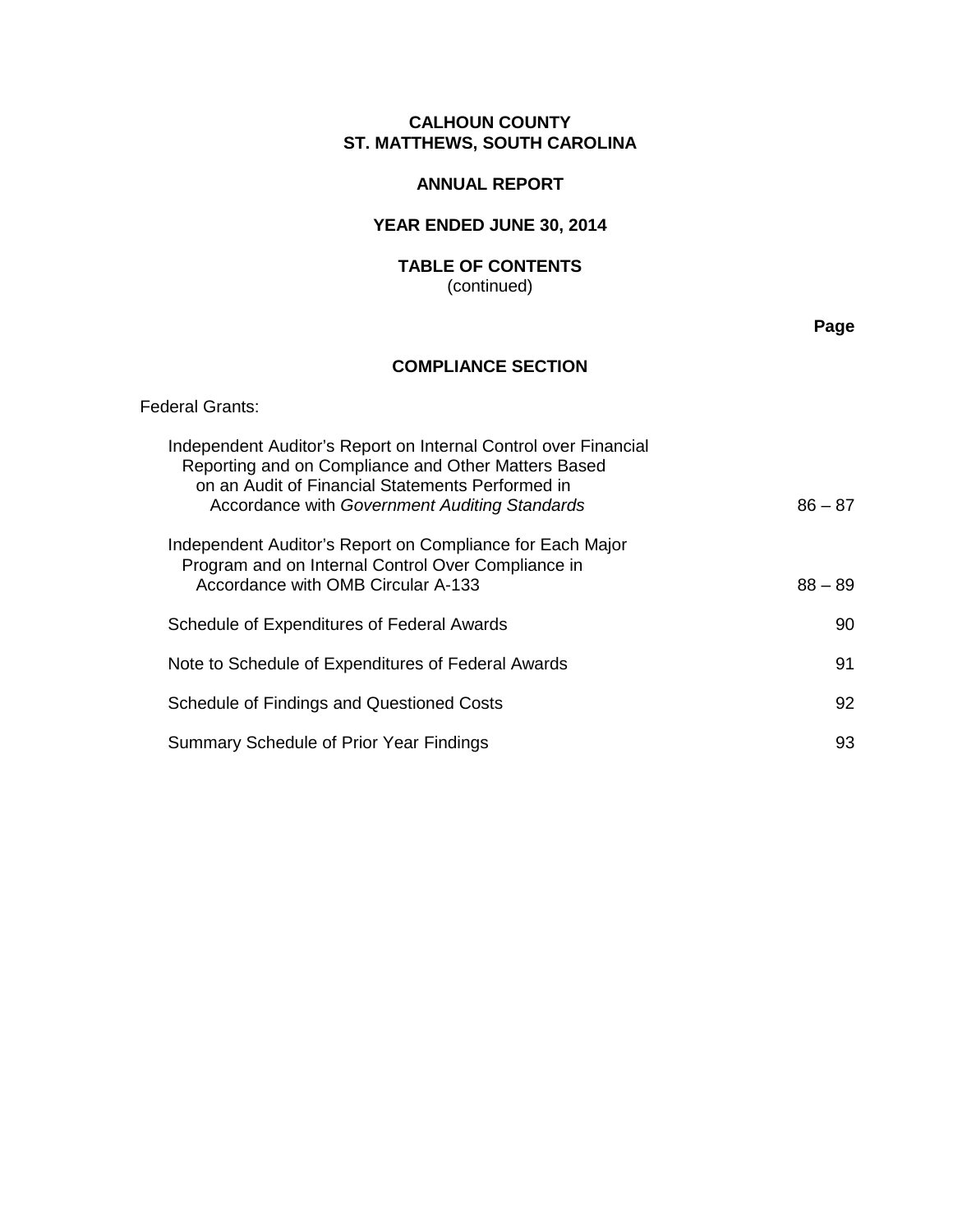# McGregor & COMPANY...

CERTIFIED PUBLIC ACCOUNTANTS | SINCE 1930

AMERICAN INSTITUTE OF CERTIFIED PUBLIC ACCOUNTANTS . SOUTH CAROLINA ASSOCIATION OF CERTIFIED PUBLIC ACCOUNTANTS

#### **PARTNERS**

C.C. McGregor, CPA 1906-1968

W.C. Stevenson, CPA B.T. Kight, CPA G.D. Skipper, CPA L.R. Leaphart, Jr. CPA M.J. Binnicker, CPA W.W. Francis, CPA

D.L. Richardson, CPA | E.C. Inabinet. CPA S.S. Luoma, CPA T.M. McCall, CPA H.D. Brown, Jr, CPA L.B. Salley, CPA

D.K. Strickland,CPA J.P. McGuire, CPA L.H. Kelly, CPA

**ASSOCIATES** V.K. Laroche, CPA G.N. Mundy, CPA M.L. Layman, CPA P.A. Betette, Jr. CPA S. Wo. CPA

C.D. Hinchee, CPA

J.R. Matthews, II, CPA

G.P. Davis, CPA H.J. Darver, CPA K.B. Snipes, CPA H.O. Crider, Jr. CPA F.C. Gillam, CPA M.L. Goode, CPA

#### **INDEPENDENT AUDITOR'S REPORT**

To the County Council Calhoun County, South Carolina St. Matthews, South Carolina

#### **Report on the Financial Statements**

We have audited the accompanying financial statements of the governmental activities, the business-type activities, each major fund, and the aggregate remaining fund information of Calhoun County, South Carolina, as of and for the year ended June 30, 2014, and the related notes to the financial statements, which collectively comprise the County's basic financial statements as listed in the table of contents.

#### *Management's Responsibility for the Financial Statements*

Management is responsible for the preparation and fair presentation of these financial statements in accordance with accounting principles generally accepted in the United States of America; this includes the design, implementation, and maintenance of internal control relevant to the preparation and fair presentation of financial statements that are free from material misstatement, whether due to fraud or error.

#### *Auditor's Responsibility*

Our responsibility is to express opinions on these financial statements based on our audit. We conducted our audit in accordance with auditing standards generally accepted in the United States of America and the standards applicable to financial audits contained in *Government Auditing Standards*, issued by the Comptroller General of the United States. Those standards require that we plan and perform the audit to obtain reasonable assurance about whether the financial statements are free from material misstatement.

> 1 1

ORANGEBURG 1190 Boulevard Street Orangeburg, SC 29115 (803) 536-1015 fax (803) 536-1020

**BARNWELL** (803) 259-1163 fax (803) 259-5469 COLUMBIA (803) 787-0003 fax (803) 787-2299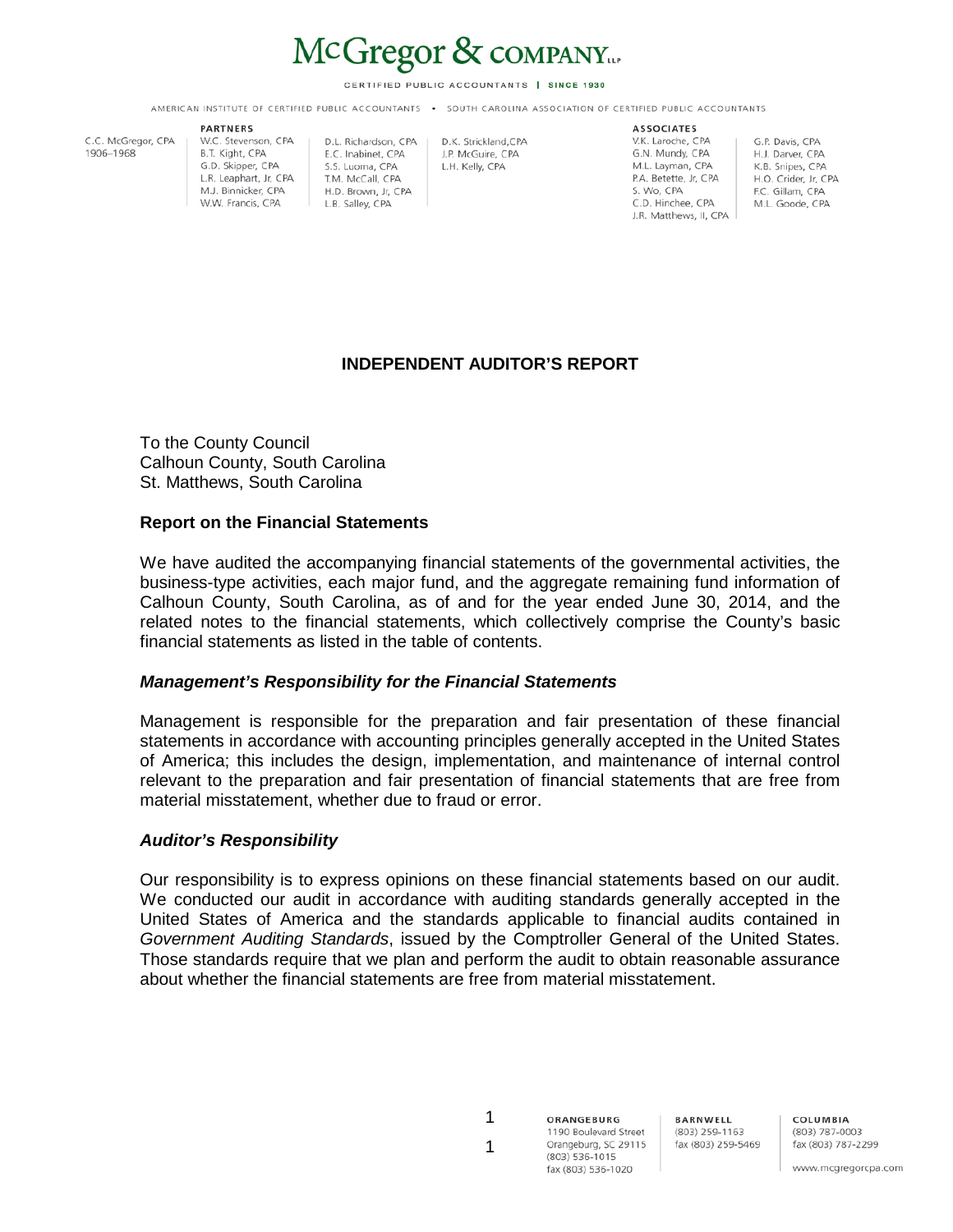# **INDEPENDENT AUDITOR'S REPORT**

(continued)

An audit involves performing procedures to obtain audit evidence about the amounts and disclosures in the financial statements. The procedures selected depend on the auditor's judgment, including the assessment of the risks of material misstatement of the financial statements, whether due to fraud or error. In making those risk assessments, the auditor considers internal control relevant to the County's preparation and fair presentation of the financial statements in order to design audit procedures that are appropriate in the circumstances, but not for the purpose of expressing an opinion on the effectiveness of the entity's internal control. Accordingly, we express no such opinion. An audit also includes evaluating the appropriateness of accounting policies used and the reasonableness of significant accounting estimates made by management, as well as evaluating the overall presentation of the financial statements.

We believe that the audit evidence we have obtained is sufficient and appropriate to provide a basis for our audit opinions.

## *Opinions*

In our opinion, the financial statements referred to above present fairly, in all material respects, the respective financial position of the governmental activities, the business-type activities, each major fund, and the aggregate remaining fund information of Calhoun County, as of June 30, 2014, and the respective changes in financial position, and, where applicable, cash flows thereof for the year then ended in accordance with accounting principles generally accepted in the United States of America.

#### *Other Matters*

#### *Required Supplementary Information*

Accounting principles generally accepted in the United States of America require that the management's discussion and analysis and the schedule of funding progress for retirees health plan information on pages  $4 - 14$  and 58 be presented to supplement the basic financial statements. Such information, although not a part of the basic financial statements, is required by the Governmental Accounting Standards Board, who considers it to be an essential part of financial reporting for placing the basic financial statements in an appropriate operational, economic, or historical context. We have applied certain limited procedures to the required supplementary information in accordance with auditing standards generally accepted in the United States of America, which consisted of inquiries of management about the methods of preparing the information and comparing the information for consistency with management's responses to our inquiries, the basic financial statements, and other knowledge we obtained during our audit of the basic financial statements. We do not express an opinion or provide any assurance on the information because the limited procedures do not provide us with sufficient evidence to express an opinion or provide any assurance.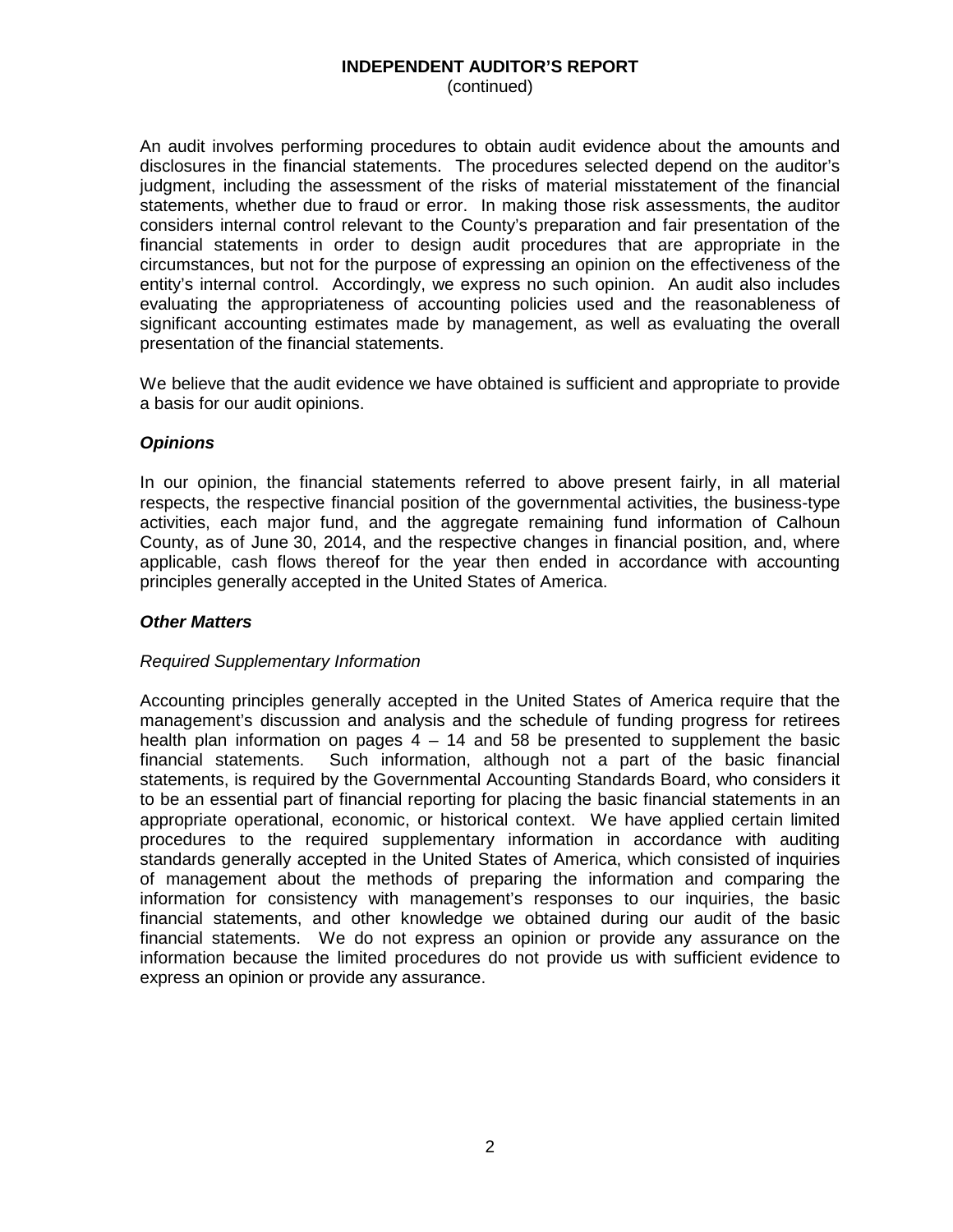#### **INDEPENDENT AUDITOR'S REPORT** (continued)

#### *Other Information*

Our audit was conducted for the purpose of forming opinions on the financial statements that collectively comprise the Calhoun County, South Carolina's basic financial statements. The combining and individual nonmajor fund financial statements, and statistical section, are presented for purposes of additional analysis and are not a required part of the basic financial statements. The schedule of expenditures of federal awards is presented for purposes of additional analysis as required by U.S. Office of Management and Budget Circular A-133, *Audits of States, Local Governments, and Non-Profit Organizations,* and is also not a required part of the basic financial statements.

The combining and individual fund schedules, statistical section, and the schedule of expenditures of federal awards are the responsibility of management and were derived from and relate directly to the underlying accounting and other records used to prepare the basic financial statements. Such information has been subjected to the auditing procedures applied in the audit of the basic financial statements and certain additional procedures, including comparing and reconciling such information directly to the underlying accounting and other records used to prepare the basic financial statements or to the basic financial statements themselves, and other additional procedures in accordance with auditing standards generally accepted in the United States of America. In our opinion, the combining and individual fund schedules, statistical section, and the schedule of expenditures of federal awards are fairly stated in all material respects in relation to the basic financial statements as a whole.

#### **Other Reporting Required by** *Government Auditing Standards*

In accordance with *Government Auditing Standards*, we have also issued our report dated February 6, 2015, on our consideration of Calhoun County, South Carolina's internal control over financial reporting and on our tests of its compliance with certain provisions of laws, regulations, contracts, and grant agreements and other matters. The purpose of that report is to describe the scope of our testing of internal control over financial reporting and compliance and the results of that testing, and not to provide an opinion on internal control over financial reporting or on compliance. That report is an integral part of an audit performed in accordance with *Government Auditing Standards* in considering Calhoun County, South Carolina's internal control over financial reporting and compliance.

MCHregor 4 Co. LLP

Orangeburg, South Carolina February 6, 2015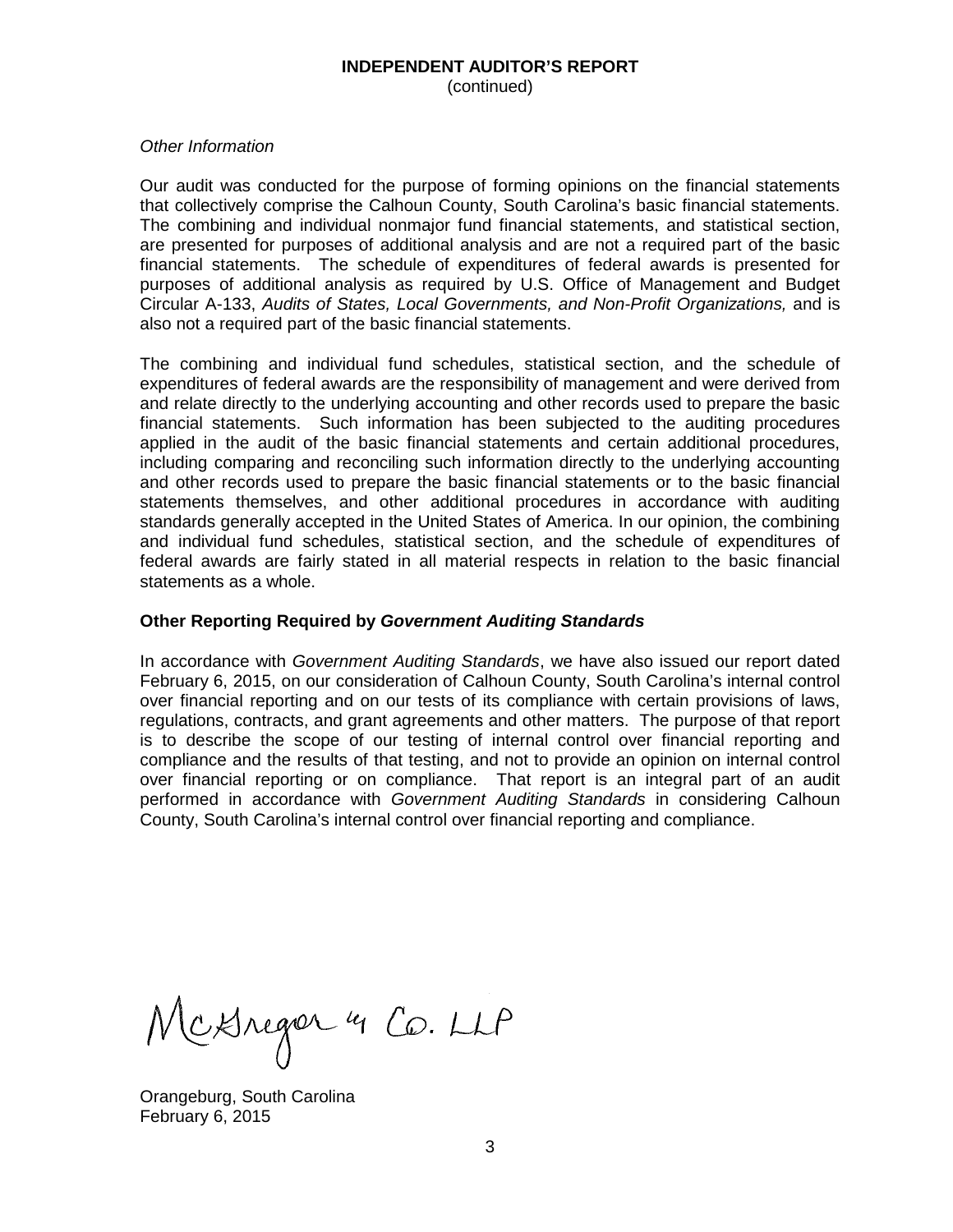Calhoun County management's discussion and analysis offers readers of the County's financial statements a narrative overview and analysis of the County's financial activities for the fiscal year ended June 30, 2014. We encourage readers to consider the information presented here in conjunction with additional information that we have furnished in the financial statements and notes to the basic financial statements.

The government-wide financial statements include Calhoun County (known as the primary government) and its blended component units. Legally separate entities for which the County is financially accountable, such as the Sandy Run-Calhoun Fire District, are not included in the financial statements due to their financial insignificance to the County. Information included in this discussion and analysis focuses on the activities of the primary government.

## **Financial Highlights:**

- Calhoun County's assets exceeded its liabilities at June 30, 2014 by \$39,234,786 (net position). Of this amount, \$9,341,399 (unrestricted net position) may be used to meet the County's ongoing obligations to citizens and creditors.
- The County's total net position increased \$1,916,539 over the previous year with an increase of \$540,261 resulting from governmental activities.
- At June 30, 2014, the County's governmental fund balance sheet reported a combined ending fund balance of \$13,587,662, a decrease of \$31,800 from the previous fiscal year. Of this amount, \$7,614,917 remains in the various funds of the County as unassigned.
- The General Fund reported a fund balance of \$7,922,862, a decrease from last fiscal year of \$479,090. Calhoun County had budgeted \$1,349,961 as carry over funds from its fund balance to cover the anticipated shortfall of revenue. The unassigned fund balance of \$6,325,838 equates to 58% of General Fund expenditures for the year.

#### **Overview of the Financial Statements**

This discussion and analysis is intended to serve as an introduction to the County's basic financial statements. The basic financial statements are comprised of three components: 1) government-wide financial statements, 2) fund financial statements, and 3) notes to the basic financial statements. This report also contains other supplementary information in addition to the basic financial statements themselves.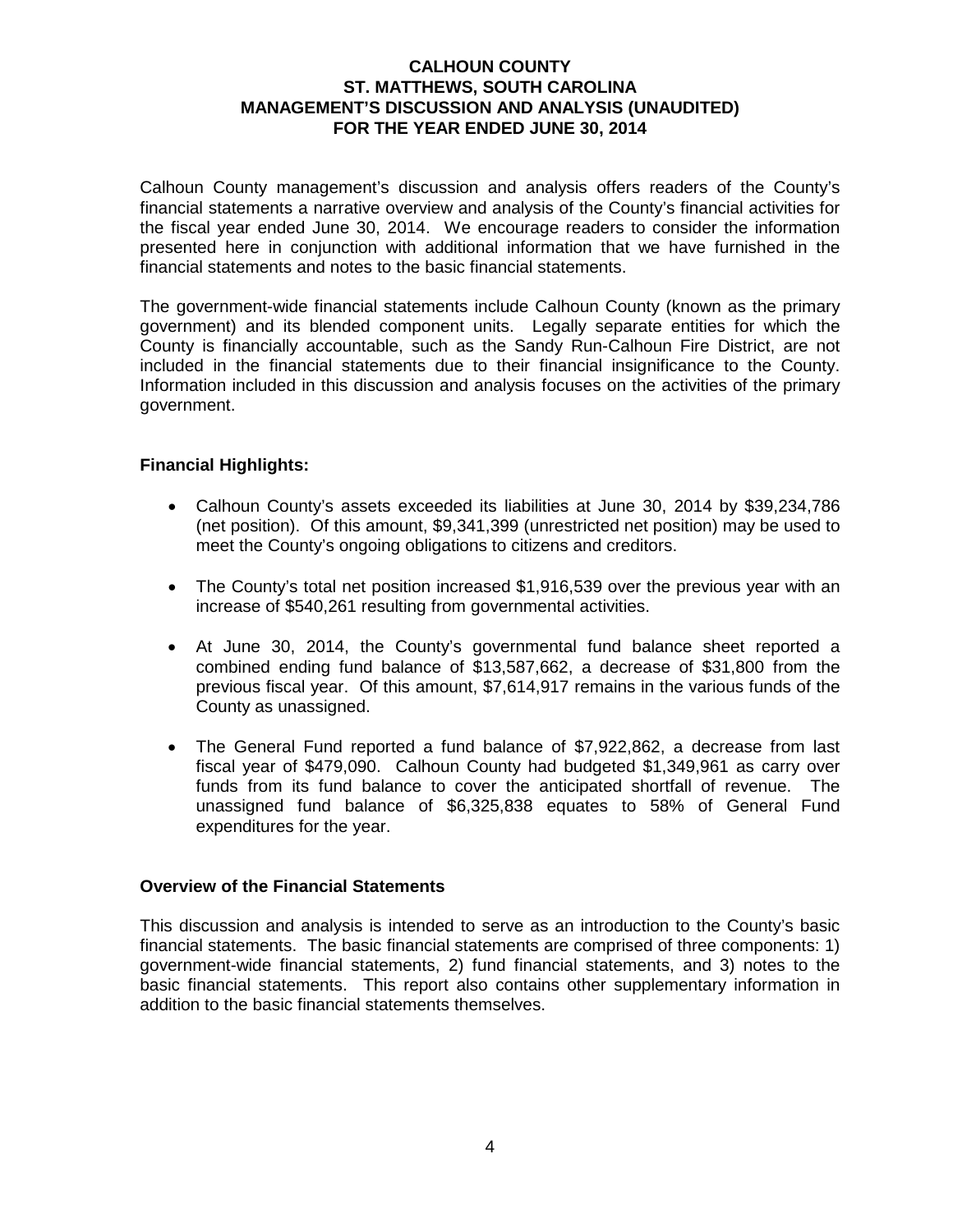**Government-wide financial statements:** The government-wide financial statements are provided as part of the approach mandated by the Governmental Accounting Standards Board (GASB). The government-wide financial statements are designed to provide readers with a broad overview of the County's finances, in a manner similar to a private-sector business.

The statement of activities presents information showing how the County's net position changed during the most recent fiscal year. All changes in net position are reported as soon as the underlying event giving rise to the change occurs, regardless of the timing of related cash flows. Thus, revenues and expenses are reported in this statement for some items that will result in cash flows in future fiscal periods (e.g. uncollected taxes and earned but unused vacation leave).

Both of the government-wide financial statements distinguish functions of Calhoun County that are principally supported by taxes and intergovernmental revenues (governmental activities) from other functions that are intended to recover all or a significant portion of their costs through user fees and charges (business-type activities). The County's governmental activities include general government, public safety, physical environment, economic environment, human services, and cultural/recreation.

The government-wide financial statements can be found on pages 15 and 16 of this report.

**Fund financial statements:** A fund is a grouping of related accounts that is used to maintain control over resources that have been segregated for specific activities or objectives. Calhoun County, like other state and local governments, uses fund accounting to ensure and demonstrate compliance with finance-related legal requirements. All of the funds of the County can be divided into three categories: governmental funds, proprietary funds, and fiduciary funds.

*Governmental funds:* Governmental funds are used to account for essentially the same functions reported as governmental activities in the government-wide financial statements. However, unlike the government-wide financial statements, governmental fund financial statements focus on near-term inflows and outflows of spendable resources, as well as on balances of spendable resources available at the end of the fiscal year. Such information may be useful in evaluating a government's near-term financing requirements.

Because the focus of governmental funds is narrower than that of the government-wide financial statements, it is useful to compare the information presented for governmental funds with similar information presented for governmental activities in the government-wide financial statements. By doing so, readers may better understand the long-term impact of the government's near-term financing decisions. Both the governmental funds balance sheet and the governmental funds statement of revenues, expenditures, and changes in fund balances provide a reconciliation to facilitate this comparison between governmental funds and governmental activities.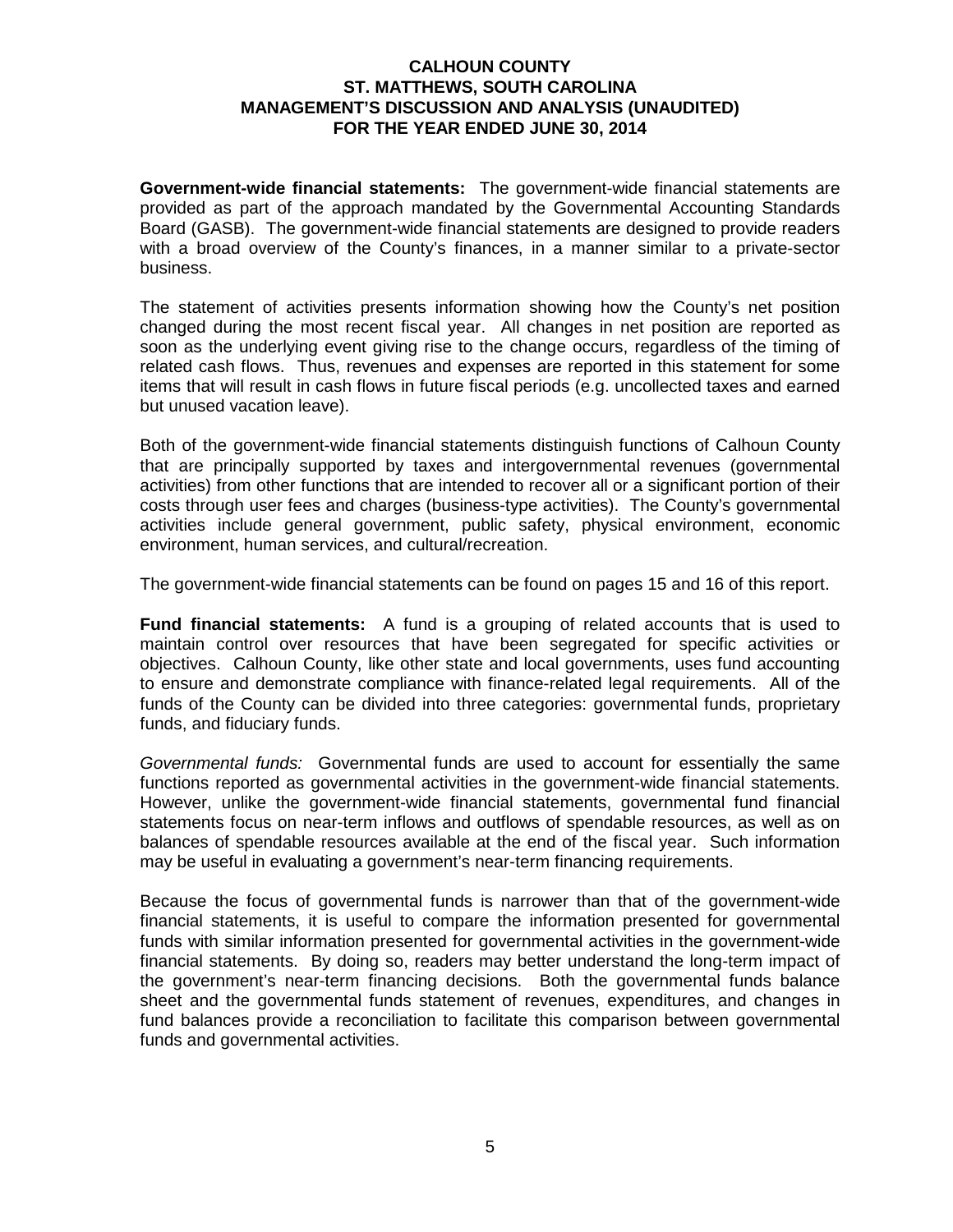Calhoun County maintains 16 individual governmental funds. Information is presented separately in the governmental funds balance sheet and in the governmental funds statement of revenues, expenditures, and changes in fund balances for the General Fund, Grants Fund, and Capital Projects Fund which are considered to be major funds. Data from other governmental funds are combined into a single, aggregated presentation. Individual fund data for each of the nonmajor governmental funds is provided in the form of combining schedules elsewhere in this report.

Calhoun County adopts an annual appropriation budget for its governmental funds. Budgetary comparison schedules have been provided for these funds to demonstrate compliance with the budget.

The basic governmental funds financial statements can be found on pages 17 through 21 of this report.

*Proprietary funds:* Municipal Water District and Water/Wastewater Fund. Proprietary Funds are used to account for operations (a) that are financed and operated in a manner similar to private enterprises - where the intent of the governing body is that the costs (expenses, including depreciation) of providing goods or services to the general public on a continuing basis be financed or recovered primarily through user charges; or (b) where the governing body has decided that periodic determination of revenue earned, expenses incurred, and/or net income is appropriate for capital maintenance, public policy, management control, accountability, or other purposes.

*Fiduciary fund:* Fiduciary funds are used to account for resources held for the benefit of parties outside the government. Fiduciary funds are not reflected in the government-wide financial statements because the resources of those funds are not available to support the County's own programs.

The basic fiduciary fund financial statement can be found on page 27 of this report.

**Notes to the basic financial statements:** The notes provide additional information that is essential to a full understanding of the data provided in the government-wide and fund financial statements. The notes to the basic financial statements can be found on pages 28 through 57 of this report.

**Other information:** In addition to the basic financial statements and accompanying notes, the combining schedules referred to earlier in connection with nonmajor governmental funds are presented immediately following the notes to the financial statements. Combining and individual fund schedules can be found on pages 59 through 64 of this report.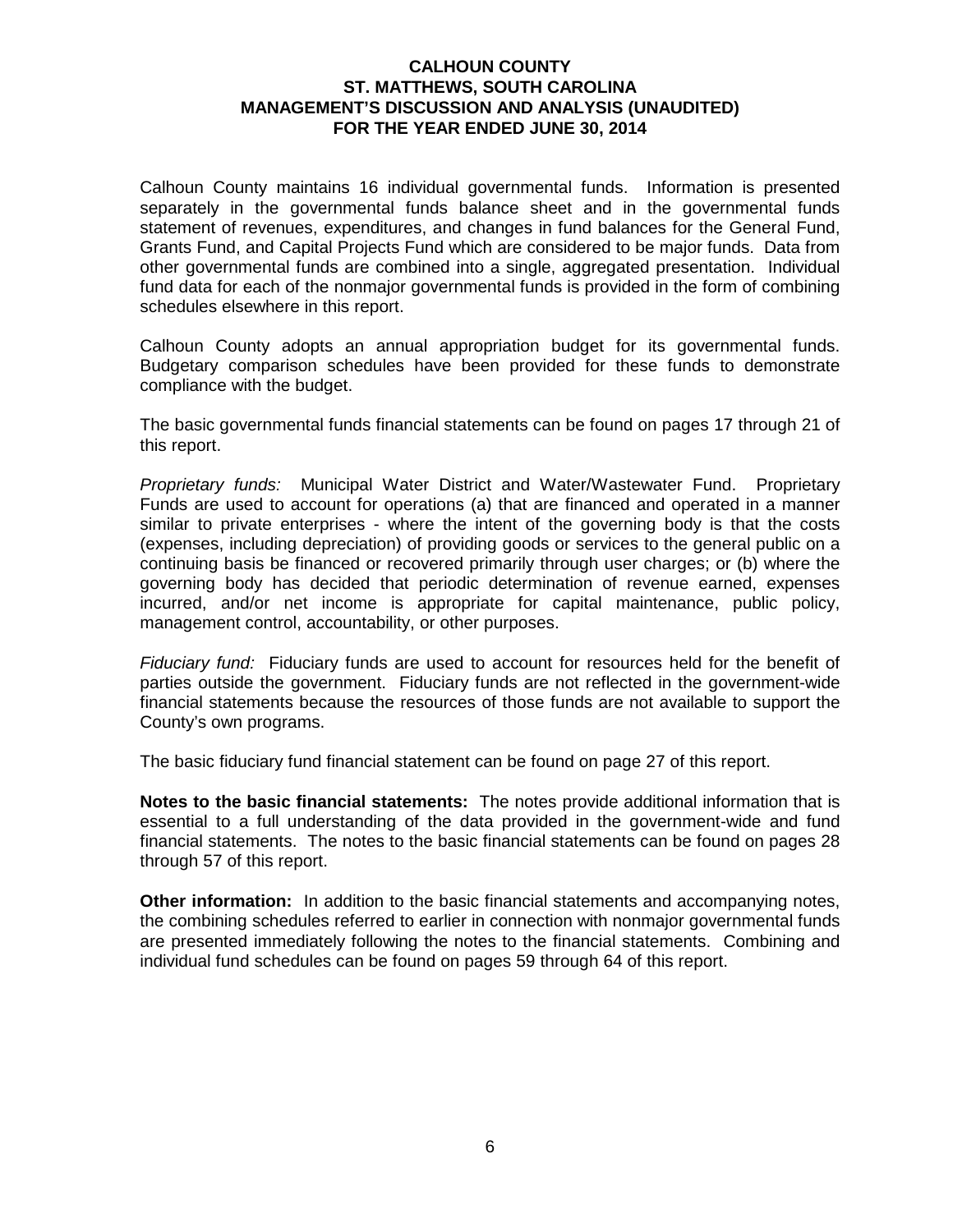#### **Government-wide Financial Analysis**

The government-wide financial statements are provided as part of the new approach mandated by the GASB. GASB sets the uniform standards for presenting government financial reports.

As noted earlier, net position may serve over time as a useful indicator of a government's financial position. In the case of Calhoun County, assets exceeded liabilities by \$39,234,786 at the close of the most recent fiscal year. The County's increase in net position for this fiscal year amounts to \$1,916,539.

The largest portion of the County's net position (65%) reflects its investment in capital assets (e.g. land, buildings, infrastructure, machinery and equipment), less any related debt used to acquire those assets that are still outstanding. The County uses these capital assets to provide services to citizens; consequently, these assets are not available for future spending. Although the County's investment in its capital assets is reported net of related debt, it should be noted that the resources needed to repay this debt must be provided from other sources, since the capital assets themselves cannot be used to liquidate these liabilities.

An additional portion of the County's net position (10%) represents resources that are subject to external restrictions on how they may be used. The remaining balance of unrestricted net position (\$9,341,399) may be used to meet the government's ongoing obligations to citizens and creditors.

#### **Calhoun County's Net Position**

|                                                                                 | (Dollars in Thousands)   |                           |
|---------------------------------------------------------------------------------|--------------------------|---------------------------|
|                                                                                 | 2014                     | 2013                      |
| Current and other assets<br>Capital assets                                      | \$16,051<br>30,261       | \$15,793<br>27,930        |
| Total assets                                                                    | 46,312                   | 43,723                    |
| Long-term liabilities outstanding<br><b>Other liabilities</b>                   | 5,707<br>1,370           | 5,663<br>648              |
| <b>Total liabilities</b>                                                        | 7,077                    | 6,311                     |
| <b>Net Position</b><br>Invested in capital assets<br>Restricted<br>Unrestricted | 25,850<br>4,044<br>9,341 | 23,487<br>3,863<br>10,062 |
| Total net position                                                              | \$ 39.235                | <u>\$37,412</u>           |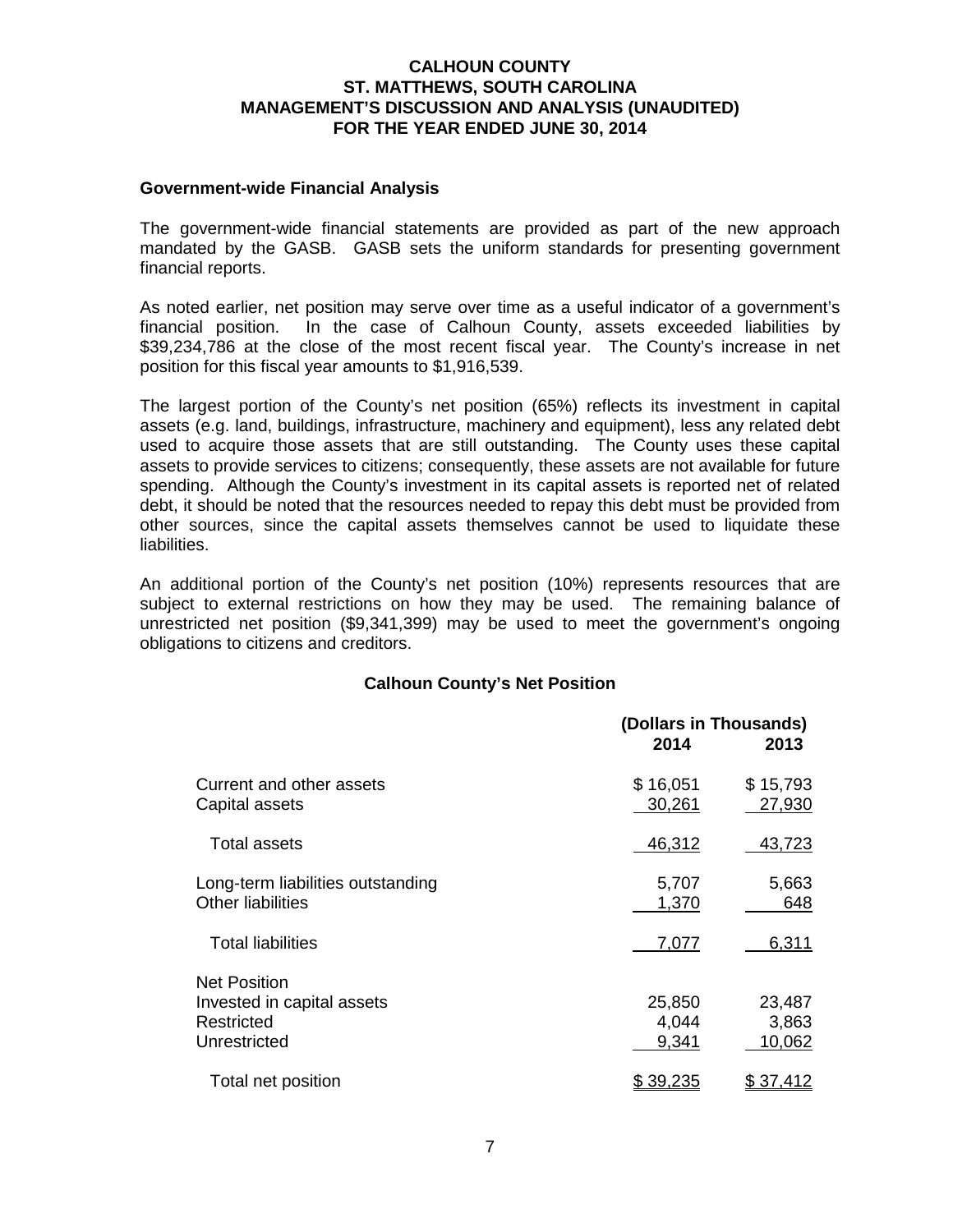At the end of the current fiscal year, Calhoun County is able to report positive balances in all three categories of net position as a whole and individually within the governmental activities.

The changes in net position displayed below shows the governmental activities and business-type activities during the fiscal year.

# **Calhoun County's Changes in Net Position**

|                                             | (Dollars in Thousands)<br>2014 | 2013        |
|---------------------------------------------|--------------------------------|-------------|
| <b>Revenues</b>                             |                                |             |
| Program revenues:                           |                                |             |
| Charges for services                        | \$<br>2,430                    | \$<br>1,827 |
| Operating grants                            | 444                            | 668         |
| Capital grants and contributions            | 2,989                          | 755         |
| General revenue:                            |                                |             |
| Taxes:                                      |                                |             |
| Property taxes, levied for general purposes | 9,558                          | 9,186       |
| Property taxes, levied for debt services    | 241                            | 258         |
| State shared revenue                        | 717                            | 712         |
| Sales tax                                   | 886                            | 838         |
| Interest                                    | 8                              | 14          |
| Other                                       | 199                            | 94          |
| Loss on the sale of capital assets          | (13)                           | 8           |
| <b>Total revenues</b>                       | 17,459                         | 14,360      |
| <b>Expenses:</b>                            |                                |             |
| General government                          | 3,439                          | 3,169       |
| <b>Finance and Taxation</b>                 | 745                            | 765         |
| Public safety                               | 2,742                          | 2,646       |
| Physical environment                        | 2,821                          | 1,879       |
| Water system                                | 751                            | 663         |
| Health and welfare                          | 2,899                          | 2,496       |
| Cultural and recreational                   | 746                            | 762         |
| Court related                               | 650                            | 673         |
| Agencies                                    | 621                            | 576         |
| Interest                                    | 128                            | 119         |
| <b>Total expenses</b>                       | 15,542                         | 13,748      |
| Increase in net position                    | 1,917                          | 612         |
| Net position, beginning of year             | 37,412                         | 36,800      |
| Prior period adjustment                     | (94)                           |             |
| Net position, end of year                   | \$39,235                       | \$37,412    |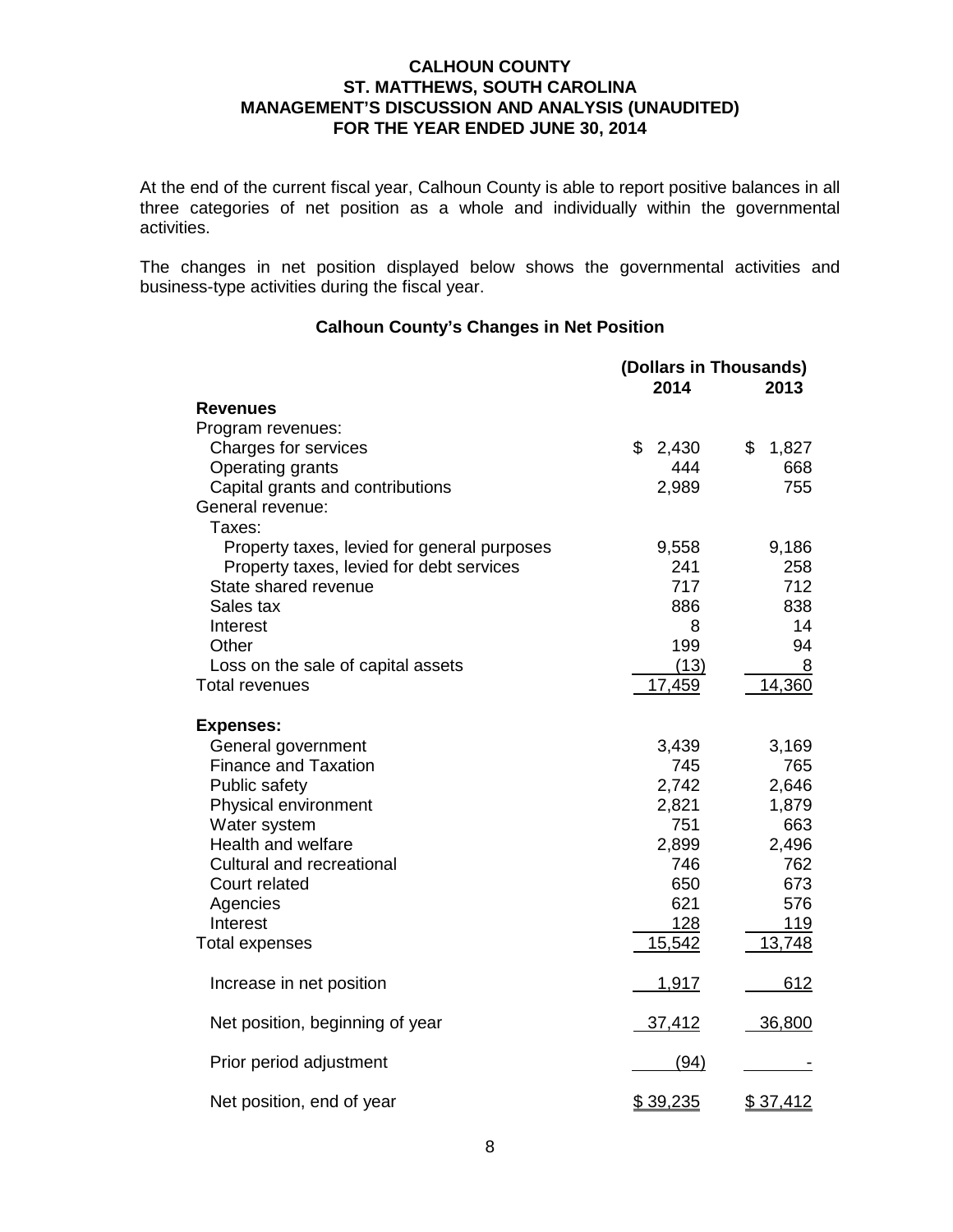**Governmental Activities:** Revenues for the County's governmental activities were \$15,204,341 for fiscal year 2014. Taxes constitute the largest source of County revenues, amounting to approximately \$10,684,801 for the fiscal year 2014. Real, personal property, and vehicle taxes of \$9,799,124 represent over 91% of total taxes and 64% of all revenue combined.

## **Financial Analysis of Calhoun County's Funds**

As noted earlier, Calhoun County uses fund accounting to ensure and demonstrate compliance with finance-related legal requirements.

**Governmental funds:** The focus of Calhoun County governmental funds is to provide information on near-term inflows, outflows, and balances of spendable resources. Such information is useful in assessing Calhoun County's financing requirements. In particular, unreserved fund balance may serve as a useful measure of a government's net resources available for spending at the end of the fiscal year.

As of June 30, 2014, Calhoun County governmental funds reported combined fund balances of \$13,587,662, a decrease of \$31,800 over the prior year balances.

The General Fund is the chief operating fund of the County. At June 30, 2014, total fund balance in the General Fund was \$7,922,862, of which \$6,325,838 was unassigned and \$307,945 was non-spendable, restricted or assigned. As a measure of the General Fund's liquidity, the total and unassigned fund balances compared to total fund expenditures shows percentages of 72% and 58%, respectively. The fund balance of the General Fund decreased by \$479,090 during the current fiscal year. \$327,014 of this decrease was due to an equity transfer to the Grants Fund.

Other governmental funds are used to account for specific revenues and expenditures. Total fund balances of all other governmental funds increased by \$447,290 from the prior year.

**Proprietary funds:** The water/wastewater operations had an operating loss of \$26,642. The Municipal Water Department had an operating loss of \$2,588 for a total net operating loss for both the water/wastewater operations and the Municipal Water Department of \$29,230.

#### **General Fund Budgetary Highlights**

Budget to actual statement is provided for the General Fund on page 21. The expenditures incurred during the year were within budget limitations.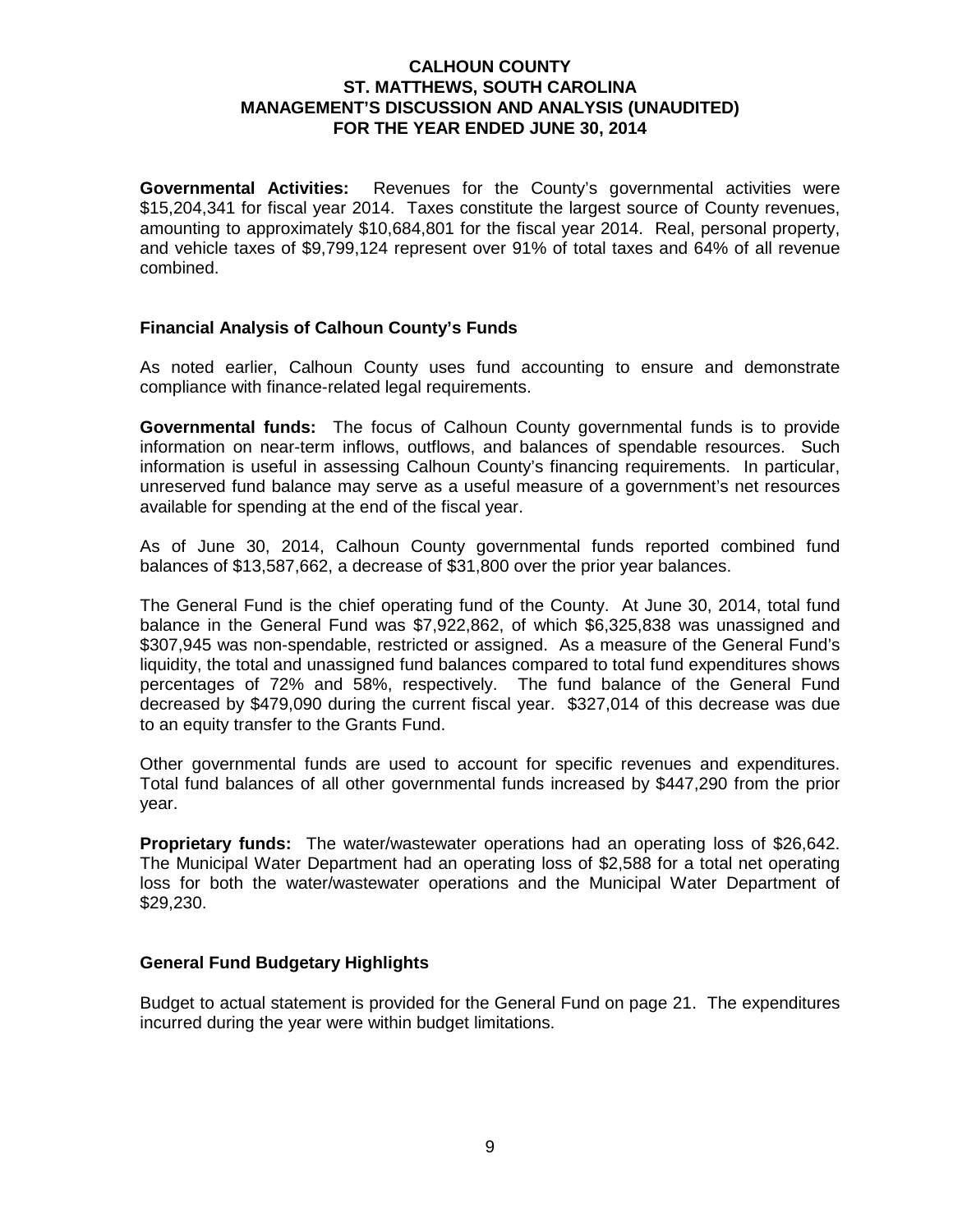#### **Capital asset and Debt Administration**

**Capital assets:** Calhoun County's investment in capital assets for its governmental activities as of June 30, 2014 amounts to \$22,143,289 (net of accumulated depreciation). This investment in capital assets includes land, buildings and improvements, machinery and equipment, construction in progress, and infrastructure. Each year construction of roads, bridges, and drainage systems (infrastructure) incurred during the current fiscal year is added to the County's capital assets.

## **Calhoun County's Capital Assets (Net)**

| <b>Activities</b>                 | Governmental<br><b>Activities</b> | <b>Business-Type</b> |
|-----------------------------------|-----------------------------------|----------------------|
| Land                              | \$<br>1,478,636                   | \$<br>4,500          |
| Construction in progress          | 953,413                           | 1,598,246            |
| Land improvements                 | 738,226                           |                      |
| <b>Buildings and improvements</b> | 11,242,986                        | 44,755               |
| Machinery and equipment           | 4,014,071                         | 59,938               |
| <b>Vehicles</b>                   | 3,058,640                         |                      |
| Infrastructure                    | 7,027,715                         |                      |
| Museum collection                 | 3,127,547                         |                      |
| Water and wastewater system       |                                   | 8,830,173            |
| Total capital assets              | 31,641,234                        | 10,537,612           |
| Less accumulated depreciation     | (9, 497, 945)                     | (2, 419, 855)        |
| Total capital assets, net         | \$22,143,289                      | \$8,117,757          |

Additional information on the County's capital assets can be found in Note 7 on pages 42 through 44 of this report.

**Long-term debt:** At the end of the current fiscal year, Calhoun County had a total bonded debt outstanding of \$4,411,353.

| <b>Calhoun County's Outstanding Debt</b> |                            |                   |
|------------------------------------------|----------------------------|-------------------|
|                                          | (Governmental Activities)  | 2014              |
| <b>General Obligation Bonds</b>          |                            |                   |
|                                          | (Business-Type Activities) |                   |
| <b>Revenue Bonds</b>                     |                            | <u>4,411,353.</u> |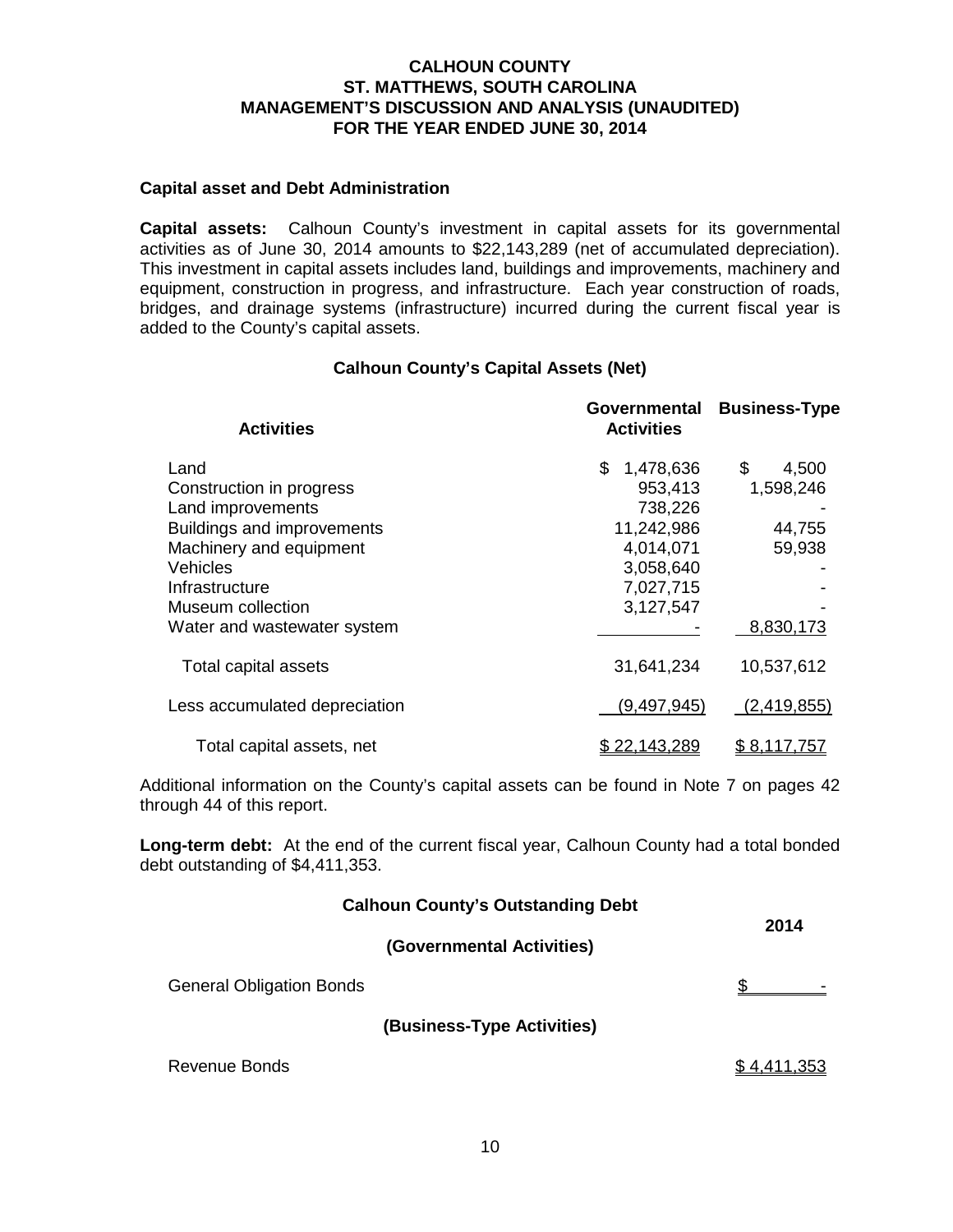#### **Note issued**

Additional information on Calhoun County's long-term debt can be found in Note 11 on pages 49 through 51 of this report.

#### **Economic Factors and Next Year's Budgets and Rates**

Calhoun County has been impacted by the recent down turn in the economy. The State of South Carolina has experienced a budget shortfall and has made across-the-board cuts to all agencies and subdivisions of the State of South Carolina. The Local Government Fund was reduced from the statutory formula but was increased from last year's budget. Calhoun County budgeted \$573,332 for the local government fund revenue for fiscal year 2015.

Building permits had a slightly increase in 2014, which will result in a slight increase in revenue from permit fees. Additionally, Calhoun County is expecting a slight increase in projected sales tax revenue. The County has a strong fund balance and expects to cover any shortfall in the 2014-2015 fiscal year with reserves.

The South Carolina Department of Transportation began construction on the widening of Interstate 26 this fiscal year, particularly at the section which encompasses the rest areas situated in Calhoun County. These rest areas have closed while construction is in progress, for an estimated two years. This closure will decrease Calhoun County's revenue in its proprietary funds by approximately \$160,000 for the next two fiscal years.

South Carolina Code of Laws §6-1-320(A) set millage rate limitations as follows:

"…a local governing body may increase the millage rate imposed for general operating purposes above the rate imposed for such purposes for the preceding tax year only to the extent of the increase in the **average of the twelve monthly consumer price indices** for the most recent twelve-month period consisting of January through December of the preceding calendar year, **plus,** beginning in 2007, **the percentage increase in the previous year in the population of the entity** as determined by the Office of Research and Statistics of the State Budget and Control Board. If the average of the twelve monthly consumer price indices experience a negative percentage, the average is deemed to be zero. **If an entity experiences a reduction in population, the percentage change in population is deemed to be zero.** However, in the year in which a reassessment program is implemented, the rollback millage, as calculated pursuant to §12-37-251(E), must be used in lieu of the previous year's millage rate."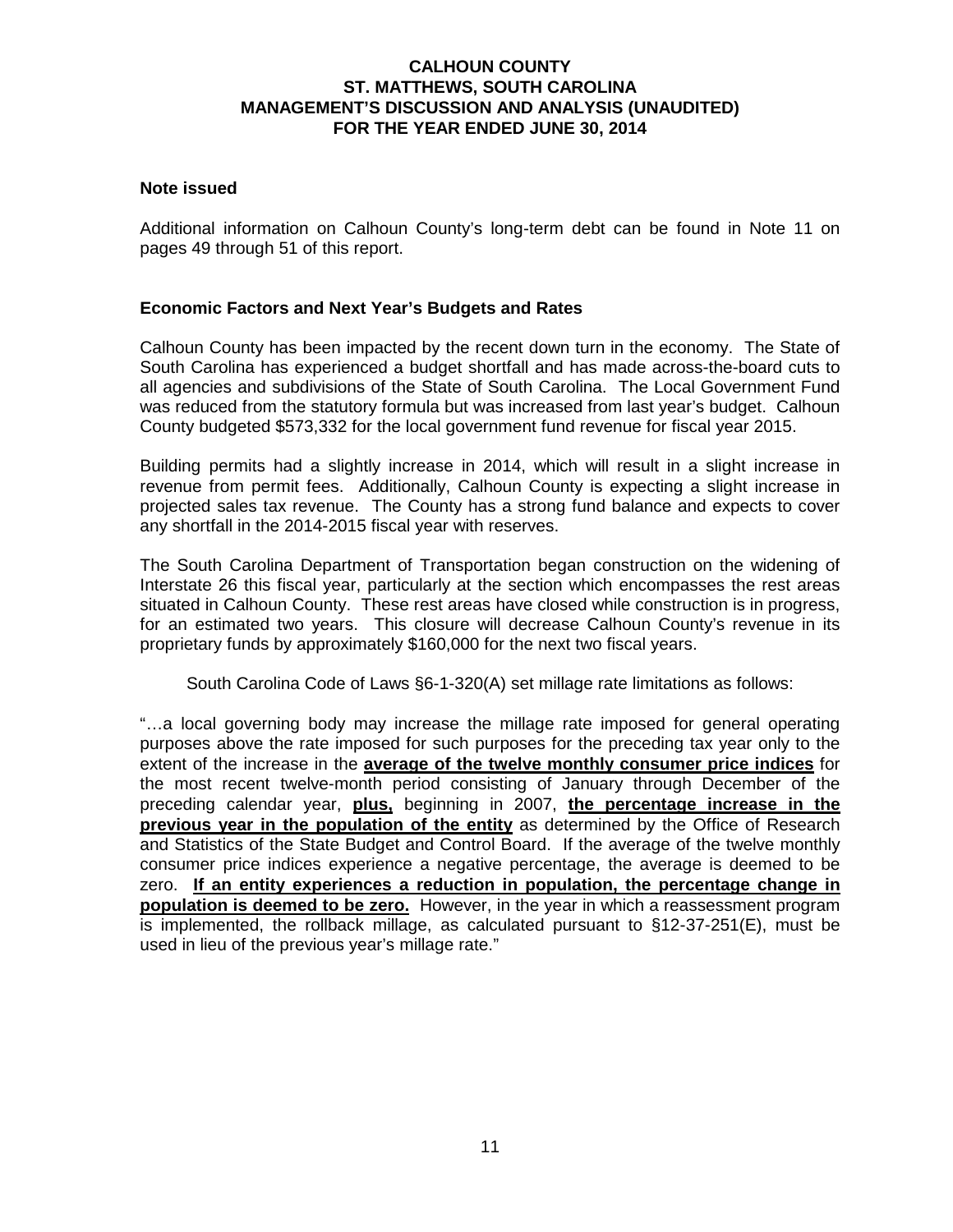Section 6-1-320(B) was amended to provide that the millage rate limitation may only be suspended and the millage rate increased upon a **two-thirds vote of the membership of the county governing body** and **ONLY for the following purposes:**

- (1) The deficiency of the preceding year;
- (2) Any catastrophic event;
- (3) Compliance with a court order or decree;
- (4) Taxpayer closure outside the control of the governing body that decreased by 10% or more the amount of revenue payable to the taxing jurisdiction in the preceding year; or
- (5) Compliance with a regulation/statute enacted by the federal/state government for which no funds of obtaining funds are provided.

The millage rate limitation **does not** affect millage that is levied to pay bonded indebtedness or payments for real property purchased using a lease-purchase agreement or used to maintain a reserve account.

The County has completed an expansion of its water system to serve the Fort Motte and New Bethany areas of Calhoun County.

Calhoun County is also a member of the Lake Marion Regional Water Agency which has completed a water treatment plant on Lake Marion to serve a three-county area. Calhoun County has a capacity subscription of 0.61 MGD. The Agency has been funded primarily by Federal funds. Calhoun County's cost is based on a demand rate and a volumetric rate based on a cost of service study completed annually.

Calhoun County has expanded its water system into the lower part of the County in the Stumphole Landing and Poplar Creek Areas. Phase I of the project has been completed, and Phase 2 and 3 are expected to be completed by the summer of 2015. The funding comes from a \$2,713,000 USDA ARRA loan and \$1,611,500 USDA Rural Development grant. The County water system will purchase water wholesale from Lake Marion Regional Water Agency.

Calhoun County also passed a referendum in November, 2004, authorizing a one-cent Local Option Sales Tax (LOST). The proceeds of the local option sales and use tax are subject to division in two ways.

- The County's Revenue Fund (29% of LOST) is expected to be allocated for fire service.
- A credit is issued against property taxes.

All of these factors will impact the County's 2014-2015 fiscal year and were considered in preparing the 2014-2015 budget. The County has a sufficient fund balance to cover expenses until tax revenue is collected.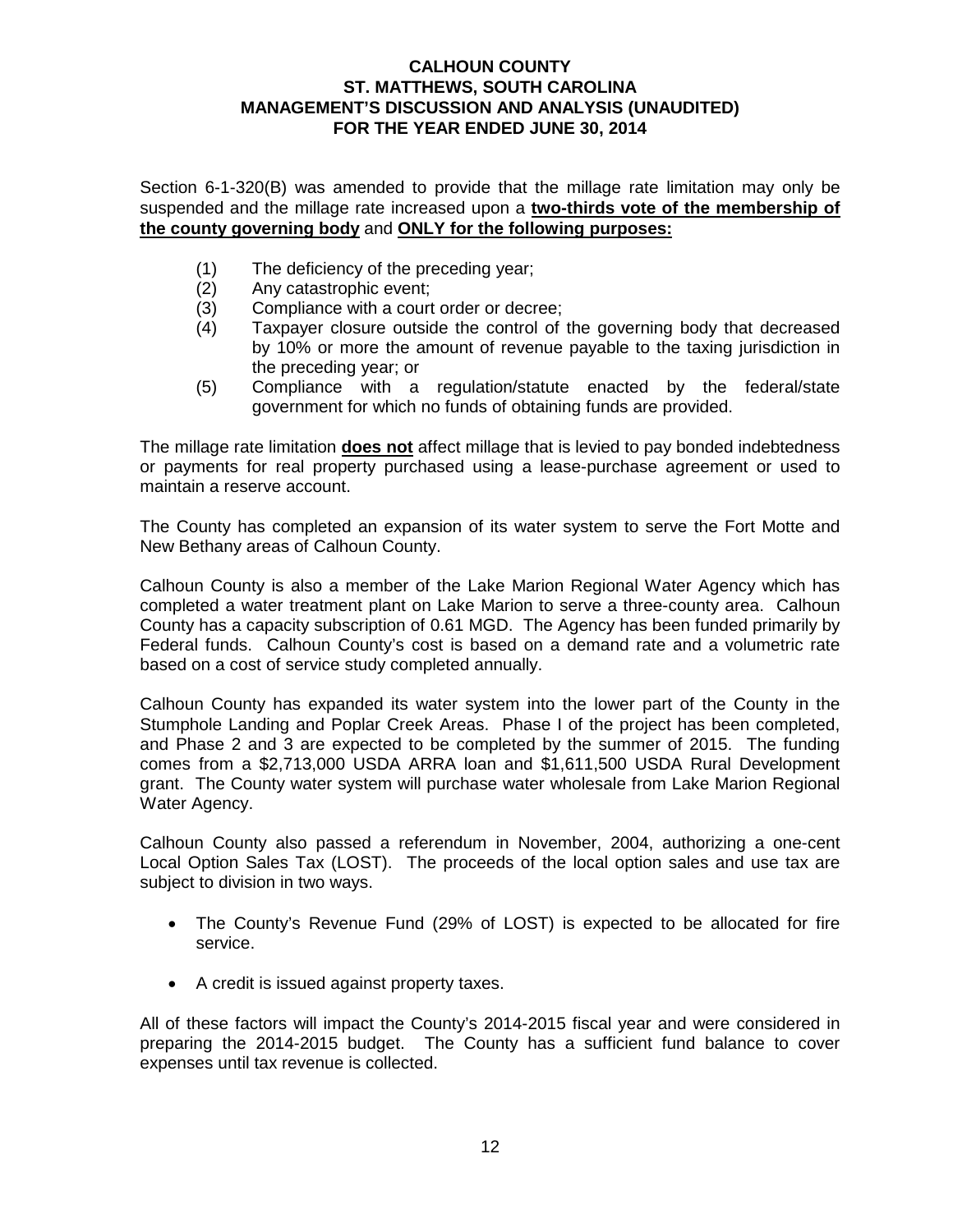#### **Other Matter – New Pronouncements**

The Governmental Accounting Standards Board (GASB) has issued Statement No. 68, *Accounting and Financial Reporting for Pensions (Employers)*, which is intended to improve guidance for accounting and reporting on pensions that governments provide to their employees. GASB Statement No. 68, which is effective for fiscal years beginning after June 15, 2014 will require the County to recognize a net pension liability on its statement of net position and an additional pension expense on its statement of activities for the year ending June 30, 2015.

Once adopted, the County's financial statements for the fiscal year ending June 30, 2015, will be significantly impacted as follows:

- o The beginning balance of the County's net position will be restated in an amount equal to the County's proportionate share of the retirement plan's collective net pension liability to reflect this liability as of the beginning of the fiscal year (July 1, 2014). Based on preliminary estimates received from the SC Public Employee Benefit Authority (PEBA), the organization that administers the State's retirement plans, including the SC Retirement System of which the County is an active member, the County's portion of collective net pension liability as of June 30, 2014, that will be recognized and used to restate the beginning net position balance of the County as of July 1, 2014, is estimated to be \$6,773,560.
- o The County will be required to recognize a pension expense based on actuarial calculations of future retirement benefits (deferred outflows of resources) as of June 30, 2014, in addition to the recognition of the annual required contribution (ARC) obligations to the cost-sharing multiple-employer SC retirement system (SCRS) plan. Based on preliminary estimates received from SC PEBA, the County's balance of deferred outflows of resources (future benefit provision) as of June 30, 2014, totals \$379,127, which is expected to be recognized as pension expense over the next four (4) fiscal years as follows: \$83,398 each year for the years ending June 30, 2015, 2016, 2017 and \$128,933 for year ending June 30, 2018.

Actual amounts that will be used by the County to adjust net position beginning balance for its proportionate share of the plan's collective net pension liability and to recognize the additional pension expense related to the balance of deferred outflows of resources over the next four (4) fiscal years will not be available until the retirement plan's stand-alone audited financial statements are complete.

Funding requirements of the pension plan obligations will not be governed by the County's funding policy. GASB Statement No. 68 reporting requirements do not impact the funding of the pension plans, only the financial accounting and reporting of the plans.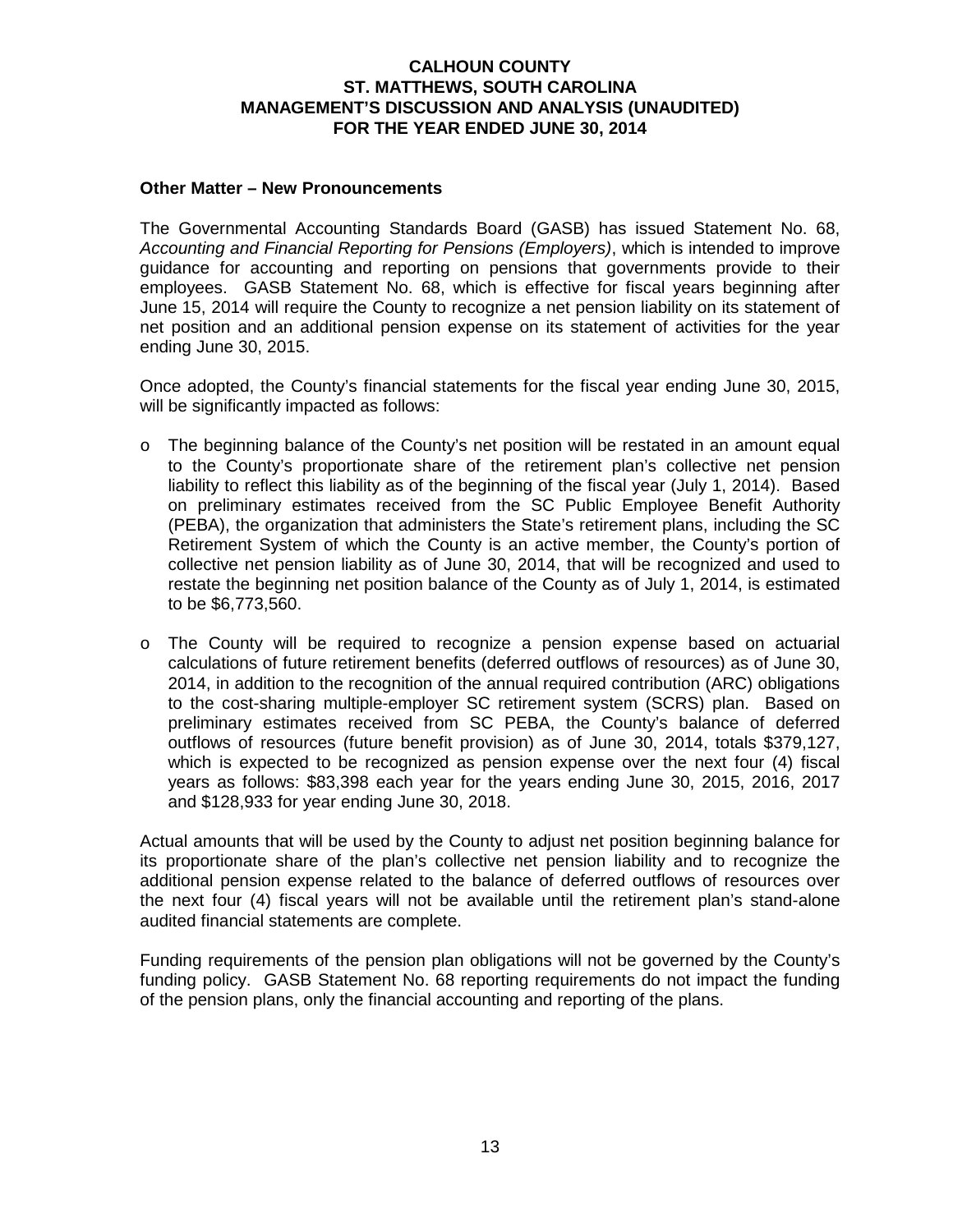## **Requests for Information**

This financial report is designed to provide a general overview of Calhoun County's finances for all those with an interest in the government's finances. Questions concerning any of the information provided in this report or requests for additional information should be addressed to County Administrator, Calhoun County Courthouse Annex, 102 Courthouse Drive, Suite 108, St. Matthews, South Carolina 29135.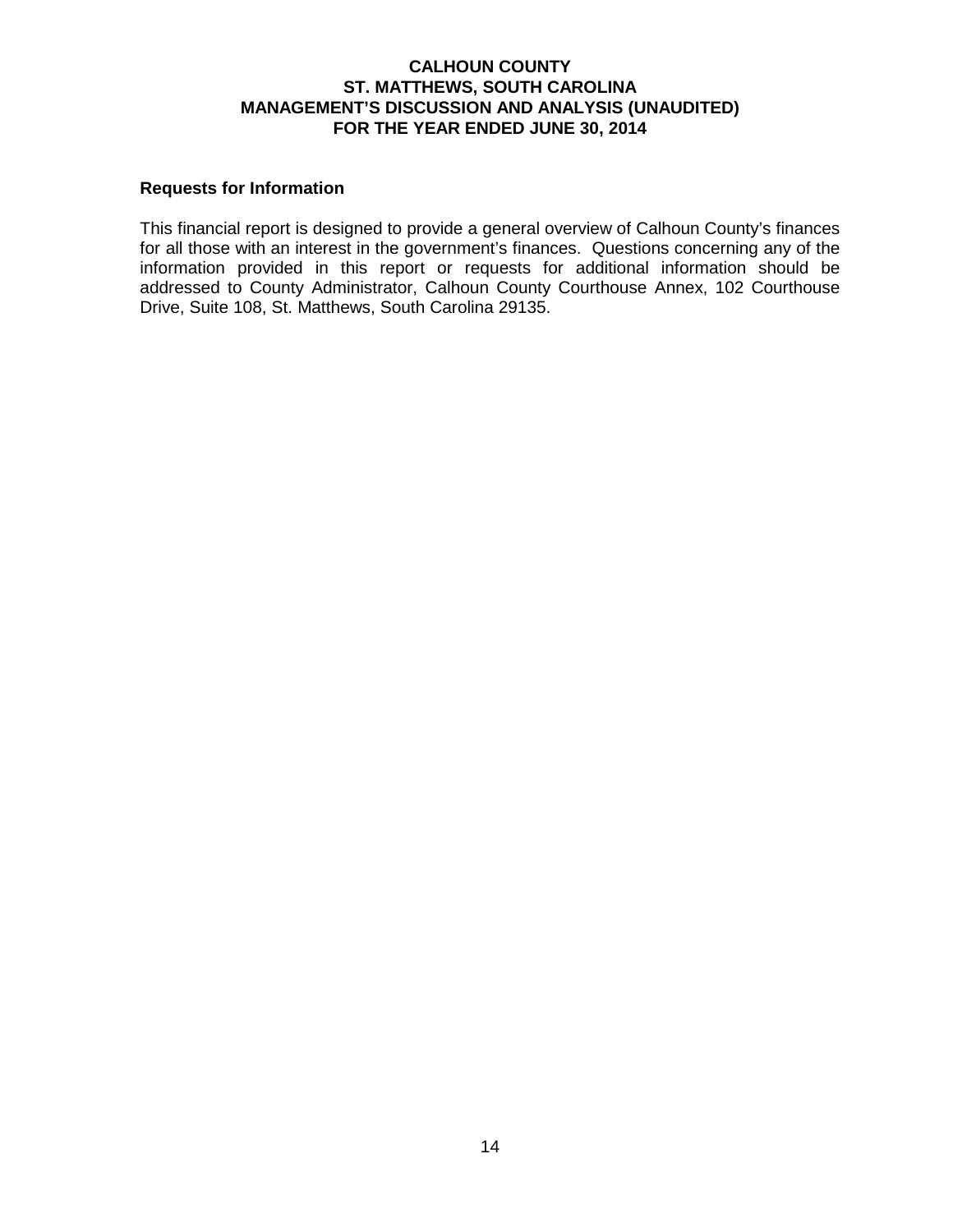#### **CALHOUN COUNTY, SOUTH CAROLINA STATEMENT OF NET POSITION JUNE 30, 2014**

|                                                     |                                   | <b>Primary Government</b>                 |                  |
|-----------------------------------------------------|-----------------------------------|-------------------------------------------|------------------|
|                                                     | Governmental<br><b>Activities</b> | <b>Business-type</b><br><b>Activities</b> | <b>Total</b>     |
| <b>ASSETS</b>                                       |                                   |                                           |                  |
| Current assets:                                     |                                   |                                           |                  |
| Cash and investments - Note 3                       | \$<br>13,055,367                  | \$<br>535,612                             | \$<br>13,590,979 |
| Receivables:                                        |                                   |                                           |                  |
| Delinquent taxes                                    | 489,330                           |                                           | 489,330          |
| Other                                               | 994,072                           | 21,625                                    | 1,015,697        |
| Due from fiduciary funds - Note 4                   | 100,694                           |                                           | 100,694          |
| Current portion - notes receivable - Note 6         | 18,981                            |                                           | 18,981           |
| Grant receivable                                    | 511,705                           | 51,243                                    | 562,948          |
| Other assets                                        |                                   | 419                                       | 419              |
| Total current assets                                | 15,170,568                        | 608,480                                   | 15,779,048       |
| Restricted cash:                                    |                                   |                                           |                  |
| Restricted cash - Note 3                            |                                   | 241,091                                   | 241,091          |
| Total restricted cash                               |                                   | 241,091                                   | 241,091          |
| Non-current assets:                                 |                                   |                                           |                  |
| Non-depreciable capital assets - Note 7             | 5,559,596                         | 1,602,746                                 | 7,162,342        |
| Depreciable capital assets-net - Note 7             | 16,583,693                        | 6,515,011                                 | 23,098,704       |
| Notes receivable - Note 6                           | 30,834                            |                                           | 30,834           |
| Total non-current assets                            | 22, 174, 123                      | 8,117,757                                 | 30,291,880       |
| <b>Total assets</b>                                 | 37,344,691                        | 8,967,328                                 | 46,312,019       |
| <b>LIABILITIES</b>                                  |                                   |                                           |                  |
| Current liabilities (payable from current assets):  |                                   |                                           |                  |
| Accounts payable                                    | 1,094,331                         | 70,791                                    | 1,165,122        |
| Other liabilities                                   | 30,079                            |                                           | 30,079           |
| Accrued interest payable                            |                                   | 6,916                                     | 6,916            |
| Accrued compensated absences - Note 11              | 24,564                            |                                           | 24,564           |
| Closures and maintenance costs payable - Note 11    | 14,500                            |                                           | 14,500           |
| <b>Total current liabilities</b>                    | 1,163,474                         | 77,707                                    | 1,241,181        |
| Liabilities (payable from restricted assets):       |                                   |                                           |                  |
| Customer deposits                                   |                                   | 64,433                                    | 64,433           |
| Current portion of revenue bonds payable            |                                   | 63,921                                    | 63,921           |
| Total liabilities (payable from restricted assets): |                                   | 128,354                                   | 128,354          |
| Non-current liabilities:                            |                                   |                                           |                  |
| Accrued compensated absences - Note 11              | 330,605                           |                                           | 330,605          |
| Closures and maintenance costs payable - Note 11    | 337,754                           |                                           | 337,754          |
| Bond payable - Note 11                              |                                   | 4,347,432                                 | 4,347,432        |
| OPEB liability - Note 9                             | 691,907                           |                                           | 691,907          |
| Total long-term liabilities                         | 1,360,266                         | 4,347,432                                 | 5,707,698        |
| <b>Total liabilities</b>                            | 2,523,740                         | 4,553,493                                 | 7,077,233        |
|                                                     |                                   |                                           |                  |
| <b>NET POSITION</b>                                 |                                   |                                           |                  |
| Invested in capital assets                          | 22,143,289                        | 3,706,404                                 | 25,849,693       |
| Restricted for:                                     |                                   |                                           |                  |
| Capital projects                                    | 3,220,561                         | 179,942                                   | 3,400,503        |
| Debt service                                        | 73,379                            | 105,461                                   | 178,840          |
| Victim's fund                                       | 46,155                            |                                           | 46,155           |
| Local option sales tax reserve                      | 418,196                           |                                           | 418,196          |
| Unrestricted                                        | 8,919,371                         | 422,028                                   | 9,341,399        |
| Total net position                                  | 34,820,951<br>\$                  | \$<br>4,413,835                           | \$<br>39,234,786 |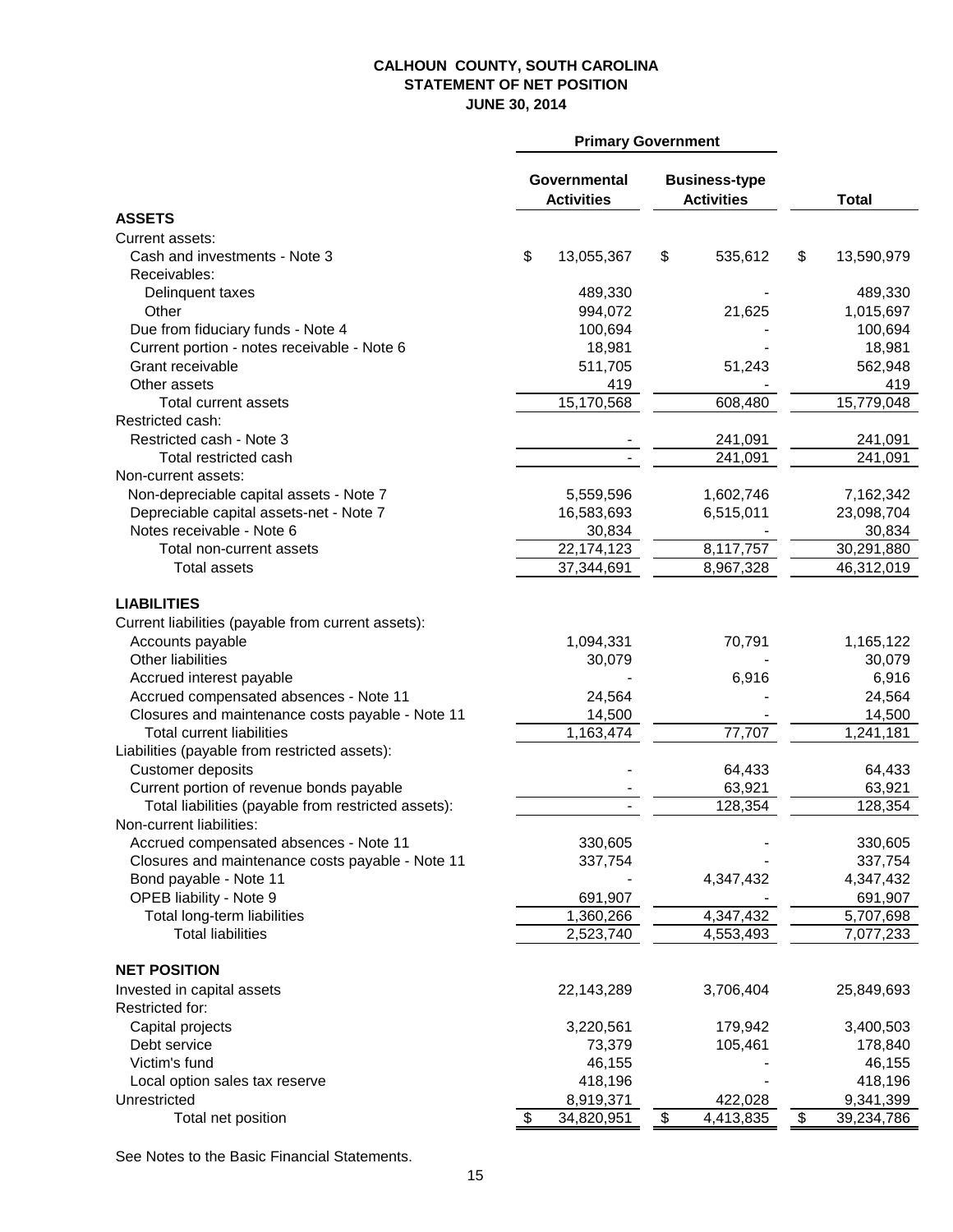#### **CALHOUN COUNTY, SOUTH CAROLINA STATEMENT OF ACTIVITIES FOR THE YEAR ENDED JUNE 30, 2014**

|                                  |     |                                                  |     |                                             | <b>Program Revenues</b> |         |                      |                           |                   |    | Net (Expense) Revenue and<br><b>Changes in Net Position</b> |                     |
|----------------------------------|-----|--------------------------------------------------|-----|---------------------------------------------|-------------------------|---------|----------------------|---------------------------|-------------------|----|-------------------------------------------------------------|---------------------|
|                                  |     |                                                  |     |                                             | <b>Operating</b>        | Capital |                      | <b>Primary Government</b> |                   |    |                                                             |                     |
|                                  |     |                                                  |     | <b>Charges for</b>                          | <b>Grants and</b>       |         | <b>Grants and</b>    |                           | Governmental      |    | <b>Business-type</b>                                        |                     |
| <b>Functions/Programs</b>        |     | <b>Expenses</b>                                  |     | <b>Services</b>                             | <b>Contributions</b>    |         | <b>Contributions</b> |                           | <b>Activities</b> |    | <b>Activities</b>                                           | <b>Total</b>        |
| <b>Primary Government:</b>       |     |                                                  |     |                                             |                         |         |                      |                           |                   |    |                                                             |                     |
| Governmental activities:         |     |                                                  |     |                                             |                         |         |                      |                           |                   |    |                                                             |                     |
| General government               | \$  | 3,439,327                                        | \$  | 165,142                                     | \$<br>56,275            | \$      | 110,583              | \$                        | (3, 107, 327)     | \$ |                                                             | \$<br>(3, 107, 327) |
| Finance and taxation             |     | 744,763                                          |     | 65,923                                      |                         |         |                      |                           | (678, 840)        |    |                                                             | (678, 840)          |
| Public safety                    |     | 2,741,944                                        |     | 42,592                                      | 61,106                  |         |                      |                           | (2,638,246)       |    |                                                             | (2,638,246)         |
| Physical environment             |     | 2,820,951                                        |     | 59,633                                      | 28,609                  |         | 1,063,850            |                           | (1,668,859)       |    |                                                             | (1,668,859)         |
| Health and welfare               |     | 2,899,621                                        |     | 1,085,773                                   | 137,242                 |         | 271,683              |                           | (1,404,923)       |    |                                                             | (1,404,923)         |
| Culture/Recreation               |     | 745,829                                          |     | 8,436                                       | 94,399                  |         | 10,476               |                           | (632, 518)        |    |                                                             | (632, 518)          |
| Court related                    |     | 649,756                                          |     | 280,613                                     | 65,937                  |         |                      |                           | (303, 206)        |    |                                                             | (303, 206)          |
| Agencies                         |     | 620,960                                          |     |                                             |                         |         |                      |                           | (620, 960)        |    |                                                             | (620, 960)          |
| Interest                         |     | 929                                              |     |                                             |                         |         |                      |                           | (929)             |    |                                                             | (929)               |
| Total governmental activities    | S   | 14,664,080                                       | \$. | 1,708,112                                   | \$<br>443,568           | \$      | 1,456,592            |                           | (11,055,808)      |    | $\blacksquare$                                              | (11, 055, 808)      |
| <b>Business-type Activities:</b> |     |                                                  |     |                                             |                         |         |                      |                           |                   |    |                                                             |                     |
| Water/wastewater plant           | \$  | 106,888                                          | \$  | 80,246                                      | \$                      | \$      |                      |                           |                   |    | (26, 642)                                                   | (26, 642)           |
| Municipal water system           |     | 644,391                                          |     | 641,803                                     |                         |         | 1,532,460            |                           |                   |    | 1,529,872                                                   | 1,529,872           |
| Interest                         |     | 127,238                                          |     |                                             |                         |         |                      |                           |                   |    | (127, 238)                                                  | (127, 238)          |
| Total business-type activities   | -\$ | 878,517                                          | \$  | 722,049                                     | \$<br>$\sim$            | \$      | 1,532,460            |                           | $\sim$            |    | 1,375,992                                                   | 1,375,992           |
|                                  |     | <b>General Revenues:</b><br>Taxes:               |     |                                             |                         |         |                      |                           |                   |    |                                                             |                     |
|                                  |     |                                                  |     | Property taxes, levied for general purposes |                         |         |                      |                           | 9,558,131         |    |                                                             | 9,558,131           |
|                                  |     |                                                  |     | Property taxes, levied for debt services    |                         |         |                      |                           | 240,993           |    |                                                             | 240,993             |
|                                  |     | Sales tax                                        |     |                                             |                         |         |                      |                           | 885,677           |    |                                                             | 885,677             |
|                                  |     | Franchise fees                                   |     |                                             |                         |         |                      |                           | 5,519             |    |                                                             | 5,519               |
|                                  |     | State shared revenues                            |     |                                             |                         |         |                      |                           | 716,518           |    |                                                             | 716,518             |
|                                  |     | Interest earnings                                |     |                                             |                         |         |                      |                           | 8,219             |    | 286                                                         | 8,505               |
|                                  |     | <b>Miscellaneous</b>                             |     |                                             |                         |         |                      |                           | 194,367           |    |                                                             | 194,367             |
|                                  |     | Gain on sale of capital assets                   |     |                                             |                         |         |                      |                           | (13, 355)         |    |                                                             | (13, 355)           |
|                                  |     |                                                  |     | Total general revenues and transfers        |                         |         |                      |                           | 11,596,069        |    | 286                                                         | 11,596,355          |
|                                  |     | Change in net position                           |     |                                             |                         |         |                      |                           | 540,261           |    | 1,376,278                                                   | 1,916,539           |
|                                  |     | Net position - beginning - as restated - Note 17 |     |                                             |                         |         |                      |                           | 34,280,690        |    | 3,037,557                                                   | 37,318,247          |
|                                  |     | Net position - ending                            |     |                                             |                         |         |                      | \$                        | 34,820,951        | \$ | 4,413,835                                                   | \$<br>39,234,786    |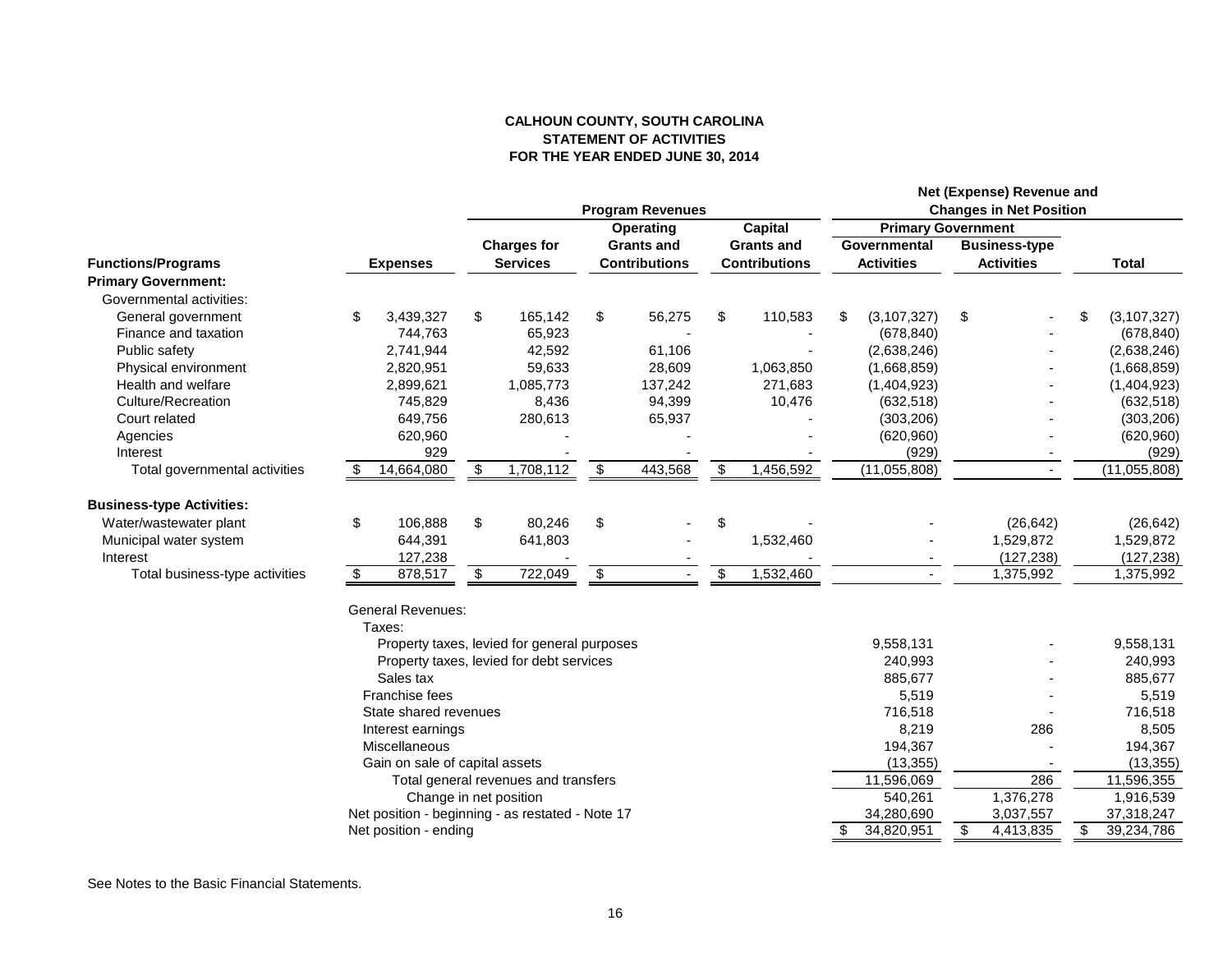#### **CALHOUN COUNTY, SOUTH CAROLINA BALANCE SHEET GOVERNMENTAL FUNDS YEAR ENDED JUNE 30, 2014**

|                                            |                                                                                                                                                                 | <b>CAPITAL</b><br><b>FUND</b> |                                                                                                | <b>GRANTS</b><br><b>FUND</b> |                                                                | <b>OTHER</b><br><b>FUNDS</b> | <b>TOTAL</b><br><b>GOVERNMENTAL</b><br><b>FUNDS</b>                                                           |                   |
|--------------------------------------------|-----------------------------------------------------------------------------------------------------------------------------------------------------------------|-------------------------------|------------------------------------------------------------------------------------------------|------------------------------|----------------------------------------------------------------|------------------------------|---------------------------------------------------------------------------------------------------------------|-------------------|
|                                            |                                                                                                                                                                 |                               |                                                                                                |                              |                                                                |                              |                                                                                                               |                   |
| \$<br>7,752,386                            | S                                                                                                                                                               | 3,445,634                     | \$                                                                                             | 3,160                        | \$                                                             | 1,854,187                    | \$                                                                                                            | 13,055,367        |
|                                            |                                                                                                                                                                 |                               |                                                                                                |                              |                                                                |                              |                                                                                                               |                   |
|                                            |                                                                                                                                                                 |                               |                                                                                                |                              |                                                                |                              |                                                                                                               | 489,330           |
|                                            |                                                                                                                                                                 |                               |                                                                                                |                              |                                                                |                              |                                                                                                               | 994,072           |
|                                            |                                                                                                                                                                 |                               |                                                                                                |                              |                                                                |                              |                                                                                                               | 739,390           |
|                                            |                                                                                                                                                                 |                               |                                                                                                |                              |                                                                |                              |                                                                                                               | 100,694           |
|                                            |                                                                                                                                                                 |                               |                                                                                                |                              |                                                                |                              |                                                                                                               | 49,815            |
|                                            |                                                                                                                                                                 |                               |                                                                                                |                              |                                                                |                              |                                                                                                               | 511,705           |
|                                            |                                                                                                                                                                 |                               |                                                                                                |                              |                                                                |                              |                                                                                                               | 419<br>15,940,792 |
|                                            |                                                                                                                                                                 |                               |                                                                                                |                              |                                                                |                              |                                                                                                               |                   |
|                                            |                                                                                                                                                                 |                               |                                                                                                |                              |                                                                |                              |                                                                                                               |                   |
|                                            |                                                                                                                                                                 |                               |                                                                                                |                              |                                                                |                              |                                                                                                               |                   |
| \$<br>387,173                              |                                                                                                                                                                 | 227,045                       | \$                                                                                             | 342,659                      | \$                                                             | 137,454                      | \$                                                                                                            | 1,094,331         |
| 423,007                                    |                                                                                                                                                                 |                               |                                                                                                |                              |                                                                | 316,383                      |                                                                                                               | 739,390           |
| 30,079                                     |                                                                                                                                                                 |                               |                                                                                                |                              |                                                                |                              |                                                                                                               | 30,079            |
| 840,259                                    |                                                                                                                                                                 |                               |                                                                                                |                              |                                                                | 453,837                      |                                                                                                               | 1,863,800         |
|                                            |                                                                                                                                                                 |                               |                                                                                                |                              |                                                                |                              |                                                                                                               |                   |
| 433,143                                    |                                                                                                                                                                 | 10,956                        |                                                                                                |                              |                                                                | 45,231                       |                                                                                                               | 489,330           |
|                                            |                                                                                                                                                                 |                               |                                                                                                |                              |                                                                |                              |                                                                                                               |                   |
|                                            |                                                                                                                                                                 |                               |                                                                                                |                              |                                                                |                              |                                                                                                               | 489,330           |
|                                            |                                                                                                                                                                 |                               |                                                                                                |                              |                                                                |                              |                                                                                                               |                   |
|                                            |                                                                                                                                                                 |                               |                                                                                                |                              |                                                                |                              |                                                                                                               | 30,834            |
|                                            |                                                                                                                                                                 |                               |                                                                                                |                              |                                                                |                              |                                                                                                               | 2,567,057         |
|                                            |                                                                                                                                                                 |                               |                                                                                                |                              |                                                                |                              |                                                                                                               | 4,663,933         |
|                                            |                                                                                                                                                                 |                               |                                                                                                |                              |                                                                |                              |                                                                                                               | 6,325,838         |
|                                            |                                                                                                                                                                 |                               |                                                                                                |                              |                                                                |                              |                                                                                                               | 13,587,662        |
|                                            |                                                                                                                                                                 |                               |                                                                                                |                              |                                                                |                              |                                                                                                               |                   |
| \$<br>9,196,264                            | \$                                                                                                                                                              | 3,458,562                     | \$                                                                                             | 841,879                      | \$                                                             | 2,444,087                    | \$                                                                                                            | 15,940,792        |
| \$<br><b>LIABILITIES, DEFERRED INFLOWS</b> | <b>GENERAL</b><br>433,143<br>543,924<br>315,883<br>100,694<br>49,815<br>419<br>9,196,264<br>433,143<br>30,834<br>193,364<br>1,372,826<br>6,325,838<br>7,922,862 | \$                            | <b>PROJECTS</b><br>10,956<br>1,972<br>3,458,562<br>227,045<br>10,956<br>3,220,561<br>3,220,561 | \$                           | 327,014<br>511,705<br>841,879<br>342,659<br>499,220<br>499,220 | \$                           | <b>GOVERNMENTAL</b><br>45,231<br>448,176<br>96,493<br>2,444,087<br>45,231<br>1,874,473<br>70,546<br>1,945,019 | \$                |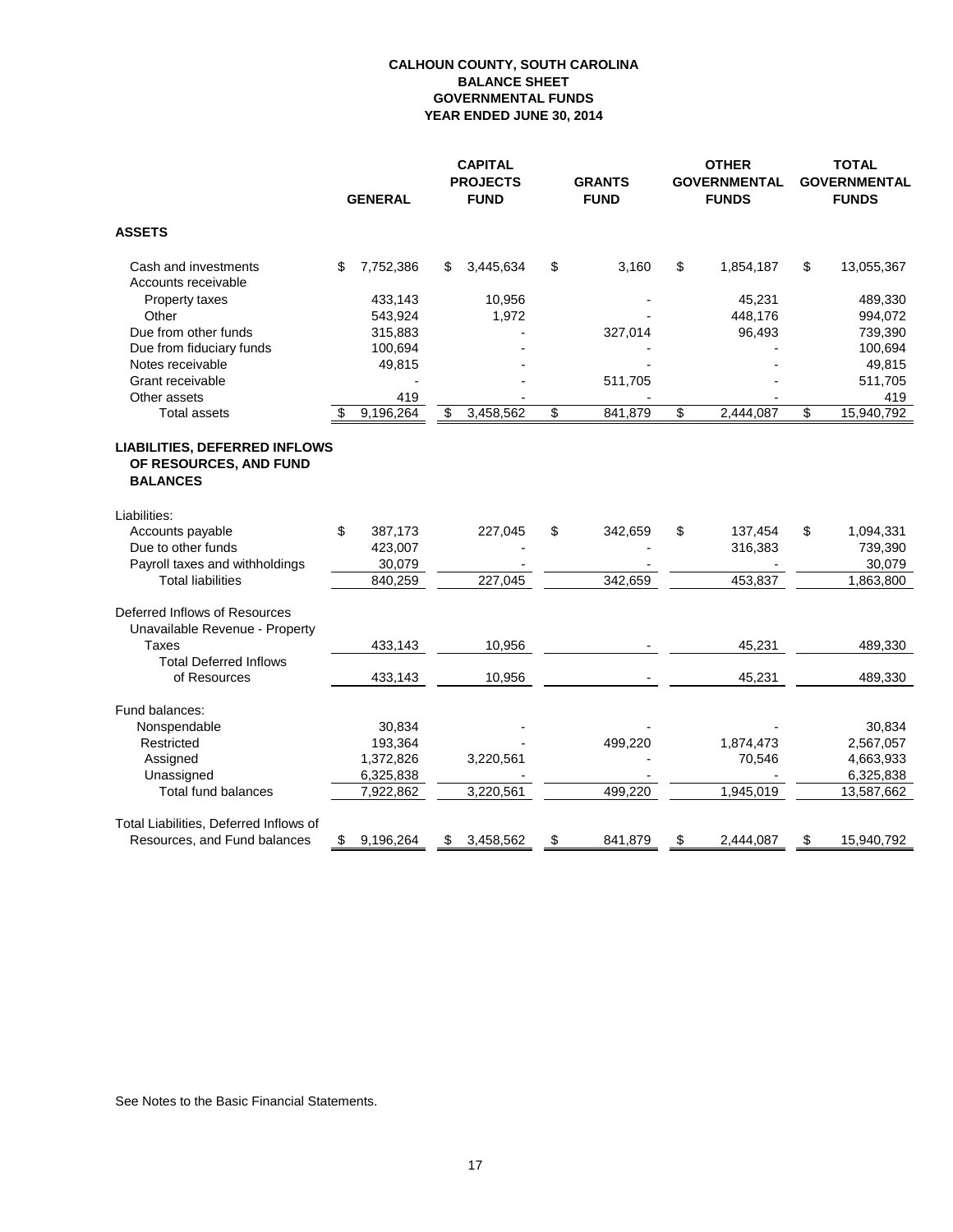# **CALHOUN COUNTY, SOUTH CAROLINA RECONCILIATION OF THE GOVERNMENTAL FUNDS BALANCE SHEET TO THE STATEMENT OF NET POSITION JUNE 30, 2014**

| Total fund balance - total governmental funds                                                                                                                                      | \$<br>13,587,662 |
|------------------------------------------------------------------------------------------------------------------------------------------------------------------------------------|------------------|
| Amounts reported for governmental activities in the Statement<br>of Net Position are different because:                                                                            |                  |
| Delinguent taxes receivable will be collected after year-end,<br>but are not available soon enough to pay for the current<br>period's expenditures and, therefore, are reported as |                  |
| unavailable revenue in the funds.                                                                                                                                                  | 489,330          |
| Capital assets used in governmental activities are not financial<br>resources and, therefore, are not reported in the funds.                                                       | 22,143,289       |
| Long-term liabilities are not due and payable in the current<br>period and, therefore, are not reported in the funds:                                                              |                  |
| Due within a year                                                                                                                                                                  | (39,064)         |
| Due in more than one year                                                                                                                                                          | (1,360,266)      |
| Total net position - total governmental activities                                                                                                                                 | 34,820,951       |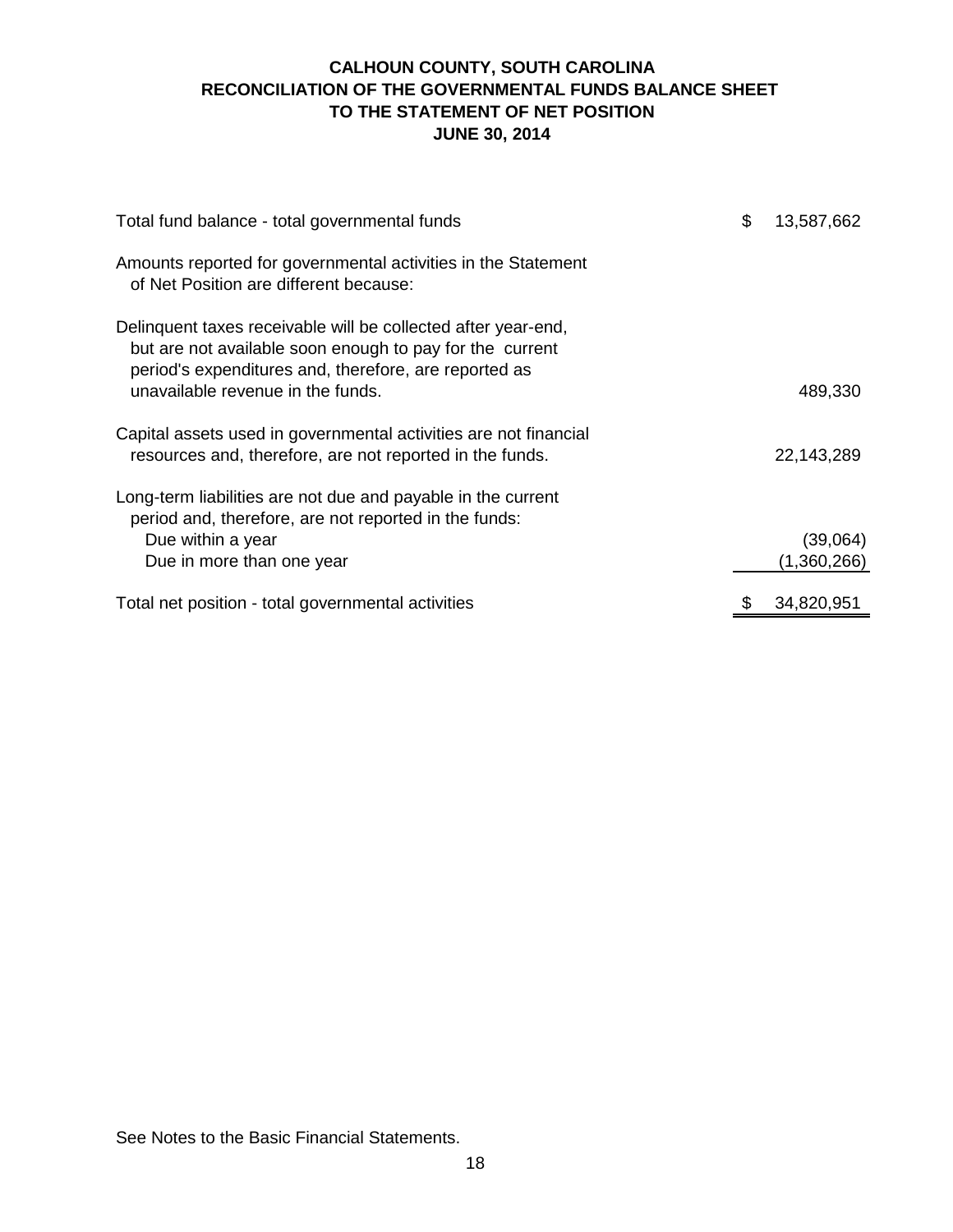#### **CALHOUN COUNTY, SOUTH CAROLINA STATEMENT OF REVENUES, EXPENDITURES, AND CHANGES IN FUND BALANCES GOVERNMENTAL FUNDS YEAR ENDED JUNE 30, 2014**

|                                      |                      | <b>CAPITAL</b> |                 |    |               |                     | <b>OTHER</b> |    |                      |  |  |
|--------------------------------------|----------------------|----------------|-----------------|----|---------------|---------------------|--------------|----|----------------------|--|--|
|                                      |                      |                | <b>PROJECTS</b> |    | <b>GRANTS</b> | <b>GOVERNMENTAL</b> |              |    |                      |  |  |
|                                      | <b>GENERAL</b>       |                | <b>FUND</b>     |    | <b>FUND</b>   | <b>FUNDS</b>        |              |    | <b>TOTAL</b>         |  |  |
| <b>REVENUES</b>                      |                      |                |                 |    |               |                     |              |    |                      |  |  |
| Taxes                                | \$<br>7,860,409      | \$             | 1,355,707       | \$ |               | \$                  | 570,820      | \$ | 9,786,936            |  |  |
| Rent                                 | 44,516               |                |                 |    |               |                     |              |    | 44,516               |  |  |
| Intergovernmental                    | 880,298              |                |                 |    | 1,190,766     |                     | 440,111      |    | 2,511,175            |  |  |
| Charges for services                 | 1,060,698            |                |                 |    |               |                     |              |    | 1,060,698            |  |  |
| Fines and forfeitures                | 108,350              |                |                 |    |               |                     |              |    | 108,350              |  |  |
| Local sources                        | 102,160              |                |                 |    | 114,175       |                     | 1,341,348    |    | 1,557,683            |  |  |
| Interest                             | 7,552                |                |                 |    |               |                     | 667          |    | 8,219                |  |  |
| Miscellaneous                        | 127,934              |                |                 |    |               |                     |              |    | 127,934              |  |  |
| <b>Total revenues</b>                | 10,191,917           |                | 1,355,707       |    | 1,304,941     |                     | 2,352,946    |    | 15,205,511           |  |  |
| <b>EXPENDITURES</b>                  |                      |                |                 |    |               |                     |              |    |                      |  |  |
| Current:                             |                      |                |                 |    |               |                     |              |    |                      |  |  |
| Administration                       | 519,860              |                | 18,319          |    | 4,156         |                     | 85,598       |    | 627,933              |  |  |
| Public works                         | 918,071              |                |                 |    | 895,929       |                     |              |    | 1,814,000            |  |  |
| Public buildings                     | 540,147              |                |                 |    |               |                     |              |    | 540,147              |  |  |
| Finance and taxation                 | 728,724              |                |                 |    |               |                     |              |    | 728,724              |  |  |
| Judicial                             | 639,590              |                |                 |    |               |                     |              |    | 639,590              |  |  |
| Public safety                        | 2,170,629            |                |                 |    | 8,948         |                     | 360,834      |    | 2,540,411            |  |  |
| Health and welfare                   |                      |                |                 |    | 64,325        |                     | 469,979      |    | 2,682,484            |  |  |
| Culture and recreation               | 1,912,680<br>613,781 |                | 235,500         |    | 22,134        |                     | 24,280       |    | 660,195              |  |  |
| Miscellaneous                        |                      |                |                 |    |               |                     |              |    |                      |  |  |
| Employee fringe benefits             | 599,113<br>2,198,551 |                |                 |    |               |                     |              |    | 599,113<br>2,198,551 |  |  |
| Agencies                             |                      |                |                 |    |               |                     |              |    |                      |  |  |
|                                      | 130,349              |                |                 |    |               |                     | 490,611      |    | 620,960              |  |  |
| Debt service:                        |                      |                |                 |    |               |                     |              |    |                      |  |  |
| Principal                            |                      |                |                 |    |               |                     | 380,000      |    | 380,000              |  |  |
| Interest and fiscal charges          |                      |                |                 |    |               |                     | 929          |    | 929                  |  |  |
| Capital outlay                       |                      |                | 753,037         |    | 212,988       |                     | 645,751      |    | 1,611,776            |  |  |
| <b>Total expenditures</b>            | 10,971,495           |                | 1,006,856       |    | 1,208,480     |                     | 2,457,982    |    | 15,644,813           |  |  |
| Excess revenues over (under)         |                      |                |                 |    |               |                     |              |    |                      |  |  |
| expenditures before other            |                      |                |                 |    |               |                     |              |    |                      |  |  |
| financial sources (uses)             | (779,578)            |                | 348,851         |    | 96,461        |                     | (105, 036)   |    | (439,302)            |  |  |
| Other financing sources (uses)       |                      |                |                 |    |               |                     |              |    |                      |  |  |
| Sale of capital assets               | 27,502               |                |                 |    |               |                     |              |    | 27,502               |  |  |
| Bond proceeds                        |                      |                |                 |    |               |                     | 380,000      |    | 380,000              |  |  |
| Transfers in (out)                   | 272,986              |                |                 |    | 327,014       |                     | (600,000)    |    |                      |  |  |
| Total other financing sources (uses) | 300,488              |                |                 |    | 327,014       |                     | (220,000)    |    | 407,502              |  |  |
| Net changes in fund balances         | (479,090)            |                | 348,851         |    | 423,475       |                     | (325,036)    |    | (31,800)             |  |  |
| Fund balances at beginning of        |                      |                |                 |    |               |                     |              |    |                      |  |  |
| year, as restated - Note 17          | 8,401,952            |                | 2,871,710       |    | 75,745        |                     | 2,270,055    |    | 13,619,462           |  |  |
| Fund balances at end of year         | \$<br>7,922,862      | S              | 3,220,561       | \$ | 499,220       | \$                  | 1,945,019    | \$ | 13,587,662           |  |  |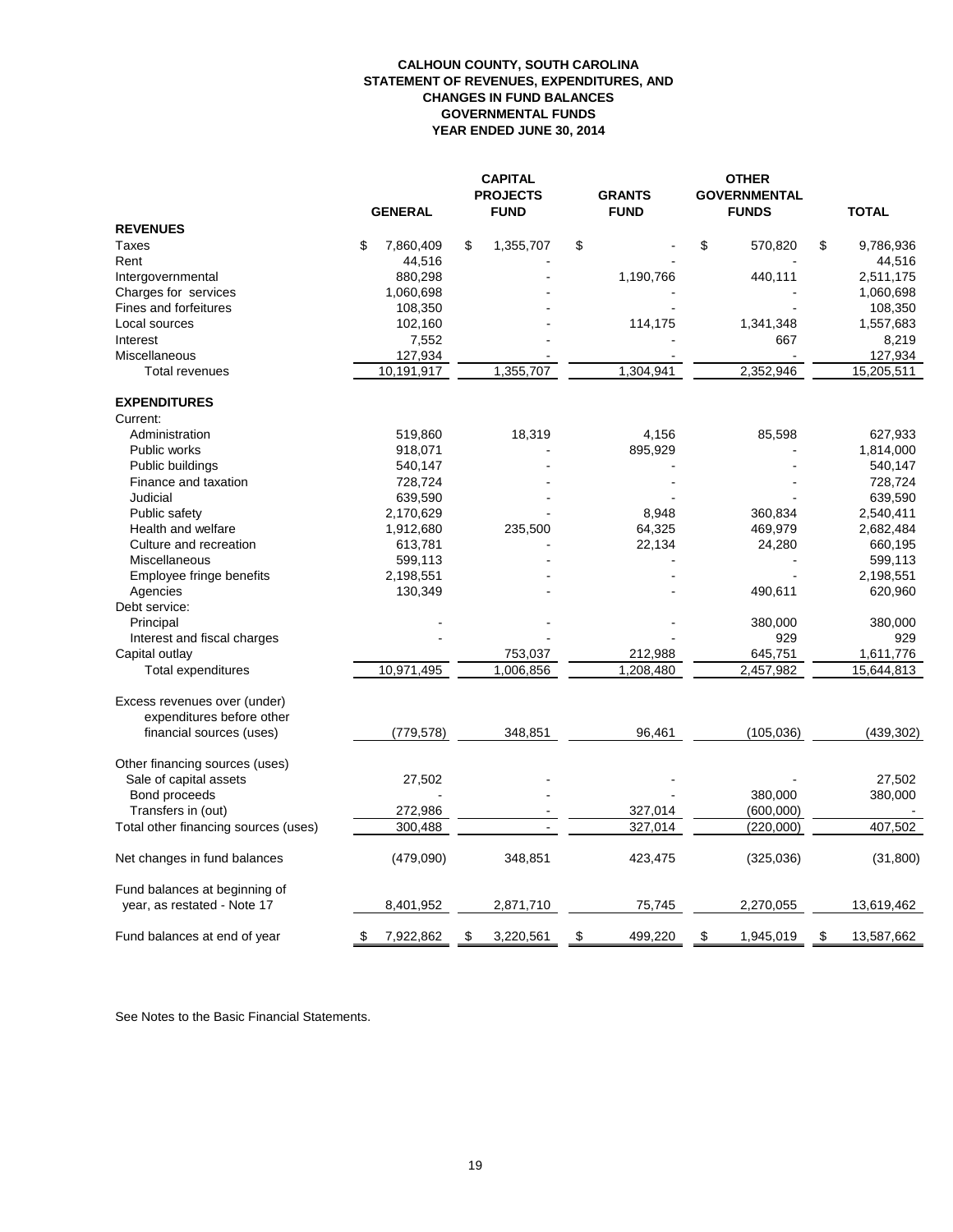# **FOR THE YEAR ENDED JUNE 30, 2014 CALHOUN COUNTY, SOUTH CAROLINA RECONCILIATION OF THE STATEMENT OF REVENUES, EXPENDITURES, AND CHANGES IN FUND BALANCES OF GOVERNMENTAL FUNDS TO THE STATEMENT OF ACTIVITIES**

| Net changes in fund balances - total governmental funds<br>Amounts reported for governmental activities in the statement<br>of activities are different because:<br>Governmental funds report capital outlay as expenditures.<br>However, in the statement of activities, the cost of those<br>assets is allocated over the estimated useful lives as |                               | \$<br>(31, 800) |
|-------------------------------------------------------------------------------------------------------------------------------------------------------------------------------------------------------------------------------------------------------------------------------------------------------------------------------------------------------|-------------------------------|-----------------|
| depreciation expense.<br>Expenditures for capital assets                                                                                                                                                                                                                                                                                              | 1,611,776                     |                 |
|                                                                                                                                                                                                                                                                                                                                                       |                               |                 |
| Less current year depreciation                                                                                                                                                                                                                                                                                                                        | (873, 546)                    | 738,230         |
| Gains or losses on the sale of capital assets are not presented<br>in this financial statement because they do not provide or use<br>current financial resources but they are presented in the<br>statement of activities.                                                                                                                            | (40, 857)                     | (40, 857)       |
| Bond proceeds provide current financial resources to<br>governmental funds, repayment of bond principal and<br>capital lease principal are expenditures in the governmental<br>funds, but the repayment reduces long-term liabilities in<br>the statement of net position and the proceeds increase them.<br>Bond proceeds                            | (380,000)                     |                 |
| Bond principal payment                                                                                                                                                                                                                                                                                                                                | 380,000                       |                 |
| Some expenses reported in the statement of activities do<br>not require the use of current financial resources, therefore,<br>are not reported as expenditures in governmental funds.<br>Change in OPEB liability<br>Change in compensated absences<br>Change in closure and maintenance costs payable                                                | (83, 893)<br>(54, 203)<br>596 | (137,500)       |
| Some property tax will not be collected for several months                                                                                                                                                                                                                                                                                            |                               |                 |
| after the County's fiscal year-end; they are not                                                                                                                                                                                                                                                                                                      |                               |                 |
| considered "available" revenues in the governmental funds.                                                                                                                                                                                                                                                                                            |                               | 12,188          |
| Change in net position of governmental activities                                                                                                                                                                                                                                                                                                     |                               | \$<br>540,261   |
|                                                                                                                                                                                                                                                                                                                                                       |                               |                 |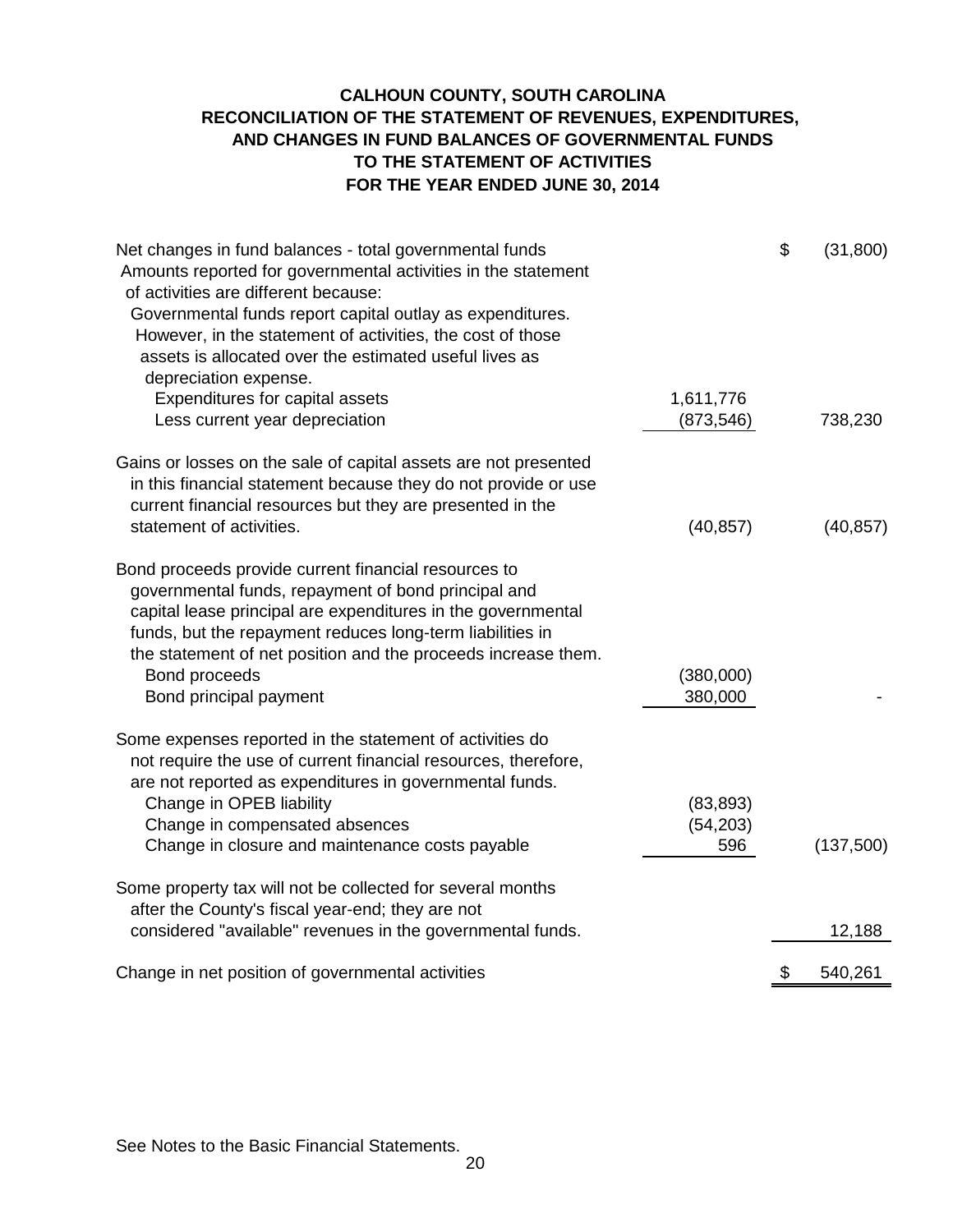# **YEAR ENDED JUNE 30, 2014 CALHOUN COUNTY, SOUTH CAROLINA STATEMENT OF REVENUES, EXPENDITURES, AND CHANGES IN FUND BALANCES BUDGET AND ACTUAL - GENERAL FUND**

|                                                                                                     | <b>Budget</b>                  | <b>Actual</b>                  | <b>Variance</b><br><b>Favorable</b><br>(Unfavorable) |
|-----------------------------------------------------------------------------------------------------|--------------------------------|--------------------------------|------------------------------------------------------|
| <b>REVENUES</b>                                                                                     |                                |                                |                                                      |
| Property taxes:<br>Current                                                                          | \$<br>5,200,000                | \$<br>5,514,960                | \$<br>314,960                                        |
| Delinquent<br>Fee in lieu of taxes<br>Interest income                                               | 260,000<br>1,830,000           | 359,716<br>1,985,733<br>7,552  | 99,716<br>155,733<br>7,552                           |
| Other local sources<br>State sources<br><b>Federal sources</b>                                      | 1,460,627<br>796,232<br>97,000 | 1,443,658<br>816,342<br>63,956 | (16,969)<br>20,110<br>(33, 044)                      |
| <b>TOTAL REVENUES</b>                                                                               | 9,643,859                      | 10,191,917                     | 548,058                                              |
| <b>EXPENDITURES</b>                                                                                 |                                |                                |                                                      |
| Current                                                                                             | 11,593,820                     | 10,971,495                     | 622,325                                              |
| <b>TOTAL EXPENDITURES</b>                                                                           | 11,593,820                     | 10,971,495                     | 622,325                                              |
| <b>EXCESS OF REVENUES OVER</b><br>(UNDER) EXPENDITURES                                              | (1,949,961)                    | (779, 578)                     | 1,170,383                                            |
| <b>OTHER FINANCING SOURCES (USES)</b>                                                               |                                |                                |                                                      |
| Proceeds from Sale of Property<br>Transfers in/out                                                  | 600,000                        | 27,502<br>272,986              | 27,502<br>(327, 014)                                 |
| <b>TOTAL OTHER FINANCING SOURCES (USES)</b>                                                         | 600,000                        | 300,488                        | (299, 512)                                           |
| <b>EXCESS OF REVENUES OVER</b><br>(UNDER) EXPENDITURES AND OTHER<br><b>FINANCING SOURCES (USES)</b> | (1,349,961)<br>\$              | (479,090)                      | 870,871<br>\$                                        |
| <b>Fund Balances at Beginning of Year, As</b><br><b>Restated, Note 17</b>                           |                                | 8,401,952                      |                                                      |
| <b>Fund Balances at End of Year</b>                                                                 |                                | 7,922,862<br>\$                |                                                      |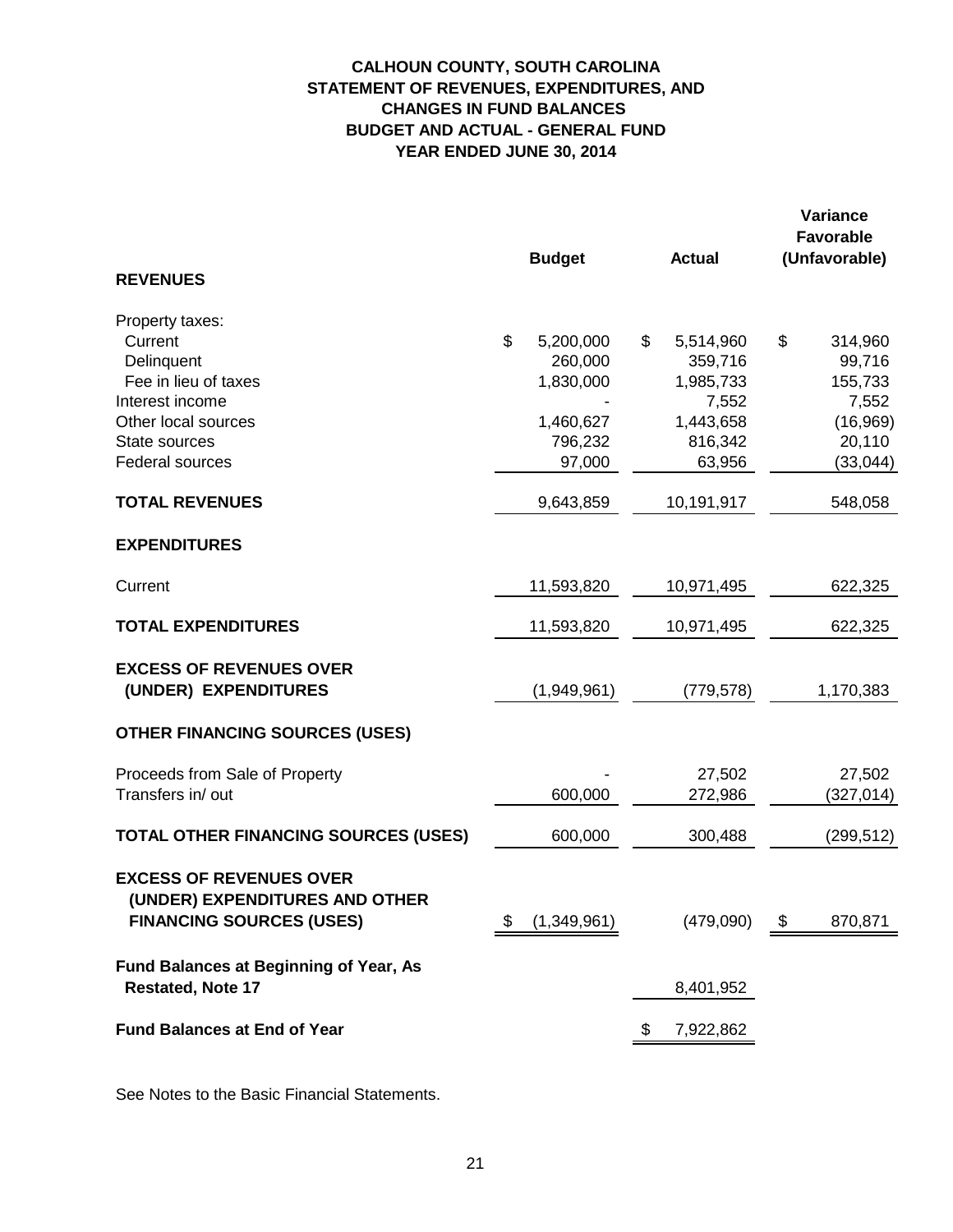# **CALHOUN COUNTY, SOUTH CAROLINA COMBINED STATEMENT OF NET POSITION PROPRIETARY FUNDS JUNE 30, 2014**

|                                                                             | <b>Business-Type Activities-Enterprise Funds</b> |              |    |                  |    |              |  |
|-----------------------------------------------------------------------------|--------------------------------------------------|--------------|----|------------------|----|--------------|--|
|                                                                             | Water/                                           |              |    | <b>Municipal</b> |    |              |  |
|                                                                             |                                                  | Wastewater   |    | <b>Water</b>     |    |              |  |
|                                                                             |                                                  | <b>Plant</b> |    | <b>System</b>    |    | <b>Total</b> |  |
| <b>ASSETS</b>                                                               |                                                  |              |    |                  |    |              |  |
| <b>Current Assets:</b>                                                      |                                                  |              |    |                  |    |              |  |
| Cash                                                                        | \$                                               | 104,856      | \$ | 430,756          | \$ | 535,612      |  |
| Accounts receivable                                                         |                                                  | 7,219        |    | 14,406           |    | 21,625       |  |
| Grants receivable                                                           |                                                  |              |    | 51,243           |    | 51,243       |  |
| <b>Total Current Assets</b>                                                 |                                                  | 112,075      |    | 496,405          |    | 608,480      |  |
| <b>Restricted Cash</b>                                                      |                                                  |              |    | 241,091          |    | 241,091      |  |
|                                                                             |                                                  |              |    |                  |    |              |  |
| <b>Property, Plant, and Equipment</b><br>(Net of accumulated depreciation - |                                                  |              |    |                  |    |              |  |
| Note 7)                                                                     |                                                  | 530,727      |    | 7,587,030        |    | 8,117,757    |  |
|                                                                             |                                                  |              |    |                  |    |              |  |
| <b>TOTAL ASSETS</b>                                                         |                                                  | 642,802      |    | 8,324,526        |    | 8,967,328    |  |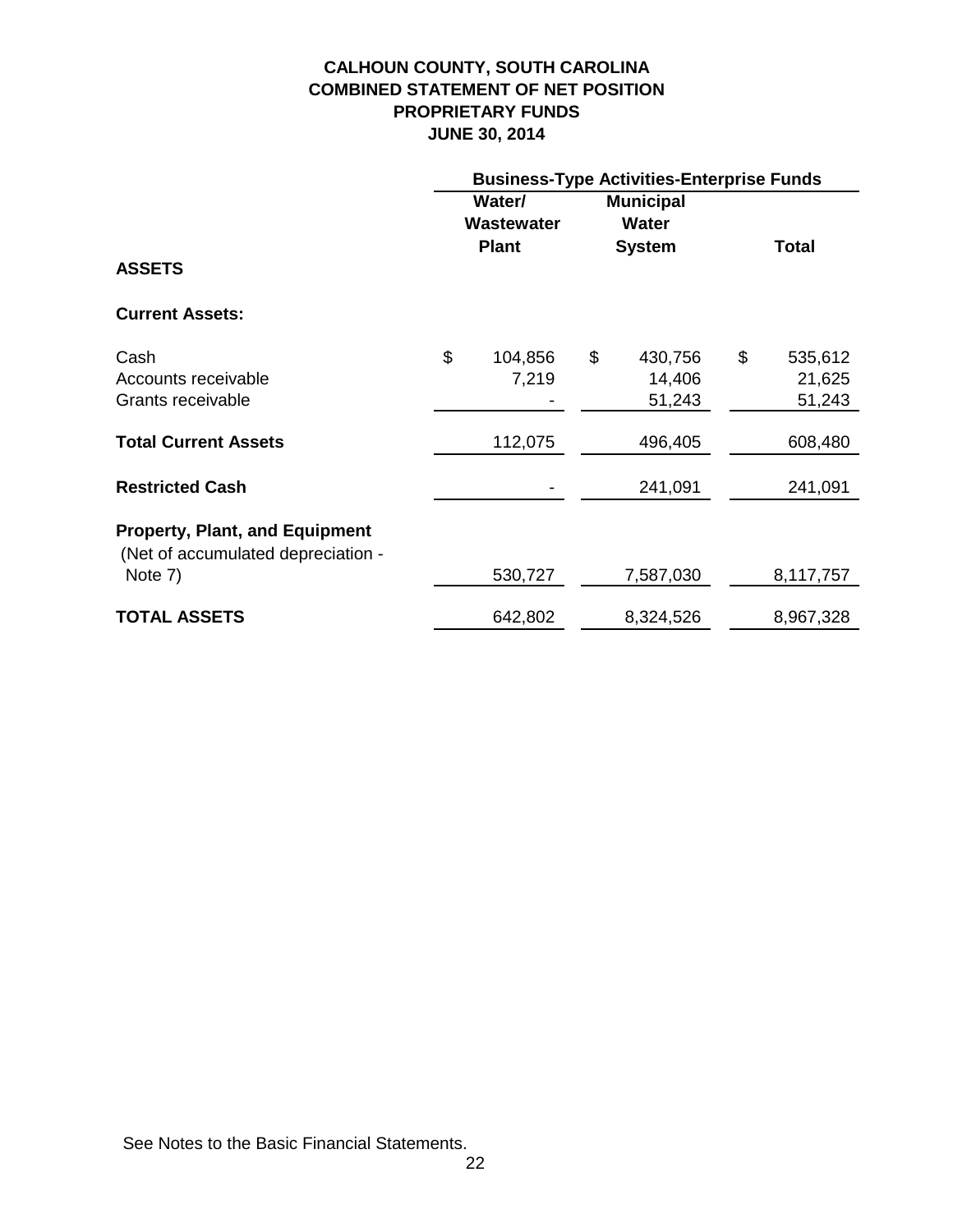# **CALHOUN COUNTY, SOUTH CAROLINA COMBINED STATEMENT OF NET POSITION PROPRIETARY FUNDS JUNE 30, 2014**

|                                                                       | <b>Business-Type Activities-Enterprise Funds</b> |              |    |                    |    |                    |  |
|-----------------------------------------------------------------------|--------------------------------------------------|--------------|----|--------------------|----|--------------------|--|
|                                                                       |                                                  | Water/       |    | <b>Municipal</b>   |    |                    |  |
|                                                                       |                                                  | Wastewater   |    | <b>Water</b>       |    |                    |  |
|                                                                       |                                                  | <b>Plant</b> |    | <b>System</b>      |    | <b>Total</b>       |  |
| <b>LIABILITIES AND FUND EQUITY</b>                                    |                                                  |              |    |                    |    |                    |  |
| <b>Current Liabilities:</b>                                           |                                                  |              |    |                    |    |                    |  |
| Accounts payable                                                      |                                                  |              |    | 70,791             |    | 70,791             |  |
| Accrued interest payable                                              |                                                  |              |    | 6,916              |    | 6,916              |  |
| <b>Total Current Liabilities</b>                                      |                                                  |              |    | 77,707             |    | 77,707             |  |
| <b>Current Liabilities (Payable from</b><br><b>Restricted Assets)</b> |                                                  |              |    |                    |    |                    |  |
| Meter deposits payable                                                |                                                  |              |    | 58,733             |    | 58,733             |  |
| Tap fees<br>Current portion of revenue bonds                          |                                                  |              |    | 5,700              |    | 5,700              |  |
| payable - Note 10                                                     |                                                  |              |    | 63,921             |    | 63,921             |  |
| <b>Total Current Liabilities (Payable</b><br>from Restricted Assets)  |                                                  |              |    | 128,354            |    | 128,354            |  |
| <b>Noncurrent Liabilities</b>                                         |                                                  |              |    |                    |    |                    |  |
| Revenue bonds payable - Note 10                                       |                                                  |              |    | 4,347,432          |    | 4,347,432          |  |
| <b>Total Liabilities</b>                                              |                                                  |              |    | 4,553,493          |    | 4,553,493          |  |
| <b>Net Position</b>                                                   |                                                  |              |    |                    |    |                    |  |
| Invested in capital assets, net<br>of related debt<br>Restricted for: |                                                  | 530,727      |    | 3,175,677          |    | 3,706,404          |  |
| Expendable:                                                           |                                                  |              |    |                    |    |                    |  |
| Construction                                                          |                                                  |              |    | 179,942            |    | 179,942            |  |
| Debt retirement<br>Unrestricted                                       |                                                  |              |    | 105,461<br>309,953 |    | 105,461<br>422,028 |  |
|                                                                       |                                                  | 112,075      |    |                    |    |                    |  |
| <b>Total Net Position</b>                                             | \$                                               | 642,802      | \$ | 3,771,033          | \$ | 4,413,835          |  |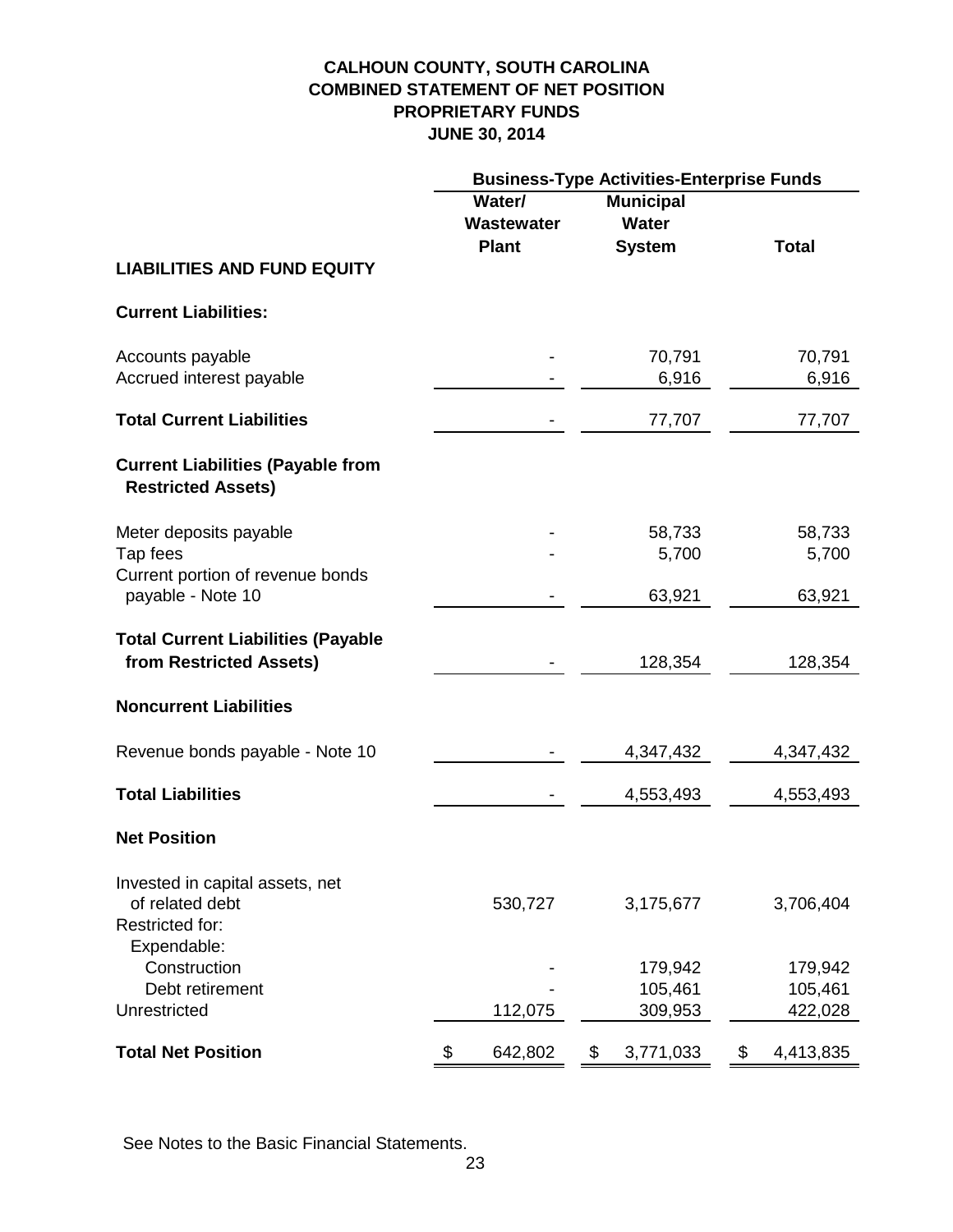# **CALHOUN COUNTY, SOUTH CAROLINA COMBINED STATEMENT OF REVENUES, EXPENSES, AND CHANGES IN FUND NET POSITION PROPRIETARY FUNDS YEAR ENDED JUNE 30, 2014**

|                                                                 | <b>Business-Type Activities-Enterprise Funds</b> |                                      |    |                                                   |    |                    |  |  |
|-----------------------------------------------------------------|--------------------------------------------------|--------------------------------------|----|---------------------------------------------------|----|--------------------|--|--|
|                                                                 |                                                  | Water/<br>Wastewater<br><b>Plant</b> |    | <b>Municipal</b><br><b>Water</b><br><b>System</b> |    | <b>Total</b>       |  |  |
| <b>Operating Revenues:</b>                                      |                                                  |                                      |    |                                                   |    |                    |  |  |
| Water/wastewater revenue<br>Tap fees                            | \$                                               | 80,246                               | \$ | 616,496<br>25,307                                 | \$ | 696,742<br>25,307  |  |  |
| <b>Total Operating Revenues</b>                                 |                                                  | 80,246                               |    | 641,803                                           |    | 722,049            |  |  |
| <b>Operating Expenses:</b>                                      |                                                  |                                      |    |                                                   |    |                    |  |  |
| Operating and maintenance<br>Depreciation expense               |                                                  | 85,900<br>20,988                     |    | 435,066<br>209,325                                |    | 520,966<br>230,313 |  |  |
| <b>Total Operating Expenses</b>                                 |                                                  | 106,888                              |    | 644,391                                           |    | 751,279            |  |  |
| <b>Operating Income (Loss)</b>                                  |                                                  | (26, 642)                            |    | (2,588)                                           |    | (29, 230)          |  |  |
| <b>Non-Operating Income (Expense):</b>                          |                                                  |                                      |    |                                                   |    |                    |  |  |
| Interest expense<br>Interest income                             |                                                  | 58                                   |    | (127, 238)<br>228                                 |    | (127, 238)<br>286  |  |  |
| <b>Net Non-Operating Income (Expense)</b>                       |                                                  | 58                                   |    | (127, 010)                                        |    | (126, 952)         |  |  |
| Income (loss) before capital<br>contributions and transfers     |                                                  | (26, 584)                            |    | (129, 598)                                        |    | (156, 182)         |  |  |
| <b>Capital contributions</b>                                    |                                                  |                                      |    | 1,532,460                                         |    | 1,532,460          |  |  |
| <b>Change in net position</b>                                   |                                                  | (26, 584)                            |    | 1,402,862                                         |    | 1,376,278          |  |  |
| <b>Net Position - Beginning of</b><br>Year - Restated - Note 17 |                                                  | 669,386                              |    | 2,368,171                                         |    | 3,037,557          |  |  |
| <b>Net Position - End of Year</b>                               | \$                                               | 642,802                              | \$ | 3,771,033                                         | \$ | 4,413,835          |  |  |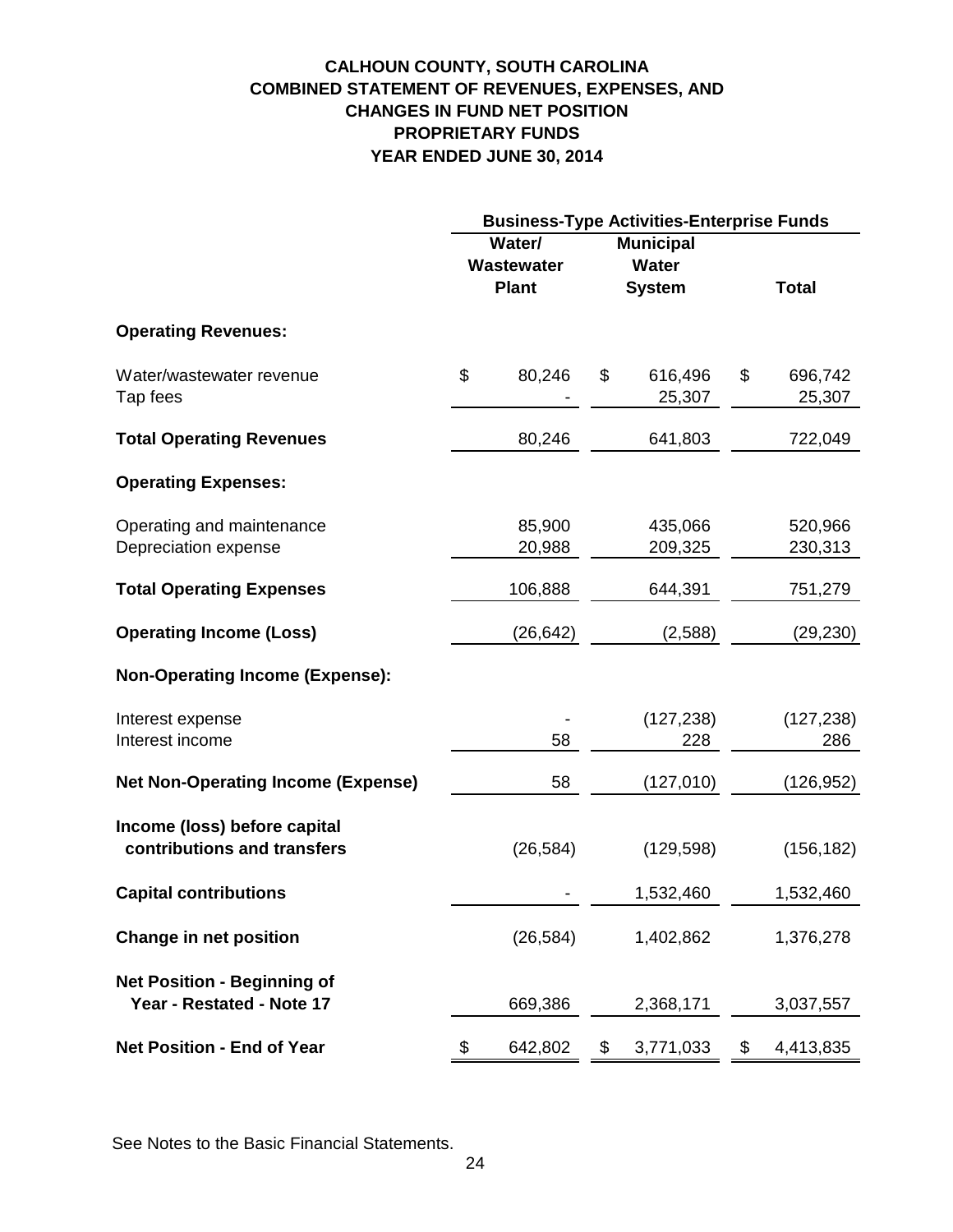# **CALHOUN COUNTY, SOUTH CAROLINA COMBINED STATEMENT OF CASH FLOWS PROPRIETARY FUNDS YEAR ENDED JUNE 30, 2014**

|                                                                            | <b>Business-Type Activities-Enterprise Funds</b> |              |              |                  |    |              |
|----------------------------------------------------------------------------|--------------------------------------------------|--------------|--------------|------------------|----|--------------|
|                                                                            | Water/                                           |              |              | <b>Municipal</b> |    |              |
|                                                                            |                                                  | Wastewater   | <b>Water</b> |                  |    |              |
|                                                                            |                                                  | <b>Plant</b> |              | <b>System</b>    |    | <b>Total</b> |
| <b>Cash Flows From Operating Activities:</b>                               |                                                  |              |              |                  |    |              |
| Cash received from customers                                               | \$                                               | 73,027       | \$           | 644,752          | \$ | 717,779      |
| Cash received from intercompany transactions                               |                                                  | 16,600       |              | (4,820)          |    | 11,780       |
| Cash paid to suppliers for goods and services                              |                                                  | (88, 354)    |              | (267, 554)       |    | (355, 908)   |
| Cash paid to employees for services                                        |                                                  |              |              | (144, 138)       |    | (144, 138)   |
| Net Cash Provided by (Used For) Operating Activities                       |                                                  | 1,273        |              | 228,240          |    | 229,513      |
|                                                                            |                                                  |              |              |                  |    |              |
| <b>Cash Flows From Capital and Related</b><br><b>Financing Activities:</b> |                                                  |              |              |                  |    |              |
| Capital contributions                                                      |                                                  |              |              | 1,481,217        |    | 1,481,217    |
| Principal paid on bonds                                                    |                                                  |              |              | (55, 559)        |    | (55, 559)    |
| Interest paid on bonds                                                     |                                                  |              |              | (141, 435)       |    | (141, 435)   |
| Purchase of capital assets                                                 |                                                  |              |              | (1,881,792)      |    | (1,881,792)  |
| <b>Net Cash Used in Capital and Related</b>                                |                                                  |              |              |                  |    |              |
| <b>Financing Activities</b>                                                |                                                  |              |              | (597, 569)       |    | (597, 569)   |
| <b>Cash Flows From Investing Activities:</b>                               |                                                  |              |              |                  |    |              |
| Interest income                                                            |                                                  | 58           |              | 228              |    | 286          |
| <b>Net Provided by (Used For) Investing Activities</b>                     |                                                  | 58           |              | 228              |    | 286          |
| Net Increase (Decrease) in Cash and Cash Equivalents                       |                                                  | 1,331        |              | (369, 101)       |    | (367, 770)   |
| Cash and Cash Equivalents at Beginning of Year                             |                                                  | 103,525      |              | 1,040,948        |    | 1,144,473    |
| Cash and Cash Equivalents at End of Year                                   | ፍ                                                | 104,856      | \$           | 671,847          |    | 776,703      |
| Classified as:                                                             |                                                  |              |              |                  |    |              |
| <b>Current Assets</b>                                                      | \$                                               | 104,856      | \$           | 430,756          | \$ | 535,612      |
| <b>Restricted Assets</b>                                                   |                                                  |              |              | 241,091          |    | 241,091      |
| <b>Totals</b>                                                              | \$                                               | 104,856      | \$           | 671,847          | \$ | 776,703      |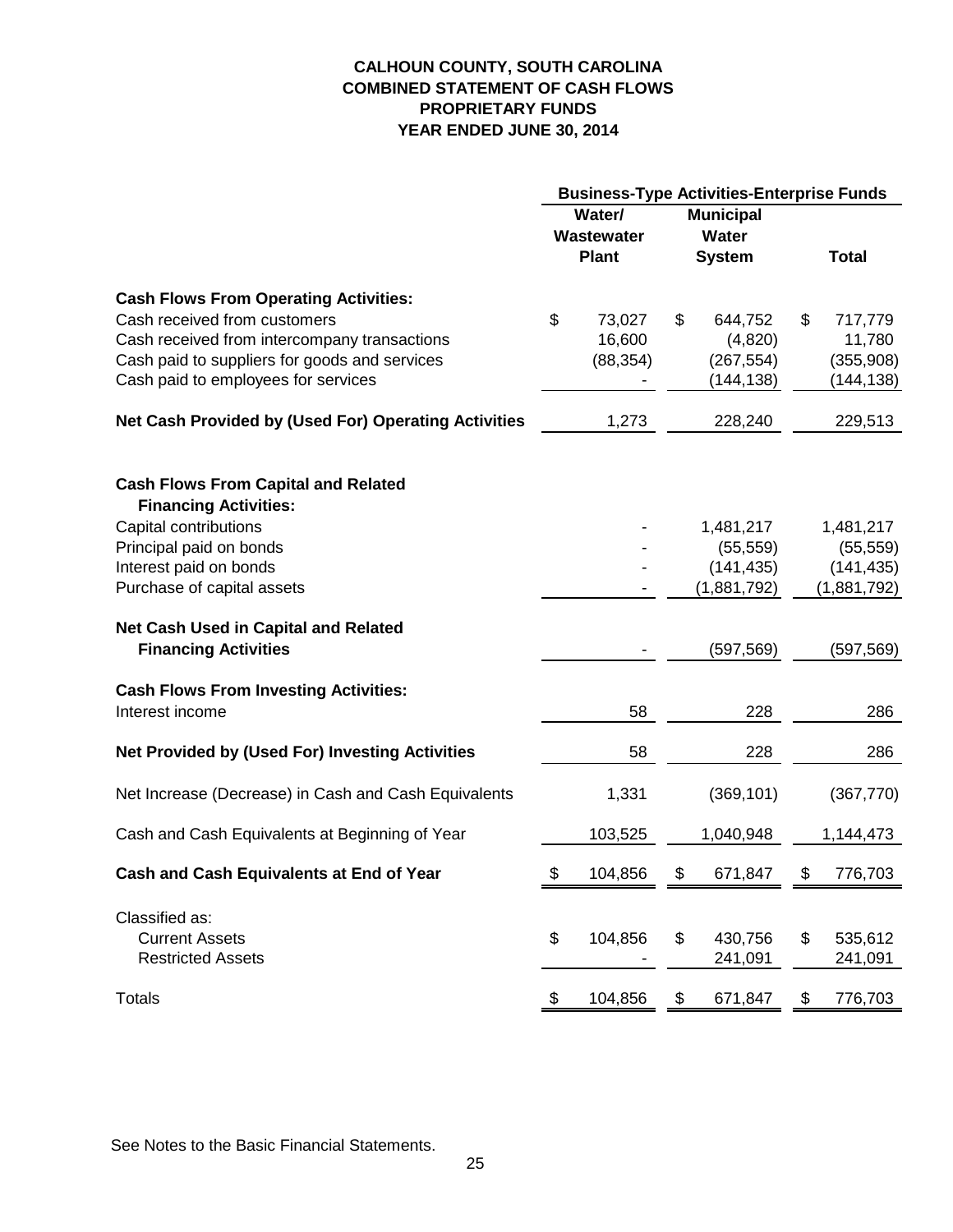# **CALHOUN COUNTY, SOUTH CAROLINA COMBINED STATEMENT OF CASH FLOWS PROPRIETARY FUNDS YEAR ENDED JUNE 30, 2014**

|                                                                                                                                                                                                                                                                                                                    | <b>Business-Type Activities-Enterprise Funds</b> |                                |                                                   |                                                   |    |                                                              |  |
|--------------------------------------------------------------------------------------------------------------------------------------------------------------------------------------------------------------------------------------------------------------------------------------------------------------------|--------------------------------------------------|--------------------------------|---------------------------------------------------|---------------------------------------------------|----|--------------------------------------------------------------|--|
|                                                                                                                                                                                                                                                                                                                    | Water/<br>Wastewater<br><b>Plant</b>             |                                | <b>Municipal</b><br><b>Water</b><br><b>System</b> |                                                   |    | Total                                                        |  |
| <b>Reconciliation of Net Operating Income (Loss)</b><br><b>Net Cash Provided by Operating Activities</b>                                                                                                                                                                                                           |                                                  |                                |                                                   |                                                   |    |                                                              |  |
| Operating income (loss)                                                                                                                                                                                                                                                                                            | \$                                               | (26, 642)                      | \$                                                | (2,588)                                           | \$ | (29, 230)                                                    |  |
| Adjustments to reconcile operating<br>income by operating activities:                                                                                                                                                                                                                                              |                                                  |                                |                                                   |                                                   |    |                                                              |  |
| Depreciation and amortization expense                                                                                                                                                                                                                                                                              |                                                  | 20,988                         |                                                   | 209,325                                           |    | 230,313                                                      |  |
| Changes in assets and liabilities:<br>(Increase) decrease in accounts receivable<br>(Increase) decrease in due from General Fund<br>(Increase) decrease in due from Water System<br>Increase (decrease) in accounts payable<br>Increase (decrease) in due to Wastewater<br>Increase (decrease) in deposits payable |                                                  | (7, 219)<br>16,600<br>(2, 454) |                                                   | (3, 413)<br>11,780<br>23,374<br>(16,600)<br>6,362 |    | (10, 632)<br>11,780<br>16,600<br>20,920<br>(16,600)<br>6,362 |  |
| <b>Total Adjustments</b>                                                                                                                                                                                                                                                                                           |                                                  | 27,915                         |                                                   | 230,828                                           |    | 258,743                                                      |  |
| Net Cash Provided by (Used for)<br><b>Operating Activities</b>                                                                                                                                                                                                                                                     | \$                                               | 1,273                          | \$                                                | 228,240                                           |    | 229,513                                                      |  |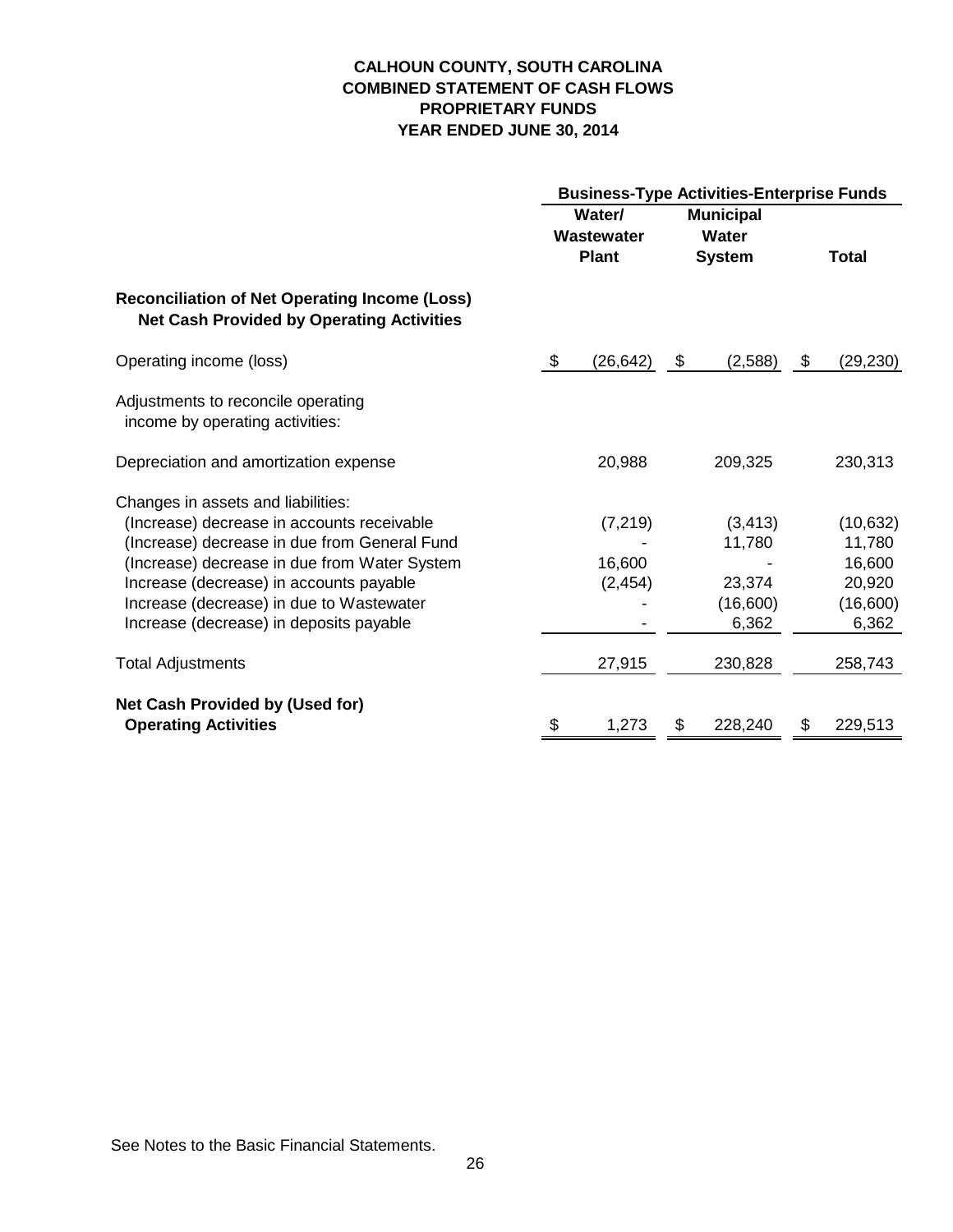# **CALHOUN COUNTY, SOUTH CAROLINA STATEMENT OF FIDUCIARY ASSETS AND LIABILITIES JUNE 30, 2014**

# **ASSETS**

| Cash<br>Property taxes receivable<br>Due from others                                                                            | \$<br>5,794,629<br>766,529<br>504                   |
|---------------------------------------------------------------------------------------------------------------------------------|-----------------------------------------------------|
| <b>Total Assets</b>                                                                                                             | 6,561,662<br>S.                                     |
| <b>LIABILITIES</b>                                                                                                              |                                                     |
| Due to trust fund holders<br>Outstanding bonds<br>Held for jurors<br>Due to Treasurer - overage - Note 10<br>Due to other funds | 6,448,533<br>\$<br>7,270<br>225<br>4,940<br>100,694 |
| <b>Total Liabilities</b>                                                                                                        | 6,561,662                                           |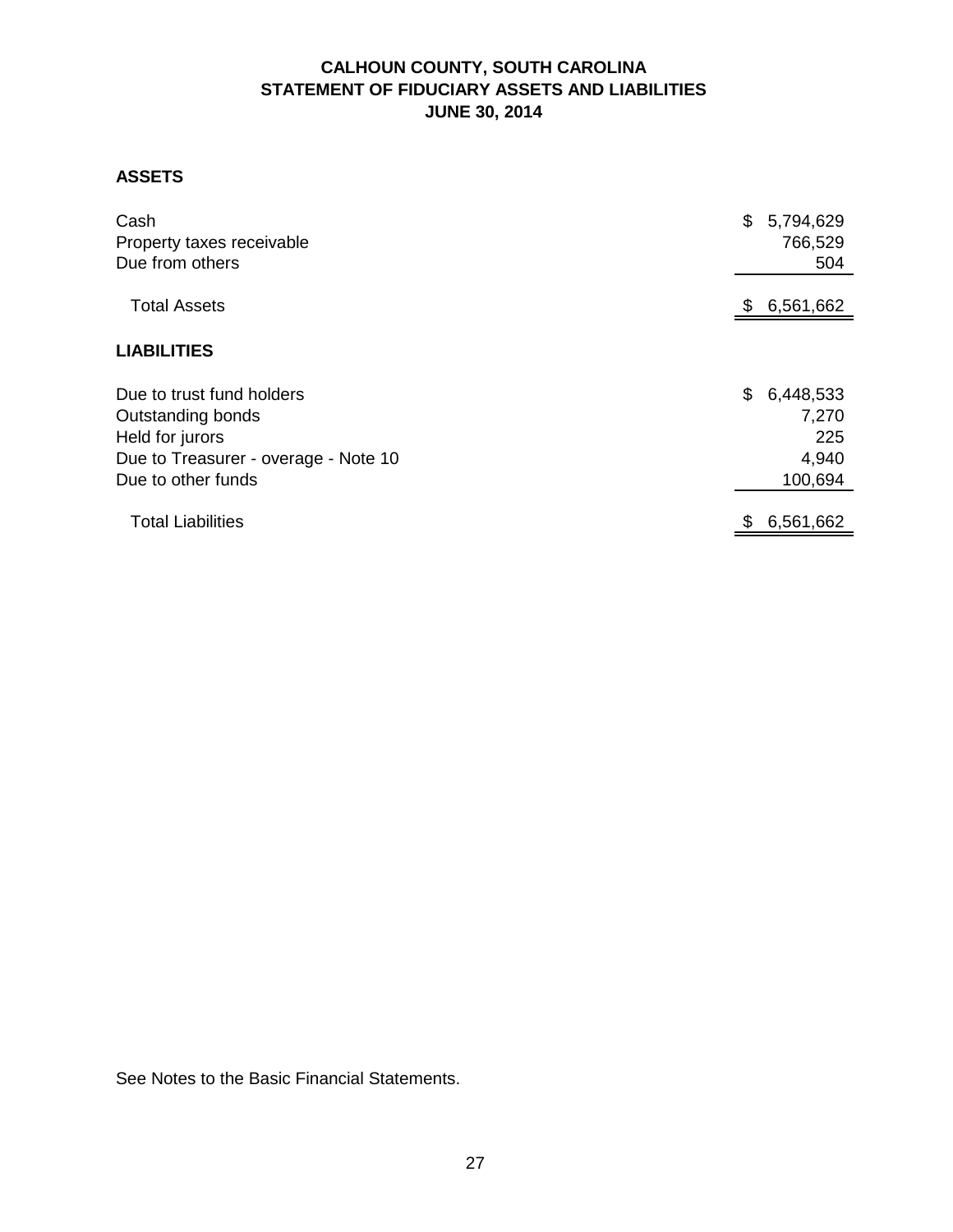# **NOTE 1 - SIGNIFICANT ACCOUNTING POLICIES**

Calhoun County was chartered in 1908. Section 47-26 of the 1962 Code of Laws, as amended (Home Rule Act 283 of 1975), required that counties adopt a specific form of government, and a charter was issued for Calhoun County adopting the Council form of Government.

The financial statements of the County have been prepared in accordance with generally accepted accounting principles (GAAP) as applied to governmental units. The Governmental Accounting Standards Board (GASB) is the standard-setting body for governmental accounting and financial reporting.

# **A. FINANCIAL REPORTING ENTITY**

The concept underlying the definition of the reporting entity is that elected officials are accountable to their constituents for their actions. The reporting entity's financial statements should allow users to distinguish between the primary government (the County) and its component units. However, some component units, because of the closeness of their relationships with the County, should be blended as though they are part of the County. Otherwise, most component units should be discretely presented. As required by generally accepted accounting principles, the financial reporting entity consists of (1) the primary government (the County), (2) organizations for which the County is financially accountable, and (3) other organizations for which the nature and significance of their relationship with the County are such that exclusion would cause the reporting entity's financial statements to be misleading or incomplete. Management determined that the Calhoun County Library, Calhoun County Museum, and Calhoun County Council on Aging were the only organizations that should be included in the County's financial statements as component units.

# **Blended Component Units**

# **Calhoun County Library**

This organization is administered by a Board appointed by County Council. The library is financially dependent on the County, and the County has ultimate control over all activities of the library. The library is presented as a department of the County.

# **Calhoun County Museum**

This organization is administered by a Historical Commission appointed by County Council. The museum is financially dependent on the County, and the County has ultimate control over all activities of the museum. The museum is presented as a department of the County.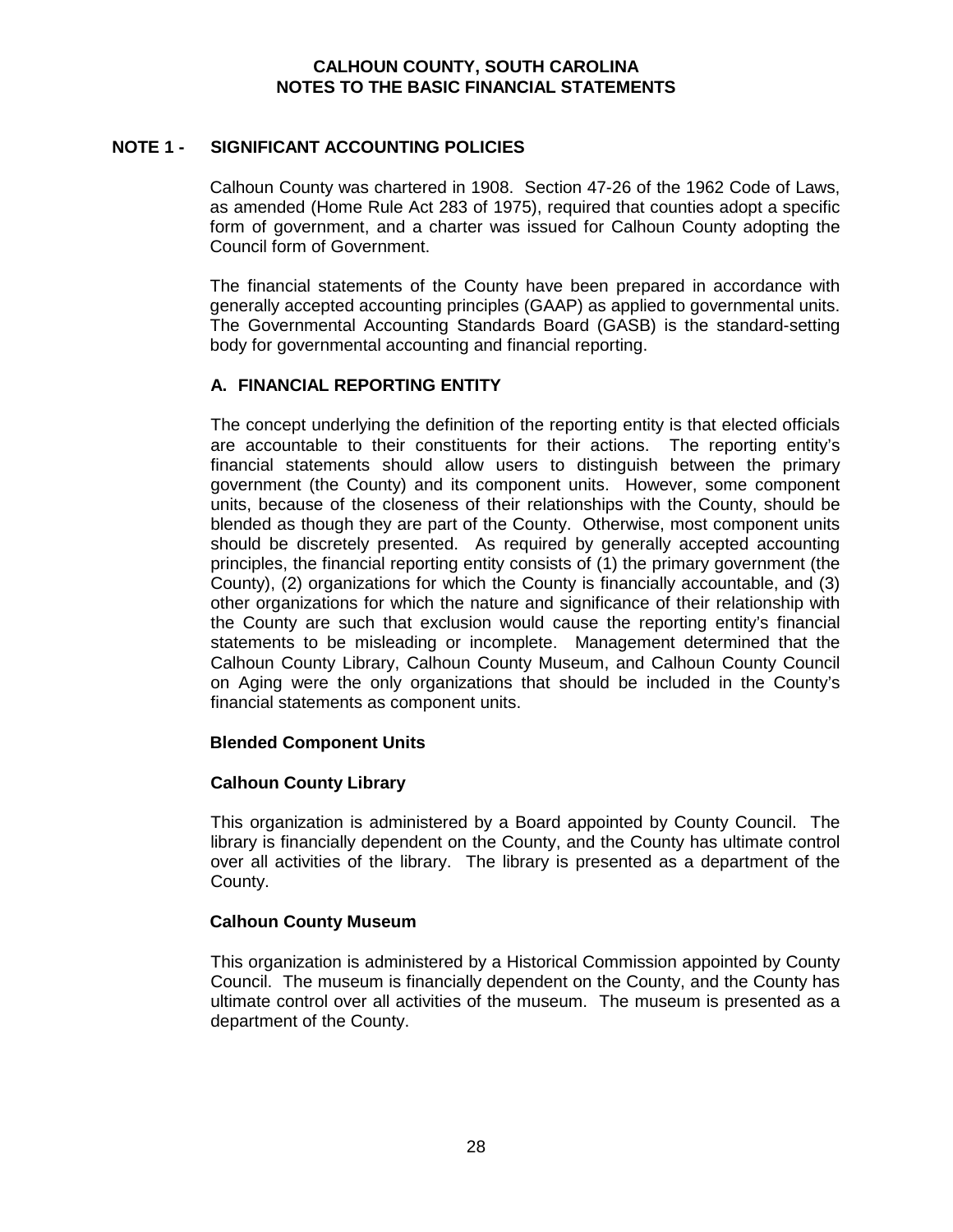# **NOTE 1 - SIGNIFICANT ACCOUNTING POLICIES** (continued)

## **A. FINANCIAL REPORTING ENTITY** (continued)

**Blended Component Units (continued)** 

## **Calhoun County Council on Aging**

Calhoun County Council on Aging is funded by state, federal and county funds to provide services to senior citizens of the County. The County provided \$132,500 of funds to the Council on Aging during 2013-14. The Board which administers the Council on Aging is appointed by County Council. The County oversees financial activities of the Council on Aging and owns its building. The Council on Aging is presented as a special revenue fund of the County.

## **Other Component Units**

#### **Sandy Run Fire District**

Sandy Run Fire District was organized to provide fire protection for the Sandy Run Community of Calhoun County. It has a separate board appointed by Calhoun County Council. The District's net assets are not significant to the County and therefore, it is not included as a component unit in this report.

#### **B. Measurement Focus and Basis of Accounting**

The basic financial statements of the County are composed of the following:

- Government-wide financial statements
- Fund financial statements
- Notes to the basic financial statements

#### **1. Government-wide Financial Statements**

Government-wide financial statements display information about the reporting government as a whole, except for its fiduciary activities. These statements include separate columns for the governmental and business-type activities of the primary government (including its blended component units). For the most part, the effect of interfund activity has been removed from these statements. Governmental activities, which normally are supported by taxes and intergovernmental revenues, are reported separately from business-type activities, which rely, to a significant extent, on fees and charges for support.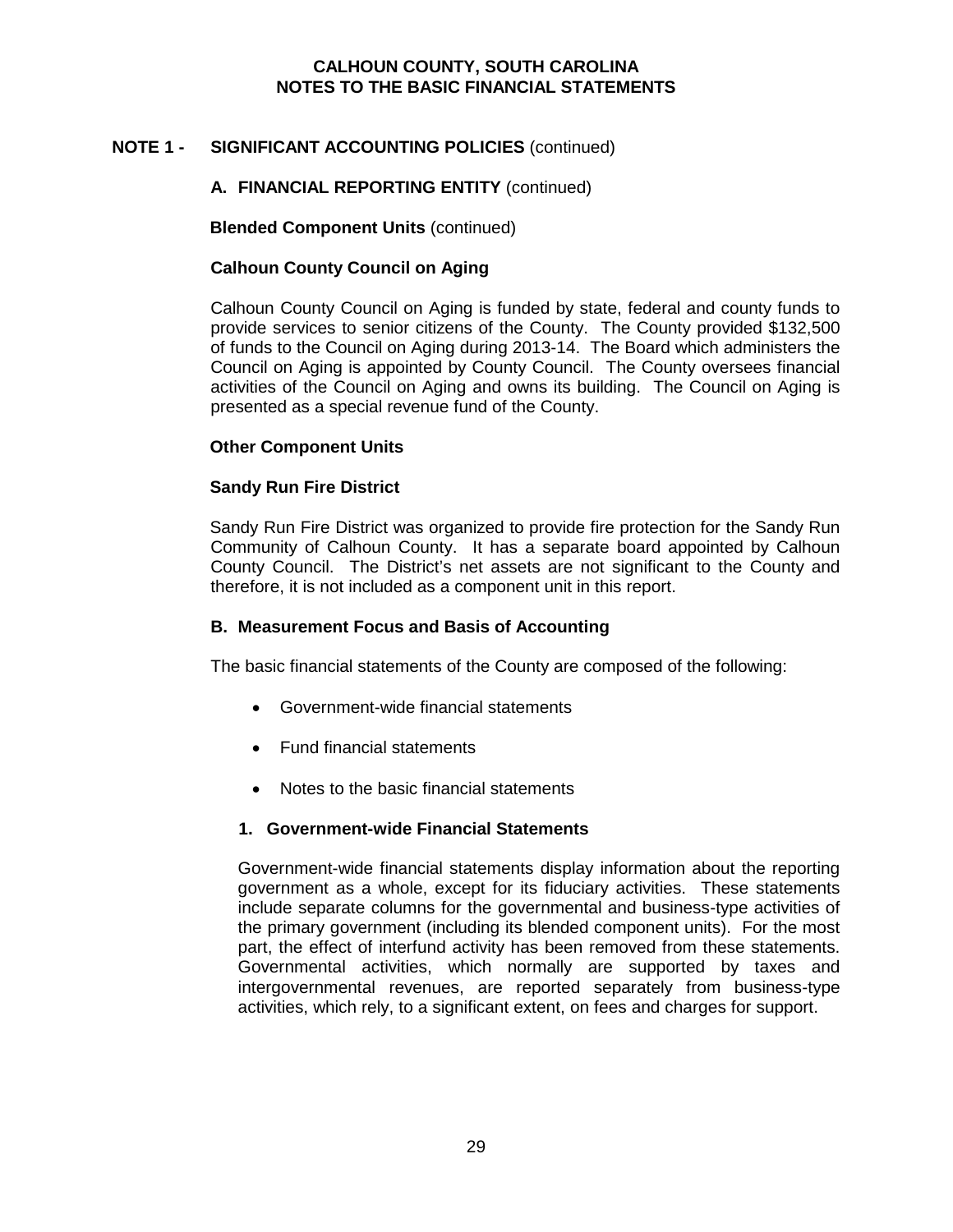# **NOTE 1 - SIGNIFICANT ACCOUNTING POLICIES** (continued)

# **B. Measurement Focus and Basis of Accounting** (continued)

## **1. Government-wide Financial Statements** (continued)

Government-wide financial statements are reported using the economic resources measurement focus and the accrual basis of accounting, as are the proprietary fund and agency fund financial statements. Under the accrual basis of accounting, revenues, expenses, gains, losses, assets, and liabilities resulting from exchange and exchange-like transactions are recognized when the exchange takes place. Revenues, expenses, gains, losses, assets, and liabilities resulting from non-exchange transactions are recognized in accordance with the requirements of GASB Statement 33 - Accounting and Financial Reporting for Non-exchange Transactions.

Program revenues include charges for services, special assessments, and payments made by parties outside of the reporting government's citizenry if that money is restricted to a particular program. Program revenues are netted with program expenses in the statement of activities to present the net cost of each program.

Amounts paid to acquire capital assets are capitalized as assets in the government-wide financial statements, rather than reported as an expenditure. Proceeds of long-term debt are recorded as liabilities in the government-wide financial statements, rather than as an other financing source. Amounts paid to reduce long-term indebtedness of the reporting government are reported as a reduction of the related liability, rather than as an expenditure.

 As a general rule the effect of interfund activity has been eliminated from the government-wide financial statements. The County chooses to eliminate the indirect costs between governmental activities to avoid a "doubling up" effect.

# **2. Fund Financial Statements**

 The underlying accounting system of the County is organized and operated on the basis of separate funds, each of which is considered to be a separate accounting entity. The operations of each fund are accounted for with a separate set of self-balancing accounts that comprise its assets, liabilities, fund equity, revenues and expenditures or expenses, as appropriate. Governmental resources are allocated to and accounted for in individual funds based upon the purposes for which they are to be spent and the means by which spending activities are controlled.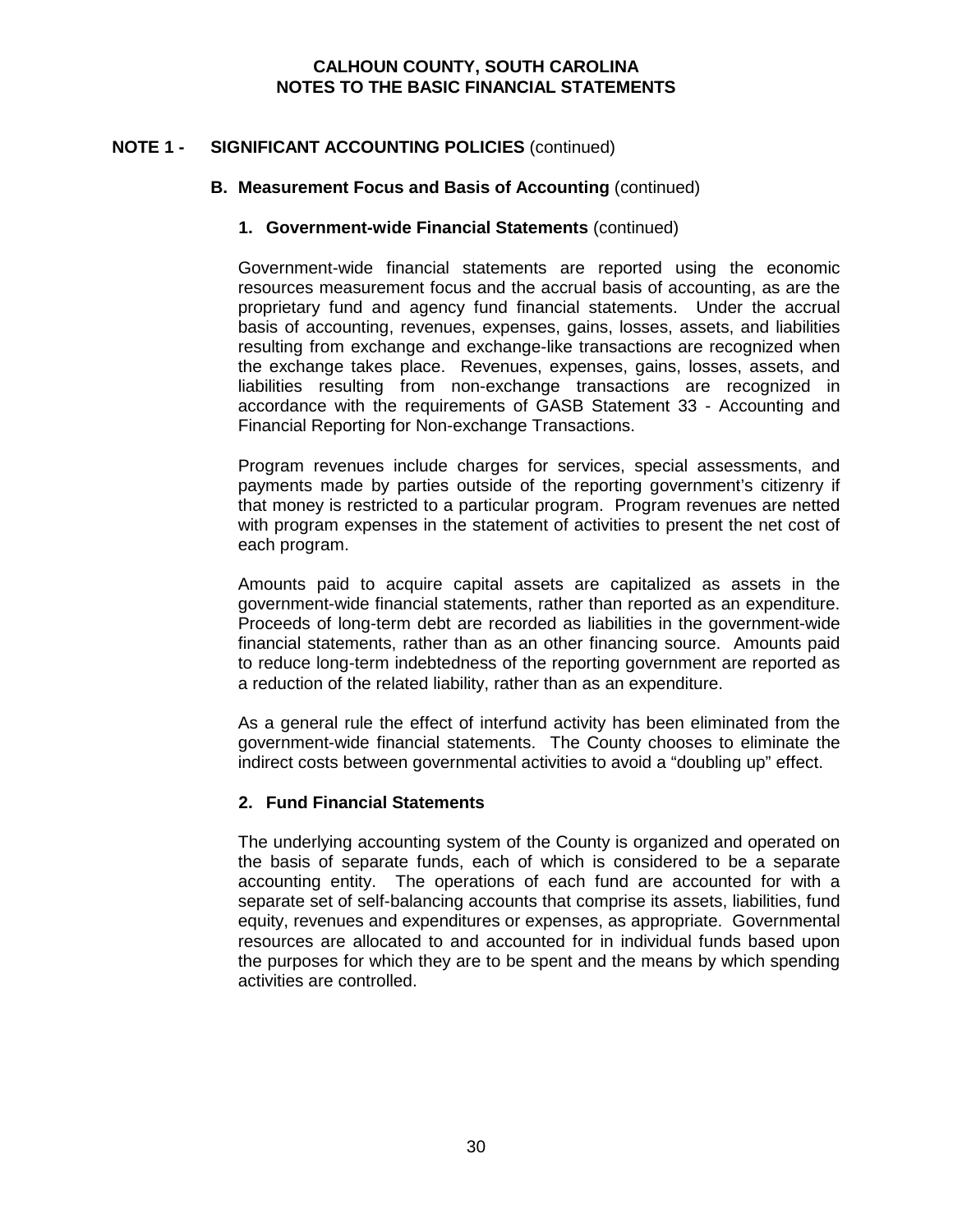# **NOTE 1 - SIGNIFICANT ACCOUNTING POLICIES** (continued)

## **B. Measurement Focus and Basis of Accounting** (continued)

## **2. Fund Financial Statements** (continued)

 Fund financial statements for the primary government's governmental, proprietary, and fiduciary funds are presented after the government-wide financial statements. These statements display information about major funds individually and nonmajor funds in the aggregate for governmental and enterprise funds. The fiduciary statement includes financial information for the trust funds. The trust funds of the County primarily represent assets held by the County in a custodial capacity for other individuals or governments.

# **Governmental Funds**

Governmental fund financial statements are reported using the current financial resources measurement focus and the modified accrual basis of accounting. Revenues are recognized as soon as they are both measurable and available. Revenues are considered to be available when they are collected within the current period or soon enough thereafter to pay liabilities of the current period. For this purpose, the County considers revenues to be available if they are collected within 60 days of the end of the current fiscal period. Expenditures generally are recorded when a liability is incurred, as under accrual accounting. Franchise fees, licenses, sales taxes, gas taxes, operating and capital grants, and interest associated with the current fiscal period are all considered to be susceptible to accrual and so have been recognized as revenues of the current fiscal period. All other revenue items are considered to be measurable only when cash is received by the County.

 Under the current financial resources measurement focus, only current assets and current liabilities are generally included on the balance sheet. The reported fund balance is considered to be a measure of "available spendable resources". Governmental funds operating statements present increases (revenues and other financing sources) and decreases (expenditures and other financing uses) in net current assets. Accordingly, they are said to present a summary of sources and uses of "available spendable resources" during a period.

Non-current portions of long-term receivables (special assessments) due to governmental funds are reported on their balance sheets in spite of their spending measurement focus.

Non-current portions of other long-term receivables are offset by fund balance reserve accounts.

Because of their spending measurement focus, expenditure recognition for governmental funds exclude amounts represented by noncurrent liabilities. Since they do not affect net current assets, such long-term amounts are not recognized as governmental fund expenditures or fund liabilities.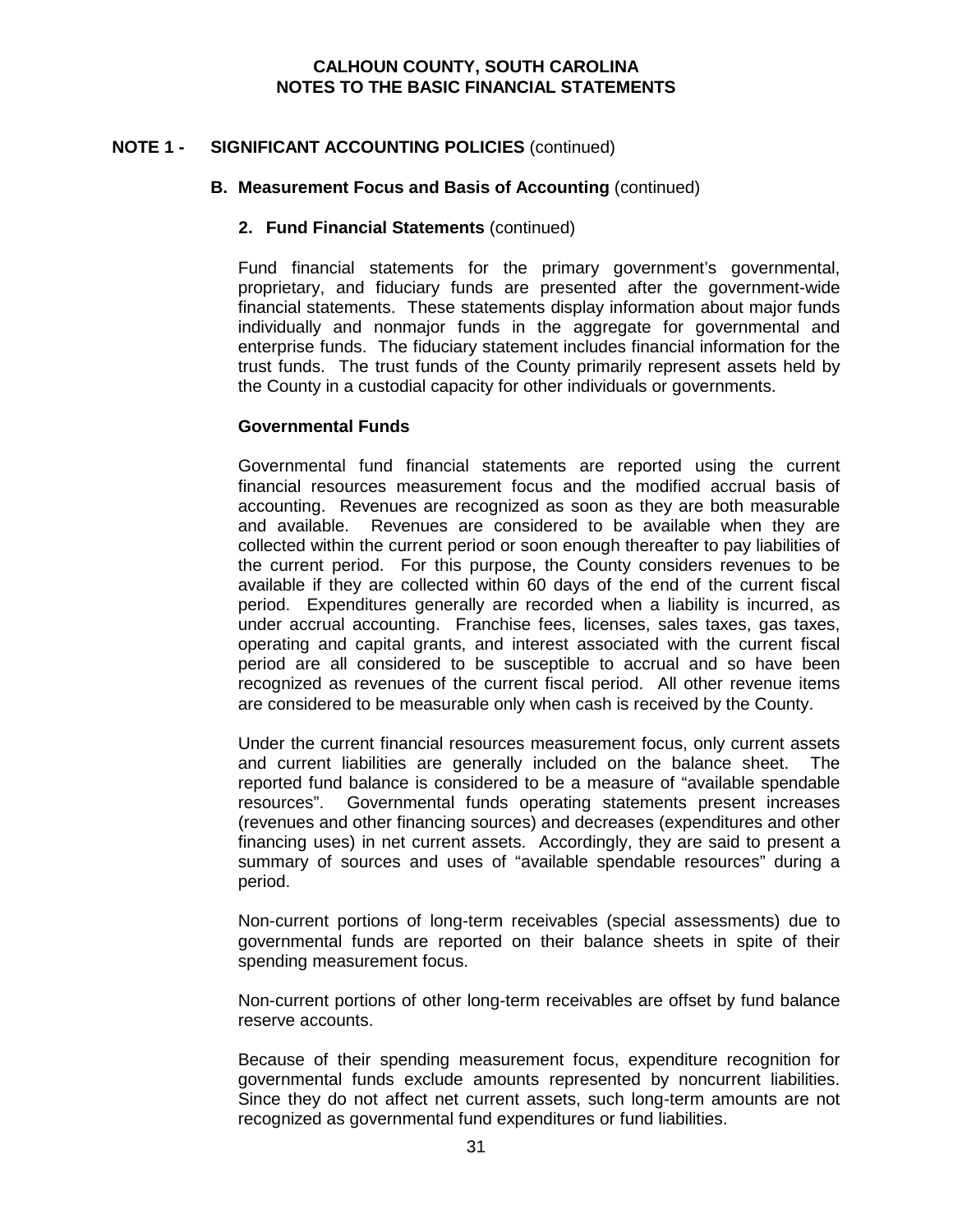## **NOTE 1 - SIGNIFICANT ACCOUNTING POLICIES** (continued)

#### **B. Measurement Focus and Basis of Accounting** (continued)

Amounts expended to acquire capital assets are recorded as expenditures in the year that resources were expended, rather than as fund assets. The proceeds of long-term debt are recorded as an other financing source rather than as a fund liability. However, debt service expenditures, as well as expenditures related to compensated absences and claims and judgments, are recorded only when payment is due.

The County reports the following major enterprise funds:

**Municipal Water System** – This fund accounts for user charges, fees and other resources and all costs associated with the operation of the water and sewer system.

**Water/Wastewater Plant** – This fund accounts for activity related to the operation of the wastewater system at the rest area.

Proprietary funds distinguish operating revenues and expenses from nonoperating items. Operating revenues and expenses generally result from providing services and producing and delivering goods in connection with a proprietary fund's principal ongoing operations. The principal operating revenues of the County's enterprise funds are charges to customers for sales and services. Operating expenses for enterprise funds include the costs of sales and services, administrative expenses, and depreciation on capital assets. All revenues and expenses not meeting this definition are reported as nonoperating revenues and expenses.

# **C. Basis of Presentation**

GASB Statement 34 sets forth minimum criteria (percentage of the assets, liabilities, revenues or expenditures/expenses of either fund category and the governmental and enterprise combined) for the determination of major funds. The County has used GASB 34 minimum criteria for major fund determination and has also electively disclosed funds which either had debt outstanding or specific community focus as major funds. The nonmajor funds are combined in a column in the fund financial statements and detailed in the combining section.

#### **1. Governmental Major Funds:**

 **General Fund** – The General Fund is the general operating fund of the County. It is used to account for all financial resources, except those required to be accounted for in another fund.

**Capital Projects Fund** – The Capital Projects Fund accounts for most of the capital assets purchased by the County.

**Grants Fund** – The Grants Fund accounts for most of the grants received by the County.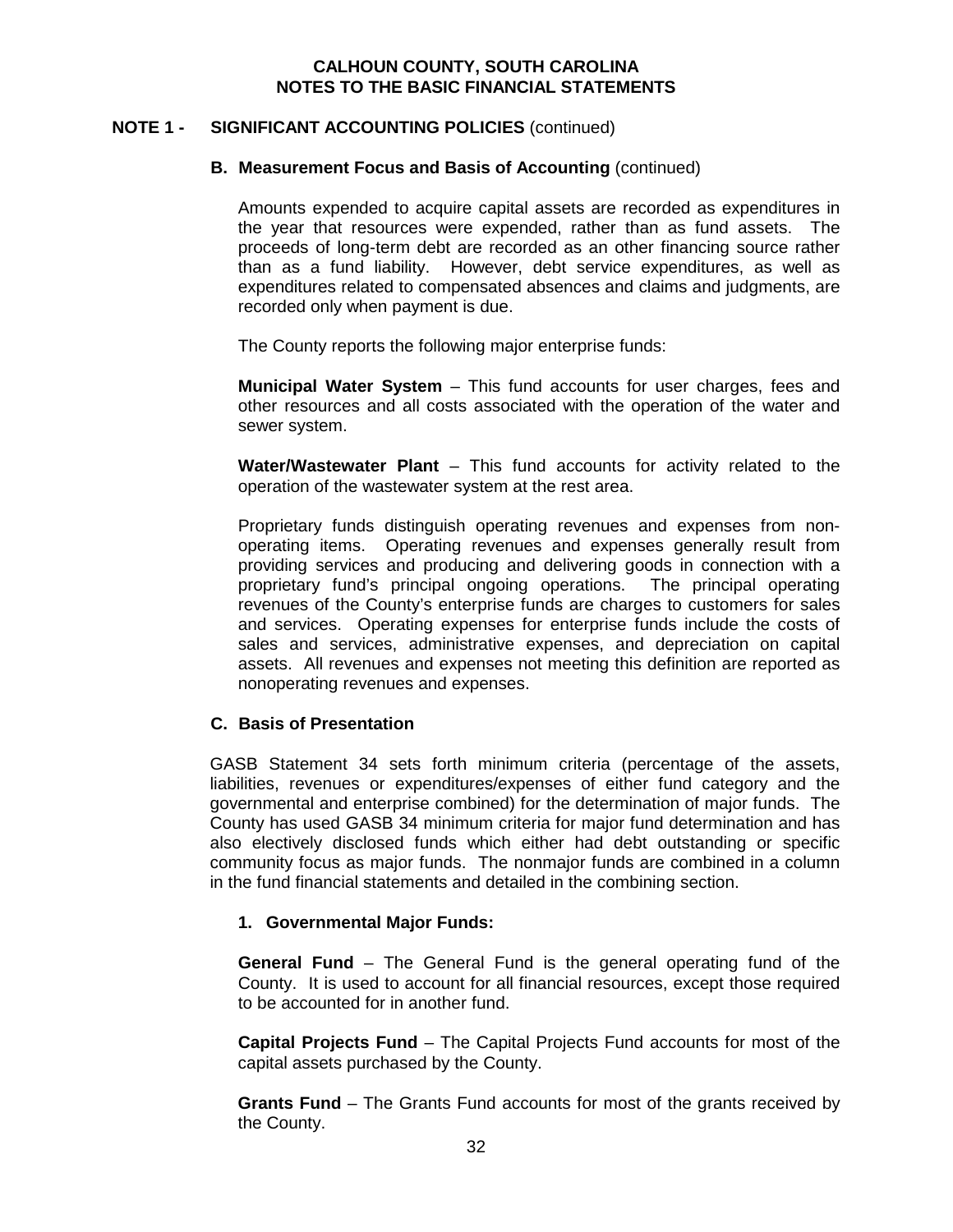## **NOTE 1 - SIGNIFICANT ACCOUNTING POLICIES** (continued)

#### **C. Basis of Presentation** (continued)

#### **Proprietary Fund Types**

**Enterprise Funds** - Enterprise Funds are used to account for operations (a) that are financed and operated in a manner similar to private enterprises where the intent of the governing body is that the costs (expenses, including depreciation) of providing goods or services to the general public on a continuing basis be financed or recovered primarily through user charges; or (b) where the governing body has decided that periodic determination of revenue earned, expenses incurred, and/or net income is appropriate for capital maintenance, public policy, management control, accountability, or other purposes. Council has established two enterprise funds. These funds are the Water System and Wastewater Plant.

#### **Other Governmental Funds**

 **Special Revenue Funds** – These funds are established to account for the proceeds of specific revenue sources and certain special assessments that are legally restricted to expenditures for specified purposes. It is the County's policy not to budget for all Special Revenue Funds in the form of a legally adopted budget format.

**Debt Service Fund** – This fund is established for the purpose of accumulating resources for the payment of principal and interest on general long-term debt other than those payable from Special Revenue Funds.

## **2. Other Fund Types:**

**Fiduciary Fund Types** - Fiduciary Fund Types are used to account for assets held by the County in a trustee capacity for individuals and other County agencies or governments. The County has eight agency fund types as follows:

Agency Funds include funds held for individuals by the County Clerk of Court, Judge of Probate, the Master-in-Equity, the County Magistrates, and funds held by the County Treasurer for the Calhoun County School District. It also includes funds held by the Delinquent Tax Collector. Agency Funds are custodial in nature (assets equal liabilities) and do not involve measurement of results of operations.

## **3. Non-current Governmental Assets/Liabilities:**

 GASB Statement 34 requires non-current governmental assets, such as land and buildings and non-current governmental liabilities, such as general obligation bonds and capital leases, be reported in the governmental activities column in the government-wide statement of net position.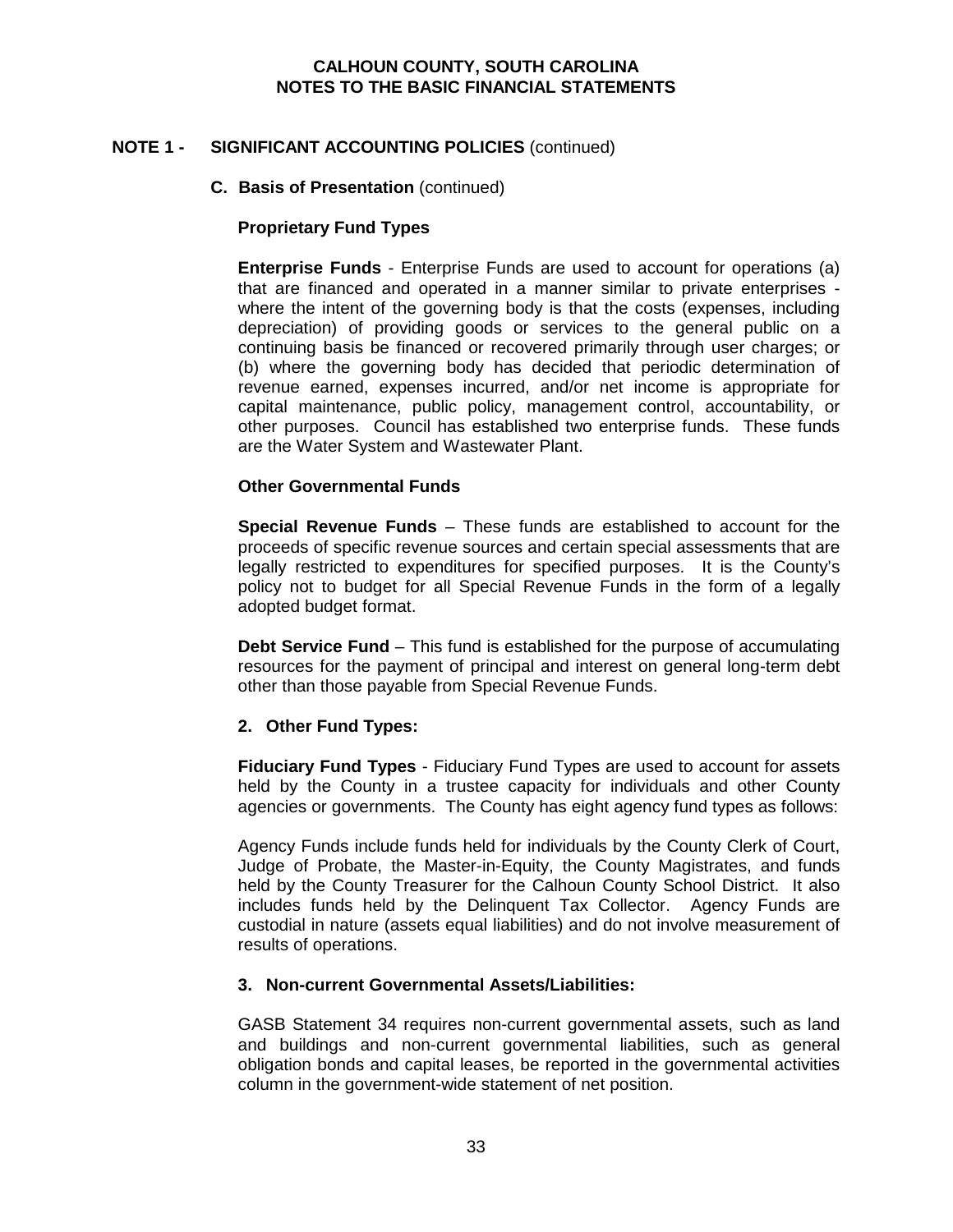## **NOTE 1 - SIGNIFICANT ACCOUNTING POLICIES** (continued)

#### **D. Assets, Liabilities, and Net Position or Equity**

#### **1. Cash and Cash Equivalents**

 Cash includes operating accounts, investments in certificates of deposit and investment in the state investment pool. Therefore, all cash and investments are essentially demand deposits and are considered cash and cash equivalents.

#### **2. Receivables and Payables**

 Activity between funds that are representative of lending/borrowing arrangements outstanding at the end of the fiscal year are referred to as "due to/from other funds." Any residual balances outstanding between the governmental activities and business-type activities are reported in the government-wide financial statements as "internal balances."

## **3. Capital Assets**

 Capital assets, which include property, plant, equipment, and infrastructure assets (e.g., roads, bridges, right-of-ways, water and sewer distribution systems and similar items), are reported in the applicable governmental or business-type activities column in the government-wide financial statements. Capital assets are defined by the County as assets with an initial, individual cost of \$5,000 or more and an estimated useful life in excess of one year.

 Assets are recorded at historical cost. Donated capital assets are recorded at estimated fair market value at the date of donation, except for the museum collection. The museum collection has been recorded at the insurance replacement value, as determined by a certified appraiser.

 The cost of normal maintenance and repairs that do not add to the value of the asset or materially extend its useful life are not capitalized.

 Major outlays for capital assets and improvements are capitalized as projects are constructed. Interest incurred during the construction phase of capital assets of business-type activities is included as part of the capitalized value of the assets constructed.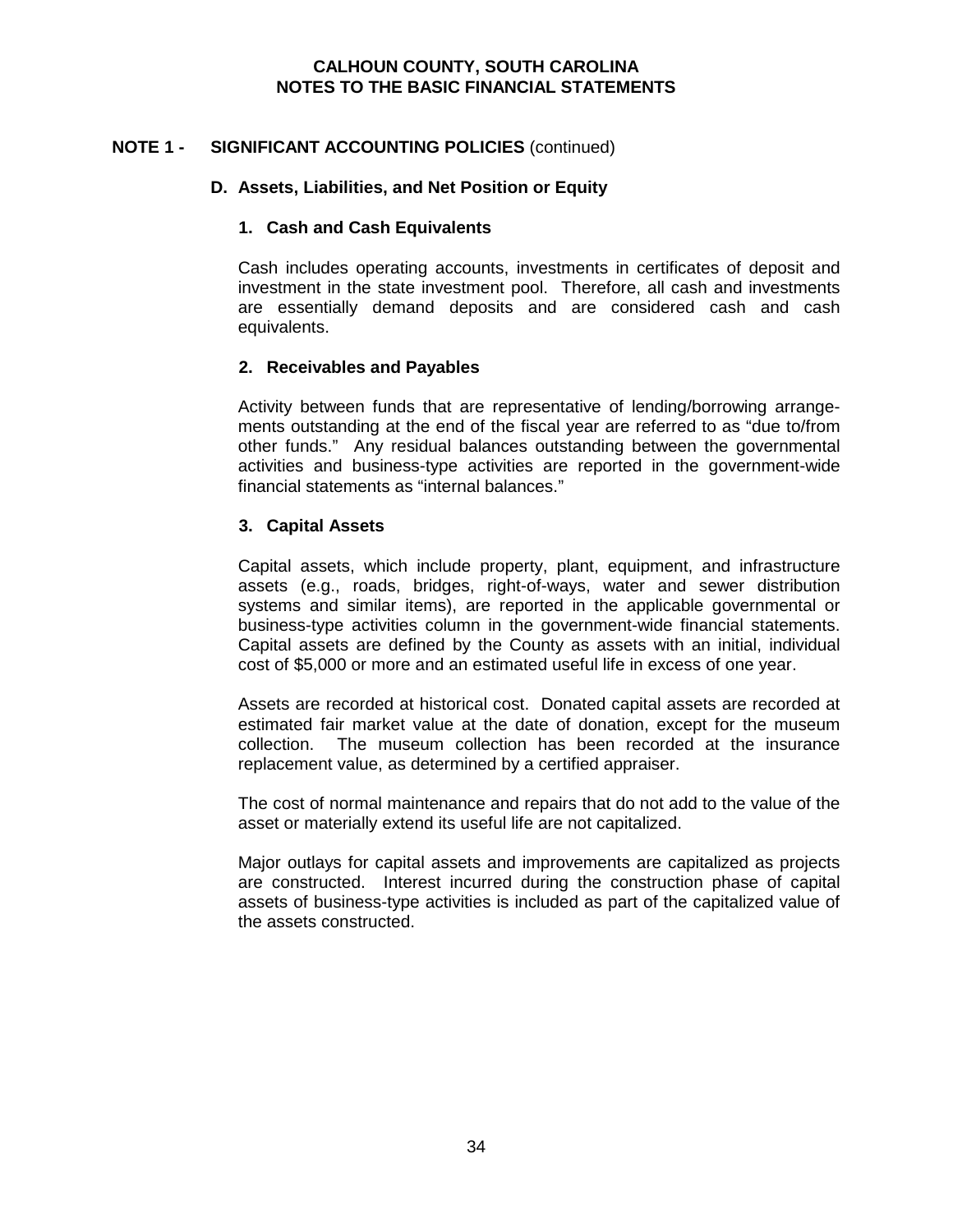## **NOTE 1 - SIGNIFICANT ACCOUNTING POLICIES** (continued)

## **D. Assets, Liabilities, and Net Position or Equity** (continued)

 Property, plant, and equipment of the primary government, as well as the component units, are depreciated using the straight-line method over the following estimated useful lives:

| <b>Assets</b>                | Years     |  |
|------------------------------|-----------|--|
| Building and improvements    | $15 - 50$ |  |
| Machinery and equipment      | $3 - 10$  |  |
| Water and waste water system | 40        |  |
| Infrastructure               | 75.       |  |
| Vehicles                     | 8         |  |

#### **4. Deferred Outflows/Inflows of Resources**

 In addition to assets, the Statement of Net Position and/or the Balance Sheet will sometimes report a separate section for deferred outflows of resources. This separate financial statement element, *deferred outflows of resources*, represents a consumption of resources that applies to a future period(s) and so will not be recognized as an outflow of resources (expense/expenditure) until then. The County does not have any items that qualify for reporting in this category in the current year.

 In addition to liabilities, the Statement of Net Position and/or the Balance Sheet will sometimes report a separate section for deferred inflows of resources. This separate financial statement element, *deferred inflows of resources*, represents an acquisition of resources that applies to a future period(s) and so will not be recognized as an inflow of resources (revenue) until that time. The County has only one type of item, which arises only under a modified accrual basis of accounting, that qualifies for reporting in this category. Accordingly, the item, unavailable revenue, is reported only in the governmental funds balance sheet. The governmental funds report unavailable revenues from property taxes, and these amounts are deferred and will be recognized as an inflow of resources in the period in which the amounts become available.

## **5. Accrued Compensated Absences**

 The County accrues accumulated unpaid vacation and sick leave when earned by the employee. The current portion is the amount estimated to be used in the following year. The non-current portion is the amount estimated to be used in subsequent fiscal years. Both the current and non-current estimated accrued compensated absences amounts for governmental funds are maintained separately and represent a reconciling item between the fund and government-wide presentations.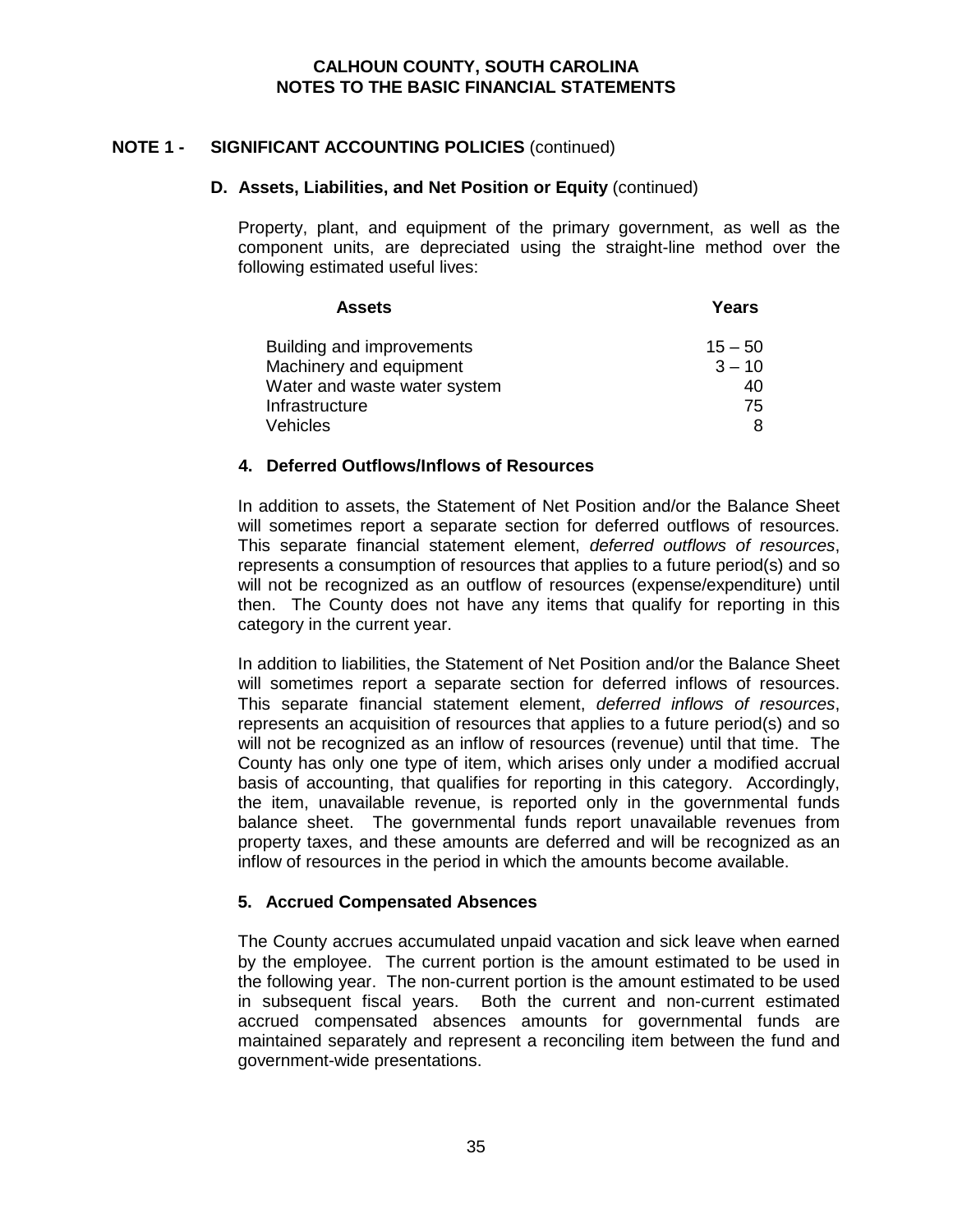# **NOTE 1 - SIGNIFICANT ACCOUNTING POLICIES** (continued)

#### **D. Assets, Liabilities, and Net Position or Equity** (continued)

#### **6. Landfill Closure Costs**

 Under the terms of current state and federal regulations, the County is required to place a final cover on closed landfill areas, and to perform certain monitoring and maintenance functions for a period of up to thirty years after closure. The County recognizes these costs of closure and post-closure maintenance over the active life of each landfill area, based on landfill capacity use during the period. Required obligations for closure and post-closure costs are recognized in the government activities column in the governmental-wide statement of net position.

#### **7. Fund Balances**

As prescribed by GASB Statement No. 54, governmental funds report fund balance in classifications based primarily on the extent to which the County is bound to honor constraints on the specific purposes for which amounts in the funds can be spent. Fund balance for governmental funds can consist of the following:

*Nonspendable Fund Balance* – includes amounts that are (a) not in spendable form, or (b) legally or contractually required to be maintained intact. The "not in spendable form" criterion includes items that are not expected to be converted to cash, for example: inventories, prepaid amounts, and long-term notes receivable.

*Restricted Fund Balance* – includes amounts that are restricted for specific purposes stipulated by external resource providers, constitutionally or through enabling legislation. Restrictions may effectively be changed or lifted only with the consent of resource providers.

*Committed Fund Balance* – includes amounts that can only be used for the specific purposes determined by a formal action of the County's highest level of decision-making authority, the County Council of Calhoun County. Commitments may be changed or lifted only by the County taking the same formal action that imposed the constraint originally (for example: resolution and ordinance).

*Assigned* – includes amounts that contain self-imposed constraints of the government to be used for a particular purpose.

*Unassigned* – includes amounts that are not constrained for any particular purpose. They appear only in the general fund or in another fund as negative fund balances.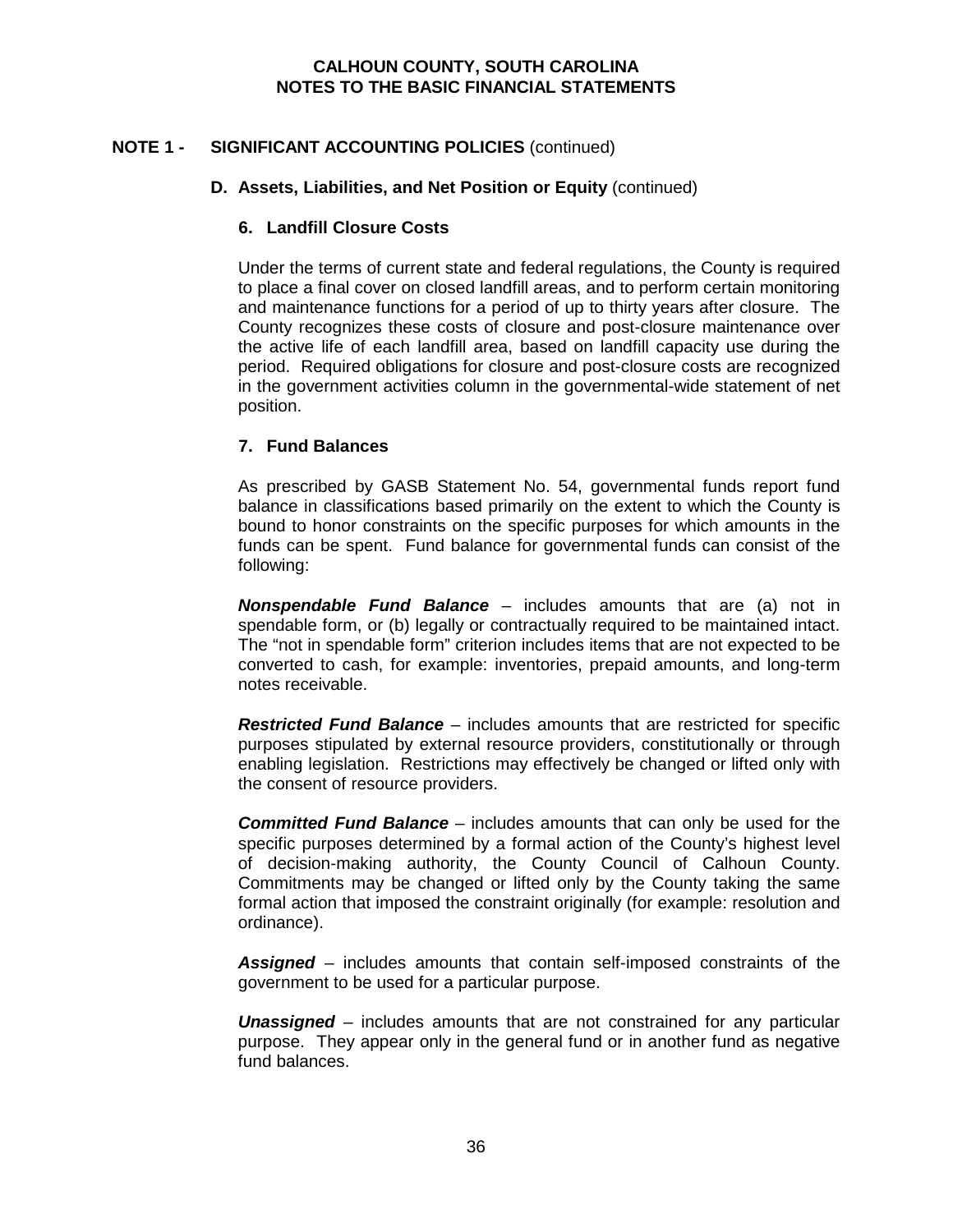# **NOTE 1 - SIGNIFICANT ACCOUNTING POLICIES** (continued)

#### **8. Net Position/Fund Equity**

 Net position in government-wide and proprietary fund financial statements are classified as invested in capital assets, restricted; and unrestricted. Restricted net position represent constraints on resources that are either externally imposed by creditors, grantors, contributors, or laws or regulations of other governments or imposed by law through state statute. The County first utilizes restricted resources to finance qualifying activities. The government-wide statement of net position reports \$39,234,786 of which \$464,351 is restricted by enabling legislation. Restricted resources are used first to fund appropriations.

## **NOTE 2 - STEWARDSHIP, COMPLIANCE, AND ACCOUNTABILITY**

#### **Budgets and Budgetary Accounting**

The County follows the following procedures in establishing the budgetary data reflected in the financial statements:

- 1. Each year, the County Administrator submits to the County Council a proposed operating budget for the fiscal year commencing the following July 1. The operating budget includes proposed expenditures and the means of financing them.
- 2. Three public readings are conducted by County Council and one public hearing to obtain taxpayer comments.
- 3. Prior to June 30, the budget is legally enacted through passage of an ordinance.
- 4. The County Administrator is authorized to transfer budgeted amounts between departments within any fund. This transfer cannot exceed \$10,000 or 10% of said department's budget; however, any revisions that alter the total expenditures of any fund must be approved by the County Council.
- 5. Formal budgetary integration is employed as a management control device during the year for the General Fund, Revenue Funds (Accommodation Tax Fund and the Fire Department), and Capital Projects Funds.
- 6. The budget for the General Fund is adopted on a basis consistent with generally accepted accounting principles (GAAP) except for encumbrances. Budgetary comparisons presented for the General Fund in this report are on this non-GAAP budgetary basis.
- 7. Budgeted amounts are as originally adopted, or as amended by the County Council as close to June 30 as possible. Individual amendments were not material in relation to the original appropriations which were adopted.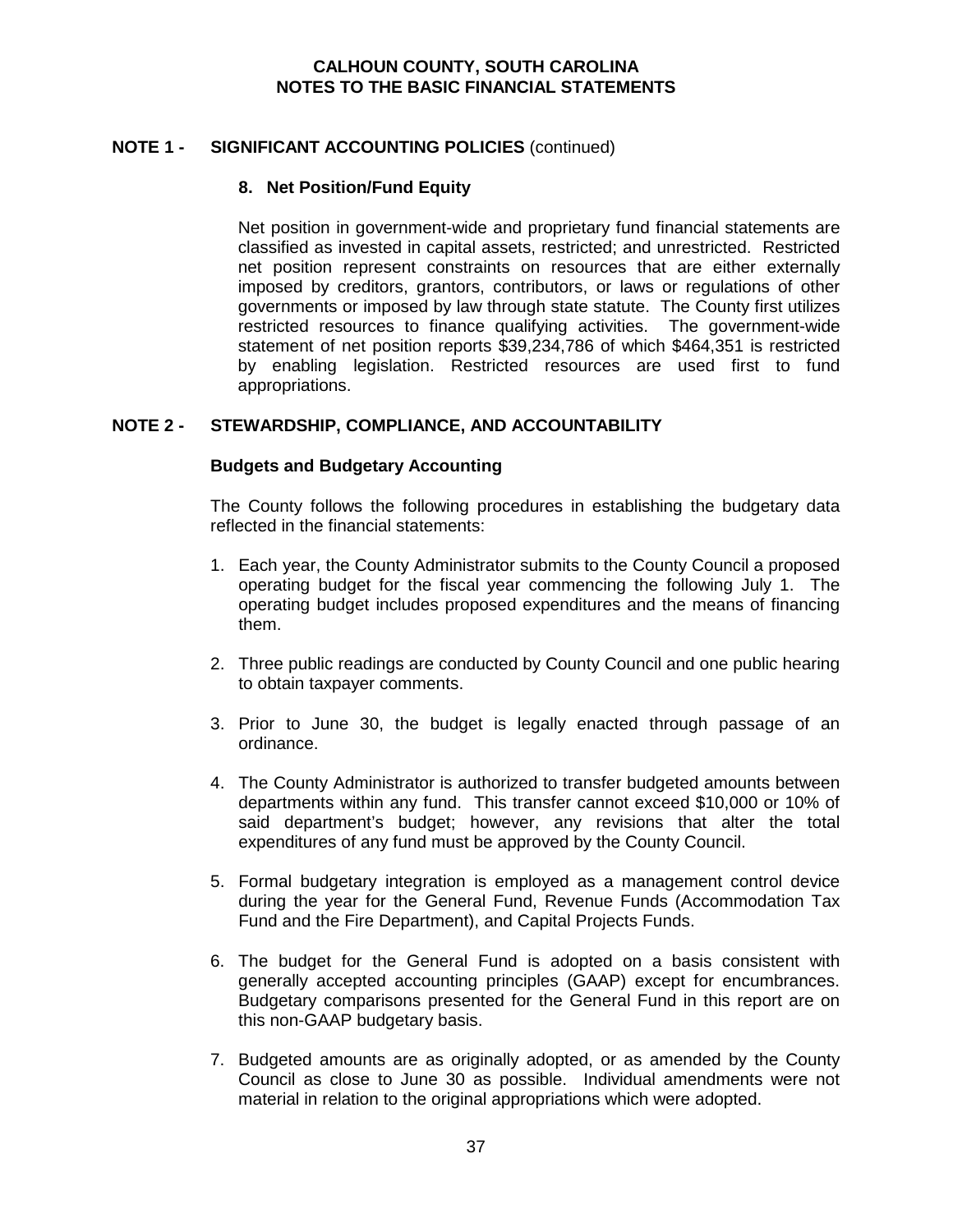## **NOTE 3 - CASH AND INVESTMENTS**

#### **Deposits**

At year-end, the carrying amount of the County's deposits and investments was \$19,619,429 and the bank balance was \$19,861,633. To reconcile this information to the financial statements, we include the following:

| Cash and investments<br>Cash on hand                                                             | \$19,619,429<br>7,270                |
|--------------------------------------------------------------------------------------------------|--------------------------------------|
| Total                                                                                            | \$19,626,699                         |
| Cash - Governmental Activities<br><b>Business Type Activities</b><br><b>Fiduciary Activities</b> | \$13,055,367<br>776,703<br>5,794,629 |
|                                                                                                  | \$19,626,699                         |
| <b>Deposits</b><br>Investments                                                                   | \$13,678,182<br>5,941,247            |
|                                                                                                  |                                      |

Of the bank balance of \$15,062,967, excluding the investment pool funds, \$1,327,465 is secured by FDIC insurance and \$13,735,502 is secured by collateral pledged in the County's name.

## **Restricted Cash**

Restricted cash in the Proprietary Fund was composed of the following:

| Bond cushion   | \$176,298 |
|----------------|-----------|
| Meter deposits | 64,793    |
|                |           |
|                | \$241,091 |

Custodial credit risk for deposits is the risk that in the event of a bank failure, the County's deposits may not be returned or the County will not be able to recover collateral securities in the possession of an outside party. The County does not have a written policy related to allowable deposits, investments, or custodial credit risk, but does have an agreement with its banking institution that securities be pledged to cover any deposits in excess of federal depository insurance coverage.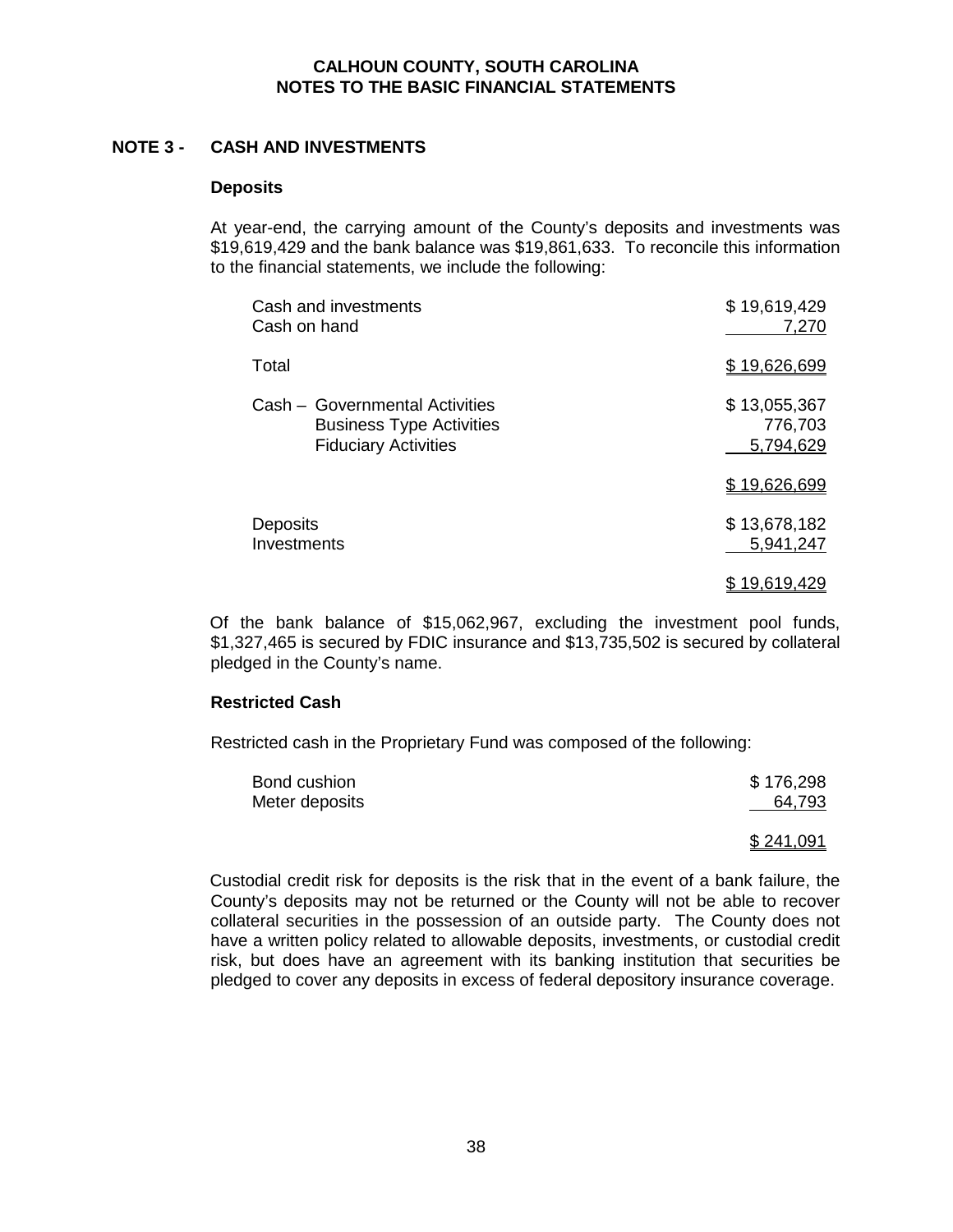## **NOTE 3 - CASH AND INVESTMENTS** (continued)

#### **Investment Policies**

Credit Risk is the risk an issuer or other counterparty to an investment will not fulfill its obligations. Generally, the County's investing activities are managed under the custody of the County Treasurer. Investing is performed in accordance with investment policies adopted by the County Council complying with State Statutes and the County Charter. County funds may be invested in: (1) direct obligations of the United States government or its agencies; (2) obligations of this State or any of its political subdivisions; (3) collateralized or insured certificates of deposit and other evidences of deposits at banks, savings banks, savings and loan associations, and credit unions located in the County when secured by an agency of the Federal government; (4) certificates of deposit where the certificates are collaterally secured by securities of type described in items (1) and (2) above held by the third party as escrow agent or custodian, of a market value not less than the amount of the certificates of deposit so secured, including interest, but the collateral is not required to the extent the certificates of deposit are insured by an agency of the federal government; or (5) no load open-end or closed-end management type investment companies or investment trusts registered under the Investment Company Act of 1940, as amended, where the investment is made by a bank or trust company or savings and loan association or other financial institution where acting as trustee or agent for a bond or other debt issue of that county treasurer, if the particular portfolio of the investment company or investment trust in which the investment is (i) limited to obligations described in items (1) and (2) above, and (ii) have among its objectives the attempt to maintain a constant net asset value of one dollar a share and to that end, value its assets by the amortized cost method. The portfolio may also consist of repurchase agreements when collateralized by obligations described in items (1) and (2) above.

Investments are carried at fair value, and are composed of the following:

|                                                             | <b>Investment Maturities</b>        |                          |                                 |                         |
|-------------------------------------------------------------|-------------------------------------|--------------------------|---------------------------------|-------------------------|
|                                                             | Fair<br><b>Book</b><br><b>Value</b> | Less<br>than 6<br>months | <b>6 Months</b><br>to<br>1 year | $1 - 5$<br><b>Years</b> |
| <b>Certificates of Deposit</b><br><b>SC Investment Pool</b> | \$1,142,581<br>4,798,666            | \$<br>4,798,666          | \$1,142,581                     | S                       |
|                                                             | \$5,941,247                         | <u>\$4,798,666</u>       | 1.142.581                       |                         |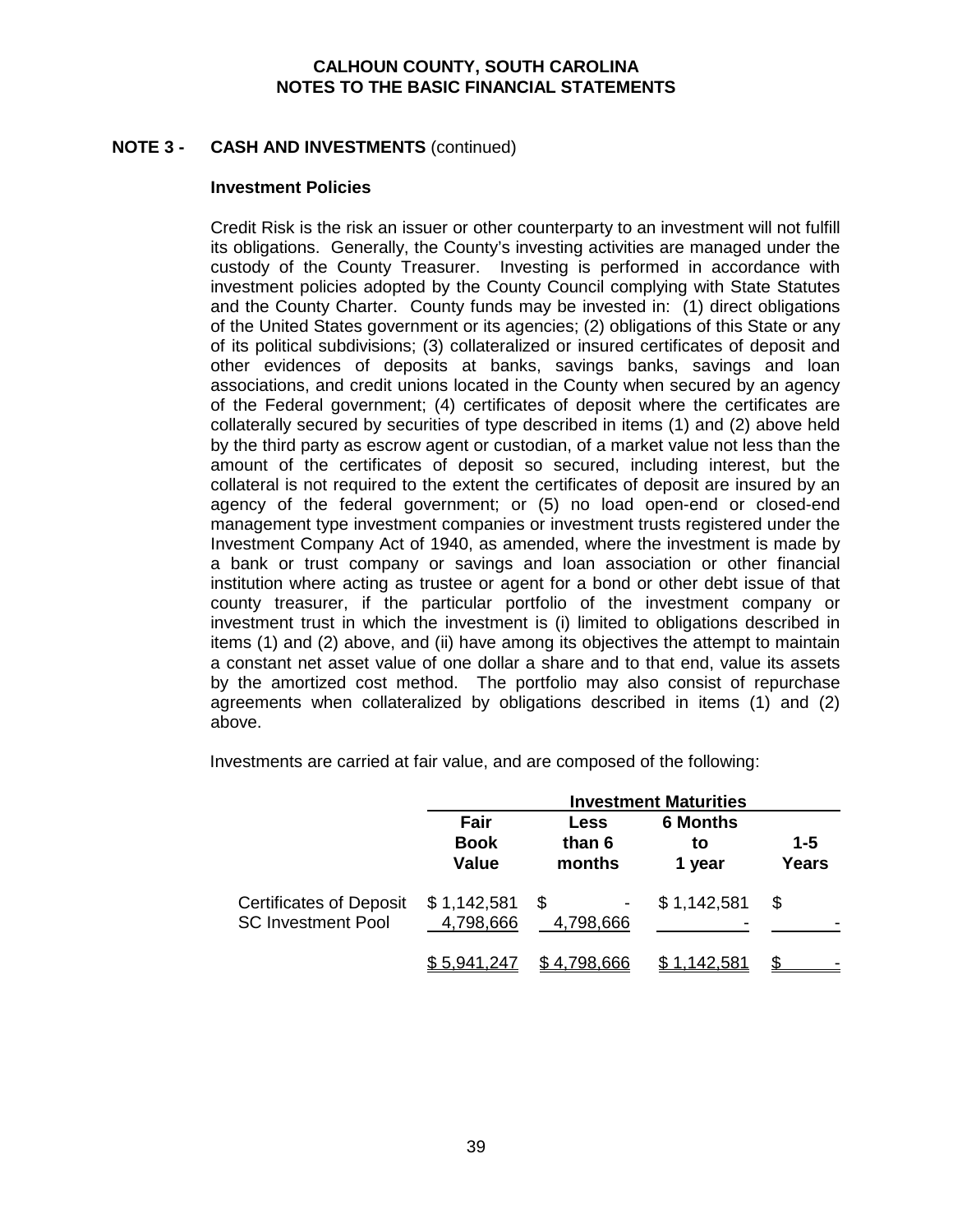#### **NOTE 3 - CASH AND INVESTMENTS** (continued)

The South Carolina Treasurer's Office oversees the SC Investment Pool. The SC Investment Pool is not registered with the Securities and Exchange Commission but is classified as 2a7-like, which means the pool operates in a way that is consistent with the Commissioner's Rule 2a7 of the Investment Company Act of 1940. The investment pool only invests in the types of instruments allowed under State laws. The County's investment in the SC Investment Pool is considered unclassified as a credit risk because it is not evidenced by securities that exist in physical or book entry form. The fair value of the position in the SC Investment Pool is the same as the value of the pool shares.

#### **NOTE 4 - INTERFUND BALANCES**

#### **Due From or To Other Funds**

Interfund receivables and payables represent fund transfers of a nonmandatory nature, without interest, and with no specified time for repayment. A summary of individual fund interfund receivables and payables at June 30, 2014, follows:

| <b>Fund</b>                                       | <b>Interfund</b><br><b>Receivables</b> | <b>Interfund</b><br><b>Payables</b> |
|---------------------------------------------------|----------------------------------------|-------------------------------------|
| <b>General Fund</b><br>Special Revenue Fund:      | \$416,577                              | \$423,007                           |
| <b>Banks Estate Fund</b><br>$E-911$               | 70,018                                 | 16,383                              |
| Library Lottery                                   | 889                                    |                                     |
| <b>Local Option Fund</b><br>Victim's Advocate     | 25,586                                 | 300,000                             |
| <b>Grant Fund</b><br>Trust and Agency Funds:      | 327,014                                |                                     |
| Magistrates<br>Judge of Probate<br>Delinquent Tax |                                        | 24,123<br>4,881<br>71,690           |
|                                                   | \$840,084                              | \$840,084                           |
| <b>Operating Transfers</b>                        | <b>Transfer In</b>                     | <b>Transfer Out</b>                 |
| <b>General Fund</b><br><b>Grant Fund</b>          | \$600,000<br>327,014                   | \$327,014                           |
| Special Revenue Fund:<br><b>Local Option Fund</b> |                                        | 600,000                             |
|                                                   | <u>\$927,014</u>                       | \$927,014                           |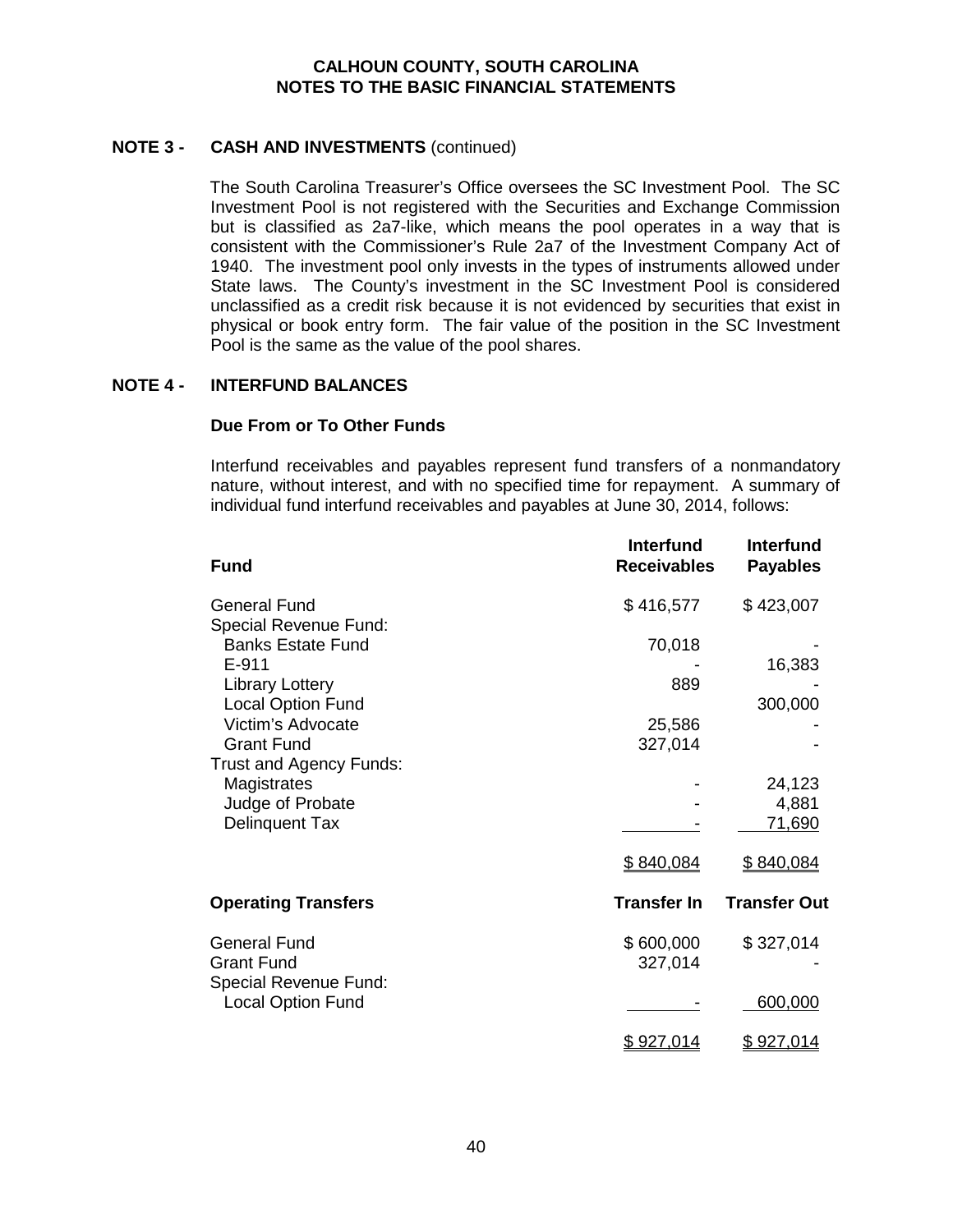#### **NOTE 4 - INTERFUND BALANCES** (continued)

Transfers are used to (a) move revenues from the fund that statute or budget requires to collect them to the fund that statute or budget requires to expend them and to (b) use unrestricted revenues collected in the general fund to finance various programs accounted for in other funds in accordance with budgetary authorizations. During 2013-14, a \$317,487 equity transfer was made from the General Fund to the Grants Fund for the RDA Fund balance and a \$9,527 equity transfer was made from the General Fund to the Grants Fund for the Veteran's Memorial Fund balance.

## **NOTE 5 - PROPERTY TAXES**

 Property taxes are levied by the County at varying rates per one hundred dollars (\$100) of assessed valuation of real estate and personal property owned and used in the County except exempt property as provided by the constitution and laws of the State of South Carolina and attach an enforceable lien when levied.

In Calhoun County, taxes are collected for county and school purposes as a single tax bill which must be paid in full by the individual taxpayer. Taxes are collected on a calendar year basis. Real and personal taxes in the County are payable without penalty on or before January 15 of each year (except taxes on motor vehicles, which are payable on a monthly basis).

If taxes are not paid on or before January 15, a penalty of 3% is added thereon. If taxes are not paid on or before February 1, an additional penalty of 7% is added. If taxes are not paid on or before March 16, an additional 5% thereon is added plus all costs incurred and the property goes into execution. In September, properties on which the taxes have not been paid are advertised for public sale in a local newspaper for three consecutive weeks. The first Monday in November the property is sold. The County Tax Collector is responsible for the collection of delinquent taxes and is empowered to sell so much of the defaulting taxpayer's estate - real, personal or both - as may be sufficient to satisfy the taxes. As collections are made, the delinquent tax revenue is remitted to the County Treasurer.

Property taxes at the fund level are recorded as receivables and deferred revenues at the time the taxes are assessed. Revenues are recognized as the related ad valorem taxes are collected. Additional amounts estimated to be collectible in time to be a resource for payment of obligations incurred during the fiscal year and therefore susceptible to accrual in accordance with generally accepted accounting principles have been recognized as revenue.

#### **NOTE 6 - NOTES RECEIVABLE**

The County passed an ordinance during the 1999-2000 year to establish a revolving loan fund in the amount of \$200,000 for the volunteer fire departments in the County. The fire departments can use the funds for capital improvements. Repayment of loan and interest paid will go back into this fund. As of June 30, 2014, \$49,815 was receivable from the fire departments.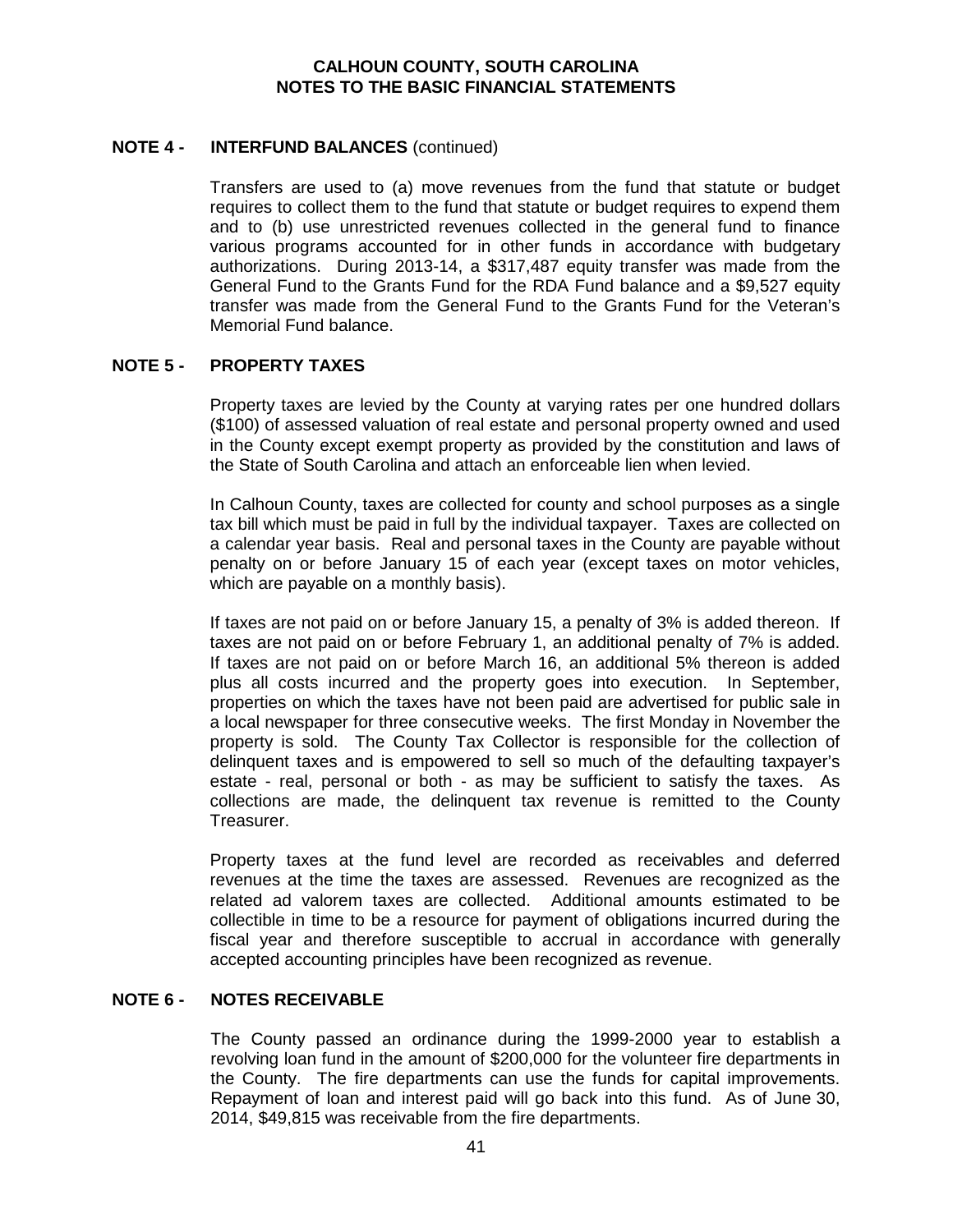# **NOTE 6 - NOTES RECEIVABLE** (continued)

| Note receivable – Caw Caw Volunteer Fire<br>Department \$50,000 note, payable<br>in five annual installments of \$10,917.73<br>with interest at 3%. First payment due<br>April 1, 2013. | \$30,882 |
|-----------------------------------------------------------------------------------------------------------------------------------------------------------------------------------------|----------|
| Note receivable – Ft. Motte Fire Department<br>\$45,000 note payable in five annual<br>installments of \$9,966.67 plus interest at<br>3.5%, first payment due October 14, 2011.         | 18,933   |
| <b>Total Notes Receivable</b>                                                                                                                                                           | 49,815   |
| <b>Current Portion</b>                                                                                                                                                                  | 18,981   |
| Long-Term Notes Receivable                                                                                                                                                              |          |

# **NOTE 7 - CAPITAL ASSETS**

Capital asset activity for the year ended June 30, 2014 was as follows:

|                                                                             | <b>Balance</b><br><b>June 30,</b><br>2013 | Restate-<br>ment | <b>Additions</b> | <b>Deletions</b> | <b>Balance</b><br><b>June 30,</b><br>2014 |
|-----------------------------------------------------------------------------|-------------------------------------------|------------------|------------------|------------------|-------------------------------------------|
| <b>Governmental Activities</b><br>Capital assets, not being<br>depreciated: |                                           |                  |                  |                  |                                           |
| Land                                                                        | \$.<br>1,478,636                          | \$               | \$               | \$               | 1,478,636<br>\$.                          |
| Construction in Progress                                                    | 150,365                                   | (7,500)          | 810,548          |                  | 953,413                                   |
| Museum collection                                                           | 3,127,547                                 |                  |                  |                  | 3,127,547                                 |
| Total capital assets not<br>being depreciated                               | 4,756,548                                 | (7,500)          | 810,548          |                  | 5,559,596                                 |
| Capital assets, being<br>depreciated:<br>Building and                       |                                           |                  |                  |                  |                                           |
| improvements                                                                | 11,198,252                                |                  | 44,734           |                  | 11,242,986                                |
| Infrastructure                                                              | 6,831,039                                 |                  | 196,676          |                  | 7,027,715                                 |
| Land improvements                                                           | 738,226                                   |                  |                  |                  | 738,226                                   |
| <b>Vehicles</b>                                                             | 2,762,071                                 | 7,500            | 537,408          | 248,339          | 3,058,640                                 |
| Equipment, furniture<br>and fixtures                                        | 3,991,661                                 |                  | 22,410           |                  | 4,014,071                                 |
| Total capital assets<br>being depreciated                                   | 25,521,249                                | 7,500            | 801,228          | 248,339          | 26,081,638                                |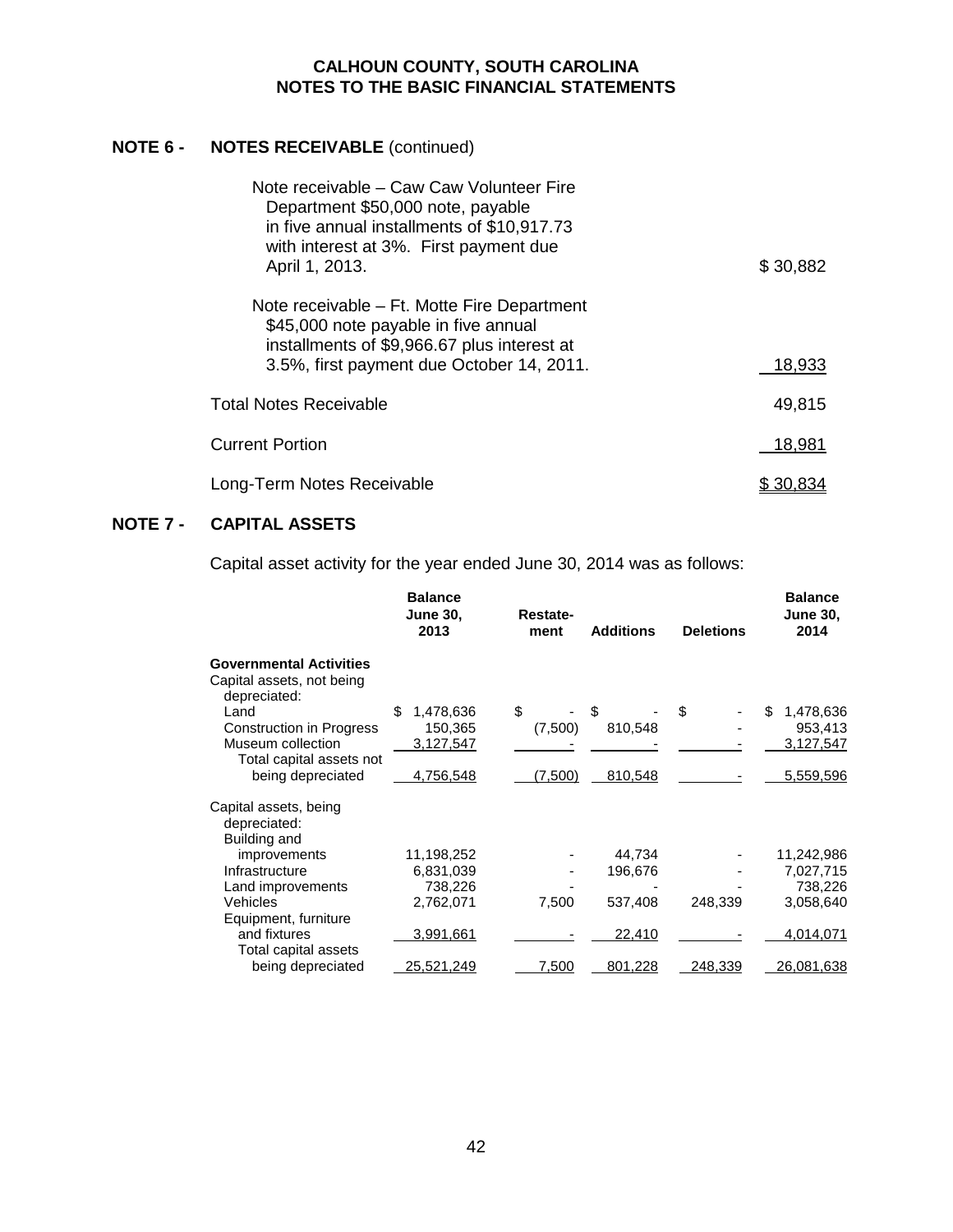# **NOTE 7 - CAPITAL ASSETS** (continued)

|                                                                              | <b>Balance</b><br><b>June 30,</b><br>2013 | Restate-<br>ment | <b>Additions</b>          | <b>Deletions</b> | <b>Balance</b><br><b>June 30,</b><br>2014 |
|------------------------------------------------------------------------------|-------------------------------------------|------------------|---------------------------|------------------|-------------------------------------------|
| Less accumulated<br>depreciation for:                                        |                                           |                  |                           |                  |                                           |
| Building and<br>improvements                                                 | 2,228,564                                 | (247)            | 250,412                   |                  | 2,478,729                                 |
| Land improvements                                                            | 108,429                                   |                  | 24,651                    |                  | 133,080                                   |
| Infrastructure                                                               | 1,944,363                                 | (2,937)          | 98,545                    |                  | 2,039,971                                 |
| Vehicles                                                                     | 1,721,528                                 |                  | 296,581                   | 207,482          | 1,810,627                                 |
| Equipment, furniture<br>and fixtures                                         | 2,832,181                                 |                  | 203,357                   |                  | 3,035,538                                 |
| Total accumulated<br>depreciation                                            | 8,835,065                                 | (3, 184)         | 873,546                   | 207,482          | 9,497,945                                 |
| Total capital assets, being<br>depreciated, net                              | 16,686,184                                | 10,684           | (72, 318)                 | 40,857           | 16,583,693                                |
|                                                                              |                                           |                  |                           |                  |                                           |
| Governmental activities<br>capital assets                                    | \$21,442,732                              | 3,184<br>\$      | \$738,230                 | 40,857<br>\$     | \$22,143,289                              |
| <b>Business-type activities</b><br>Capital assets, not being<br>depreciated: |                                           |                  |                           |                  |                                           |
| Land                                                                         | \$<br>4,500                               | $-$ \$<br>\$     |                           | \$               | \$<br>4,500                               |
| <b>Construction in Progress</b>                                              | 38,290                                    | (20, 720)        | 1,580,676                 |                  | 1,598,246                                 |
| Total capital assets not<br>being depreciated                                | 42,790                                    | (20, 720)        | 1,580,676                 |                  | 1,602,746                                 |
| Capital assets, being<br>depreciated:                                        |                                           |                  |                           |                  |                                           |
| Water System                                                                 | 8,471,821                                 |                  | 301,116                   |                  | 8,772,937                                 |
| Wastewater System                                                            | 57,236                                    |                  |                           |                  | 57,236                                    |
| Furniture and fixtures                                                       | 44,755                                    |                  |                           |                  | 44,755                                    |
| Vehicles                                                                     | 59,938                                    |                  |                           |                  | 59,938                                    |
| Total capital assets<br>being depreciated                                    | 8,633,750                                 |                  | 301,116                   |                  | 8,934,866                                 |
| Less accumulated                                                             |                                           |                  |                           |                  |                                           |
| Depreciation                                                                 | 2,189,536                                 | $6 \overline{}$  | 230,313                   |                  | 2,419,855                                 |
| Total capital assets, being<br>depreciated, net                              | 6,444,214                                 | (6)              | 70,803                    |                  | 6,515,011                                 |
| Business-type activities<br>capital assets, net                              | 6,487,004<br>\$                           |                  | \$ (20, 726) \$ 1,651,479 | \$               | \$8,117,757                               |

Proprietary Fund capital assets are recorded at cost, and transfers from other funds and donated assets are recorded at their estimated fair value at the time of transfer and contribution. Repairs and maintenance are recorded as expenses. The sale or disposal of capital assets is recorded by removing the cost and accumulated depreciation from the accounts and charging the resulting gain or loss to income.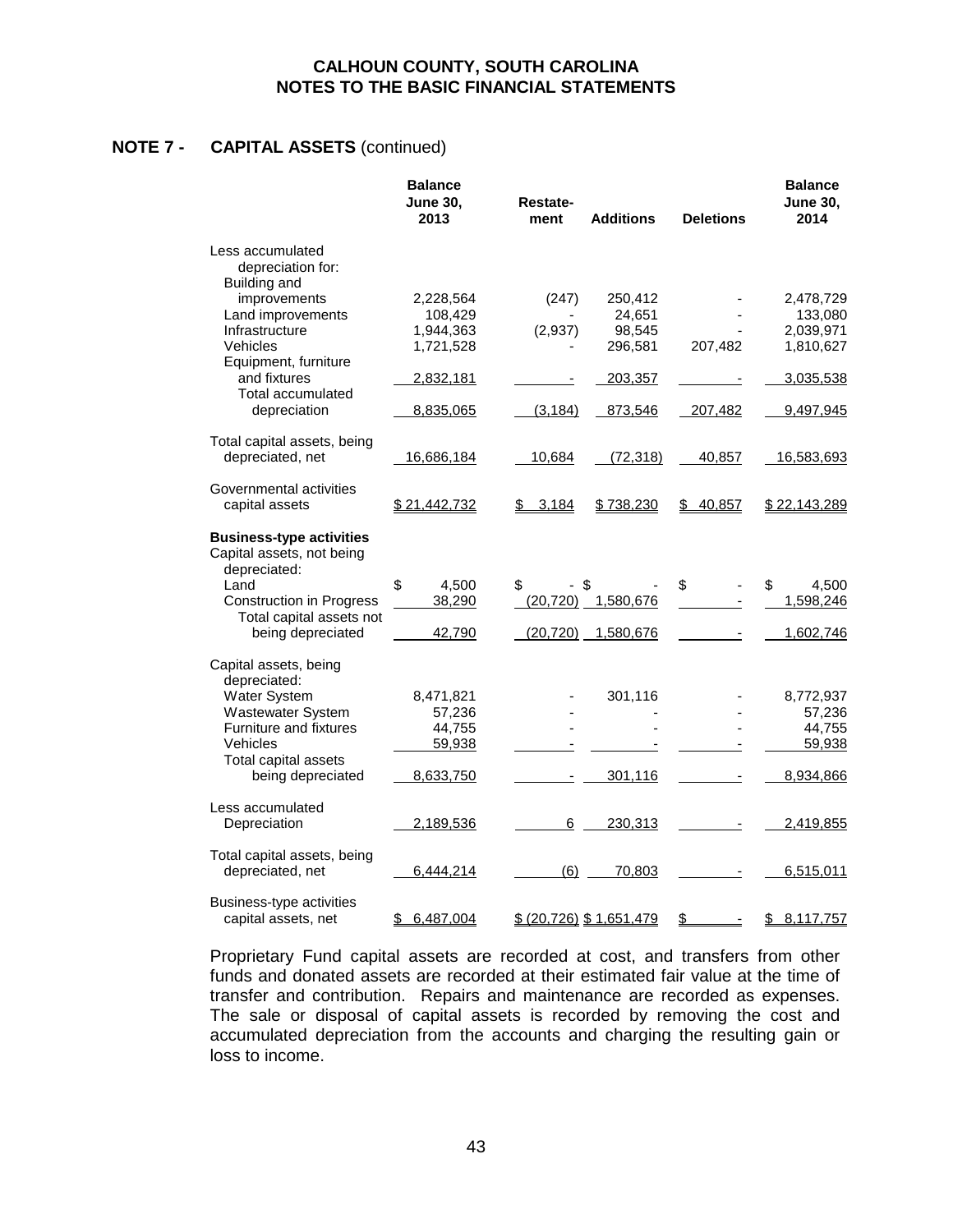## **NOTE 7 - CAPITAL ASSETS** (continued)

The following is a summary of the proprietary fund capital assets at June 30, 2014:

|                                   | Water/<br>Wastewater<br><b>Plant</b> | <b>Municipal</b><br>Water<br><b>System</b> | Total<br><b>Proprietary</b><br><b>Funds</b> |
|-----------------------------------|--------------------------------------|--------------------------------------------|---------------------------------------------|
| Land                              | \$<br>-                              | \$<br>4,500                                | 4,500<br>S                                  |
| Construction in progress          | -                                    | 1,598,246                                  | 1,598,246                                   |
| Water system                      | 782,268                              | 7,990,661                                  | 8,772,929                                   |
| Wastewater system                 | 57,236                               |                                            | 57,236                                      |
| <b>Vehicles</b>                   |                                      | 59,939                                     | 59,939                                      |
| Furniture, fixtures, and software |                                      | 44,756                                     | 44,756                                      |
| Less, accumulated depreciation    | (308, 777)                           | (2,111,072)                                | (2,419,849)                                 |
| Net Property, Plant and Equipment | \$530,727                            | \$7,587,030                                | \$ 8.117.757                                |

The depreciation and amortization expense for the Water/Wastewater Plant and the Water System was \$230,313 for the year ended June 30, 2014.

Depreciation expense was charged to functions/programs of the government activities as follows:

| Administration                                     | \$80,237  |
|----------------------------------------------------|-----------|
| <b>Public Safety</b>                               | 151,449   |
| <b>Physical Environment</b>                        | 442,080   |
| <b>Health and Welfare</b>                          | 132,935   |
| <b>Cultural and Recreation</b>                     | 66,845    |
| Total depreciation expense-governmental activities | \$873,546 |

## **NOTE 8 - RETIREMENT PLAN**

The South Carolina Retirement System (SCRS) and Police Officer's Retirement System (PORS) are cost-sharing, multi-employer defined benefit pension plans administered by the Retirement Division of SC Public Employee Benefit Authority (SC PEBA). The State Optional Retirement Program (ORP) is a defined contribution plan that is offered as an alternative to certain state, public school, and higher education employees. State ORP participants direct the investment of their funds into a plan administered by one of four investment providers. The SC PEBA assumes no liability for State ORP benefits, as they are the liability of the investment providers.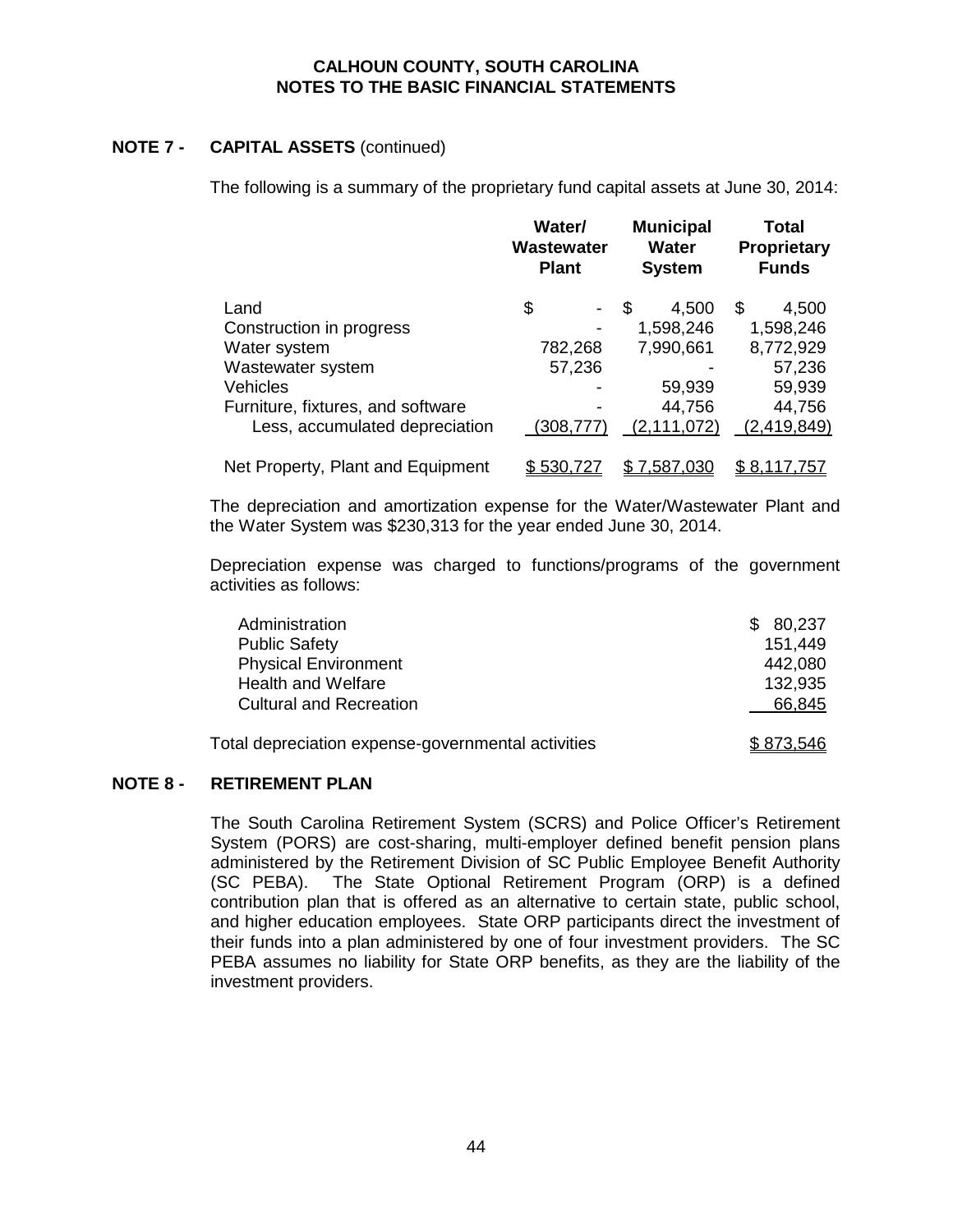#### **NOTE 8 - RETIREMENT PLAN** (continued)

Both the SCRS and PORS offer retirement, disability, survivor, and death benefits to eligible members or beneficiaries. Death benefits are also available to active State ORP participants. The Plans' provisions are established under Title 9 of the SC Code of Laws.

The SC PEBA issues a Comprehensive Annual Financial Report (CAFR) containing financial statements and required supplementary information for the SCRS and PORS, which is publicly available on our website at [www.retirement.sc.gov](http://www.retirement.sc.gov/) or a copy may be obtained by submitting a request to the SC PEBA, PO Box 11960, Columbia, South Carolina 29211-1960.

Both employees and employers are required to contribute to the Plans under authority of Title 9 of the SC Code of Laws. Reference §9-1-1085(A) and §9-11- 225. The base contribution rates are set by statute, but are required to be increased by the trustees on the basis of the annual actuarial valuation if necessary to maintain a thirty-year amortization period for the Plan's unfunded liabilities.

Required employee contributions to the Plans for fiscal year 2013-2014 are as follows:

> **SCRS Class II** 7.5% of earnable compensation<br> **SCRS Class III** 7.5% of earnable compensation **SCRS Class III** 7.5% of earnable compensation<br> **PORS Class I** \$21 per month **PORS Class I** \$21 per month<br> **PORS Class II** 7.84% of earnal **PORS Class II** 7.84% of earnable compensation<br> **PORS Class III** 7.84% of earnable compensation **7.84% of earnable compensation**

Required employer contributions for fiscal year 2013-2014 are as follows:

#### **SCRS**

Class II 10.45% of earnable compensation Class III 10.45% of earnable compensation<br>Death Benefit Program 10.15% of earnable compensation 0.15% of earnable compensation

#### **PORS**

Class I Class I 7.80% of earnable compensation<br>Class II 7.2.44% of earnable compensation 12.44% of earnable compensation Class III 12.44% of earnable compensation<br>Death Benefit Program 0.20% of earnable compensation 0.20% of earnable compensation Accidental Death Program 0.20% of earnable compensation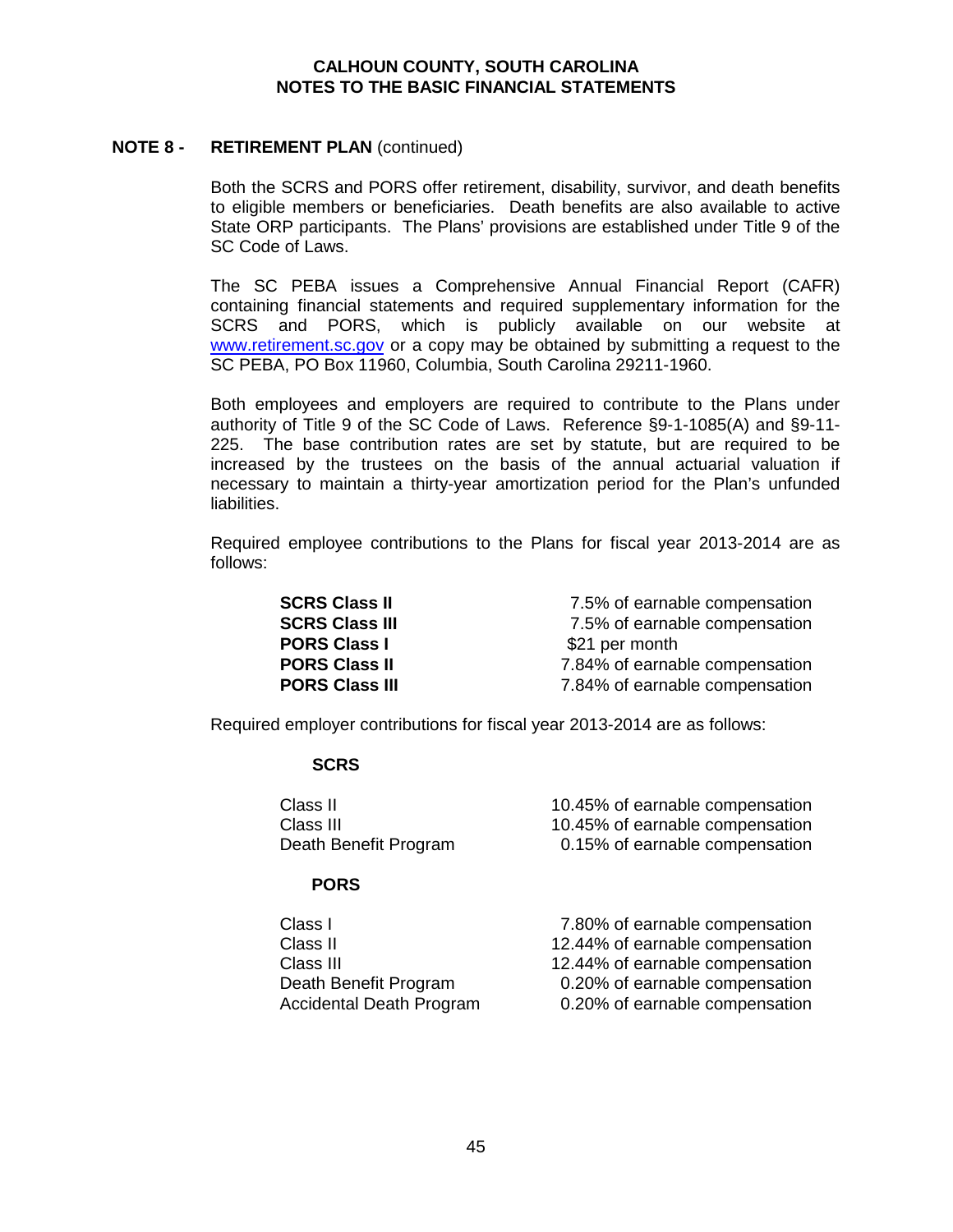#### **NOTE 8 - RETIREMENT PLAN** (continued)

 See Summary of Basic Provisions for fiscal year 2013-2014 at the website referenced above.

Information as to employer and employee contributions to the plans is as follows:

|                                                                                                | 2012                                                        |             | 2013        |             | 2014        |             |
|------------------------------------------------------------------------------------------------|-------------------------------------------------------------|-------------|-------------|-------------|-------------|-------------|
|                                                                                                | <b>SCRS</b>                                                 | <b>PORS</b> | <b>SCRS</b> | <b>PORS</b> | <b>SCRS</b> | <b>PORS</b> |
| Employee<br>contributions \$212,584 \$65,692 \$242,224 \$79,442 \$268,631 \$95,491<br>Employer |                                                             |             |             |             |             |             |
| contributions                                                                                  | \$306,939 \$114,839 \$361,603 \$135,052 \$374,501 \$151,519 |             |             |             |             |             |

The County's 2013 – 2014 contributions represented less than one percent of total contributions required of all participating entities. Also, employer group-life contributions of \$10,245 were paid by the County in the current fiscal year. All employers contribute at the actuarially required contribution rates.

## **NOTE 9 - OTHER POST EMPLOYMENT BENEFITS**

#### **Background**

Beginning in fiscal year ended June 30, 2010, Calhoun County implemented Governmental Accounting Standards Board (GASB) Statement No. 45 for other post-employment benefits (OPEB) offered to retirees. This standard addresses how local governments should account for and report their costs related to postemployment health care and other non-pension benefits, such as the County's retiree health benefit subsidy. Historically, the County's subsidy was funded on a pay-as-you-go basis but GASB 45 requires that the County accrue the cost of the retiree health subsidy and other post-employment benefits during the period of employees' active employment, while the benefits are being earned, and disclose the unfunded actuarial accrued liability in order to accurately account for the total future cost of post-employment benefits and the financial impact on the County. This funding methodology mirrors the funding approach used for pension benefits.

## **Plan Description**

Other post employment benefits provided by the County include a retiree health insurance premium contribution plan that covers retirees.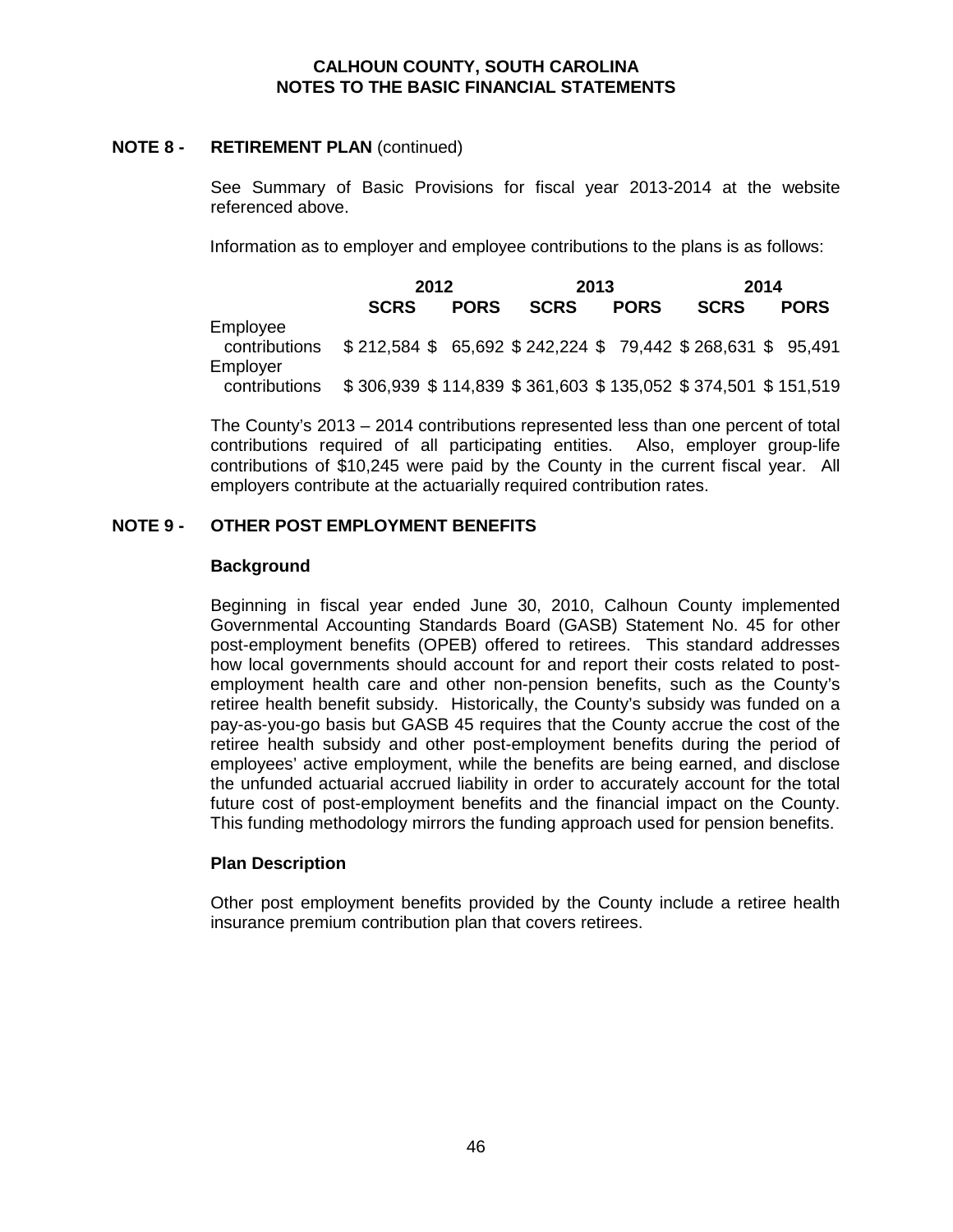## **NOTE 9 - OTHER POST EMPLOYMENT BENEFITS** (continued)

Calhoun County (the "County") provides continued post-retirement health coverage for employees who meet eligibility requirements upon retirement. Insurance coverage is fully insured through the South Carolina Health Plan. The County pays into the health reimbursement account monthly for retirees as follows:

- Pre 65 retirees The County will contribute \$489 per month.
- Post 65 retirees The County will contribute \$350 per month.

No medical inflation has been calculated. Retirees will be required to pay their full medical premium and file for reimbursement of their premiums and deductible and co-insurance expenses.

**Eligibility** – Employees must retire under the State of South Carolina Retirement System and meet the following criteria:

- Hired before July 1, 2006 Age 55 with 18 years of service or any age with 30 years of service.
- Hired from July 1, 2006 through June 30, 2011 Age 60 with 28 years of service

# **Other Plan Provisions**

- Employees hired after July 1, 2011 are not eligible to participate in the medical plan for Calhoun County.
- Coverage is not provided upon disability termination during active service.
- Dependant coverage (medical and dental) is not available for reimbursement through the County health reimbursement account.

## **Funding Policy**

The County has elected not to pre-fund OPEB liabilities and to fund healthcare benefits on a pay as you go basis.

## **Annual OPEB Cost and Net OPEB Obligation**

The annual cost of other post employment benefits (OPEB) under GASB 45 is called the annual required contribution or ARC. The ARC represents a level of funding that, if paid on an ongoing basis, is projected to cover normal costs each year and amortize any unfunded actuarial liabilities (or funding excess) over a period not to exceed thirty years. The current employer contribution rates for the Board are 0 percent.

The County's annual OPEB cost and the net OPEB obligation based on a 4.5% discount rate, including an inflation component of 3%, and amortizing the initial unfunded actuarial liability over 30 years based on a level percent of payroll method for 2014 is as follows: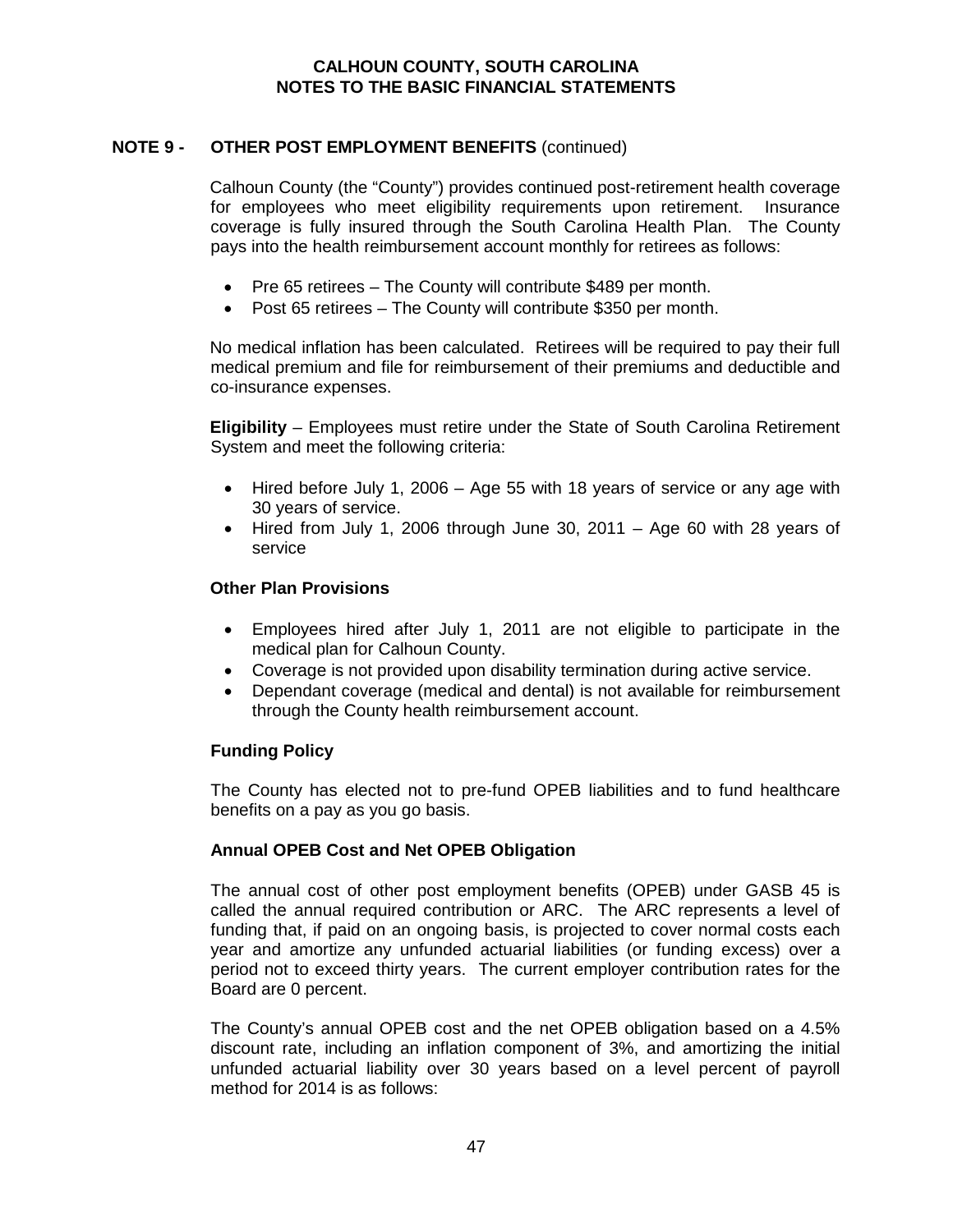#### **NOTE 9 - OTHER POST EMPLOYMENT BENEFITS** (continued)

| Annual required contribution               | \$180,664 |
|--------------------------------------------|-----------|
| Interest on net OPEB obligation            | 27,361    |
| Adjustment to annual required contribution | (35, 720) |
| Annual OPEB cost (expense)                 | 172,305   |
| Estimated contributions made               | (88, 412) |
| Increase (decrease) in net OPEB obligation | 83,893    |
| Net OPEB obligation, beginning of year     | 608,014   |
|                                            | .         |

# Net OPEB obligation, end of year **\$ 691,907**

#### **Actuarial Methods and Assumptions**

Projections of benefits for financial reporting purposes are based on the substantive plan (the plan as understood by the employer and the plan members) and include the types of benefits provided at the time of each valuation and the historical pattern of sharing of benefit costs between the employer and plan members to that point. The actuarial methods and assumptions used include techniques that are designed to reduce the effects of short-term volatility in actuarial accrued liabilities and the actuarial value of assets, consistent with the long-term perspective of the calculations.

The Projected Unit Credit, Level Percent of Payroll actuarial cost method has been used to calculate the GASB ARC for this valuation. Using the plan benefits, the present health premiums and a set of actuarial assumptions, the anticipated future payments are projected. The projected unit credit method then provides for a systematic funding for these anticipated payments. The yearly ARC is computed to cover the cost of benefits being earned by covered members as well as to amortize a portion of the unfunded accrued liability. If experience is in accordance with the assumptions used, the ARC will increase at approximately the same rate as active member payroll, and the ARC as a percentage of payroll will remain basically level on a year to year basis. This is both an accepted and reasonable cost method.

## **Trend Information:**

The County's annual OPEB cost, the percentage of annual OPEB cost contributed to the plan, and the net OPEB obligation for the year ended June 30, 2014 were as follows:

| Annual<br><b>OPEB Cost</b> | <b>Employer</b><br><b>Amount</b><br><b>Contributed</b> | Percentage<br>of Annual<br><b>OPEB Cost</b><br><b>Contributed</b> | <b>Net OPEB</b><br>Obligation |
|----------------------------|--------------------------------------------------------|-------------------------------------------------------------------|-------------------------------|
| 83,893<br>\$.              | \$88,412                                               | 100%                                                              | \$691,907                     |
| \$152,443                  | \$81,526                                               | 53%                                                               | \$608,014                     |
| \$225,082                  | \$49,779                                               | 22%                                                               | \$455,571                     |
|                            |                                                        |                                                                   |                               |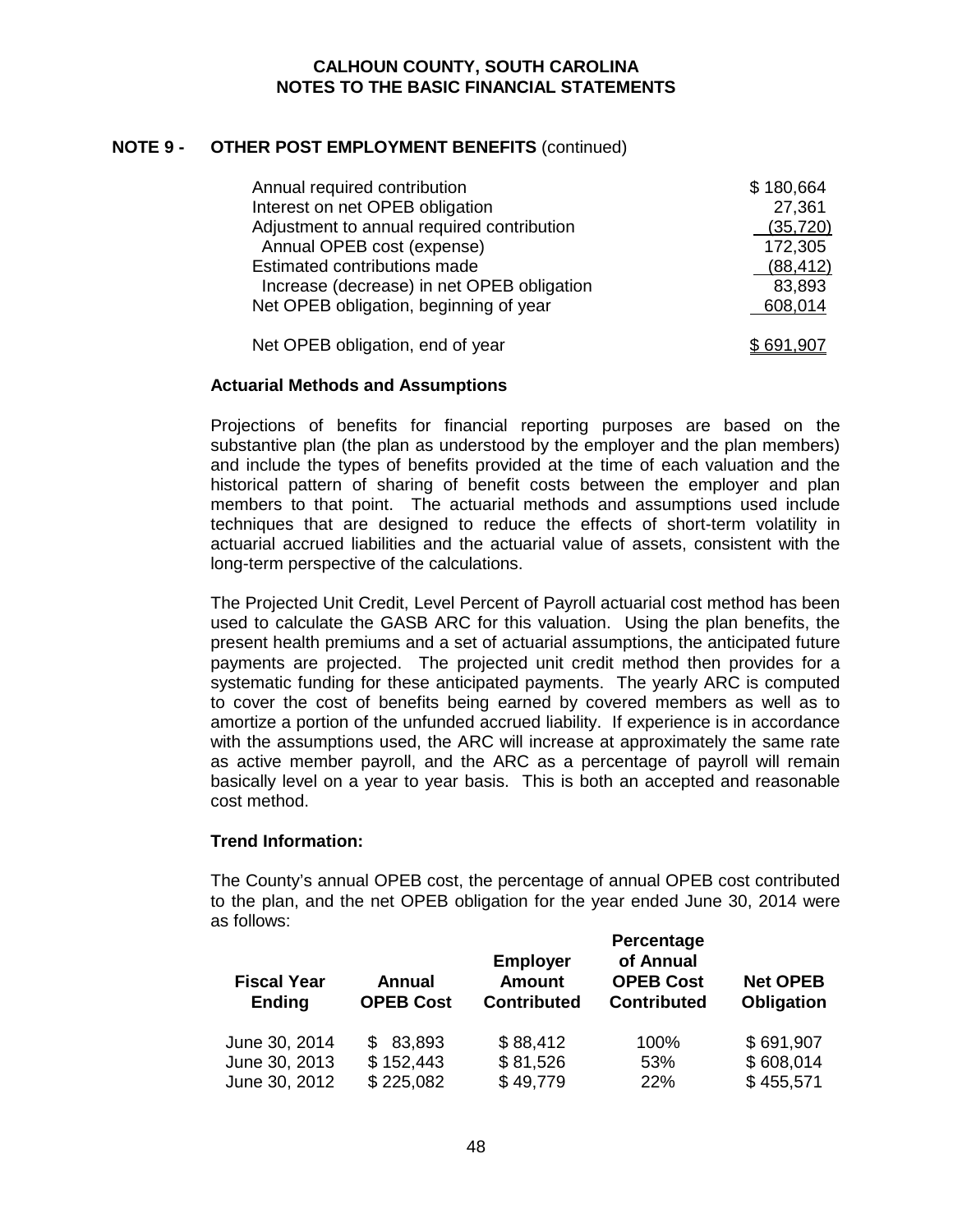#### **NOTE 9 - OTHER POST EMPLOYMENT BENEFITS** (continued)

#### **Funded Status and Funding Progress:**

As of June 30, 2014, the most recent actuarial valuation date, the plan was 0 percent funded. The actuarial accrued liability for benefits was \$2,087,924, and the actuarial value of assets was \$0, resulting in an unfunded actuarial accrued liability (UAAL) of \$2,087,924. For the fiscal year ended June 30, 2014, the covered payroll (annual payroll of active employees covered by the plan) was \$4,799,826, and the ratio of the UAAL to the covered payroll was 43%.

Actuarial valuations of an ongoing plan involve estimates of the value of reported amounts and assumptions about the probability of occurrence of events far into the future. Examples include assumptions about future employment, mortality, and the healthcare cost trend. Amounts determined regarding the funded status of the plan and the annual required contributions of the employer are subject to continual revisions as actual results are compared with past expectations and new estimates are made about the future.

#### **NOTE 10 - OVERAGES IN TRUST AND AGENCY FUNDS**

As of June 30, 2014, excess funds were on deposit in the checking accounts of several trust and agency funds. These overages, totaling \$4,940, represent the amount that cash on deposit exceeds identifiable liabilities. (These monies will remain within the funds until proper identification can be made of the court or individual to whom they belong.)

## **NOTE 11 - LONG-TERM DEBT**

#### **A. Primary Government**

#### **Governmental Activities**

The long-term debt transactions of Calhoun County were as follows:

|                            | <b>Balance</b><br>July 1,<br>2013 | <b>Additions</b> | <b>Retirements</b> | <b>Balance</b><br><b>June 30.</b><br>2014 | Due<br>Within<br><b>One Year</b> |
|----------------------------|-----------------------------------|------------------|--------------------|-------------------------------------------|----------------------------------|
| <b>Accrued Compensated</b> |                                   |                  |                    |                                           |                                  |
| Absences                   | \$300,966                         | 54,203<br>S      | \$                 | \$355,169                                 | \$24,564                         |
| Closure and                |                                   |                  |                    |                                           |                                  |
| <b>Maintenance Costs</b>   | 352,850                           | 13,904           | 14,500             | 352,254                                   | 14,500                           |
| <b>General Obligation</b>  |                                   |                  |                    |                                           |                                  |
| Bond Series 2013           |                                   | 380,000          | 380,000            |                                           |                                  |
| Total long-term            |                                   |                  |                    |                                           |                                  |
| debt                       | \$653,816                         | \$448,107        | \$394,500          | \$707,423                                 | \$39,064                         |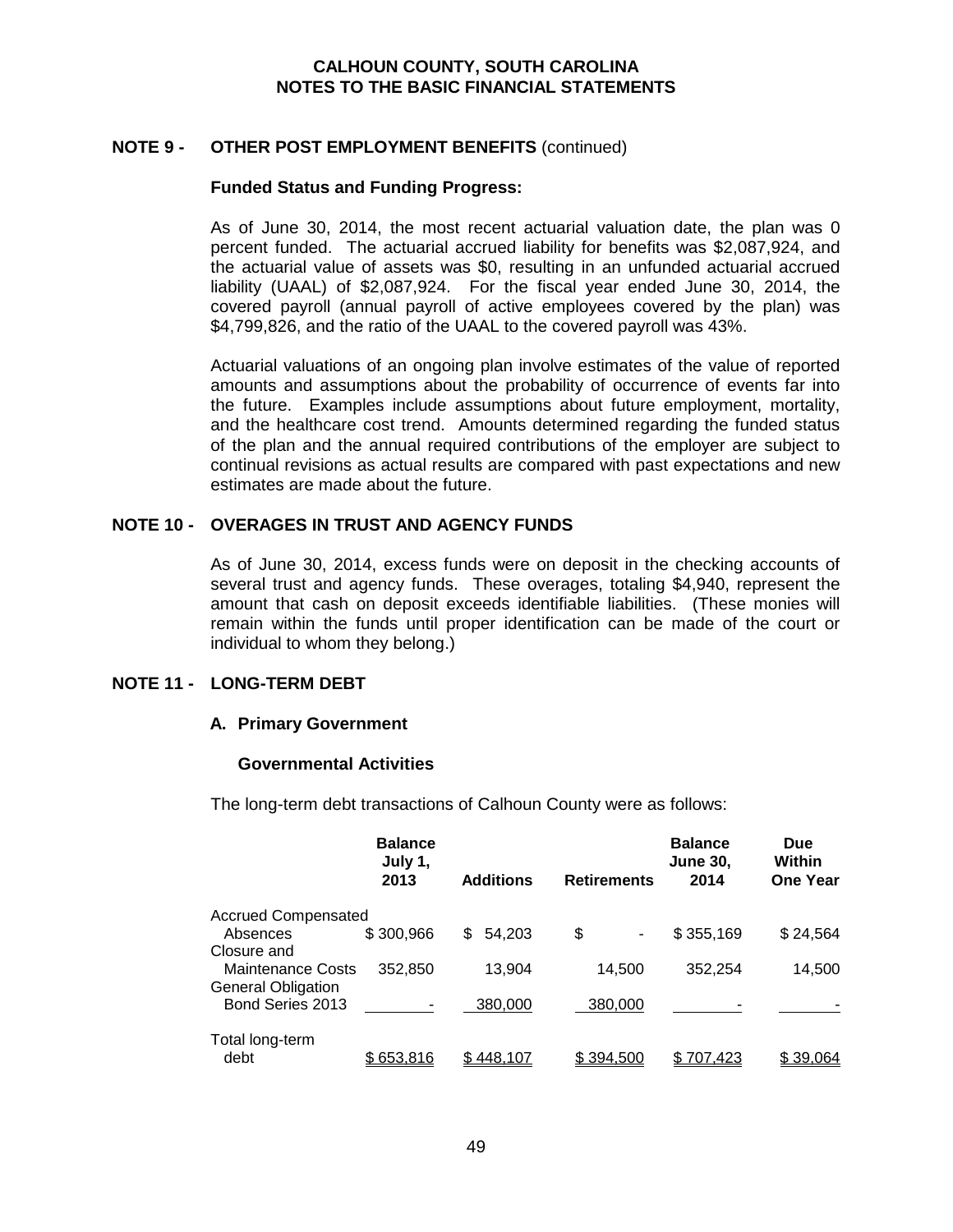# **NOTE 11 - LONG-TERM DEBT** (continued)

# **Business-Type Activities:**

The following is a summary of long-term debt transactions of the Business-Type Activities:

|                                                                                                                                                                                                              | Revenue<br><b>Bonds</b>            |
|--------------------------------------------------------------------------------------------------------------------------------------------------------------------------------------------------------------|------------------------------------|
| Balance June 30, 2013<br>Issued during the period<br>Retired during the period                                                                                                                               | \$1,753,912<br>2,713,000<br>55,559 |
| Balance at June 30, 2014                                                                                                                                                                                     | <u>\$4,411,353</u>                 |
| Details of long-term debt at June 30, 2014 are as follows:                                                                                                                                                   |                                    |
|                                                                                                                                                                                                              | <b>Revenue</b><br><b>Bonds</b>     |
| \$265,000 FHA Revenue Bonds due in<br>monthly installments of \$1,302 through<br>December 15, 2033, with interest at 5.125%                                                                                  | \$<br>190,909                      |
| \$1,632,400 Water and Sewer System<br>Revenue Bond payable over 40 years,<br>interest at 4.5%, first payment due<br>August 26, 2008 with monthly payments<br>of \$7,346, through July 25, 2048.              | 1,538,873                          |
| \$2,713,000 Water and Sewer System<br>Revenue Bond, issued in August, 2013,<br>payable over 40 years, interest at 2.75%,<br>first payment due September 1, 2013 with<br>monthly payments of \$9,333, through |                                    |
| August 1, 2053.                                                                                                                                                                                              | 2,681,571                          |
|                                                                                                                                                                                                              | 4,411,353                          |
| Less current portion                                                                                                                                                                                         | (63, 921)                          |
| Long-term portion                                                                                                                                                                                            | <u>\$4,347,432</u>                 |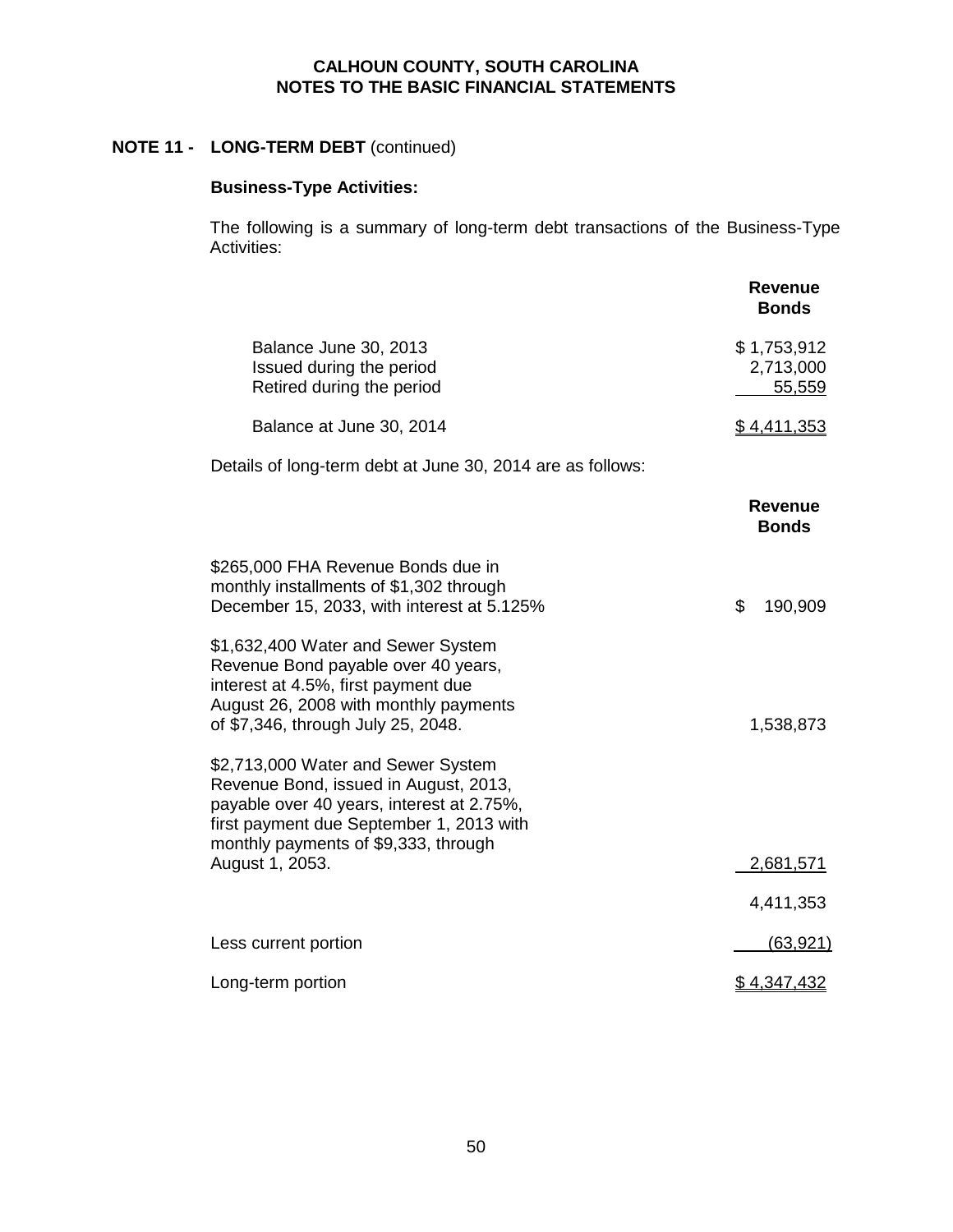#### **NOTE 11 - LONG-TERM DEBT** (continued)

The annual requirements to amortize all debt outstanding of the proprietary funds as of June 30, 2014, including bond interest payments of \$3,296,480 are as follows:

|                      |                     | <b>Revenue Bonds</b> |               |  |  |  |
|----------------------|---------------------|----------------------|---------------|--|--|--|
| Year Ending June 30, | <b>Principal</b>    | <b>Interest</b>      | Total         |  |  |  |
| 2015                 | \$<br>63,921        | \$<br>151,818        | \$<br>215,739 |  |  |  |
| 2016                 | 66,230              | 149,541              | 215,771       |  |  |  |
| 2017                 | 68,595              | 147,176              | 215,771       |  |  |  |
| 2018                 | 71,050              | 144,721              | 215,771       |  |  |  |
| 2019                 | 73,600              | 142,171              | 215,771       |  |  |  |
| 2020-2024            | 409,833             | 669,020              | 1,078,853     |  |  |  |
| 2025-2029            | 490,196             | 588,658              | 1,078,854     |  |  |  |
| 2030-2034            | 575,640             | 492,379              | 1,068,019     |  |  |  |
| 2035-2039            | 613,864             | 386,870              | 1,000,734     |  |  |  |
| 2040-2044            | 731,397             | 269,337              | 1,000,734     |  |  |  |
| 2045-2049            | 808,770             | 128,569              | 937,339       |  |  |  |
| 2050-2051            | 438,257             | 26,220               | 464,477       |  |  |  |
|                      |                     |                      |               |  |  |  |
|                      | <u>\$ 4,411,353</u> | 3,296,480            | 7.707.833     |  |  |  |

# **NOTE 12 - OPERATING LEASE**

The County entered into an operating lease with the US Department of Agriculture to lease the Agriculture Building built by the County to the US Department of Agriculture. The lease will expire December 2018. The current annual rent is \$34,200. The cost of the building is \$565,318 with accumulated depreciation of \$117,775.

The future minimum lease payments to be received are as follows:

| June 30, 2015 | \$34,200 |
|---------------|----------|
| June 30, 2016 | 34,200   |
| June 30, 2017 | 34,200   |
| June 30, 2018 | 34.200   |
| June 30, 2019 | 17,100   |
|               |          |

\$ 153,900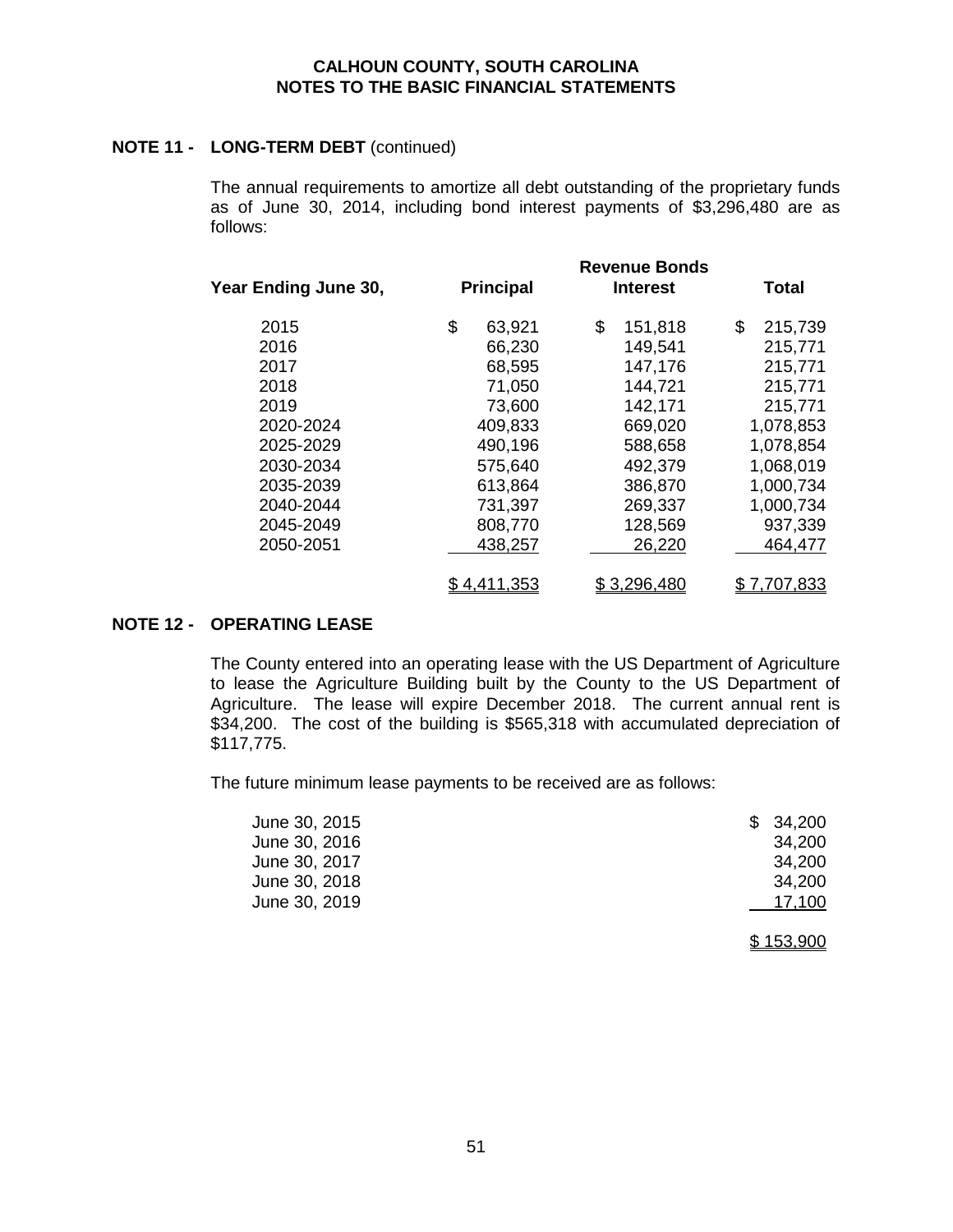#### **NOTE 13 - DEFERRED COMPENSATION PLANS**

All state and local government employees can participate in a deferred compensation plan created in accordance with Internal Revenue Code 457. The plan, administered by the state public employee retirement system through a stateapproved nongovernmental third party, permits governmental employees to defer a portion of their salaries until future years. The deferred compensation is not available to an employee until termination, retirement, death or unforeseeable emergency. The State Attorney General issued an opinion that amounts deferred by local governmental units and administered through the statewide plan remain assets and liabilities of the local government unit. In prior years, the County included the cumulative amounts deferred in the agency fund of the County. However, effective July 24, 1998, the funds were placed in trust by the SC Deferred Compensation Commission. Therefore, the funds are no longer an asset of the County, subject only to claims of its general creditors, but are held in trust for exclusive benefits of participants and their beneficiaries.

#### **NOTE 14 - CLOSURE AND POST CLOSURE CARE COSTS**

State and federal regulations require that Calhoun County place a final cover on the portion of its landfill that holds municipal waste. The County has to perform certain maintenance and monitoring functions at the landfill site for thirty years after closure. Calhoun County closed the landfill in August, 1994 to municipal waste, but it will remain open for inert waste. The recognition of these landfill closure and postclosure costs is based on the amount of available landfill space used during the year. The estimated liability for landfill closure and postclosure care costs has a balance of \$145,000 as of June 30, 2014, which is based on the following estimated percentages:

| Municipal landfill (MSWLF)             | 100% |
|----------------------------------------|------|
| Construction and debris landfill (C&D) | 95%  |

The estimated remaining useful life of the C&D landfill is 4 years. The estimated costs of landfill closure and postclosure care costs for twenty years increased by \$13,904 in the current year and the balance of the liability for the C&D landfill is \$207,254 at June 30, 2014. In addition, \$17,527 was expended to close and monitor the MSWLF. The amounts were accrued in previous years.

The estimated total current cost of the landfill closure and postclosure care is based on the amount that would be paid if all equipment, facilities and services required to close, monitor, and maintain the landfill were acquired as of June 30, 2014. However, the actual cost of closure and postclosure care may be higher due to inflation, changes in technology, or changes in landfill laws and regulations. Calhoun County has not accumulated or segregated funds to meet this liability.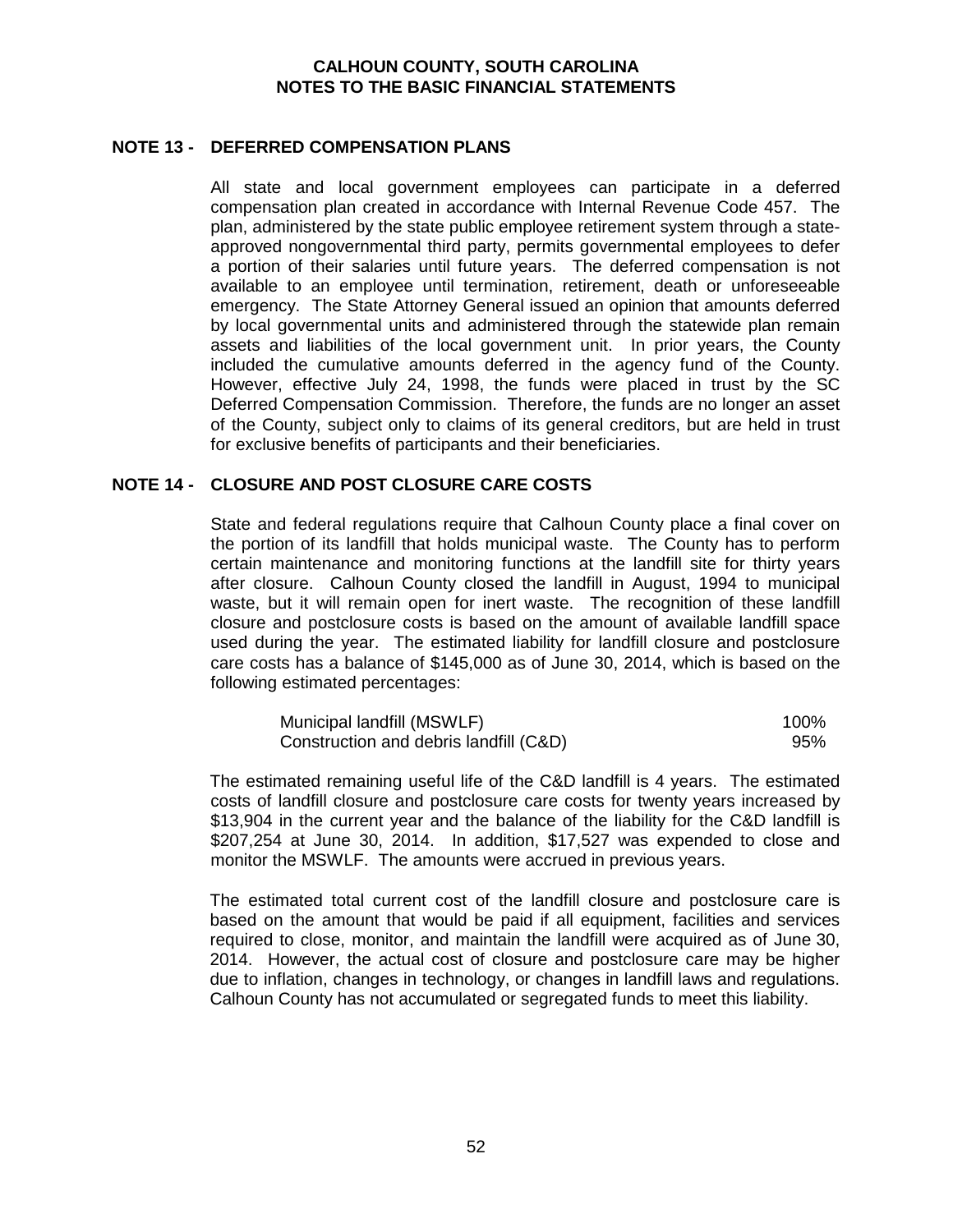#### **NOTE 15 - RISK MANAGEMENT**

The County is exposed to various risks of loss and maintains elements of both self-insurance and purchased insurance policies divided into coverage for worker's compensation, property and casualty, and employee health insurance. Management believes such coverage is sufficient to preclude any significant uninsured losses for the covered risks. The County also pays insurance premiums to certain other commercial insurers to cover risks that may occur in normal operations. The insurers promise to pay to or on behalf of the insured for covered economic losses sustained during the policy in accordance with insurance policy and benefit program limits.

Several state funds accumulate assets and the State itself assumes substantially all risks for the following:

- 1) Claims of covered public employees for health and dental insurance benefits (Office of Insurance Services) and
- 2) Claims of covered public employees for long-term disability and group-life insurance benefits (Retirement System).

The County assumes the risk for unemployment compensation benefits by paying directly to the Employment Security Commission actual claims filed against the County.

Employees elect health coverage through either a health maintenance organization or through the State's self-insured plan. All other coverages listed above are through the applicable State self-insured plan except dependent and optional life premiums which are remitted to commercial carriers.

The County has recorded insurance premium expenditures in the applicable functional expenditure categories of the unrestricted current funds. These expenditures do not include estimated claim losses and estimable premium adjustments.

The County has not reported a supplemental premium assessment expenditure, and the related liability at June 30, 2014, because the requirements of GASB Statement No. 10, which states that a liability for supplemental assessments must be reported if information prior to issuance of the financial statements indicates that it is probable that an asset has been impaired or a liability has been incurred on or before June 30, 2014, and that the amount of the premiums is reasonably estimable, have not been satisfied.

In management's opinion, supplemental premium assessments, if any, would not be significant enough to have a material adverse effect on the financial position of the County.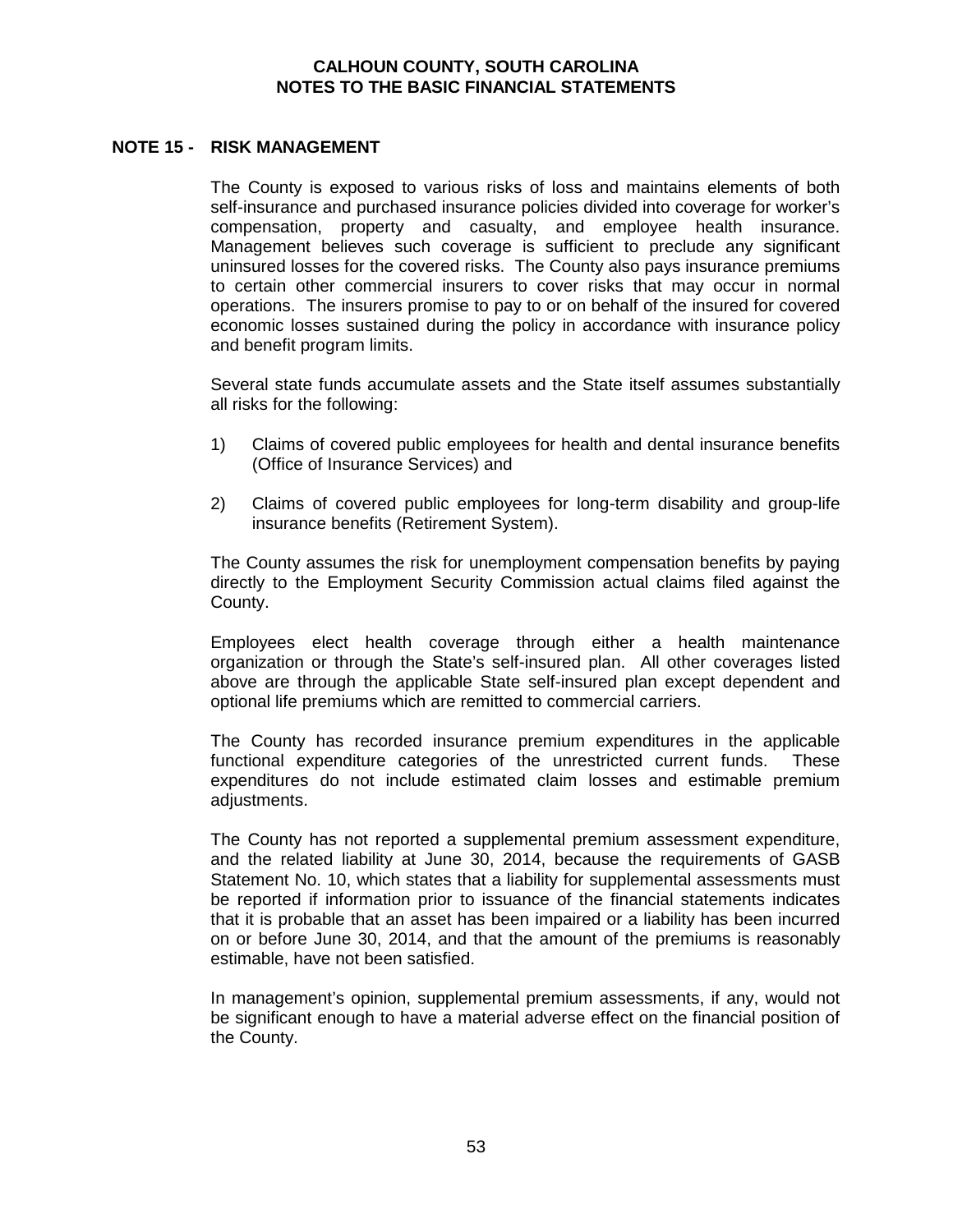#### **NOTE 16 - FUND BALANCE REPORTING AND NET POSITION**

The County has classified their fund balances with the following hierarchy: Nonspendable, Restricted, Assigned and Unassigned according to GASB Statement 54.

The County's fund balances as of June 30, 2014 were classified as follows:

| <b>Description</b>                             | General<br><b>Fund</b> | Capital<br><b>Projects</b>     | <b>Grants</b><br><b>Fund</b> | Other<br>Govern-<br>mental<br><b>Funds</b> | <b>Total</b><br>Govern-<br>mental<br><b>Funds</b> |
|------------------------------------------------|------------------------|--------------------------------|------------------------------|--------------------------------------------|---------------------------------------------------|
| Nonspendable:<br>Long-term notes receivable \$ | 30,834 \$              |                                | \$                           | \$                                         | \$<br>30,834                                      |
| <b>Restricted:</b>                             |                        |                                |                              |                                            |                                                   |
| <b>LOST Reserve</b>                            |                        |                                |                              | 126,075                                    | 126,075                                           |
| Grants                                         |                        |                                | 61,524                       |                                            | 61,524                                            |
| <b>Debt Service</b>                            |                        |                                |                              | 73,379                                     | 73,379                                            |
| Victim's Fund                                  |                        |                                |                              | 46,155                                     | 46,155                                            |
| Library Lottery                                |                        |                                |                              | 889                                        | 889                                               |
| E-911 Funds                                    |                        |                                |                              | 422,639                                    | 422,639                                           |
| Tech/Gressette                                 |                        |                                |                              | 115,094                                    | 115,094                                           |
| Sandy Run Fire Department                      |                        |                                |                              | 219,558                                    | 219,558                                           |
| Council on Aging                               |                        |                                |                              | 383,893                                    | 383,893                                           |
| <b>Sheriff Department Drug Funds</b>           |                        |                                |                              | 4,239                                      | 4,239                                             |
| <b>Child Support Funds</b>                     | 193,364                |                                |                              | 64,356                                     | 257,720                                           |
| Local Option Distribution Fund                 |                        |                                |                              | 418,196                                    | 418,196                                           |
| <b>RDA Funds</b>                               |                        |                                | 428,071                      |                                            | 428,071                                           |
| <b>Veterans Memorial Funds</b>                 |                        |                                | 9,625                        |                                            | 9,625                                             |
| Assigned:                                      |                        |                                |                              |                                            |                                                   |
| <b>Banks Estate Fund</b>                       |                        |                                |                              | 70,546                                     | 70,546                                            |
| <b>Capital Projects</b>                        |                        | 3,220,561                      |                              |                                            | 3,220,561                                         |
| Ft. Motte Community Center                     | 516                    |                                |                              |                                            | 516                                               |
| Museum Funds                                   | 75,475                 |                                |                              |                                            | 75,475                                            |
| <b>EMS Donations</b>                           | 4,054                  |                                |                              |                                            | 4,054                                             |
| Credit card escrow                             | 795                    |                                |                              |                                            | 795                                               |
| Library donations                              | 487                    |                                |                              |                                            | 487                                               |
| Animal control donations                       | 2,420                  |                                |                              |                                            | 2,420                                             |
| Budget shortfall-2014-15                       | 1,289,079              |                                |                              |                                            | 1,289,079                                         |
| <b>Unassigned</b>                              | 6,325,838              |                                |                              |                                            | 6,325,838                                         |
| <b>Total fund balances</b>                     |                        | <u>\$7,922,862 \$3,220,561</u> | \$499,220                    | \$1,945,019                                | \$13,587,662                                      |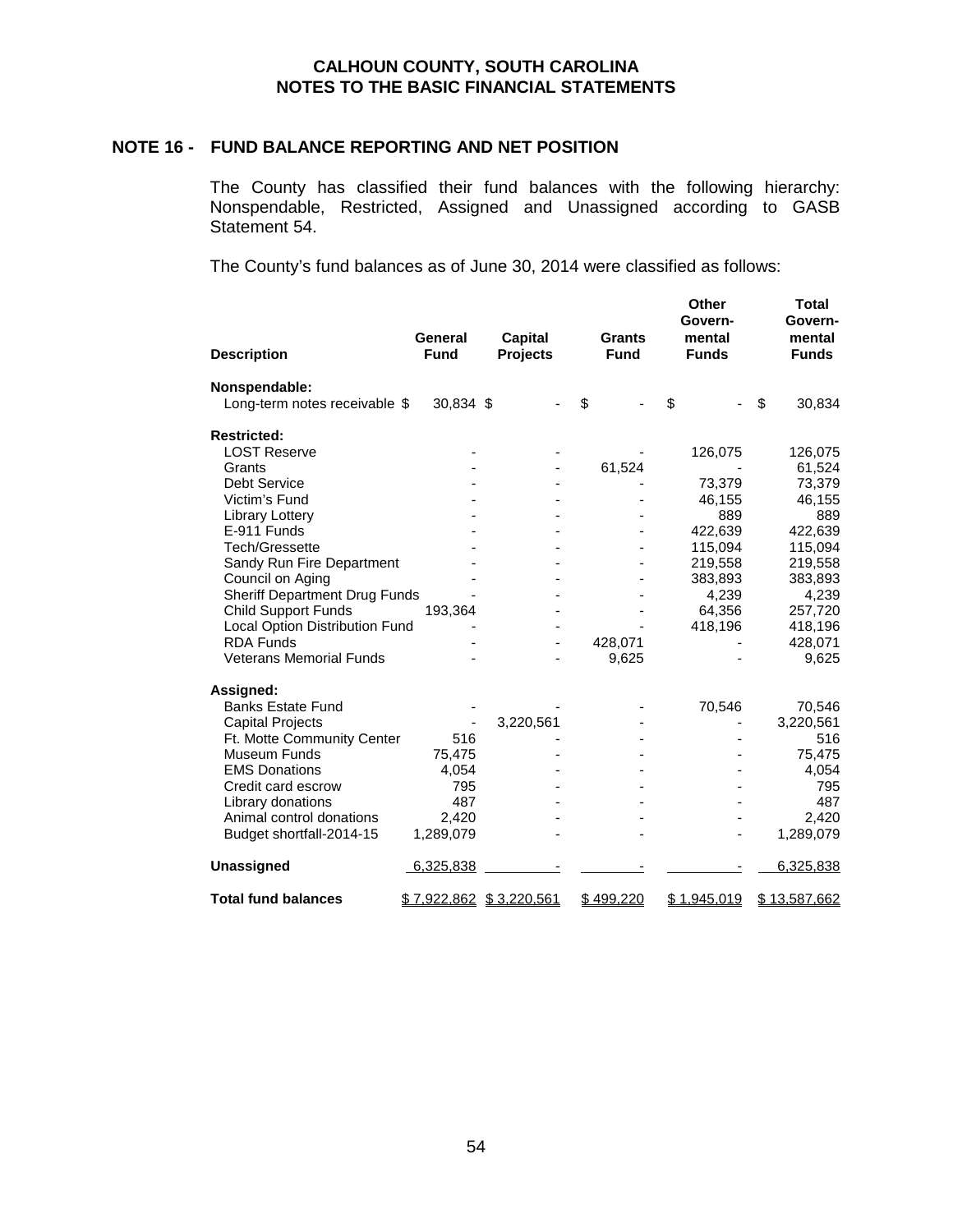#### **NOTE 17 - RESTATEMENT OF FUND BALANCE AND NET POSITION**

Fund balances and net position for June 30, 2013 were restated as follows:

|                                                                                                                                                                                                 |                                                     |                                       |                                        | Total<br><b>Net</b><br>Governmental<br><b>Activities</b> |
|-------------------------------------------------------------------------------------------------------------------------------------------------------------------------------------------------|-----------------------------------------------------|---------------------------------------|----------------------------------------|----------------------------------------------------------|
| Balance, June 30, 2013<br>From adjustments below<br>To adjust accumulated depreciation                                                                                                          |                                                     |                                       |                                        | \$34,353,741<br>(76, 235)<br>3,184                       |
| Balance restated at June 30, 2013                                                                                                                                                               |                                                     |                                       |                                        | \$34,280,690                                             |
|                                                                                                                                                                                                 | General<br><b>Fund</b>                              | <b>Capital</b><br><b>Projects</b>     | Grants<br><b>Fund</b>                  | Other<br>Governmental<br><b>Funds</b>                    |
| Balance, June 30, 2013<br>Add cash account<br>Prior disbursement not accrued<br><b>PARD Grant</b><br>Adjust accounts receivable<br>Adjust between funds<br>Balance restated at<br>June 30, 2013 | \$8,435,636<br>(5, 446)<br>(28, 238)<br>\$8,401,952 | \$2,873,594<br>(1,884)<br>\$2,871,710 | \$68,311<br>5,550<br>1,884<br>\$75,745 | \$2,318,156<br>1,899<br>(50,000)<br>\$2,270,055          |
| <b>Proprietary Fund - Net Position</b>                                                                                                                                                          |                                                     |                                       |                                        | <b>Water</b><br><b>System</b>                            |

Balance at June 30, 2013 \$ 3,058,277<br>To restate loan costs (20,720) To restate loan costs Balance restated at June 30, 2013 **\$ 3,037,557** 

#### **NOTE 18 - CONTINGENCIES AND COMMITMENTS**

#### **Grants:**

The County participates in a number of federally assisted grant programs and state funded grant programs. These programs are subject to financial compliance audits by the County's auditors and by auditors of the federal or state grantor agencies. Upon audit, should it be determined that the County has failed to comply with applicable requirements of the grants, then some or all of the grant expenditures may be disallowed and a portion of the grant expenditures may become reimbursable to the grantor.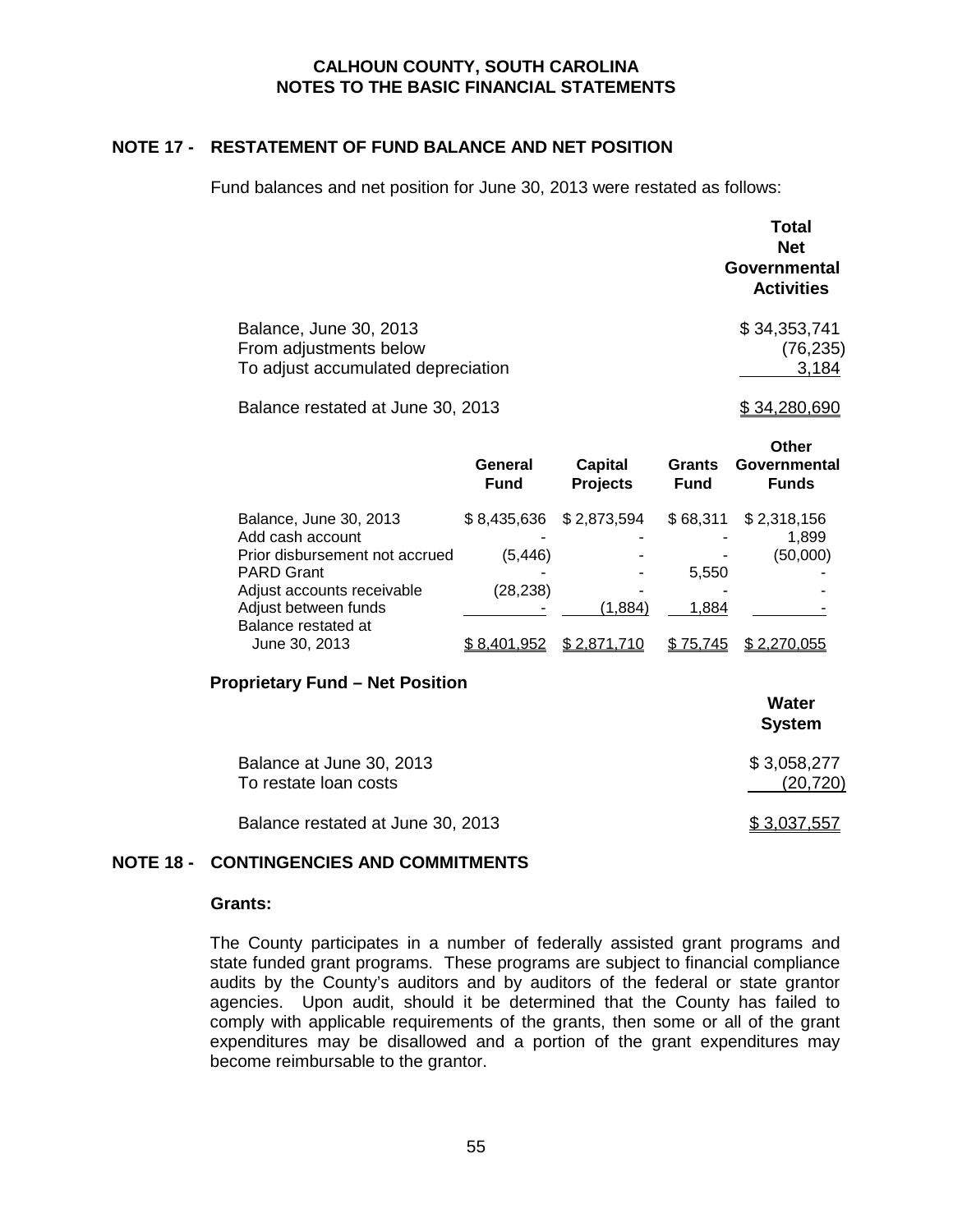#### **NOTE 19 - NEW PRONOUNCEMENTS**

The Governmental Accounting Standards Board (GASB) has issued Statement No. 68 *Accounting and Financial Reporting for Pensions (Employers) – an amendment of GASB Statement No. 27*, to improve guidance for accounting and reporting on pensions that governments provide to their employees. GASB believes it is important to give users of the financial statements of cost-sharing employers access to better, more transparent financial information. Consequently, under the new standard, the GASB is requiring that cost-sharing governments report a net liability, pension expense and pension-related deferred inflows and outflows of resources based on the government's proportionate share of the collective amounts for all the governments participating in the plan. Issued June 2012, this statement replaces the requirements of GASB Statement No. 27, *Accounting for Pensions by State and Local Governmental Employers*, as well as the requirements of GASB Statement No. 50, *Pension Disclosures*, as they relate to pensions that are provided through pension plans administered as trust or equivalent arrangements that meet certain criteria. GASB Statement No. 68 will be effective for the County, fiscal year ending June 30, 2015. This statement relates to accounting and financial reporting and does not apply to how governments approach the funding of their pension plans. At present, there is a close connection between the ways many governments fund pensions and how they account for and report information about them in financial reports. This statement separates how the accounting and financial reporting is determined from how pensions are funded.

Key changes when GASB Statement No., 68 is adopted by participating governments will include:

- Separating how the accounting and financial reporting is determined from how pensions are funded.
- Employers with defined benefit pension plans will recognize a net pension liability, as defined by the standard, in their government-wide, proprietary and fiduciary fund financial statements.
- Incorporating ad hoc cost-of-living adjustments and other ad hoc postemployment benefit changes into projections of benefit payments, if an employer's past practice and future expectations of granting them indicate they are essentially automatic.
- Using a discount rate that applies (a) the expected long-term rate of return on pension plan investments for which plan assets are expected to be available to make projected benefit payments, and (b) the interest rate on a tax-exempt 20 year AA/Aa or higher rated municipal bond index to projected benefit payments for which plan assets are not expected to be available for long-term investment in a qualified trust.
- Adopting a single actuarial cost allocation method entry age normal rather than the current choice among six actuarial cost methods.
- Requiring more extensive note disclosures and required supplementary information.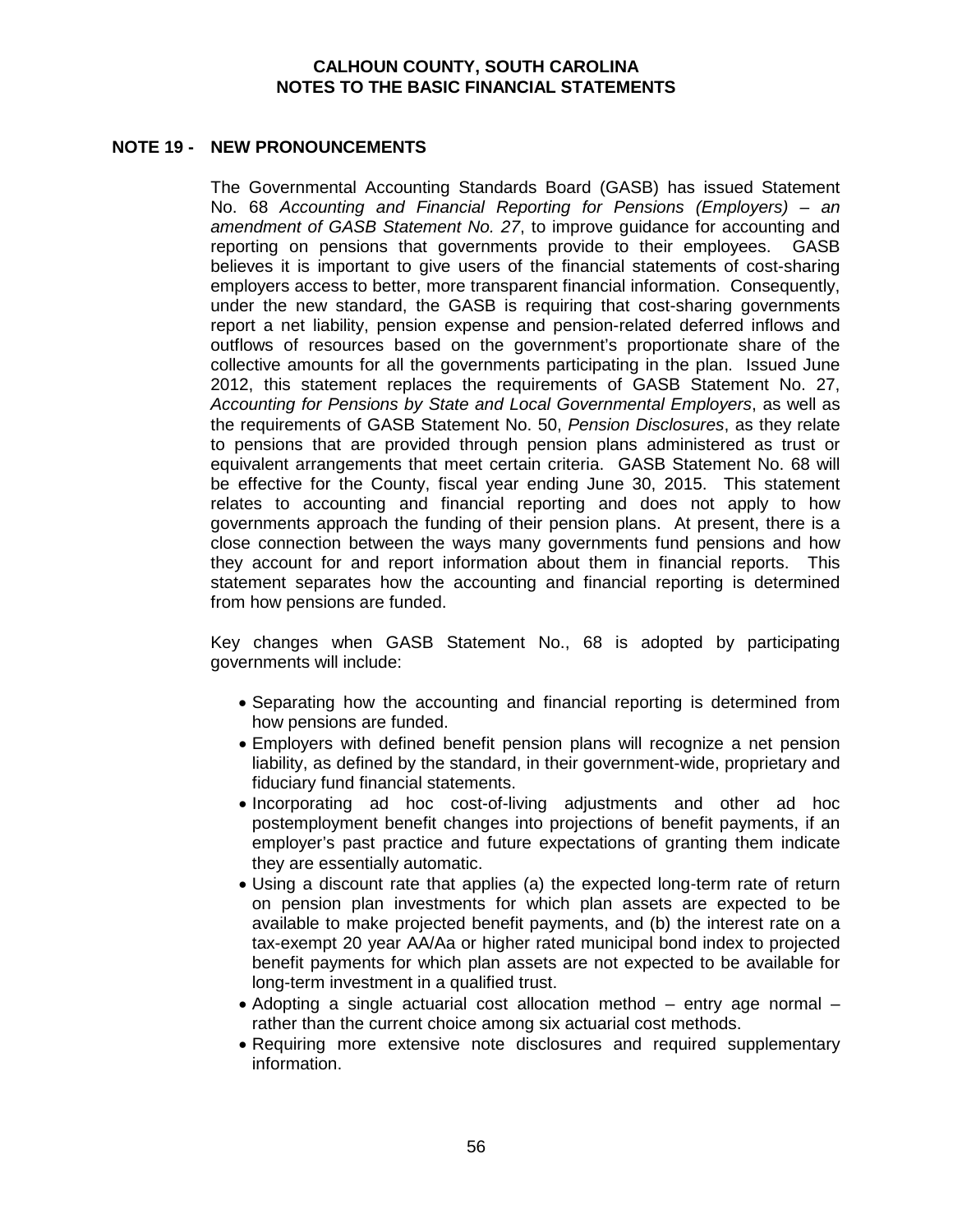#### **NOTE 19 - NEW PRONOUNCEMENTS** (continued)

- Requires a restatement of beginning net position balance equal to the government's proportionate share of the plan's collective net pension liability to reflect this liability as of the beginning of the year.
- The recognition of pension expense based on actuarial calculations in addition to the recognition of the annual required contribution (ARC) obligations to the State's cost-sharing multiple-employer retirement plan.

Once GASB Statement No. 68 is adopted during the year ending June 30, 2015, management expects the financial impact of recognizing the net pension liability on the government's statement of net position will be significant. The government's actual proportionate share of the collective net pension liability that will be used to adjust beginning net position by the recognition of this liability will not be available until the plan's stand-alone audited financial statements are complete.

#### **NOTE 20 - SUBSEQUENT EVENTS**

A project is underway for the extension of the County's water system. The project involves the installation of water distribution lines in the southern portion of Calhoun County (Phase 2), which has been 98% completed as of June 30, 2014. The Rural Development proposed funding is not to exceed \$2,713,000, ARRA loan and \$1,611,500 regular grant funds. Total cost for completed Phase 1 was \$1,385,955.89. Phases 2 and 3 of the project, which include water line extensions and an elevated tank, have been awarded and projects are underway. The contract amount for the water line extension (Phase 2) was \$723,812.20, and the contract amount for Phase 3 (elevated water tank) is \$882,792.00. The projects are expected to be complete in the spring of 2015.

A project is underway and an agreement in place dated December 18, 2013 between the City of Cayce and Calhoun County to provide to Calhoun County 150,000 GPD of sewer capacity at a contractual amount of \$779,767. Calhoun County paid a deposit of \$235,500 and an additional payment of \$544,267 is due on or before the date the sewer line enters into service. The contract for construction has been awarded for an additional \$629,302.50, and the project is expected to be complete by the summer of 2015. The sources of funding for this project are \$313,800 from SCDOT, \$428,070 from Tri-County Electric Cooperative funds, and the balance from the County's Capital Improvement Fund.

A water tank is being erected in the Ft. Motte area, and funding from this project will come from a \$500,000 CDBG grant, a \$282,000 Rural Infrastructure grant, and capital funds. The project is expected to cost \$929,750. Land acquisition is underway and the project is expected to be completed by December, 2015.

On August 28, 2014, Calhoun County sold general obligation bonds in the amount of \$300,000 at .50% interest per annum, principal and interest to be paid in full on March 5, 2015. Bonds are for the purchase of capital equipment and vehicles.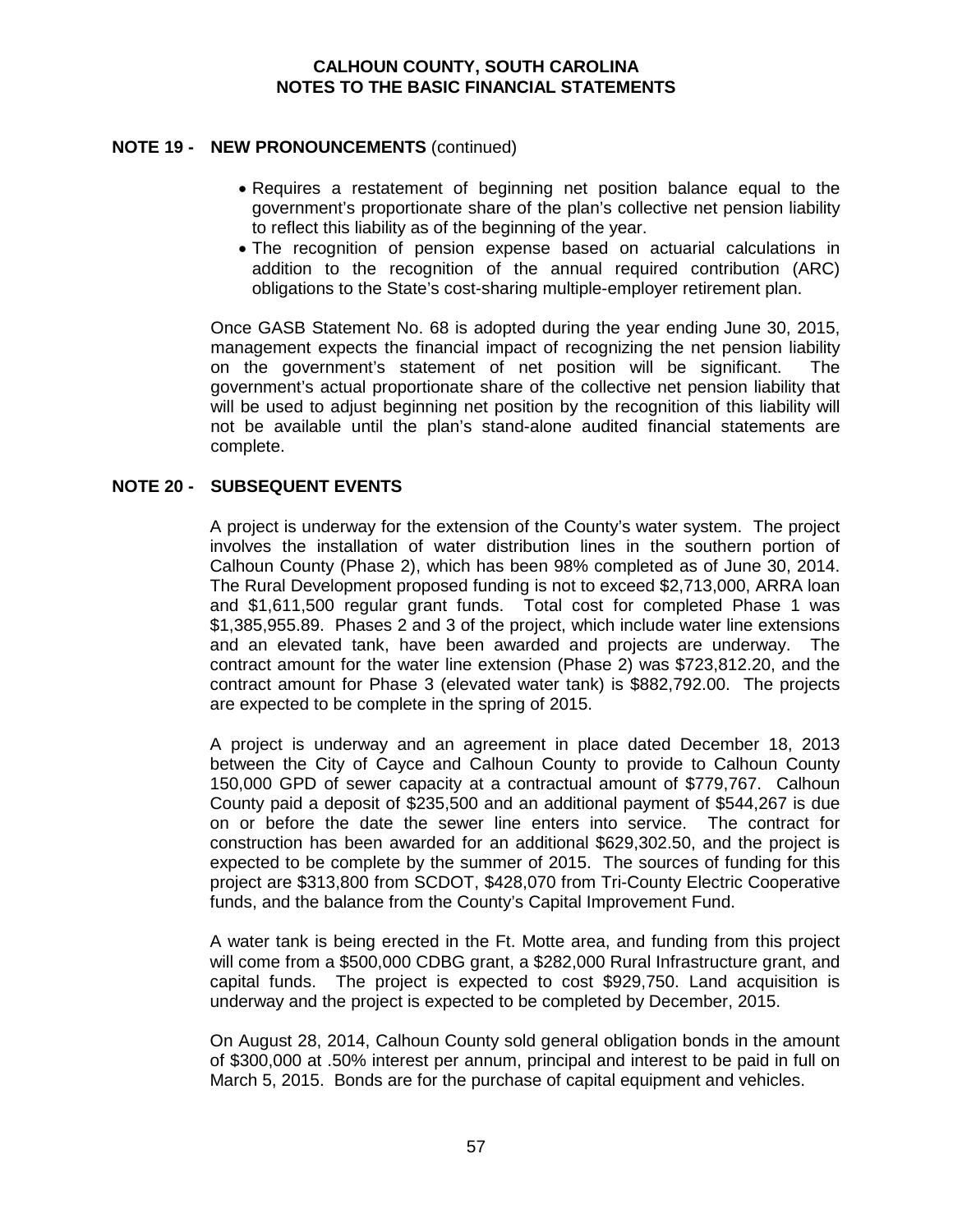# **CALHOUN COUNTY, SOUTH CAROLINA SCHEDULE OF FUNDING PROGRESS FOR THE RETIREE HEALTH PLAN (UNAUDITED) REQUIRED SUPPLEMENTARY INFORMATION YEAR ENDED JUNE 30, 2014**

|                       |                                                     | (1)                                           |                | (2)<br>(3)                                               |                                                      | (4)                               | (5)                                        | (6)<br><b>UAAL as a</b>                                        |  |
|-----------------------|-----------------------------------------------------|-----------------------------------------------|----------------|----------------------------------------------------------|------------------------------------------------------|-----------------------------------|--------------------------------------------|----------------------------------------------------------------|--|
|                       | <b>Actuarial</b><br><b>Valuation</b><br><b>Date</b> | <b>Actuarial</b><br>Value of<br><b>Assets</b> |                | <b>Actuarial</b><br><b>Accrued</b><br>Liability<br>(AAL) | <b>Unfunded</b><br><b>AAL</b><br>(UAAL)<br>$(2)-(1)$ | <b>Funded</b><br>Ratio<br>(1)/(2) | Annual<br><b>Covered</b><br><b>Payroll</b> | Percentage<br>of Covered<br><b>Payroll</b><br>$((2)-(1))/(5))$ |  |
| <b>Calhoun County</b> | 6/30/2010                                           | \$                                            | $\blacksquare$ | \$6,578,913                                              | \$6,578,913                                          | 0.00%                             | \$4,073,872                                | 161.49%                                                        |  |
|                       | 6/30/2011                                           | \$                                            | $\blacksquare$ | \$2,255,929                                              | \$2,255,929                                          | 0.00%                             | \$4,052,879                                | 55.66%                                                         |  |
|                       | 6/30/2013                                           | \$                                            | $\sim$         | \$2,087,924                                              | \$2,087,924                                          | 0.00%                             | \$4,799,826                                | 43.50%                                                         |  |

The County implemented GASB 45 in Fiscal Year 2010; therefore, six years of data is not available, but will be accumulated over time. The valuation has been calculated using the Projected Unit Credit Actuarial Cost Method, discount rates of 4.5%, and the initial unfunded actuarial liability is amortized over 30 years based on a level percent of payroll method. It should be noted that an actuarial cost method determines a contribution or expense by assigning portions of the present value of projected benefits to various years with the general goal of accruing the cost of benefits over the working lifetime of the employees. A valuation was done as of 6/30/11 due to a benefit plan . change.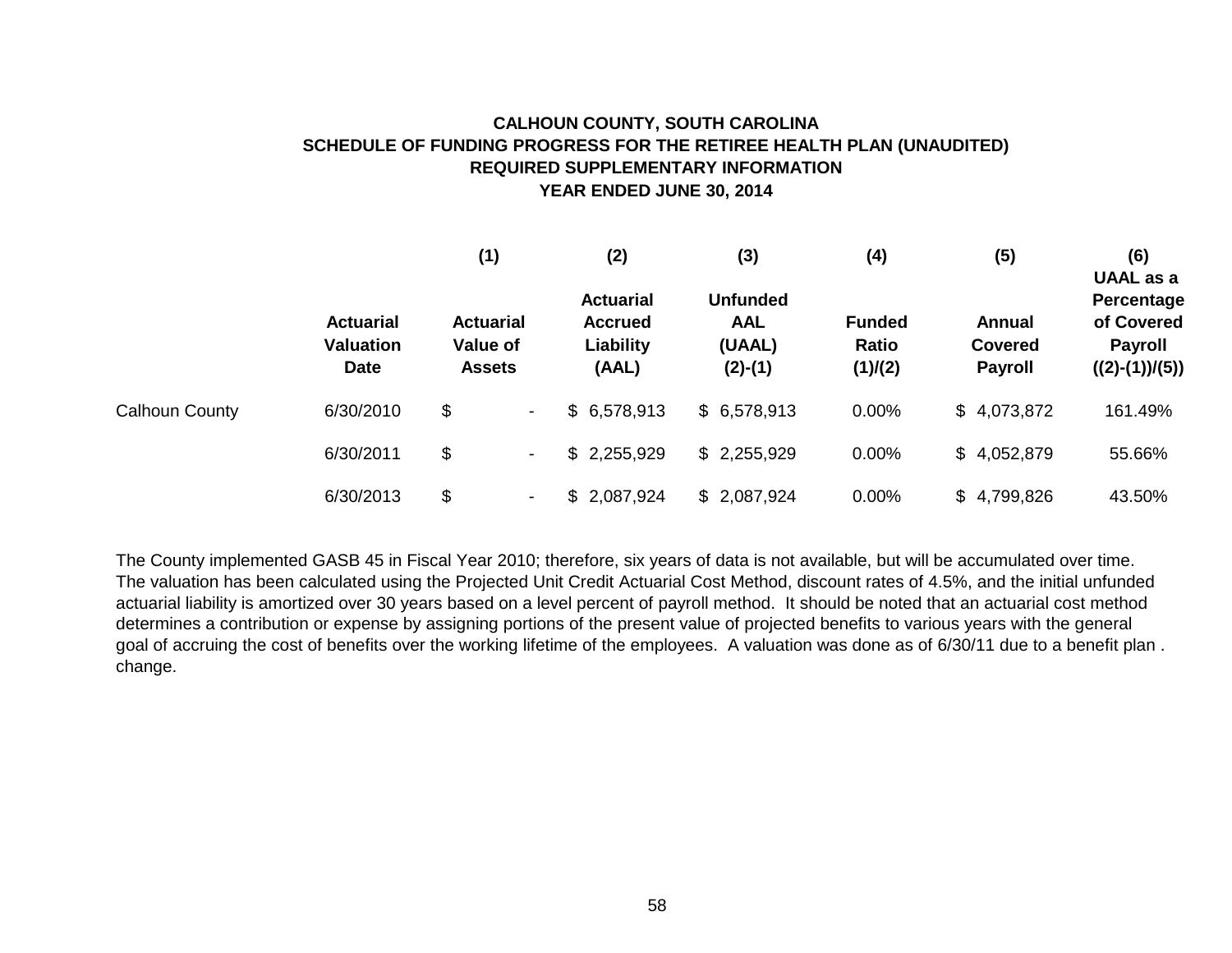#### **CALHOUN COUNTY, SOUTH CAROLINA COMBINING BALANCE SHEET NONMAJOR GOVERNMENTAL FUNDS YEAR ENDED JUNE 30, 2014**

|                                                                                         | <b>SPECIAL REVENUE</b> |                                  |                                                  |                            |                    |     |    |                                |                                                      |                         |
|-----------------------------------------------------------------------------------------|------------------------|----------------------------------|--------------------------------------------------|----------------------------|--------------------|-----|----|--------------------------------|------------------------------------------------------|-------------------------|
|                                                                                         |                        | <b>Arts</b><br><b>Commission</b> | O-C Tec<br>and L M<br>Gressette<br><b>Center</b> |                            | Library<br>Lottery |     |    | Sheriff's<br><b>Department</b> | <b>Sandy Run</b><br><b>Fire</b><br><b>Department</b> |                         |
| <b>ASSETS</b>                                                                           |                        |                                  |                                                  |                            |                    |     |    |                                |                                                      |                         |
| Cash<br>Delinquent property taxes<br>Due from other funds<br><b>Accounts Receivable</b> | \$                     |                                  | \$                                               | 150,485<br>21,759<br>3,110 | \$                 | 889 | \$ | 4,239                          | \$                                                   | 219,191<br>1,437<br>367 |
| <b>TOTAL ASSETS</b>                                                                     | \$.                    |                                  | \$                                               | 175,354                    | \$                 | 889 | \$ | 4,239                          | \$                                                   | 220,995                 |
| LIABILITES, DEFERRED INFLOWS OF RESOURCES,<br><b>AND FUND BALANCES</b>                  |                        |                                  |                                                  |                            |                    |     |    |                                |                                                      |                         |
| <b>Liabilities</b>                                                                      |                        |                                  |                                                  |                            |                    |     |    |                                |                                                      |                         |
| Accounts payable<br>Due to General Fund                                                 | \$                     | $\overline{a}$                   | \$                                               | 38,501                     | \$                 |     | \$ |                                | \$                                                   |                         |
| <b>Total Liabilities</b>                                                                |                        |                                  |                                                  | 38,501                     |                    |     |    |                                |                                                      |                         |
| <b>Deferred Inflows of Resources</b>                                                    |                        |                                  |                                                  |                            |                    |     |    |                                |                                                      |                         |
| Unavailable Revenue - Property Taxes                                                    |                        |                                  |                                                  | 21,759                     |                    |     |    |                                |                                                      | 1,437                   |
| <b>Total Deferred Inflows of Resources</b>                                              |                        |                                  |                                                  | 21,759                     |                    |     |    |                                |                                                      | 1,437                   |
| <b>Fund Balances</b><br>Restricted<br>Assigned                                          |                        |                                  |                                                  | 115,094                    |                    | 889 |    | 4,239                          |                                                      | 219,558                 |
| <b>Total Fund Balances</b>                                                              |                        |                                  |                                                  | 115,094                    |                    | 889 |    | 4,239                          |                                                      | 219,558                 |
| TOTAL LIABILITIES, DEFERRED INFLOWS OF<br><b>RESOURCES, AND FUND BALANCES</b>           | \$                     |                                  | \$                                               | 175,354                    | \$                 | 889 | \$ | 4,239                          | \$                                                   | 220,995                 |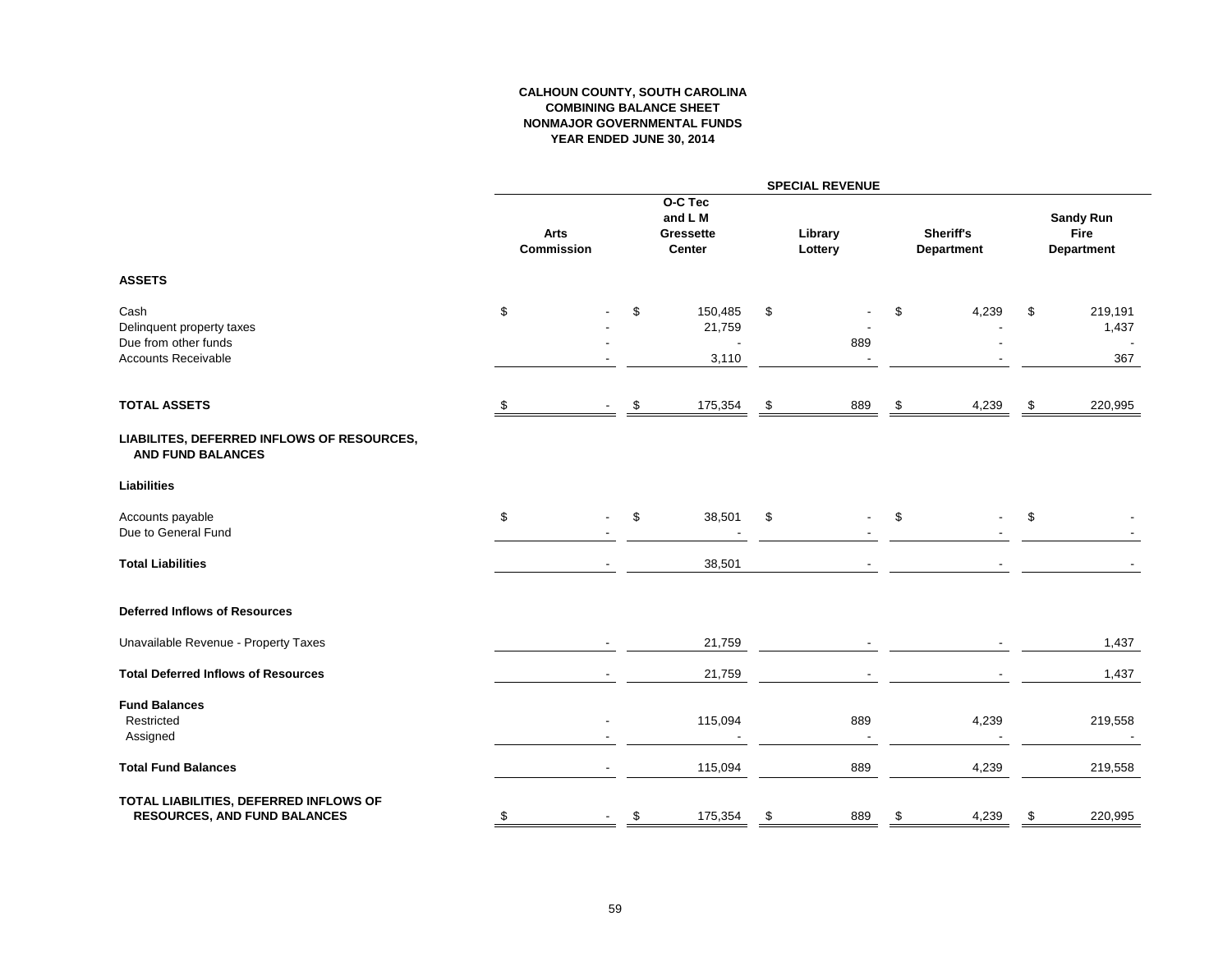#### **CALHOUN COUNTY, SOUTH CAROLINA COMBINING BALANCE SHEET YEAR ENDED JUNE 30, 2013 NONMAJOR GOVERNMENTAL FUNDS**

|                                                                               | <b>SPECIAL REVENUE</b>     |        |       |                 |                         |         |    |                            |    |                                              |
|-------------------------------------------------------------------------------|----------------------------|--------|-------|-----------------|-------------------------|---------|----|----------------------------|----|----------------------------------------------|
|                                                                               | <b>Victims</b><br>Advocate |        | E-911 |                 | Local<br>Option<br>Fund |         |    | <b>Council on</b><br>Aging |    | <b>Banks</b><br><b>Estate</b><br><b>Fund</b> |
| <b>ASSETS</b>                                                                 |                            |        |       |                 |                         |         |    |                            |    |                                              |
| Cash<br>Delinquent property taxes                                             | \$                         | 20,569 | \$    | 424,439         | \$                      | 139,759 | \$ | 378,911                    | \$ |                                              |
| Due from other funds<br><b>Accounts Receivable</b>                            |                            | 25,586 |       | 21,360          |                         | 286,316 |    | 14,333                     |    | 70,018<br>528                                |
| <b>TOTAL ASSETS</b>                                                           | \$                         | 46,155 | \$    | 445,799         | \$                      | 426,075 | \$ | 393,244                    | \$ | 70,546                                       |
| LIABILITES, DEFERRED INFLOWS OF RESOURCES,<br><b>AND FUND BALANCES</b>        |                            |        |       |                 |                         |         |    |                            |    |                                              |
| <b>Liabilities</b>                                                            |                            |        |       |                 |                         |         |    |                            |    |                                              |
| Accounts payable<br>Due to General Fund                                       | \$                         |        | \$    | 6,777<br>16,383 | \$                      | 300,000 | \$ | 9,351                      | \$ |                                              |
| <b>Total Liabilities</b>                                                      |                            |        |       | 23,160          |                         | 300,000 |    | 9,351                      |    |                                              |
| <b>Deferred Inflows of Resources</b>                                          |                            |        |       |                 |                         |         |    |                            |    |                                              |
| Unavailable Revenue - Property Taxes                                          |                            |        |       |                 |                         |         |    |                            |    |                                              |
| <b>Total Deferred Inflows of Resources</b>                                    |                            |        |       |                 |                         |         |    |                            |    |                                              |
| <b>Fund Balances</b><br>Restricted<br>Assigned                                |                            | 46,155 |       | 422,639         |                         | 126,075 |    | 383,893                    |    | 70,546                                       |
| <b>Total Fund Balances</b>                                                    |                            | 46,155 |       | 422,639         |                         | 126,075 |    | 383,893                    |    | 70,546                                       |
| TOTAL LIABILITIES, DEFERRED INFLOWS OF<br><b>RESOURCES, AND FUND BALANCES</b> | \$                         | 46,155 | \$    | 445,799         | \$                      | 426,075 | \$ | 393,244                    | \$ | 70,546                                       |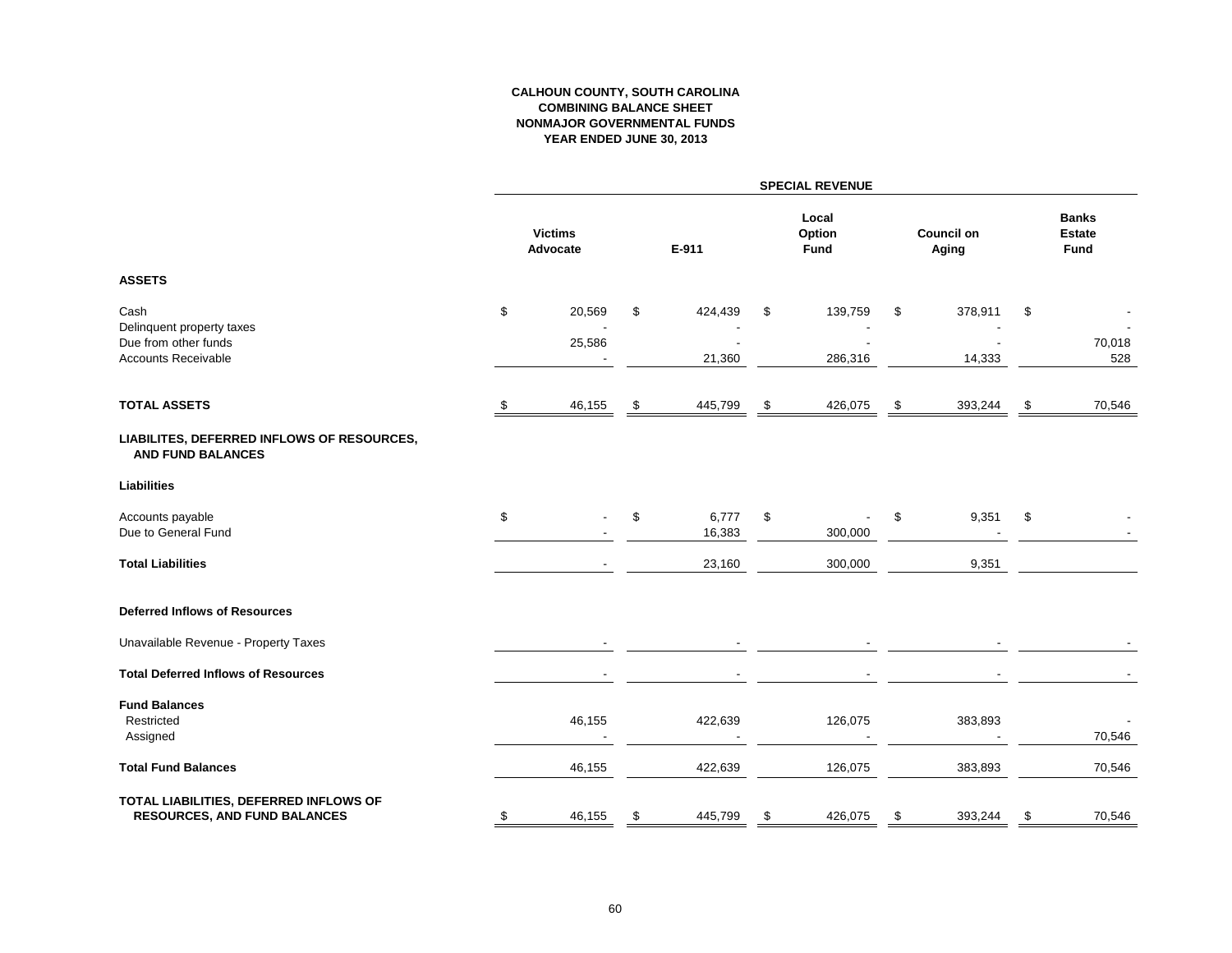#### **CALHOUN COUNTY, SOUTH CAROLINA COMBINING BALANCE SHEET NONMAJOR GOVERNMENTAL FUNDS YEAR ENDED JUNE 30, 2013**

|                                                                                         | <b>SPECIAL REVENUE</b>                                         |    | <b>DEBT</b><br><b>SERVICE</b>       |    |                           | <b>TOTAL</b> |                                           |  |
|-----------------------------------------------------------------------------------------|----------------------------------------------------------------|----|-------------------------------------|----|---------------------------|--------------|-------------------------------------------|--|
|                                                                                         | <b>Local Option</b><br><b>Sales Tax</b><br><b>Distribution</b> |    | <b>Child Support</b><br><b>Fund</b> |    |                           |              | Non-Major<br>Governmental<br><b>Funds</b> |  |
| <b>ASSETS</b>                                                                           |                                                                |    |                                     |    |                           |              |                                           |  |
| Cash<br>Delinquent property taxes<br>Due from other funds<br><b>Accounts Receivable</b> | \$<br>382,439<br>118,582                                       | \$ | 63,940<br>416                       | \$ | 70,215<br>22,035<br>3,164 | \$           | 1,854,187<br>45,231<br>96,493<br>448,176  |  |
| <b>TOTAL ASSETS</b>                                                                     | \$<br>501,021                                                  | \$ | 64,356                              | \$ | 95,414                    | \$           | 2,444,087                                 |  |
| LIABILITES, DEFERRED INFLOWS OF RESOURCES,<br><b>AND FUND BALANCES</b>                  |                                                                |    |                                     |    |                           |              |                                           |  |
| <b>Liabilities</b>                                                                      |                                                                |    |                                     |    |                           |              |                                           |  |
| Accounts payable<br>Due to General Fund                                                 | \$<br>82,825                                                   | \$ |                                     | \$ |                           | \$           | 137,454<br>316,383                        |  |
| <b>Total Liabilities</b>                                                                | 82,825                                                         |    |                                     |    |                           |              | 453,837                                   |  |
| <b>Deferred Inflows of Resources</b>                                                    |                                                                |    |                                     |    |                           |              |                                           |  |
| Unavailable Revenue - Property Taxes                                                    |                                                                |    |                                     |    | 22,035                    |              | 45,231                                    |  |
| <b>Total Deferred Inflows of Resources</b>                                              |                                                                |    |                                     |    | 22,035                    |              | 45,231                                    |  |
| <b>Fund Balances</b><br>Restricted<br>Assigned                                          | 418,196                                                        |    | 64,356                              |    | 73,379                    |              | 1,874,473<br>70,546                       |  |
| <b>Total Fund Balances</b>                                                              | 418,196                                                        |    | 64,356                              |    | 73,379                    |              | 1,945,019                                 |  |
| TOTAL LIABILITIES, DEFERRED INFLOWS OF<br><b>RESOURCES, AND FUND BALANCES</b>           | \$<br>501,021                                                  | \$ | 64,356                              | \$ | 95,414                    | \$           | 2,444,087                                 |  |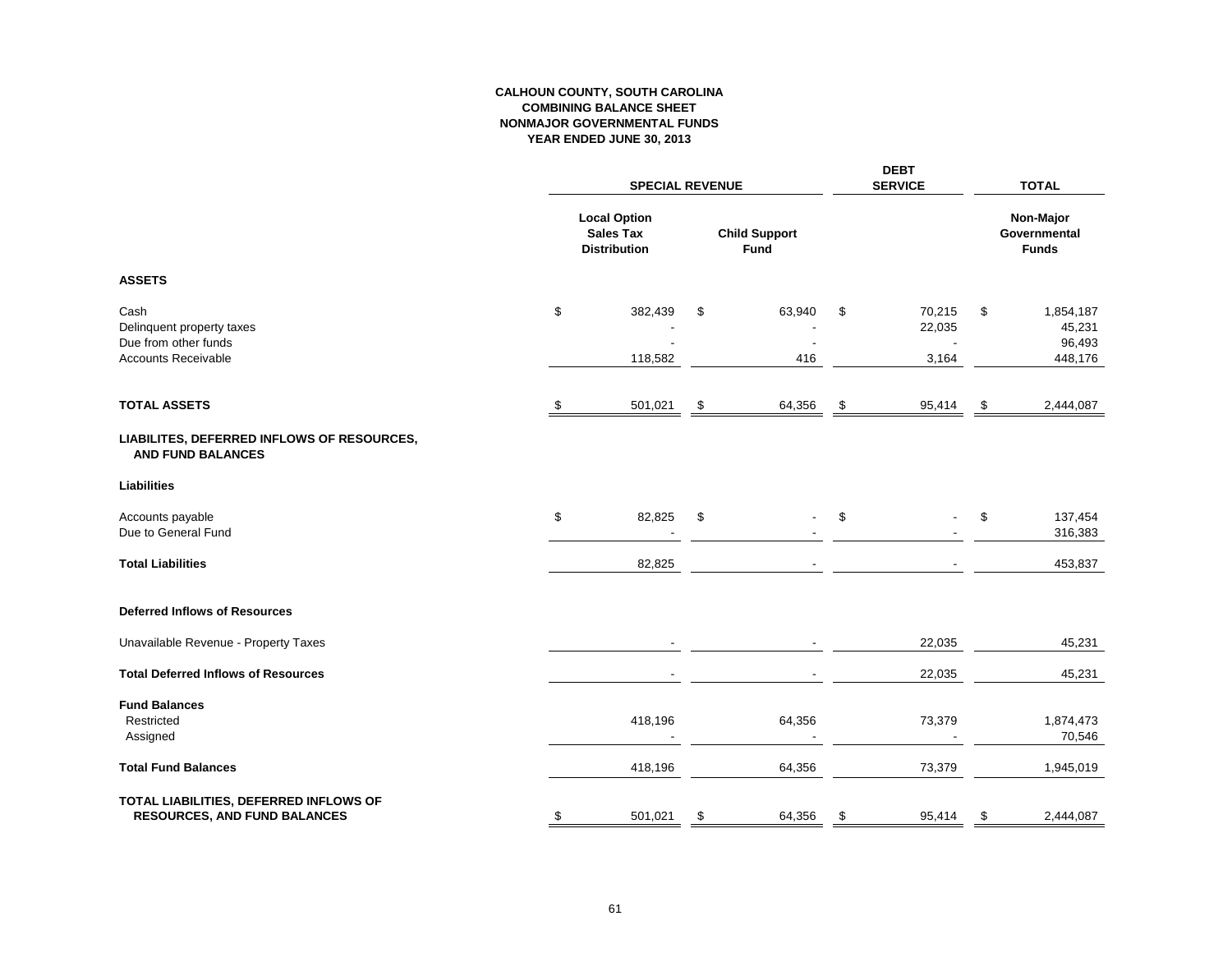#### **CALHOUN COUNTY, SOUTH CAROLINA COMBINING SCHEDULE OF REVENUES, EXPENDITURES, AND CHANGES IN FUND BALANCES YEAR ENDED JUNE 30, 2014 NONMAJOR GOVERNMENTAL FUNDS**

|                                                                                                                                     | <b>SPECIAL REVENUE</b>           |                                                    |                    |                                |                                               |  |  |  |  |
|-------------------------------------------------------------------------------------------------------------------------------------|----------------------------------|----------------------------------------------------|--------------------|--------------------------------|-----------------------------------------------|--|--|--|--|
|                                                                                                                                     | <b>Arts</b><br><b>Commission</b> | O-C Tec<br>and L. M.<br>Gressette<br><b>Center</b> | Library<br>Lottery | Sheriff's<br><b>Department</b> | <b>Sandy Run</b><br><b>Fire</b><br>Department |  |  |  |  |
| <b>REVENUES</b><br>Property taxes:<br>Current<br>Delinquent<br>Interest income<br>Local sources<br>State sources<br>Federal sources | \$<br>6,009                      | \$<br>233,355<br>12,741<br>74                      | \$                 | \$                             | \$<br>81,509<br>2,222<br>61                   |  |  |  |  |
| <b>Total Revenues</b>                                                                                                               | 6,009                            | 246,170                                            |                    |                                | 83,792                                        |  |  |  |  |
| <b>EXPENDITURES</b><br>Administrative<br>Public safety<br>Health and welfare<br>Culture and recreation<br>Capital improvements      | 6,009                            |                                                    |                    |                                |                                               |  |  |  |  |
| Agencies<br>Debt Service                                                                                                            |                                  | 411,957                                            |                    |                                | 78,654                                        |  |  |  |  |
| <b>Total Expenditures</b>                                                                                                           | 6,009                            | 411,957                                            |                    |                                | 78,654                                        |  |  |  |  |
| <b>EXCESS OF REVENUES</b><br><b>OVER (UNDER) EXPENDITURES</b>                                                                       |                                  | (165, 787)                                         |                    |                                | 5,138                                         |  |  |  |  |
| <b>OTHER FINANCING SOURCES (USES)</b><br>Bond proceeds<br>Transfer in / (out)                                                       |                                  |                                                    |                    |                                |                                               |  |  |  |  |
| TOTAL OTHER FINANCING SOURCES (USES)                                                                                                |                                  |                                                    |                    |                                |                                               |  |  |  |  |
| <b>EXCESS OF REVENUES OVER (UNDER) EXPENDITURES</b><br>AND OTHER FINANCING SOURCES (USES)                                           |                                  | (165, 787)                                         |                    |                                | 5,138                                         |  |  |  |  |
| Fund Balances at Beginning of Year,<br>As Restated, Note 17                                                                         |                                  | 280,881                                            | 889                | 4,239                          | 214,420                                       |  |  |  |  |
| <b>Fund Balances at End of Year</b>                                                                                                 | \$                               | \$<br>115,094                                      | \$<br>889          | \$<br>4,239                    | \$<br>219,558                                 |  |  |  |  |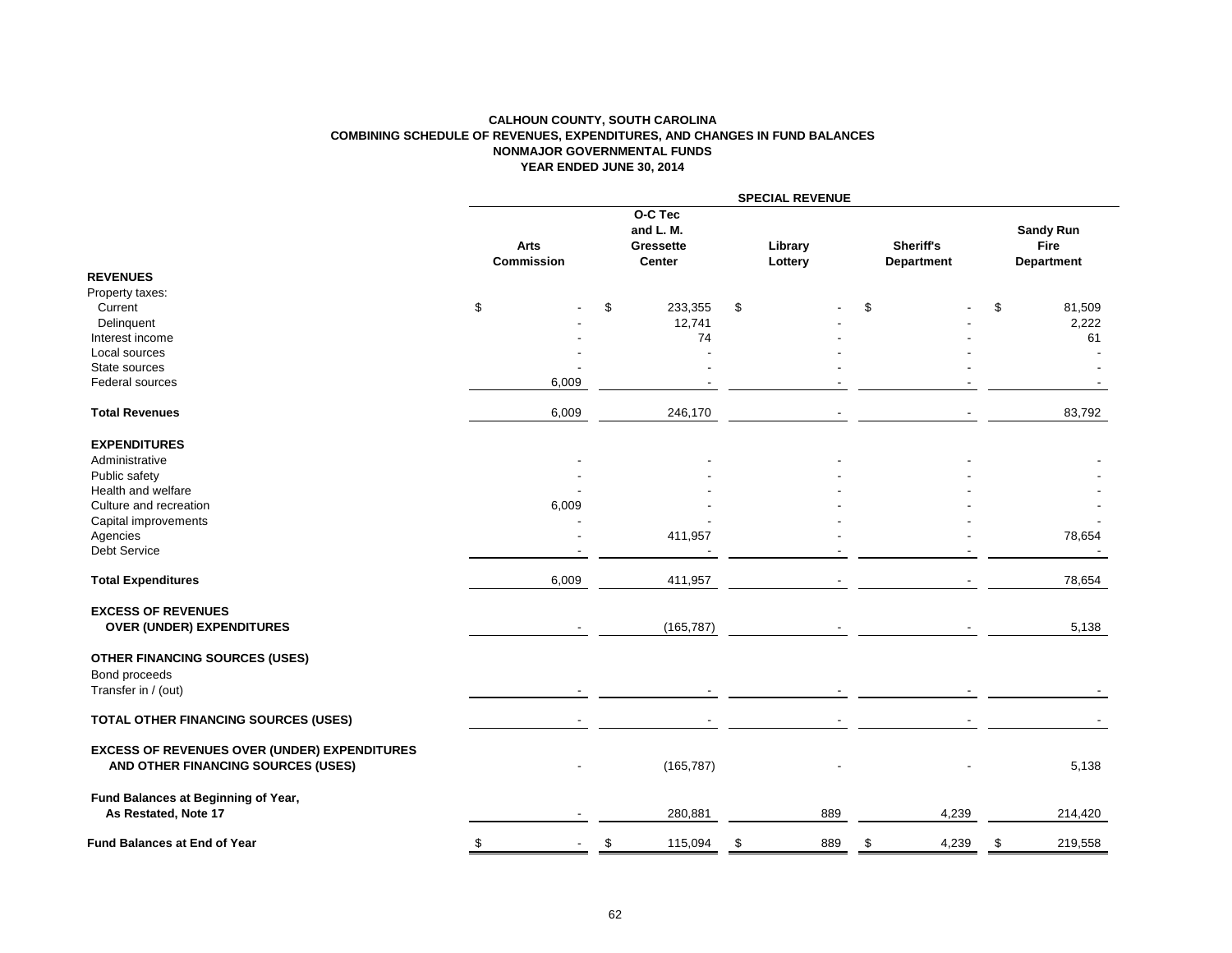#### **CALHOUN COUNTY, SOUTH CAROLINA COMBINING SCHEDULE OF REVENUES, EXPENDITURES, AND CHANGES IN FUND BALANCES NONMAJOR GOVERNMENTAL FUNDS YEAR ENDED JUNE 30, 2014**

|                                                               | <b>SPECIAL REVENUE</b> |                            |       |          |    |                                |    |                            |    |                                              |
|---------------------------------------------------------------|------------------------|----------------------------|-------|----------|----|--------------------------------|----|----------------------------|----|----------------------------------------------|
| <b>REVENUES</b>                                               |                        | <b>Victims</b><br>Advocate | E-911 |          |    | Local<br>Option<br><b>Fund</b> |    | <b>Council on</b><br>Aging |    | <b>Banks</b><br><b>Estate</b><br><b>Fund</b> |
| Property taxes:                                               |                        |                            |       |          |    |                                |    |                            |    |                                              |
| Current                                                       | $\,$                   |                            | \$    |          | \$ |                                | \$ |                            | \$ |                                              |
| Delinquent                                                    |                        |                            |       |          |    |                                |    |                            |    |                                              |
| Interest income                                               |                        |                            |       | 466      |    | 30                             |    |                            |    |                                              |
| Local sources                                                 |                        | 25,586                     |       | 82,865   |    | 612,861                        |    | 305,004                    |    | 42,216                                       |
| State sources                                                 |                        |                            |       | 346,483  |    |                                |    |                            |    |                                              |
| Federal sources                                               |                        |                            |       |          |    |                                |    | 23,263                     |    |                                              |
| <b>Total Revenues</b>                                         |                        | 25,586                     |       | 429,814  |    | 612,891                        |    | 328,267                    |    | 42,216                                       |
| <b>EXPENDITURES</b>                                           |                        |                            |       |          |    |                                |    |                            |    |                                              |
| Administrative                                                |                        |                            |       |          |    |                                |    |                            |    |                                              |
| Public safety                                                 |                        | 33,753                     |       |          |    |                                |    |                            |    |                                              |
| Health and welfare                                            |                        |                            |       | 174,922  |    |                                |    | 295,057                    |    |                                              |
| Culture and recreation                                        |                        |                            |       |          |    |                                |    |                            |    | 18,271                                       |
| Capital improvements                                          |                        |                            |       | 303,898  |    |                                |    |                            |    |                                              |
| Agencies                                                      |                        |                            |       |          |    |                                |    |                            |    |                                              |
| <b>Debt Service</b>                                           |                        |                            |       |          |    |                                |    |                            |    |                                              |
| <b>Total Expenditures</b>                                     |                        | 33,753                     |       | 478,820  |    |                                |    | 295,057                    |    | 18,271                                       |
| <b>EXCESS OF REVENUES</b><br><b>OVER (UNDER) EXPENDITURES</b> |                        | (8, 167)                   |       | (49,006) |    | 612,891                        |    | 33,210                     |    | 23,945                                       |
| <b>OTHER FINANCING SOURCES (USES)</b>                         |                        |                            |       |          |    |                                |    |                            |    |                                              |
| Bond proceeds                                                 |                        |                            |       |          |    |                                |    |                            |    |                                              |
| Transfer in / (out)                                           |                        |                            |       |          |    | (600,000)                      |    |                            |    |                                              |
| TOTAL OTHER FINANCING SOURCES (USES)                          |                        |                            |       |          |    | (600,000)                      |    |                            |    |                                              |
| <b>EXCESS OF REVENUES OVER (UNDER) EXPENDITURES</b>           |                        |                            |       |          |    |                                |    |                            |    |                                              |
| AND OTHER FINANCING SOURCES (USES)                            |                        | (8, 167)                   |       | (49,006) |    | 12,891                         |    | 33,210                     |    | 23,945                                       |
| Fund Balances at Beginning of Year,                           |                        |                            |       |          |    |                                |    |                            |    |                                              |
| As Restated, Note 17                                          |                        | 54,322                     |       | 471,645  |    | 113,184                        |    | 350,683                    |    | 46,601                                       |
| <b>Fund Balances at End of Year</b>                           | \$                     | 46,155                     | \$    | 422,639  | \$ | 126,075                        | \$ | 383,893                    | \$ | 70,546                                       |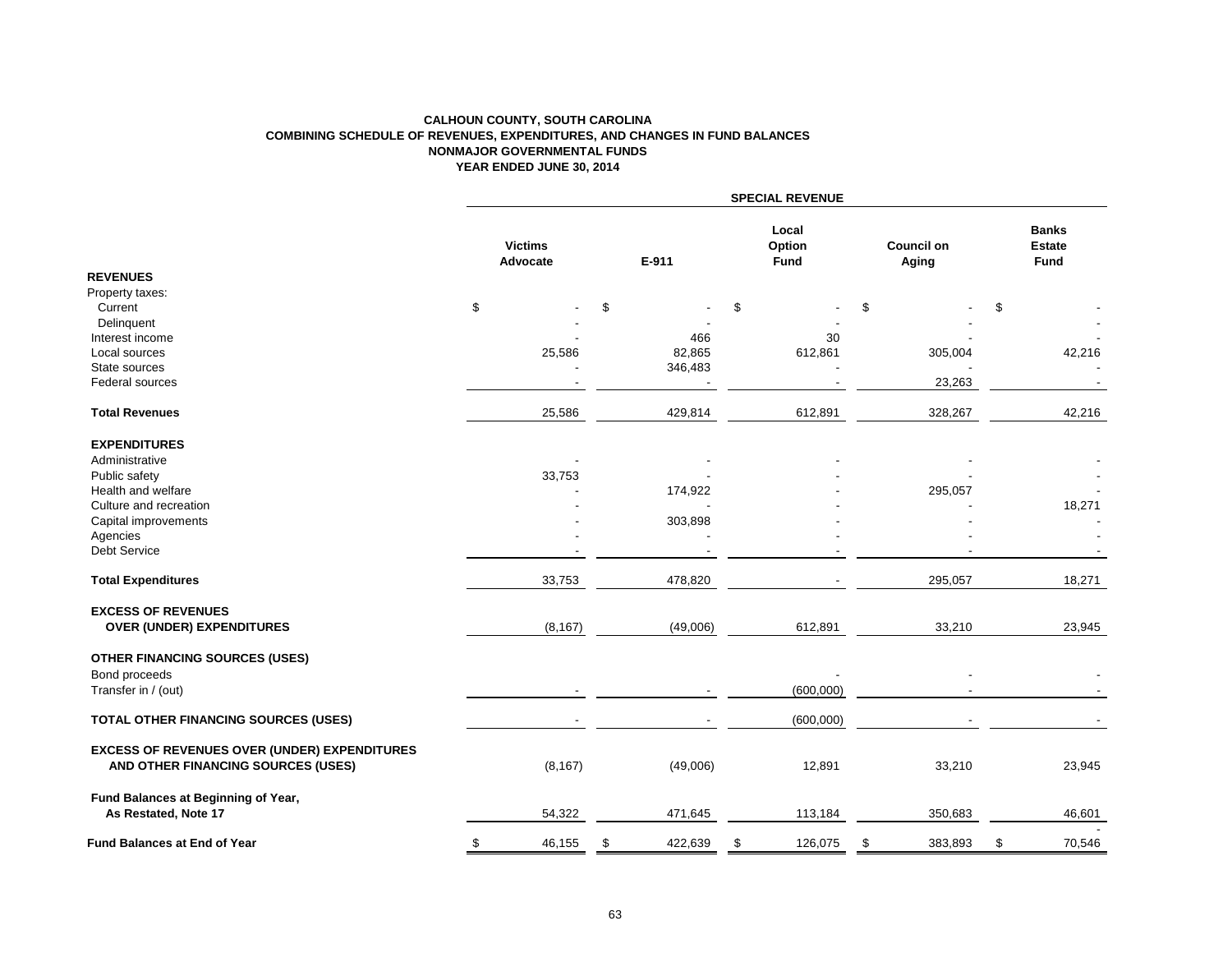#### **CALHOUN COUNTY, SOUTH CAROLINA COMBINING SCHEDULE OF REVENUES, EXPENDITURES, AND CHANGES IN FUND BALANCES NONMAJOR GOVERNMENTAL FUNDS YEAR ENDED JUNE 30, 2014**

|                                                     | <b>SPECIAL REVENUE</b> |                                                                |                                     |        |    | <b>DEBT</b><br><b>SERVICES</b> | <b>TOTAL</b> |                                           |
|-----------------------------------------------------|------------------------|----------------------------------------------------------------|-------------------------------------|--------|----|--------------------------------|--------------|-------------------------------------------|
|                                                     |                        | <b>Local Option</b><br><b>Sales Tax</b><br><b>Distribution</b> | <b>Child Support</b><br><b>Fund</b> |        |    |                                |              | Non-Major<br>Governmental<br><b>Funds</b> |
| <b>REVENUES</b>                                     |                        |                                                                |                                     |        |    |                                |              |                                           |
| Property taxes:                                     |                        |                                                                |                                     |        |    |                                |              |                                           |
| Current                                             | \$                     |                                                                | \$                                  |        | \$ | 228,103                        | \$           | 542,967                                   |
| Delinquent                                          |                        |                                                                |                                     |        |    | 12,890                         |              | 27,853                                    |
| Interest income                                     |                        | 36                                                             |                                     |        |    |                                |              | 667                                       |
| Local sources                                       |                        | 272,816                                                        |                                     |        |    |                                |              | 1,341,348                                 |
| State sources                                       |                        |                                                                |                                     |        |    |                                |              | 346,483                                   |
| Federal sources                                     |                        |                                                                |                                     | 64,356 |    |                                |              | 93,628                                    |
| <b>Total Revenues</b>                               |                        | 272,852                                                        |                                     | 64,356 |    | 240,993                        |              | 2,352,946                                 |
| <b>EXPENDITURES</b>                                 |                        |                                                                |                                     |        |    |                                |              |                                           |
| Administrative                                      |                        |                                                                |                                     |        |    | 85,598                         |              | 85,598                                    |
| Public safety                                       |                        | 327,081                                                        |                                     |        |    |                                |              | 360,834                                   |
| Health and welfare                                  |                        |                                                                |                                     |        |    |                                |              | 469,979                                   |
| Culture and recreation                              |                        |                                                                |                                     |        |    |                                |              | 24,280                                    |
| Capital improvements                                |                        |                                                                |                                     |        |    | 341,853                        |              | 645,751                                   |
| Agencies                                            |                        |                                                                |                                     |        |    |                                |              | 490,611                                   |
| <b>Debt Service</b>                                 |                        |                                                                |                                     |        |    | 380,929                        |              | 380,929                                   |
| <b>Total Expenditures</b>                           |                        | 327,081                                                        |                                     |        |    | 808,380                        |              | 2,457,982                                 |
| <b>EXCESS OF REVENUES</b>                           |                        |                                                                |                                     |        |    |                                |              |                                           |
| <b>OVER (UNDER) EXPENDITURES</b>                    |                        | (54, 229)                                                      |                                     | 64,356 |    | (567, 387)                     |              | (105, 036)                                |
| <b>OTHER FINANCING SOURCES (USES)</b>               |                        |                                                                |                                     |        |    |                                |              |                                           |
| Bond proceeds                                       |                        |                                                                |                                     |        |    | 380,000                        |              | 380,000                                   |
| Transfer in(out)                                    |                        |                                                                |                                     |        |    |                                |              | (600,000)                                 |
| TOTAL OTHER FINANCING SOURCES (USES)                |                        |                                                                |                                     |        |    | 380,000                        |              | (220,000)                                 |
|                                                     |                        |                                                                |                                     |        |    |                                |              |                                           |
| <b>EXCESS OF REVENUES OVER (UNDER) EXPENDITURES</b> |                        |                                                                |                                     |        |    |                                |              |                                           |
| AND OTHER FINANCING SOURCES (USES)                  |                        | (54, 229)                                                      |                                     | 64,356 |    | (187, 387)                     |              | (325,036)                                 |
| Fund Balances at Beginning of Year,                 |                        |                                                                |                                     |        |    |                                |              |                                           |
| As Restated, Note 17                                |                        | 472,425                                                        |                                     |        |    | 260,766                        |              | 2,270,055                                 |
| <b>Fund Balances at End of Year</b>                 | \$                     | 418,196                                                        | \$                                  | 64,356 | \$ | 73,379                         | \$           | 1,945,019                                 |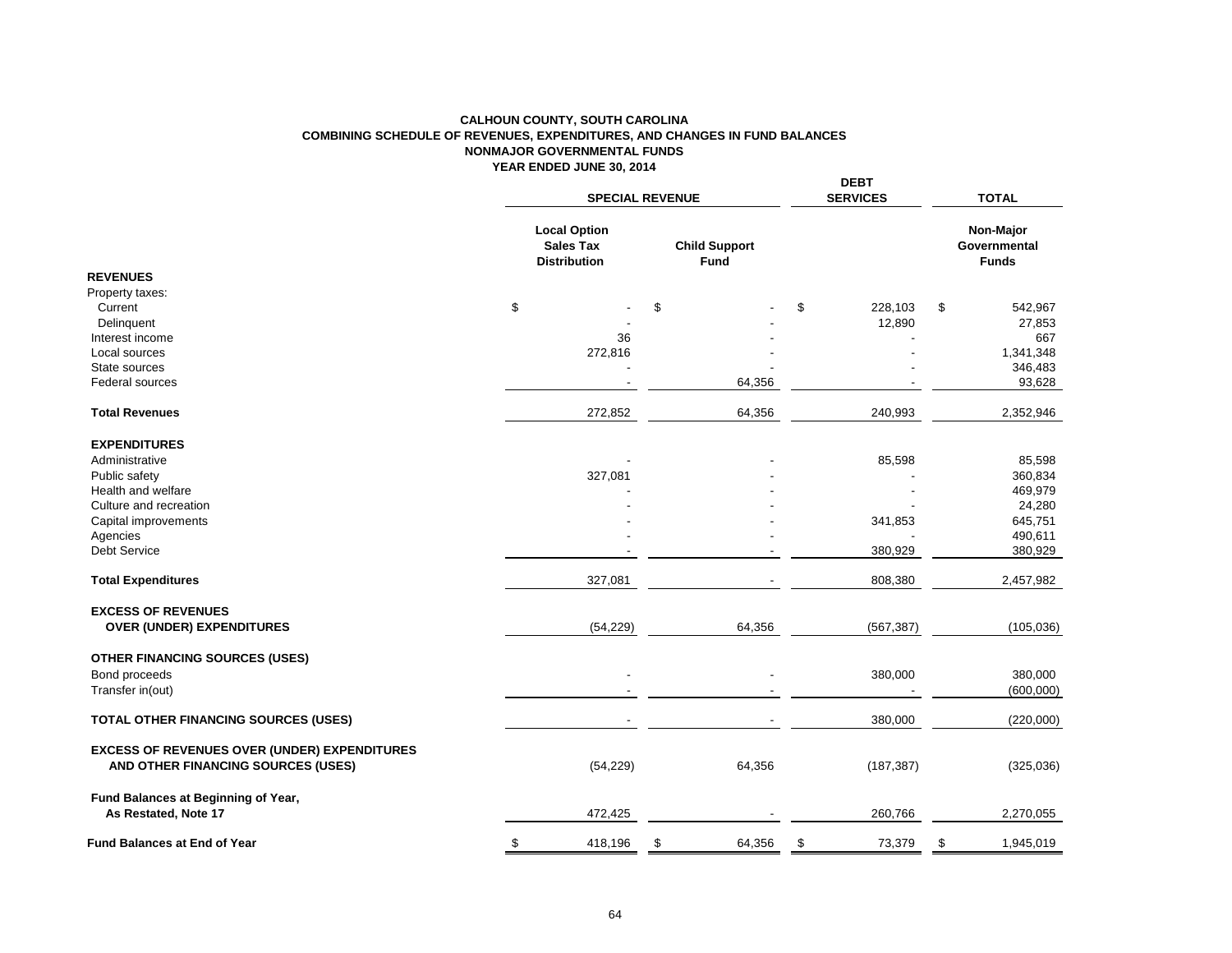#### **YEAR ENDED JUNE 30, 2014 CALHOUN COUNTY, SOUTH CAROLINA GENERAL FUND CHANGES IN FUND BALANCE - BUDGET AND ACTUAL SCHEDULE OF REVENUES, EXPENDITURES, AND**

|                                      |                                             |                 |                 | Variance<br><b>Favorable</b> |  |  |
|--------------------------------------|---------------------------------------------|-----------------|-----------------|------------------------------|--|--|
|                                      | <b>Budgeted</b><br>Original<br><b>Final</b> |                 | <b>Actual</b>   | (Unfavorable)                |  |  |
| <b>REVENUES</b>                      |                                             |                 |                 |                              |  |  |
| <b>Local Sources</b>                 |                                             |                 |                 |                              |  |  |
| Taxes:                               |                                             |                 |                 |                              |  |  |
| Current                              | \$<br>5,200,000                             | \$<br>5,200,000 | 5,514,960<br>\$ | \$<br>314,960                |  |  |
| Delinquent                           | 260,000                                     | 260,000         | 359,716         | 99,716                       |  |  |
| Fee in lieu of taxes - County        | 1,830,000                                   | 1,830,000       | 1,985,733       | 155,733                      |  |  |
| <b>Total Property Taxes</b>          | 7,290,000                                   | 7,290,000       | 7,860,409       | 570,409                      |  |  |
| Interest income                      |                                             |                 | 7,552           | 7,552                        |  |  |
| <b>Total Interest Income</b>         |                                             |                 | 7,552           | 7,552                        |  |  |
| <b>Other Local Sources</b>           |                                             |                 |                 |                              |  |  |
| Court income, fines and penalties    | 360,000                                     | 360,000         | 108,350         | (251, 650)                   |  |  |
| Fees of offices                      | 325,000                                     | 325,000         | 413,867         | 88,867                       |  |  |
| <b>EMS Service</b>                   | 550.000                                     | 550,000         | 646.831         | 96,831                       |  |  |
| Rent                                 | 38,400                                      | 38,400          | 44,516          | 6,116                        |  |  |
| <b>Calhoun County Public Schools</b> | 62,227                                      | 62,227          | 62,229          | 2                            |  |  |
| <b>Donations</b>                     | 25,000                                      | 25,000          | 39,931          | 14,931                       |  |  |
| Miscellaneous                        | 100,000                                     | 100,000         | 127,934         | 27,934                       |  |  |
| <b>Total Other Local Sources</b>     | 1,460,627                                   | 1,460,627       | 1,443,658       | (16,969)                     |  |  |
| <b>Total Local Sources</b>           | 8,750,627                                   | 8,750,627       | 9,311,619       | 560,992                      |  |  |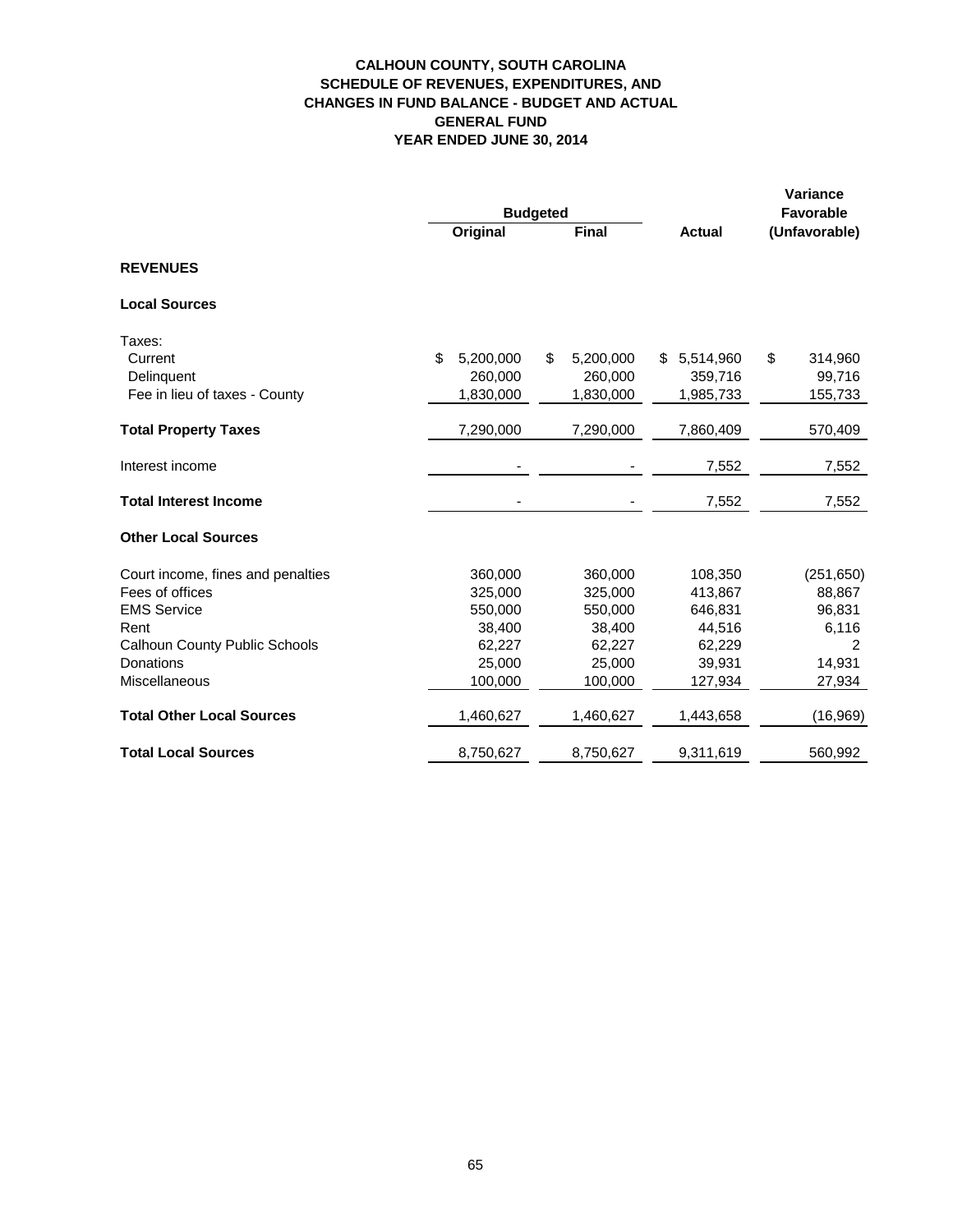#### **YEAR ENDED JUNE 30, 2014 CALHOUN COUNTY, SOUTH CAROLINA GENERAL FUND CHANGES IN FUND BALANCE - BUDGET AND ACTUAL SCHEDULE OF REVENUES, EXPENDITURES, AND**

|                                         | <b>Budgeted</b> |              |               | Variance<br><b>Favorable</b> |  |  |
|-----------------------------------------|-----------------|--------------|---------------|------------------------------|--|--|
|                                         | Original        | <b>Final</b> | <b>Actual</b> | (Unfavorable)                |  |  |
| <b>State Sources</b>                    |                 |              |               |                              |  |  |
| Aid to Subdivisions                     | 573,332         | 573,332      | 560,557       | (12, 775)                    |  |  |
| <b>Accommodations Tax</b>               | 130,000         | 130,000      | 155,961       | 25,961                       |  |  |
| Salary supplements:                     |                 |              |               |                              |  |  |
| <b>Clerk of Court</b>                   | 1,575           | 1,575        | 1,575         |                              |  |  |
| Judge of Probate                        | 1,575           | 1,575        | 1,575         |                              |  |  |
| Sheriff                                 | 1,575           | 1,575        | 1,575         |                              |  |  |
| Coroner                                 | 1,575           | 1,575        | 1,575         |                              |  |  |
| <b>SC Public Service</b>                | 4,100           | 4,100        | 2,808         | (1,292)                      |  |  |
| State Aid - Library                     | 75,000          | 75,000       | 75,000        |                              |  |  |
| Veteran Affairs officer                 | 4,500           | 4,500        | 4,467         | (33)                         |  |  |
| <b>Election Commission</b>              |                 |              | 11,249        | 11,249                       |  |  |
| Solid Waste Tire Fee                    | 3,000           | 3,000        |               | (3,000)                      |  |  |
| <b>Total State Sources</b>              | 796,232         | 796,232      | 816,342       | 20,110                       |  |  |
| <b>Federal Sources</b>                  |                 |              |               |                              |  |  |
| <b>Emergency Management Performance</b> | 9,000           | 9,000        |               | (9,000)                      |  |  |
| Child Support Cost - Clerk of Court     | 50,000          | 50,000       |               | (50,000)                     |  |  |
| Child Support Cost - Sheriff            | 8,000           | 8,000        |               | (8,000)                      |  |  |
| DSS - In Lieu of rent                   | 30,000          | 30,000       | 51,265        | 21,265                       |  |  |
| DSS - Filing fees                       |                 |              | 12,691        | 12,691                       |  |  |
| <b>Total Federal Sources</b>            | 97,000          | 97,000       | 63,956        | (33, 044)                    |  |  |
| <b>TOTAL REVENUES</b>                   | 9,643,859       | 9,643,859    | 10,191,917    | 548,058                      |  |  |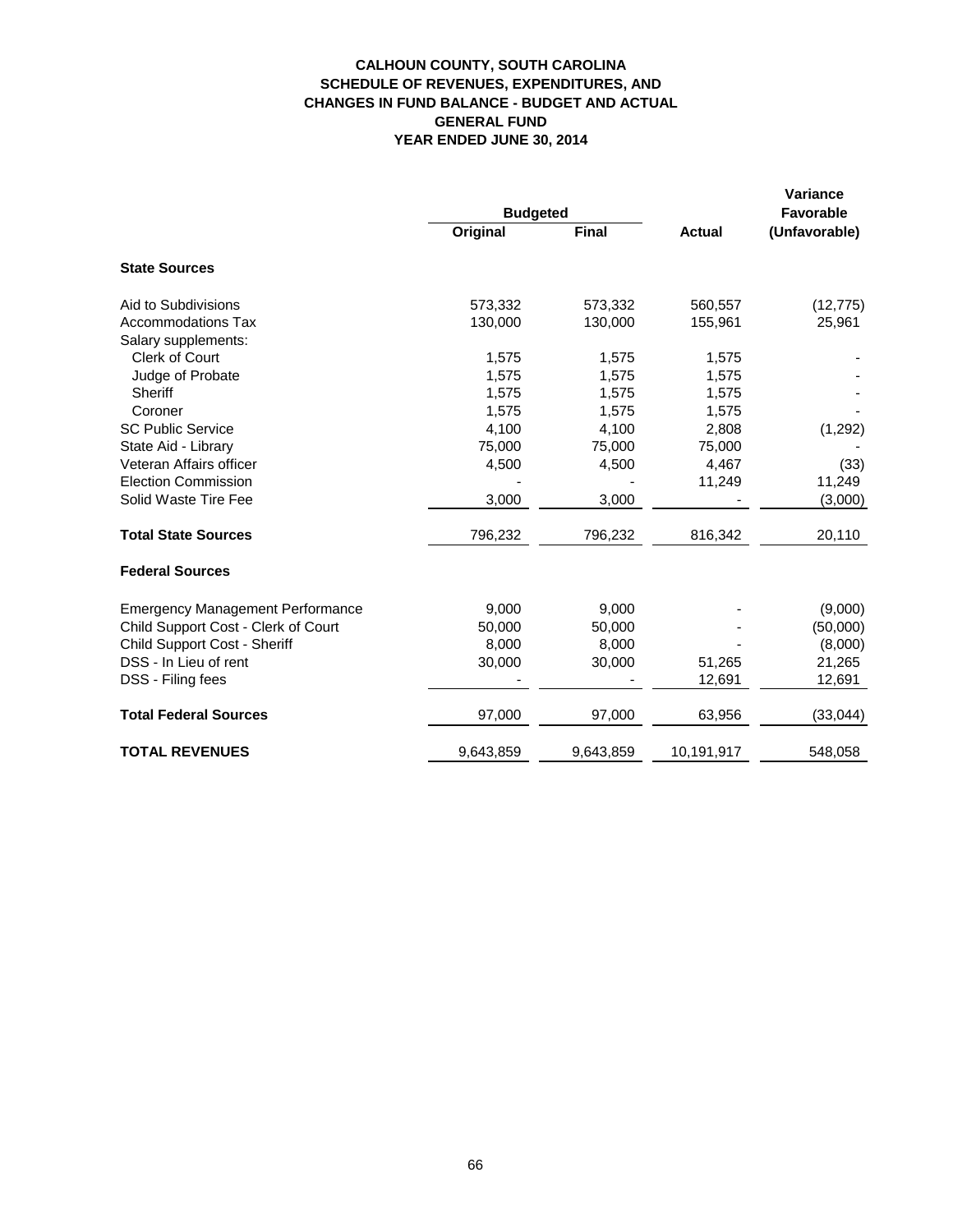#### **YEAR ENDED JUNE 30, 2014 CALHOUN COUNTY, SOUTH CAROLINA GENERAL FUND CHANGES IN FUND BALANCE - BUDGET AND ACTUAL SCHEDULE OF REVENUES, EXPENDITURES, AND**

|                                                                                   |                   | <b>Budgeted</b>   |                 | Variance<br><b>Favorable</b> |
|-----------------------------------------------------------------------------------|-------------------|-------------------|-----------------|------------------------------|
|                                                                                   | Original          | <b>Final</b>      | <b>Actual</b>   | (Unfavorable)                |
| <b>EXPENDITURES</b>                                                               |                   |                   |                 |                              |
| Administration                                                                    | 631,577           | 631,577           | 519,860         | 111,717                      |
| Public works                                                                      | 996,852           | 985,109           | 918,071         | 67,038                       |
| Public buildings                                                                  | 487,162           | 530,387           | 540,147         | (9,760)                      |
| Finance and taxation                                                              | 765,822           | 765,821           | 728,724         | 37,097                       |
| Judicial                                                                          | 687,834           | 685,483           | 639,590         | 45,893                       |
| Public safety                                                                     | 2,278,706         | 2,276,706         | 2,170,629       | 106,077                      |
| Health and welfare                                                                | 1,989,849         | 1,982,348         | 1,912,680       | 69,668                       |
| Culture and recreation                                                            | 598,184           | 583,388           | 613,781         | (30, 393)                    |
| Miscellaneous                                                                     | 729,583           | 724,748           | 599,113         | 125,635                      |
| Employee fringe benefits                                                          | 2,287,184         | 2,287,186         | 2,198,551       | 88,635                       |
| Agencies                                                                          | 141,067           | 141,067           | 130,349         | 10,718                       |
| <b>TOTAL EXPENDITURES</b>                                                         | 11,593,820        | 11,593,820        | 10,971,495      | 622,325                      |
| <b>EXCESS OF REVENUES</b>                                                         |                   |                   |                 |                              |
| <b>OVER (UNDER) EXPENDITURES</b>                                                  | (1,949,961)       | (1,949,961)       | (779, 578)      | 1,170,383                    |
| <b>OTHER FINANCING SOURCES (USES)</b>                                             |                   |                   |                 |                              |
| Proceeds from sale of property                                                    |                   |                   | 27,502          | 27,502                       |
| Transfer to/from Special Revenue Funds                                            | 600,000           | 600,000           | 272,986         | (327, 014)                   |
|                                                                                   |                   |                   |                 |                              |
| <b>TOTAL OTHER FINANCING SOURCES (USES)</b>                                       | 600,000           | 600,000           | 300,488         | (299, 512)                   |
| <b>EXCESS OF REVENUES OVER (UNDER)</b><br><b>EXPENDITURES AND OTHER FINANCING</b> |                   |                   |                 |                              |
| <b>SOURCES (USES)</b>                                                             | (1,349,961)<br>S. | (1,349,961)<br>\$ | (479,090)       | \$<br>870,871                |
| <b>Fund Balance at Beginning of Year, As</b>                                      |                   |                   |                 |                              |
| <b>Restated - Note 17</b>                                                         |                   |                   | 8,401,952       |                              |
| <b>Fund Balance at End of Year</b>                                                |                   |                   | 7,922,862<br>\$ |                              |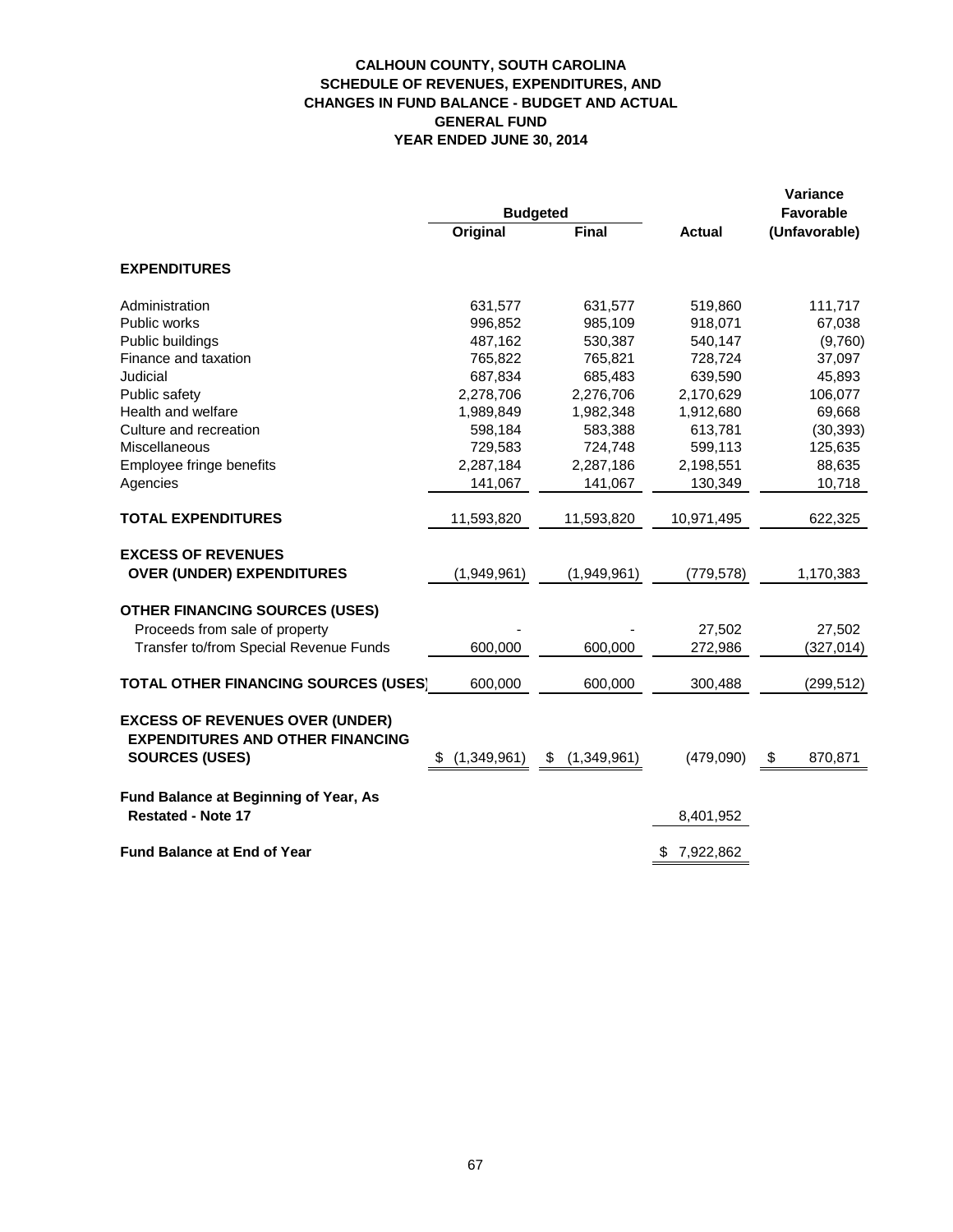#### **CALHOUN COUNTY, SOUTH CAROLINA GENERAL FUND SCHEDULE OF EXPENDITURES, COMPARED TO BUDGET YEAR ENDED JUNE 30, 2014**

|                                  | <b>Budgeted</b> |          |    |              |               | Variance<br>Favorable |    |               |
|----------------------------------|-----------------|----------|----|--------------|---------------|-----------------------|----|---------------|
|                                  |                 | Original |    | <b>Final</b> | <b>Actual</b> |                       |    | (Unfavorable) |
| Administration                   |                 |          |    |              |               |                       |    |               |
| <b>Salaries</b>                  | \$              | 480,618  | \$ | 480,618      | \$            | 407,416               | \$ | 73,202        |
| Travel, members                  |                 | 15,000   |    | 16,205       |               | 16,205                |    |               |
| Vehicle maintenance              |                 | 2,000    |    | 867          |               | 698                   |    | 169           |
| Membership, dues, and meetings   |                 | 2,500    |    | 2,666        |               | 2,666                 |    |               |
| Lower Savannah Council           |                 | 11,381   |    | 11,381       |               | 11,381                |    |               |
| SC Assoc. of Counties            |                 | 6,478    |    | 6,478        |               | 6,477                 |    | 1             |
| Supplies and operating           |                 | 14,000   |    | 15,294       |               | 15,294                |    |               |
| Gasoline and oil                 |                 | 1,600    |    | 1,400        |               | 1,175                 |    | 225           |
| Telephone                        |                 | 6,000    |    | 5,762        |               | 5,582                 |    | 180           |
| <b>Contract services</b>         |                 | 20,000   |    | 18,906       |               | 16,222                |    | 2,684         |
| Oburg/Calhoun Transit Prog       |                 | 10,000   |    | 10,000       |               | 10,000                |    |               |
| Professional services            |                 | 60,000   |    | 60,000       |               | 26,744                |    | 33,256        |
| Legislative Delegation           |                 | 2,000    |    | 2,000        |               |                       |    | 2,000         |
| <b>TOTAL ADMINISTRATION</b>      |                 | 631,577  |    | 631,577      |               | 519,860               |    | 111,717       |
| <b>PUBLIC WORKS</b>              |                 |          |    |              |               |                       |    |               |
| Roads, Repair, and Construction: |                 |          |    |              |               |                       |    |               |
| <b>Salaries</b>                  |                 | 200,760  |    | 180,600      |               | 156,398               |    | 24,202        |
| Equipment maintenance            |                 | 40,000   |    | 42,883       |               | 42,883                |    |               |
| Supplies and operating           |                 | 23,000   |    | 24,606       |               | 24,607                |    | (1)           |
| Gas, fuel, and oil               |                 | 44,000   |    | 43,414       |               | 43,367                |    | 47            |
| Telephone                        |                 | 1,500    |    | 1,500        |               | 1,092                 |    | 408           |
|                                  |                 | 309,260  |    | 293,003      |               | 268,347               |    | 24,656        |
| Landfill:                        |                 |          |    |              |               |                       |    |               |
| Salaries                         |                 | 36,764   |    | 36,764       |               | 35,681                |    | 1,083         |
| Supplies and operating           |                 | 12,000   |    | 8,318        |               | 6,283                 |    | 2,035         |
| Telephone                        |                 | 1,400    |    | 1,400        |               | 1,242                 |    | 158           |
| Electricity                      |                 | 3,500    |    | 3,500        |               | 2,747                 |    | 753           |
| Equipment maintenance            |                 | 40,483   |    | 34,186       |               | 34,186                |    |               |
| Heat                             |                 | 1,200    |    | 1,200        |               | 1,078                 |    | 122           |
| Landfill closeout                |                 | 25,000   |    | 25,000       |               | 17,527                |    | 7,473         |
| Water                            |                 | 500      |    | 500          |               | 252                   |    | 248           |
| Gas, fuel, and oil               |                 | 10,000   |    | 19,670       |               | 14,835                |    | 4,835         |
|                                  |                 | 130,847  |    | 130,538      |               | 113,831               |    | 16,707        |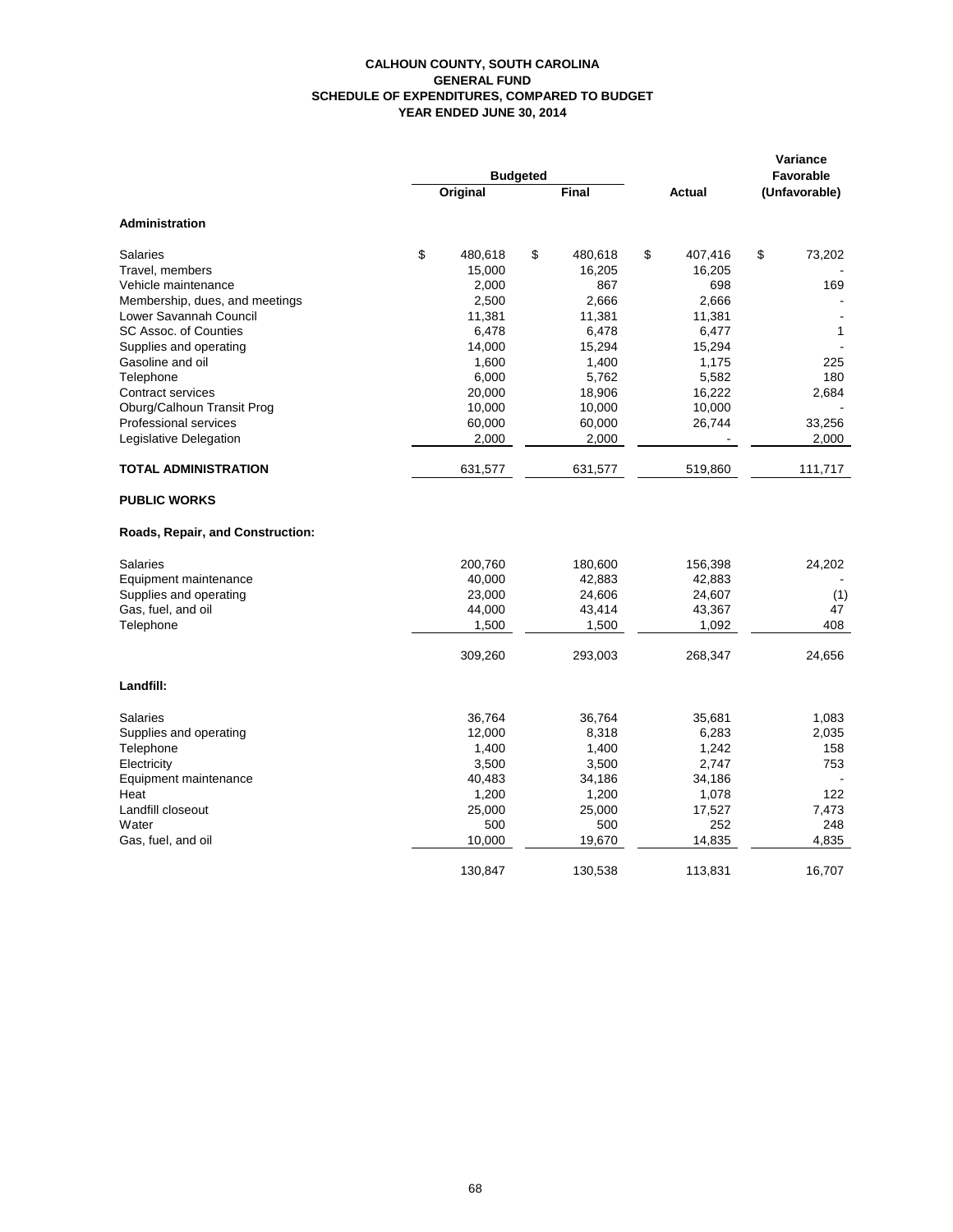|                               | <b>Budgeted</b> |         |         | Variance<br>Favorable |
|-------------------------------|-----------------|---------|---------|-----------------------|
|                               | Original        | Final   | Actual  | (Unfavorable)         |
| <b>Collections:</b>           |                 |         |         |                       |
| <b>Salaries</b>               | 206,545         | 206,545 | 181,772 | 24,773                |
| Equipment maintenance         | 35,000          | 35,059  | 35,059  |                       |
| Supplies and operating        | 2,500           | 8,159   | 8,159   |                       |
| Gas, fuel, and oil            | 50,000          | 37,304  | 36,929  | 375                   |
| Contract service              | 240,000         | 251,629 | 251,291 | 338                   |
| Telephone                     | 3,000           | 3,597   | 3,598   | (1)                   |
| Electricity                   | 14,000          | 13,645  | 13,645  |                       |
| Collection site maintenance   | 5,000           | 5,000   | 4,812   | 188                   |
| Water                         | 700             | 630     | 628     | $\overline{2}$        |
|                               | 556,745         | 561,568 | 535,893 | 25,675                |
| <b>TOTAL PUBLIC WORKS</b>     | 996,852         | 985,109 | 918,071 | 67,038                |
| <b>PUBLIC BUILDINGS</b>       |                 |         |         |                       |
| <b>Salaries</b>               | 79,648          | 124,103 | 118,563 | 5,540                 |
| Supplies and operating        | 19,014          | 15,432  | 13,873  | 1,559                 |
| Telephone                     | 1,500           | 1,500   | 1,466   | 34                    |
| Electricity                   | 210,000         | 211,600 | 211,599 | 1                     |
| Water                         | 12,000          | 12,720  | 12,719  | 1                     |
| Janitorial service            | 40,000          | 42,350  | 42,350  |                       |
| Heat                          | 6,000           | 3,460   | 3,460   |                       |
| <b>Building maintenance</b>   | 50,000          | 56,692  | 56,692  |                       |
| Vehicle maintenance           | 5,000           | 5,000   | 1,608   | 3,392                 |
| Grounds maintenance           | 23,000          | 16,530  | 15,515  | 1,015                 |
| Copier contracts              | 26,000          | 26,000  | 25,167  | 833                   |
| Utilities - John Ford         |                 |         | 23,047  | (23, 047)             |
| Gas, fuel, and oil            | 15,000          | 15,000  | 14,088  | 912                   |
| <b>TOTAL PUBLIC BUILDINGS</b> | 487,162         | 530,387 | 540,147 | (9,760)               |
| <b>FINANCE AND TAXATION</b>   |                 |         |         |                       |
| <b>County Auditor:</b>        |                 |         |         |                       |
| <b>Salaries</b>               | 59,354          | 59,354  | 59,354  |                       |
| Travel and dues               | 2,500           | 2,500   | 1,342   | 1,158                 |
| Supplies and postage          | 1,250           | 1,250   | 731     | 519                   |
| Telephone                     | 750             | 750     | 617     | 133                   |
|                               | 63,854          | 63,854  | 62,044  | 1,810                 |
| <b>County Treasurer:</b>      |                 |         |         |                       |
| <b>Salaries</b>               | 89,532          | 89,532  | 88,982  | 550                   |
| Travel and dues               | 2,500           | 2,658   | 2,623   | 35                    |
| Supplies and postage          | 25,350          | 25,262  | 23,467  | 1,795                 |
| Telephone                     | 350             | 280     | 280     |                       |
|                               | 117,732         | 117,732 | 115,352 | 2,380                 |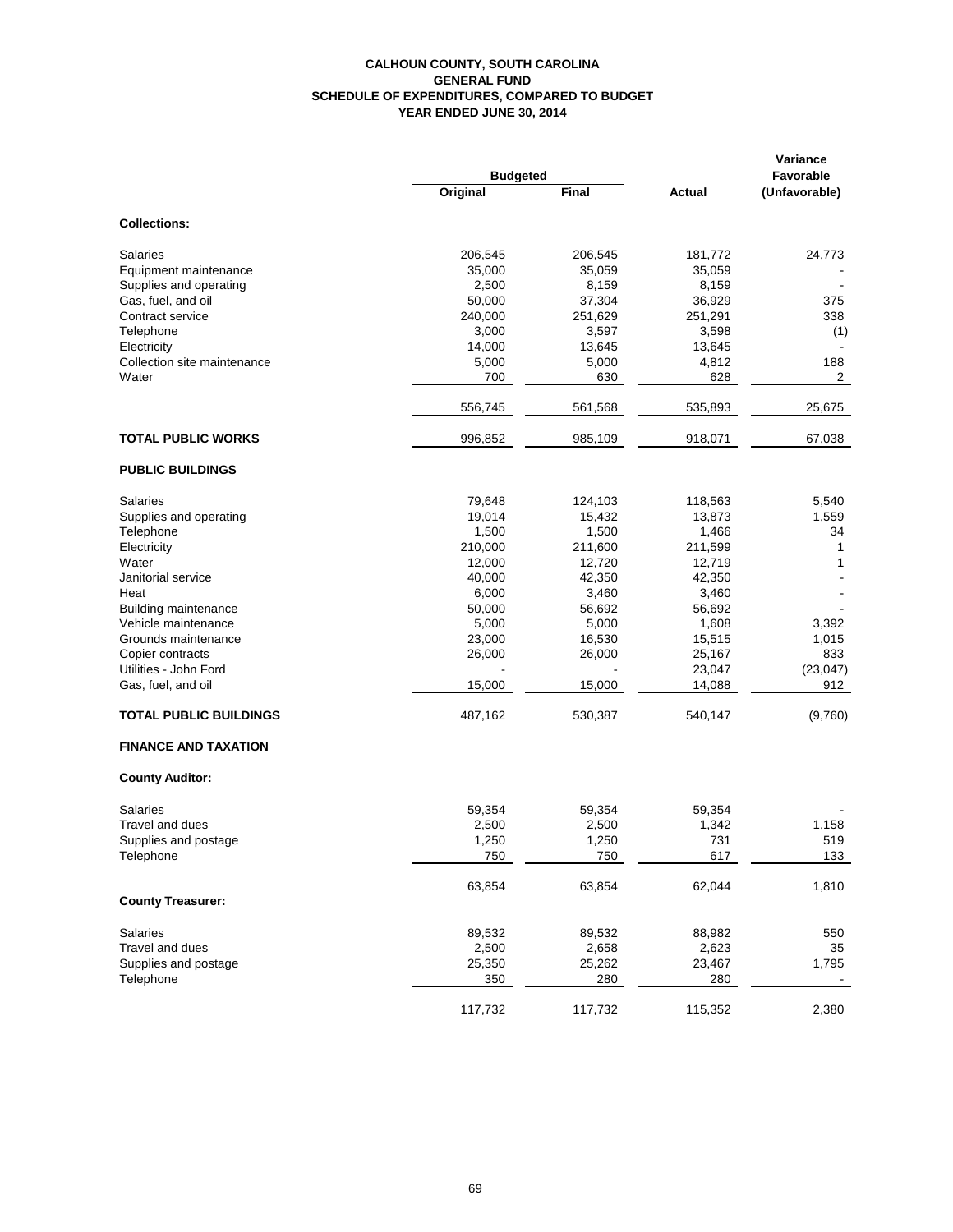|                                                       | <b>Budgeted</b> |               |               | Variance<br>Favorable |
|-------------------------------------------------------|-----------------|---------------|---------------|-----------------------|
|                                                       | Original        | <b>Final</b>  | <b>Actual</b> | (Unfavorable)         |
| <b>County Tax Collector:</b>                          |                 |               |               |                       |
| <b>Salaries</b>                                       | 56,914          | 56,913        | 56,915        | (2)                   |
| Travel and dues                                       | 2,000           | 2,000         | 349           | 1,651                 |
| Supplies and postage                                  | 30,000          | 33,003        | 33,003        |                       |
| Telephone                                             | 300             | 300           | 73            | 227                   |
| <b>Contract Service</b>                               | 7,000           | 3,997         |               | 3,997                 |
|                                                       | 96,214          | 96,213        | 90,340        | 5,873                 |
| <b>County Tax Assessor:</b>                           |                 |               |               |                       |
| <b>Salaries</b>                                       | 178,310         | 178,310       | 177,981       | 329                   |
| Travel and dues                                       | 5,200           | 5,200         | 3,991         | 1,209                 |
| Vehicle maintenance                                   | 2,500           | 1,262         | 126           | 1,136                 |
| Supplies and postage                                  | 10,562          | 10,562        | 5,537         | 5,025                 |
| Gasoline and oil                                      | 2,500           | 2,500         | 1,001         | 1,499                 |
| Telephone                                             | 750             | 750           | 691           | 59                    |
|                                                       |                 |               | 225           |                       |
| Assessment Appeals Board                              | 1,000           | 1,000         |               | 775                   |
| GIS Website Hosting/Admin Fees<br>Legal advertisement | 15,300<br>500   | 16,538<br>500 | 16,538        | 500                   |
|                                                       | 216,622         | 216,622       | 206,090       | 10,532                |
| <b>Computer Service:</b>                              |                 |               |               |                       |
|                                                       |                 |               |               |                       |
| Computer service                                      | 140,000         | 140,000       | 127,375       | 12,625                |
| IT contract//salaries                                 | 40,400          | 40,400        | 40,399        | 1                     |
| Wide area telephone network                           | 75,000          | 75,000        | 74,180        | 820                   |
| Travel and training                                   | 4,000           | 4,000         | 1,195         | 2,805                 |
| On Line Access                                        | 12,000          | 12,000        | 11,749        | 251                   |
|                                                       | 271,400         | 271,400       | 254,898       | 16,502                |
| TOTAL FINANCE AND TAXATION                            | 765,822         | 765,821       | 728,724       | 37,097                |
| <b>JUDICIAL</b>                                       |                 |               |               |                       |
| <b>Clerk of Court:</b>                                |                 |               |               |                       |
| <b>Salaries</b>                                       | 180,171         | 181,415       | 181,415       |                       |
| Travel and dues                                       | 2,250           | 2,250         | 2,241         | 9                     |
| Supplies and operating                                | 13,000          | 12,867        | 11,935        | 932                   |
| Court expense                                         | 18,000          | 16,756        | 9,440         | 7,316                 |
| Contract services                                     | 33,000          | 33,000        | 31,315        | 1,685                 |
| Telephone                                             | 1,900           | 2,033         | 2,033         |                       |
| Case management system                                | 36,000          | 36,000        | 36,000        |                       |
| <b>Child Support Unit Cost</b>                        | 5,000           | 5,000         | 3,859         | 1,141                 |
|                                                       | 289,321         | 289,321       | 278,238       | 11,083                |
| Judge of Probate:                                     |                 |               |               |                       |
| <b>Salaries</b>                                       | 83,641          | 83,641        | 84,885        | (1, 244)              |
| Travel and dues                                       | 3,000           | 2,242         | 1,251         | 991                   |
| <b>Supplies</b>                                       | 2,500           | 3,258         | 3,264         | (6)                   |
| Telephone                                             | 650             | 650           | 569           | 81                    |
|                                                       | 89,791          | 89,791        | 89,969        | (178)                 |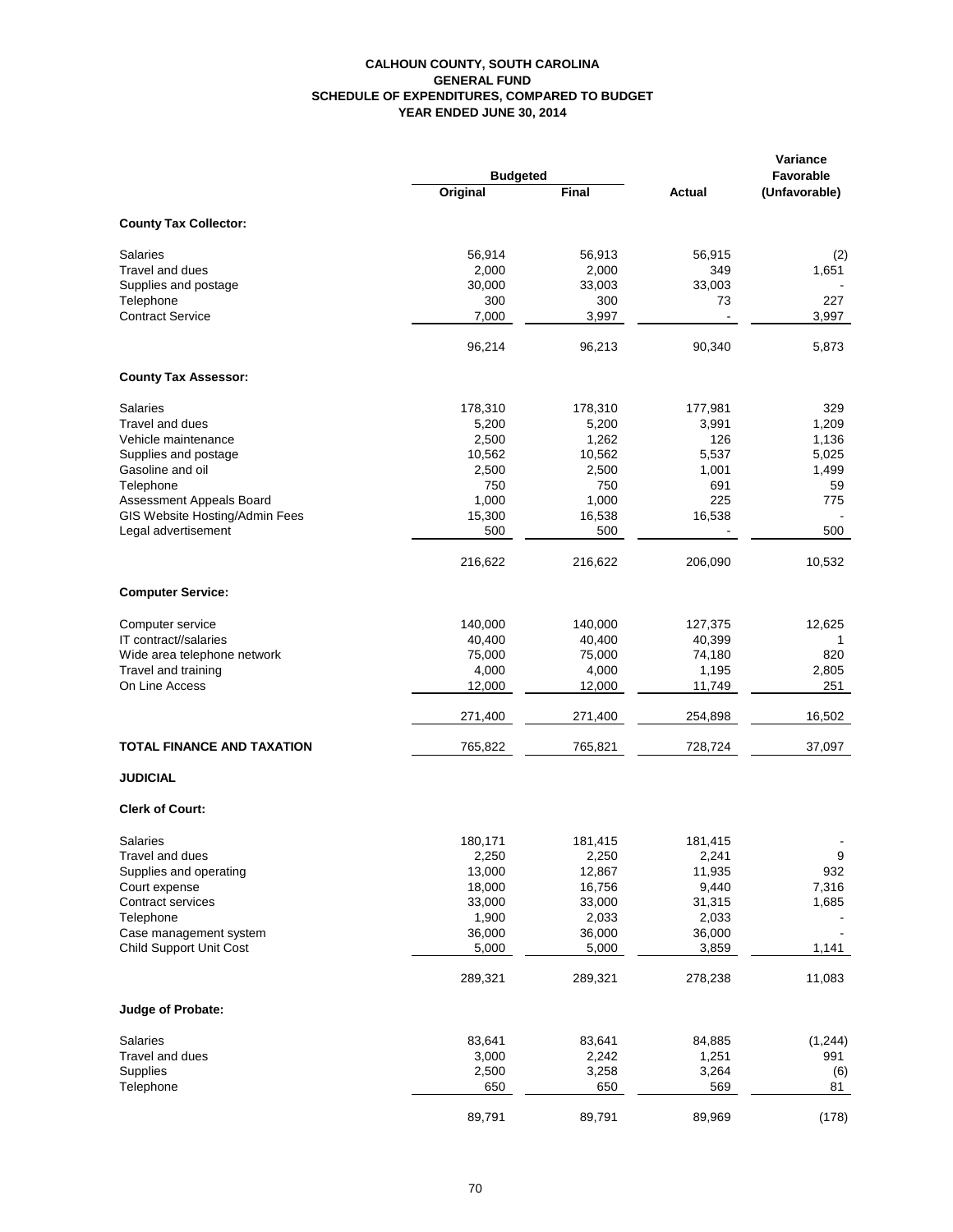|                                   | <b>Budgeted</b> |         |         | Variance<br>Favorable |  |
|-----------------------------------|-----------------|---------|---------|-----------------------|--|
|                                   | Original        | Final   | Actual  | (Unfavorable)         |  |
| <b>Magistrate - St. Matthews:</b> |                 |         |         |                       |  |
| <b>Salaries</b>                   | 90,874          | 90,874  | 90,873  | $\mathbf{1}$          |  |
| Travel and dues                   | 1,250           | 1,250   | 1,229   | 21                    |  |
| Court expense                     | 8,000           | 8,000   | 4,020   | 3,980                 |  |
| Supplies and operating            | 5,000           | 4,958   | 3,328   | 1,630                 |  |
| Telephone                         | 1,100           | 1,142   | 1,142   |                       |  |
| Contract service - custodial      | 3,638           | 1,288   |         | 1,288                 |  |
| Rent                              | 7,200           | 7,200   | 7,200   |                       |  |
|                                   | 117,062         | 114,712 | 107,792 | 6,920                 |  |
| <b>Magistrate - Cameron:</b>      |                 |         |         |                       |  |
| <b>Salaries</b>                   | 26,663          | 26,663  | 15,671  | 10,992                |  |
| Travel and dues                   | 1,500           | 1,500   | 1,456   | 44                    |  |
| Supplies                          | 1,000           | 1,204   | 1,204   |                       |  |
| Telephone                         | 500             | 296     | 198     | 98                    |  |
| Rent                              | 1,200           | 1,200   | 1,200   |                       |  |
| Clerical                          | 5,000           | 5,000   | 4,364   | 636                   |  |
|                                   | 35,863          | 35,863  | 24,093  | 11,770                |  |
| <b>Magistrate - Sandy Run:</b>    |                 |         |         |                       |  |
| Salaries                          | 26,663          | 26,663  | 20,960  | 5,703                 |  |
| Travel and dues                   | 4,000           | 2,976   | 2,095   | 881                   |  |
| Telephone                         | 3,000           | 3,055   | 3,055   |                       |  |
| Clerical                          | 12,500          | 12,500  | 7,752   | 4,748                 |  |
| Contract service/janitor          | 4,680           | 4,680   | 28      | 4,652                 |  |
| Supplies and operating            | 2,200           | 3,168   | 2,717   | 451                   |  |
|                                   | 53,043          | 53,042  | 36,607  | 16,435                |  |
| <b>Public Defender:</b>           |                 |         |         |                       |  |
| Contract funding                  | 30,405          | 30,405  | 30,405  |                       |  |
| <b>Master-In-Equity:</b>          |                 |         |         |                       |  |
| <b>Salaries</b>                   | 13,683          | 13,683  | 13,820  | (137)                 |  |
| Supplies                          | 2,166           | 2,166   | 2,166   | ٠                     |  |
|                                   | 15,849          | 15,849  | 15,986  | (137)                 |  |
| <b>Solicitor's Office:</b>        |                 |         |         |                       |  |
| Supplement                        | 56,500          | 56,500  | 56,500  |                       |  |
| <b>TOTAL JUDICIAL</b>             | 687,834         | 685,483 | 639,590 | 45,893                |  |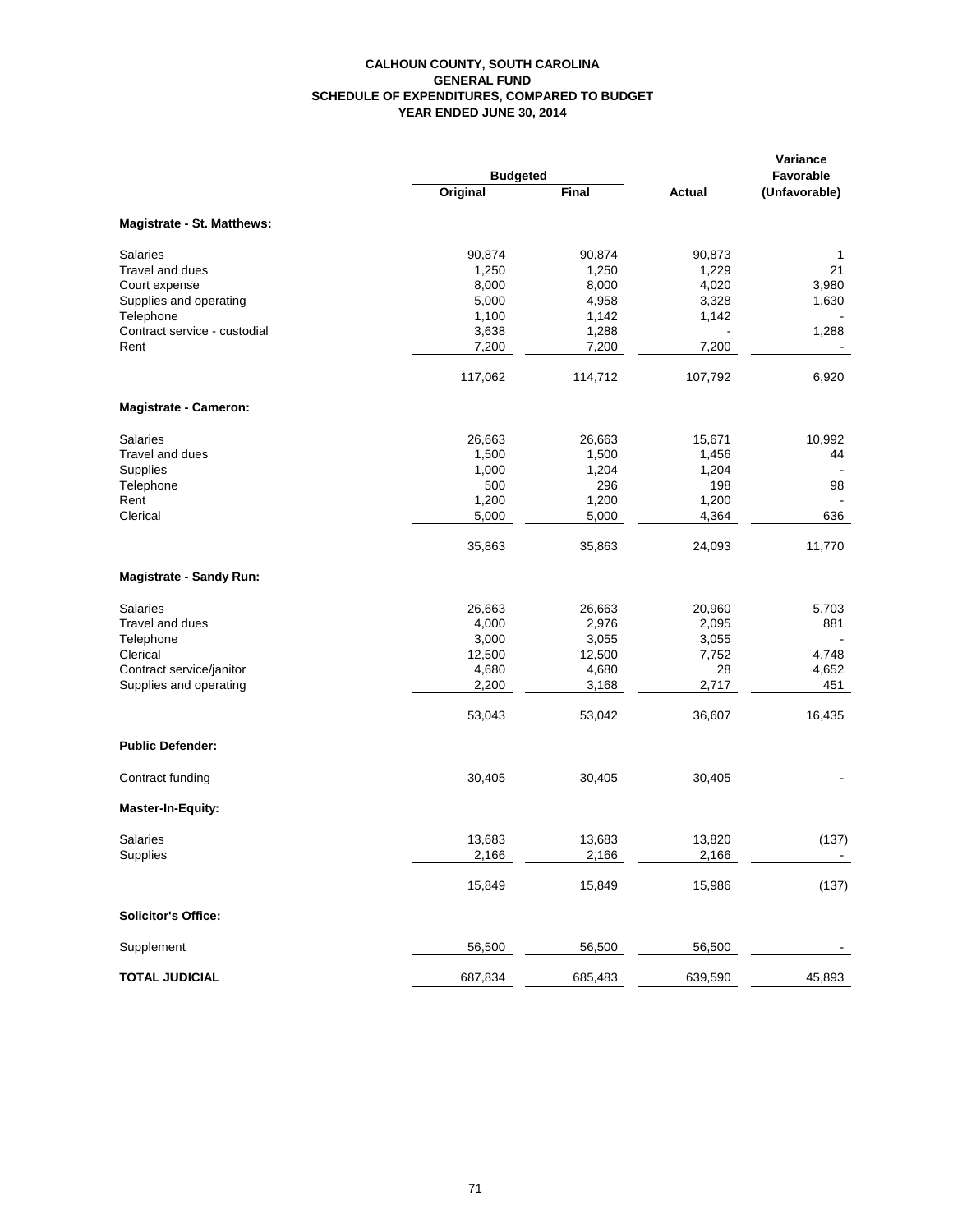|                                                | <b>Budgeted</b>   |                   |           | Variance<br>Favorable |
|------------------------------------------------|-------------------|-------------------|-----------|-----------------------|
|                                                | Original          | Final             | Actual    | (Unfavorable)         |
| <b>PUBLIC SAFETY</b>                           |                   |                   |           |                       |
| <b>County Sheriff:</b>                         |                   |                   |           |                       |
| <b>Salaries</b>                                | 1,054,222         | 1,068,622         | 1,026,796 | 41,826                |
| Travel and dues                                | 4,500             | 4,500             | 3,995     | 505                   |
| Supplies and operating                         | 54,000            | 49,200            | 49,201    | (1)                   |
| Gasoline and oil                               | 160,000           | 153,041           | 147,653   | 5,388                 |
| Uniforms                                       | 19,500            | 19,560            | 19,560    |                       |
| Telephone                                      | 20,000            | 21,124            | 21,124    |                       |
| Vehicle maintenance                            | 35,000            | 38,405            | 38,405    |                       |
| Tactical aids                                  | 10,000            | 14,940            | 14,849    | 91                    |
| Contract service/custodial                     | 14,550            | 12,550            | 11,177    | 1,373                 |
| Contract service/radio                         | 31,000            | 32,928            | 32,928    |                       |
| Information service                            | 2,000             | 2,000             | 2,000     |                       |
| Capital Items                                  | 7,500             | 7,802             | 7,802     |                       |
| Sheriff/Auto Allowance<br>Certification school | 14,400<br>4,000   | 4,000             | 2,780     | 1,220                 |
|                                                | 1,430,672         | 1,428,672         | 1,378,270 | 50,402                |
| <b>County Coroner:</b>                         |                   |                   |           |                       |
| <b>Salaries</b>                                | 20,000            | 21,444            | 21,443    | 1                     |
| Travel and dues                                | 1,500             | 1,500             | 1,072     | 428                   |
| Supplies and operating                         | 2,500             | 2,319             | 1,788     | 531                   |
| Gasoline and oil                               | 1,200             | 1,200             | 1,032     | 168                   |
| Vehicle maintenance                            | 500               | 500               | 484       | 16                    |
| Contract service/radio                         | 300               | 300               | 180       | 120                   |
| Post mortem and inquests                       | 11,000            | 9,556             | 9,300     | 256                   |
| Indigent burial                                | 800               | 800               |           | 800                   |
| Telephone                                      | 2,000             | 2,181             | 2,181     | $\blacksquare$        |
|                                                | 39,800            | 39,800            | 37,480    | 2,320                 |
| <b>Emergency Management:</b>                   |                   |                   |           |                       |
| <b>Salaries</b>                                | 25,625            | 25,625            |           | 25,625                |
| Travel and dues                                | 1,500             | 1,369             | 741       | 628                   |
| Supplies and operating                         | 3,000             | 3,000             | 2,786     | 214                   |
| Telephone                                      | 2,000             | 2,000             | 2,132     | (132)                 |
| Sat. phone / weather                           | 1,000             | 1,131             | 141       | 990                   |
| Transmitter/towers/generators                  | 25,000            | 25,000            | 22,969    | 2,031                 |
| LEPC                                           | 1,500             | 1,500             | 832       | 668                   |
| Internet                                       | 1,000             | 1,000             | 955       | 45                    |
| Special projects                               | 2,000             | 2,000             |           | 2,000                 |
| <b>Detention Center:</b>                       | 62,625            | 62,625            | 30,556    | 32,069                |
|                                                |                   |                   |           |                       |
| Contingent<br>O-C Detention Center             | 21,286<br>724,323 | 21,286<br>724,323 | 724,323   | 21,286                |
|                                                | 745,609           | 745,609           | 724,323   | 21,286                |
| <b>TOTAL PUBLIC SAFETY</b>                     | 2,278,706         | 2,276,706         | 2,170,629 | 106,077               |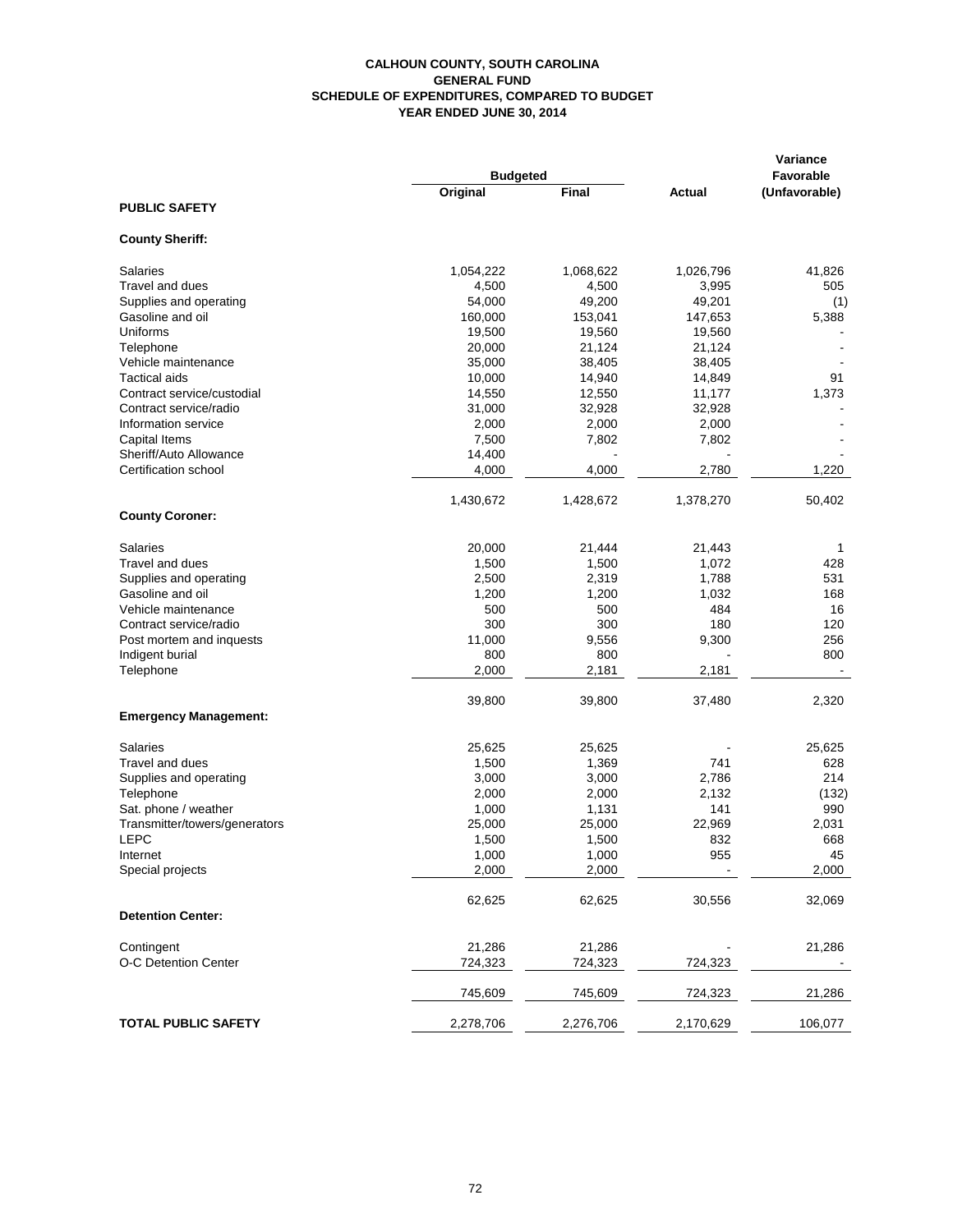|                                       | <b>Budgeted</b> |           |               | Variance<br>Favorable |  |
|---------------------------------------|-----------------|-----------|---------------|-----------------------|--|
| <b>HEALTH AND WELFARE</b>             | Original        | Final     | <b>Actual</b> | (Unfavorable)         |  |
|                                       |                 |           |               |                       |  |
| <b>Health Department:</b>             |                 |           |               |                       |  |
| Supplies and operating                | 2,500           | 2,500     | 662           | 1,838                 |  |
| Contract services - custodial         | 9,500           | 9,500     |               | 9,500                 |  |
| <b>Contract services</b>              | 1,000           | 1,000     | 539           | 461                   |  |
| Telephone                             | 3,000           | 3,000     | 2,759         | 241                   |  |
|                                       | 16,000          | 16,000    | 3,960         | 12,040                |  |
| <b>Emergency Medical Service:</b>     |                 |           |               |                       |  |
| <b>Salaries</b>                       | 971,522         | 971,522   | 954,616       | 16,906                |  |
| Travel and dues                       | 6,000           | 6,000     | 4,379         | 1,621                 |  |
| Vehicle maintenance                   | 40,000          | 36,820    | 35,568        | 1,252                 |  |
| Supplies and operating                | 68,000          | 75,866    | 75,866        |                       |  |
| Gasoline and oil                      | 60,000          | 51,804    | 50,930        | 874                   |  |
| Telephone                             | 7,000           | 9,242     | 9,242         |                       |  |
| <b>Contract /Cardio Monitors</b>      | 5,200           | 5,530     | 5,531         | (1)                   |  |
| Contract service/radio                | 2,000           | 2,000     | 324           | 1,676                 |  |
| Medical control physician             | 4,800           | 4,800     | 4,800         |                       |  |
| Medical control physician insurance   | 8,000           | 8,000     | 6,452         | 1,548                 |  |
| Uniforms                              | 8,000           | 8,938     | 8,940         | (2)                   |  |
| Special projects                      | 5,000           | 5,000     |               | 5,000                 |  |
|                                       | 1,185,522       | 1,185,522 | 1,156,648     | 28,874                |  |
| <b>Council on Aging:</b>              |                 |           |               |                       |  |
| Grant match                           | 132,500         | 132,500   | 132,500       |                       |  |
| Alcohol and Drug Abuse Commission:    |                 |           |               |                       |  |
| Appropriation                         | 9,000           | 9,000     | 9,000         |                       |  |
| <b>Department of Social Services:</b> |                 |           |               |                       |  |
| Emergency fund                        | 1,500           | 1,500     | 1,486         | 14                    |  |
| Contract service - custodial          | 9,500           |           | 1             | (1)                   |  |
| Telephone                             | 7,200           | 7,200     | 7,964         | (764)                 |  |
|                                       | 18,200          | 8,700     | 9,451         | (751)                 |  |
| <b>Veteran Affairs Office:</b>        |                 |           |               |                       |  |
| <b>Salaries</b>                       | 20,000          | 20,000    | 20,000        |                       |  |
| Travel and dues                       | 1,000           | 1,267     | 1,425         | (158)                 |  |
| Supplies and operating                | 800             | 468       | 468           |                       |  |
| Telephone                             | 700             | 765       | 765           |                       |  |
|                                       | 22,500          | 22,500    | 22,658        | (158)                 |  |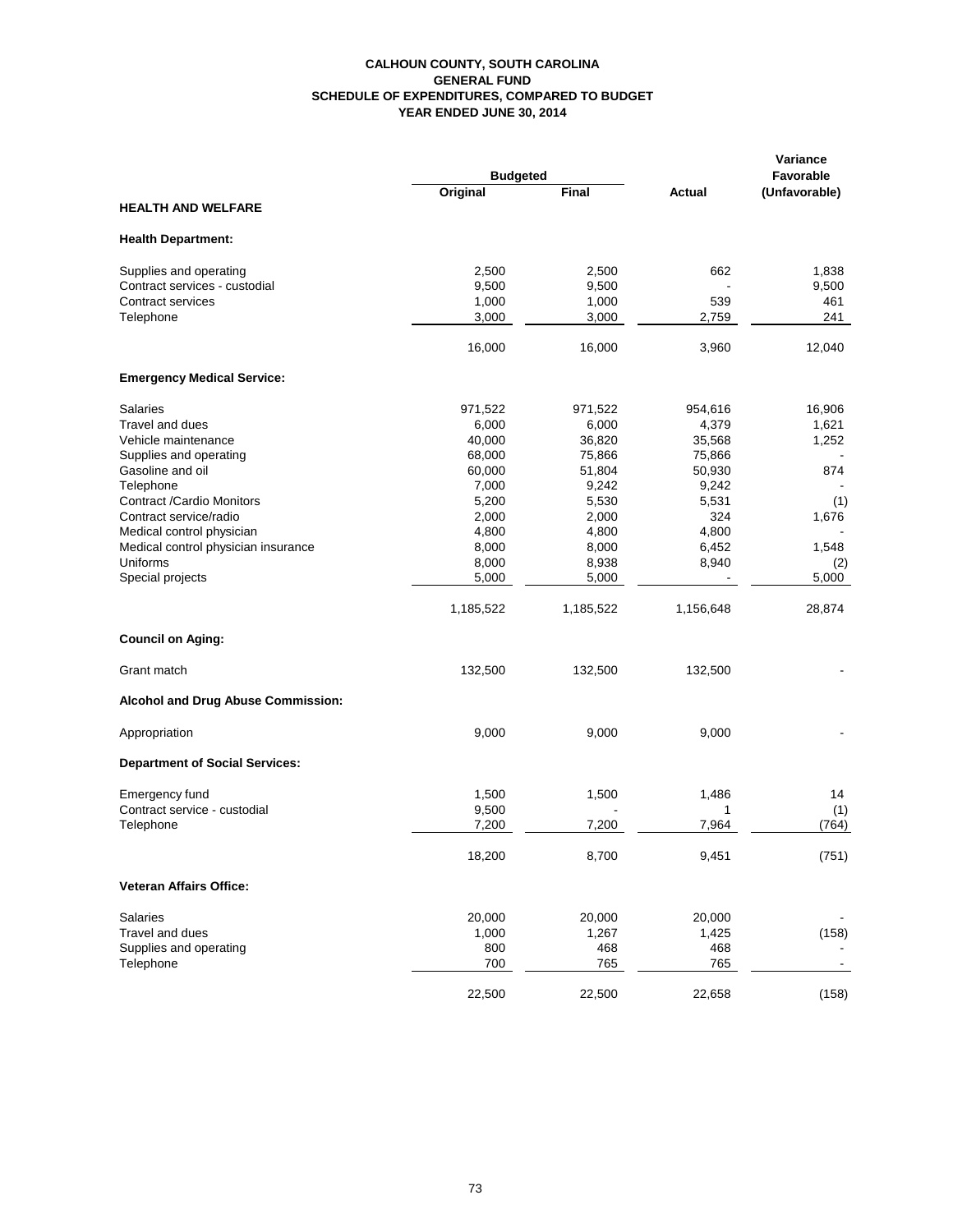|                                     | <b>Budgeted</b> |           |           | Variance<br>Favorable |  |  |
|-------------------------------------|-----------------|-----------|-----------|-----------------------|--|--|
|                                     | Original        | Final     | Actual    | (Unfavorable)         |  |  |
| <b>Animal and Mosquito Control:</b> |                 |           |           |                       |  |  |
| <b>Salaries</b>                     | 82,100          | 82,100    | 78,864    | 3,236                 |  |  |
| Travel & dues                       | 2,000           | 1,999     | 576       | 1,423                 |  |  |
| Vehicle expenses                    | 1,800           | 1,699     | 1,678     | 21                    |  |  |
| Supplies and operating              | 10,000          | 10,000    | 8,973     | 1,027                 |  |  |
| Gasoline/Oil                        | 10,000          | 10,000    | 8,176     | 1,824                 |  |  |
| <b>Mosquito Supply</b>              | 10,000          | 10,000    | 9,737     | 263                   |  |  |
| Telephone                           | 3,500           | 3,701     | 3,701     |                       |  |  |
| Electricity                         | 4,000           | 3,723     | 3,482     | 241                   |  |  |
| Heat                                | 3,500           | 3,677     | 3,677     |                       |  |  |
| <b>Animal Control Vet</b>           | 1,900           | 1,900     | 1,900     |                       |  |  |
|                                     | 128,800         | 128,799   | 120,764   | 8,035                 |  |  |
| Litter & Risk Management:           |                 |           |           |                       |  |  |
| <b>Salaries</b>                     | 40,000          | 40,000    | 40,000    |                       |  |  |
| Travel and dues                     | 500             | 500       | 381       | 119                   |  |  |
| Vehicle expenses                    | 750             | 699       | 801       | (102)                 |  |  |
| Supplies and operating              | 1,500           | 1,500     | 98        | 1,402                 |  |  |
| Gasoline and oil                    | 3,688           | 3,739     | 3,622     | 117                   |  |  |
| Telephone                           | 750             | 750       | 328       | 422                   |  |  |
|                                     | 47,188          | 47,188    | 45,230    | 1,958                 |  |  |
| E-911:                              |                 |           |           |                       |  |  |
| Travel and dues                     | 2,000           | 2,000     | 1,312     | 688                   |  |  |
| Vehicle expense                     | 500             | 545       | 545       |                       |  |  |
| Supplies and operating              | 18,000          | 18,000    | 14,614    | 3,386                 |  |  |
| Gasoline and oil                    | 1,000           | 997       | 528       | 469                   |  |  |
| Telephone                           | 500             | 458       | 416       | 42                    |  |  |
|                                     | 22,000          | 22,000    | 17,415    | 4,585                 |  |  |
| <b>Communications Center:</b>       |                 |           |           |                       |  |  |
| <b>Salaries</b>                     | 381,939         | 381,939   | 373,878   | 8,061                 |  |  |
| Uniforms                            | 2,000           | 627       | 273       | 354                   |  |  |
| Travel and training                 | 2,000           | 2,000     | 783       | 1,217                 |  |  |
| Supplies and operating              | 9,500           | 9,500     | 4,773     | 4,727                 |  |  |
| Radio service contract              | 1,500           | 1,590     | 1,590     |                       |  |  |
| Telephone                           | 8,000           | 8,317     | 8,316     | 1                     |  |  |
| Generator Svc. Contract             | 1,200           | 1,200     | 475       | 725                   |  |  |
| Contract services                   | 2,000           | 4,966     | 4,966     |                       |  |  |
|                                     | 408,139         | 410,139   | 395,054   | 15,085                |  |  |
| TOTAL HEALTH AND WELFARE            | 1,989,849       | 1,982,348 | 1,912,680 | 69,668                |  |  |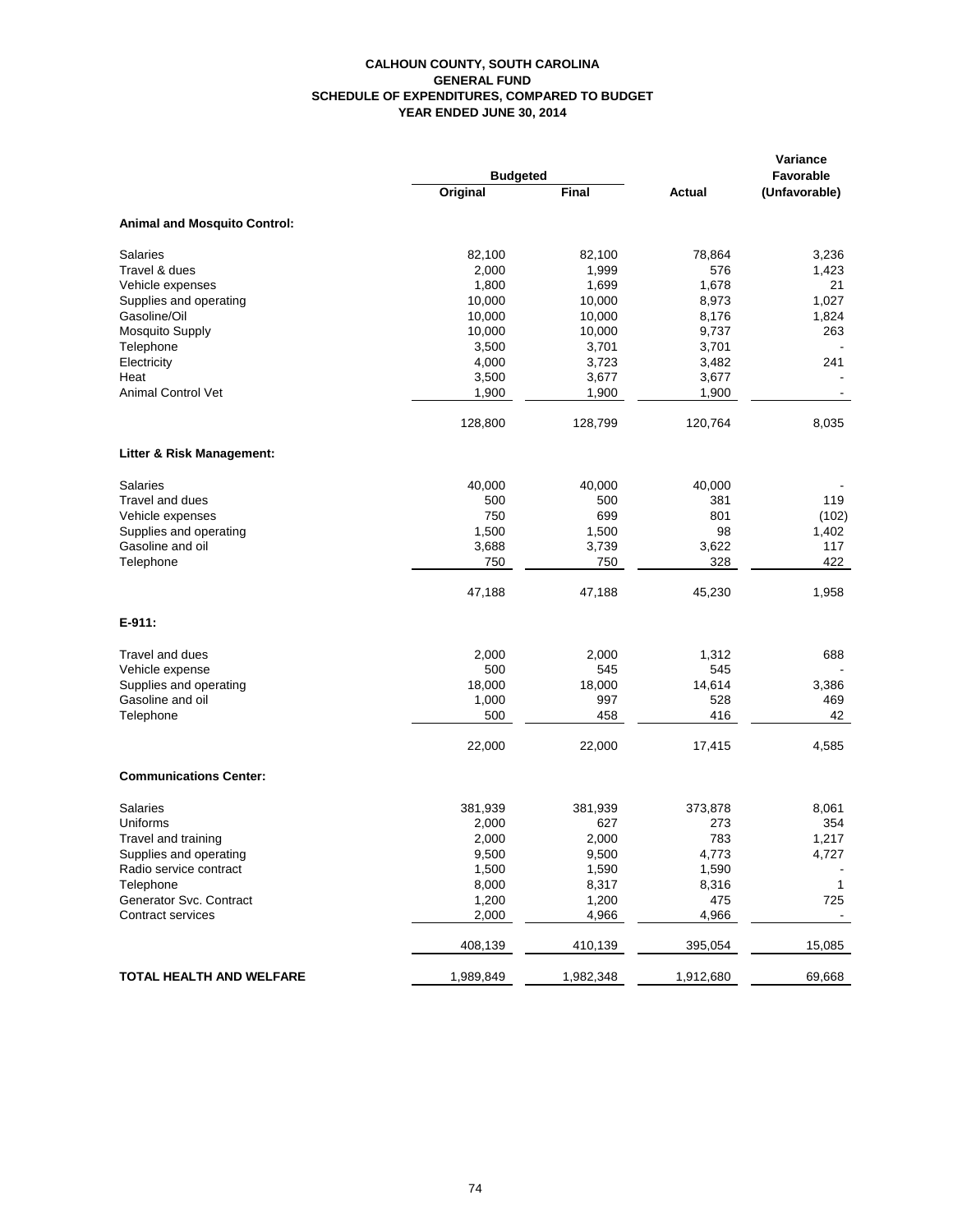|                                       | <b>Budgeted</b> |              |               | Variance<br>Favorable |  |
|---------------------------------------|-----------------|--------------|---------------|-----------------------|--|
|                                       | Original        | <b>Final</b> | <b>Actual</b> | (Unfavorable)         |  |
| <b>CULTURE AND RECREATION</b>         |                 |              |               |                       |  |
| <b>County Library:</b>                |                 |              |               |                       |  |
| <b>Salaries</b>                       | 298,537         | 289,193      | 285,438       | 3,755                 |  |
| Travel and dues                       | 4,275           | 4,275        | 2,786         | 1,489                 |  |
| Supplies and operating                | 41,250          | 46,161       | 46,161        |                       |  |
| Gasoline and oil                      | 3,000           | 3,000        | 1,496         | 1,504                 |  |
| Telephone                             | 3,500           | 2,084        | 2,084         |                       |  |
| Copier & Supplies                     | 3,700           | 11,093       | 2,629         | 8,464                 |  |
| <b>Contract Serv/Custodial</b>        | 9,395           |              |               |                       |  |
| <b>Contract Serv/IT Support</b>       | 3,000           | 1,456        | 1,457         | (1)                   |  |
| State Aid expense                     |                 |              | 75,000        | (75,000)              |  |
| Building maintenance/air conditioning |                 |              | 7,247         | (7, 247)              |  |
| Vehicle maintenance                   | 2,000           | 2,000        | 1,192         | 808                   |  |
|                                       | 368,657         | 359,262      | 425,490       | (66, 228)             |  |
| <b>Historical Commission:</b>         |                 |              |               |                       |  |
| <b>Salaries</b>                       | 125,927         | 125,927      | 105,020       | 20,907                |  |
| Travel and dues                       | 3,000           | 3,000        | 2,316         | 684                   |  |
| Supplies and operating                | 19,500          | 19,426       | 19,037        | 389                   |  |
| Telephone                             | 1,200           | 1,273        | 1,273         |                       |  |
| Advertising                           | 4,000           | 4,000        | 4,000         |                       |  |
| <b>Insurance Appraisal</b>            | 6,000           | 6,000        |               | 6,000                 |  |
| <b>Ground Maintenance</b>             | 6,000           | 6,000        | 6,000         |                       |  |
| Special Projects/Confederation        | 5,000           | 5,000        | 5,000         |                       |  |
| Capital Items/Computer                | 6,500           | 6,500        | 5,153         | 1,347                 |  |
| <b>Contract Service - Custodial</b>   | 5,400           |              |               |                       |  |
| S. C. Arts Grant Match                | 11,500          | 11,500       | 11,500        |                       |  |
|                                       | 194,027         | 188,626      | 159,299       | 29,327                |  |
| <b>Santee Cooper Country</b>          | 500             | 500          | 500           |                       |  |
| <b>Recreation:</b>                    |                 |              |               |                       |  |
| <b>Recreation Commission</b>          | 20,000          | 17,361       | 11,113        | 6,248                 |  |
| District 1                            | 2,000           | 2,000        | 2,000         |                       |  |
| District 2                            | 2,000           | 2,000        | 1,300         | 700                   |  |
| District 3                            | 2,000           | 2,000        | 2,000         |                       |  |
| District 4                            | 2,000           | 2,000        | 2,000         |                       |  |
| District 5                            | 2,000           | 2,000        | 2,000         |                       |  |
| Lights, grounds maintenance           | 5,000           | 7,639        | 8,079         | (440)                 |  |
|                                       | 35,000          | 35,000       | 28,492        | 6,508                 |  |
| TOTAL CULTURE AND RECREATION          | 598,184         | 583,388      | 613,781       | (30, 393)             |  |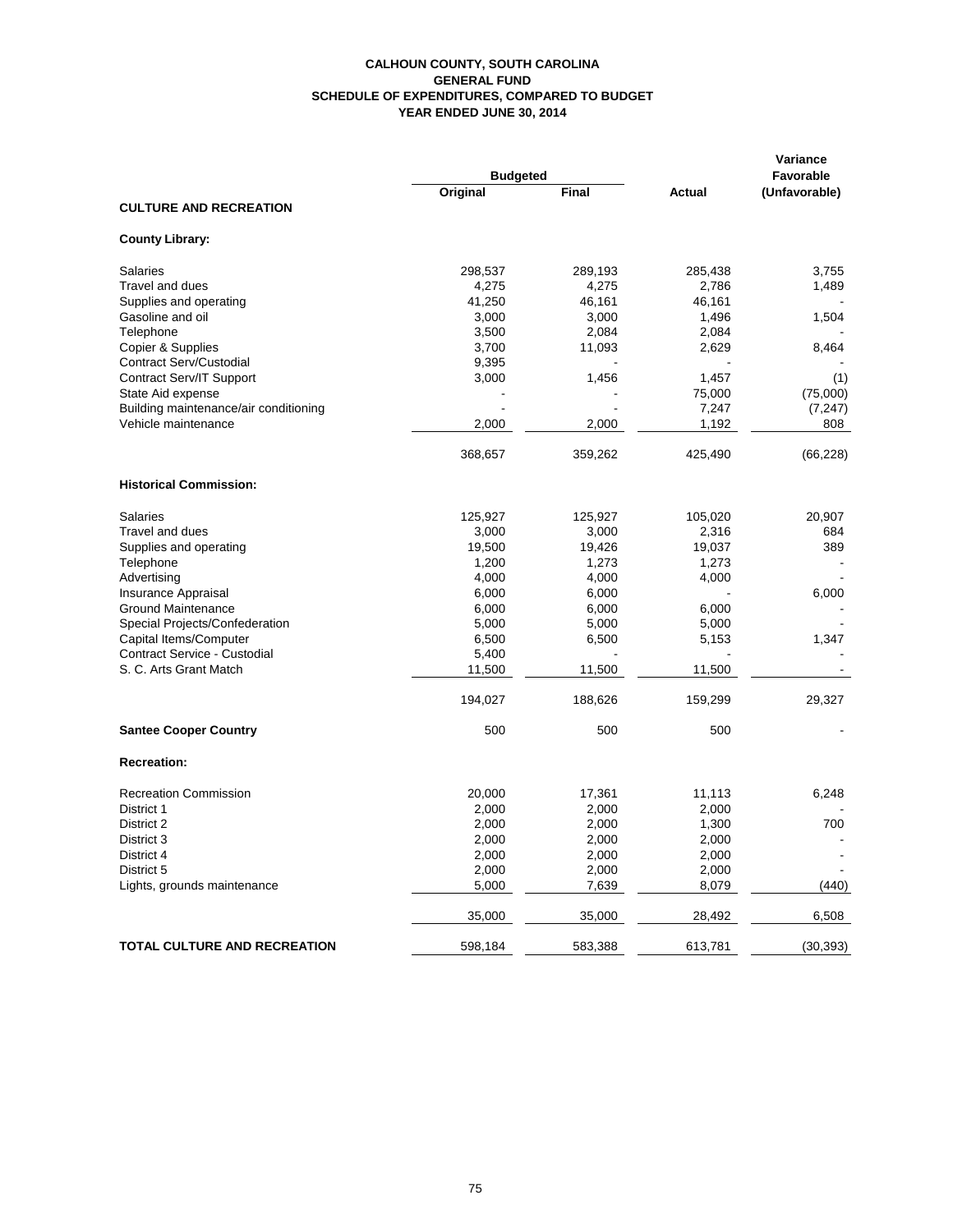|                                               | <b>Budgeted</b> |         |         | Variance<br>Favorable |  |
|-----------------------------------------------|-----------------|---------|---------|-----------------------|--|
| <b>MISCELLANEOUS</b>                          | Original        | Final   | Actual  | (Unfavorable)         |  |
| <b>Board of Registration:</b>                 |                 |         |         |                       |  |
| <b>Salaries</b>                               | 88,275          | 88,275  | 80,876  | 7,399                 |  |
| Travel and dues                               | 5,500           | 5,500   | 3,138   | 2,362                 |  |
| Supplies and operating                        | 17,000          | 17,000  | 18,821  | (1,821)               |  |
| Legal fees                                    | 3,000           | 3,000   |         | 3,000                 |  |
| Telephone                                     | 500             | 500     | 300     | 200                   |  |
|                                               | 114,275         | 114,275 | 103,135 | 11,140                |  |
| <b>Fort Motte Community Center Commission</b> | 5,000           | 5,000   | 4,060   | 940                   |  |
| <b>Development Commission:</b>                |                 |         |         |                       |  |
| Travel and dues                               | 1,200           | 1,438   | 1,438   |                       |  |
| Special events, advertising, and options      |                 | 275     | 275     |                       |  |
| Lake Marion water fees                        | 70,000          | 69,487  | 55,966  | 13,521                |  |
| <b>Central Alliance</b>                       | 72,000          | 72,000  | 72,000  |                       |  |
|                                               | 143,200         | 143,200 | 129,679 | 13,521                |  |
| Contingent                                    |                 |         |         |                       |  |
| Contingent                                    | 109,942         | 109,942 | 55,181  | 54,761                |  |
| <b>Fuel Contingent</b>                        | 25,000          | 20,130  |         | 20,130                |  |
|                                               | 134,942         | 130,072 | 55,181  | 74,891                |  |
| <b>Building and Planning:</b>                 |                 |         |         |                       |  |
| Salary                                        | 60,856          | 60,856  | 62,571  | (1,715)               |  |
| Board members                                 | 1,500           | 1,500   | 665     | 835                   |  |
| <b>Travel Dues</b>                            | 1,200           | 1,200   | 848     | 352                   |  |
| Vehicle Expense                               | 1,250           | 1,250   | 693     | 557                   |  |
| Supplies and operating                        | 2,900           | 2,831   | 1,939   | 892                   |  |
| Gasoline and oil                              | 3,100           | 3,135   | 3,135   |                       |  |
| Telephone                                     | 1,600           | 1,669   | 1,669   |                       |  |
|                                               | 72,406          | 72,441  | 71,520  | 921                   |  |
| Other:                                        |                 |         |         |                       |  |
| Donation expense                              | 25,000          | 25,000  | 53,480  | (28, 480)             |  |
| Tort liability insurance                      | 175,260         | 175,260 | 145,158 | 30,102                |  |
| Bank charges                                  | 1,000           | 1,000   | 2,368   | (1,368)               |  |
| Auditing county records                       | 34,000          | 34,000  | 28,395  | 5,605                 |  |
| Bond premium                                  | 2,500           | 2,500   | 2,595   | (95)                  |  |
| Clerical part time                            | 2,000           | 2,000   |         | 2,000                 |  |
| Grant match                                   | 20,000          | 20,000  |         | 20,000                |  |
| Micellaneous                                  |                 |         | 3,542   | (3, 542)              |  |
|                                               | 259,760         | 259,760 | 235,538 | 24,222                |  |
| <b>TOTAL MISCELLANEOUS</b>                    | 729,583         | 724,748 | 599,113 | 125,635               |  |
| <b>EMPLOYEE FRINGE BENEFITS</b>               |                 |         |         |                       |  |
| HRA account                                   | 160,000         | 157,140 | 126,831 | 30,309                |  |
| Unemployment                                  | 10,000          | 10,000  |         | 10,000                |  |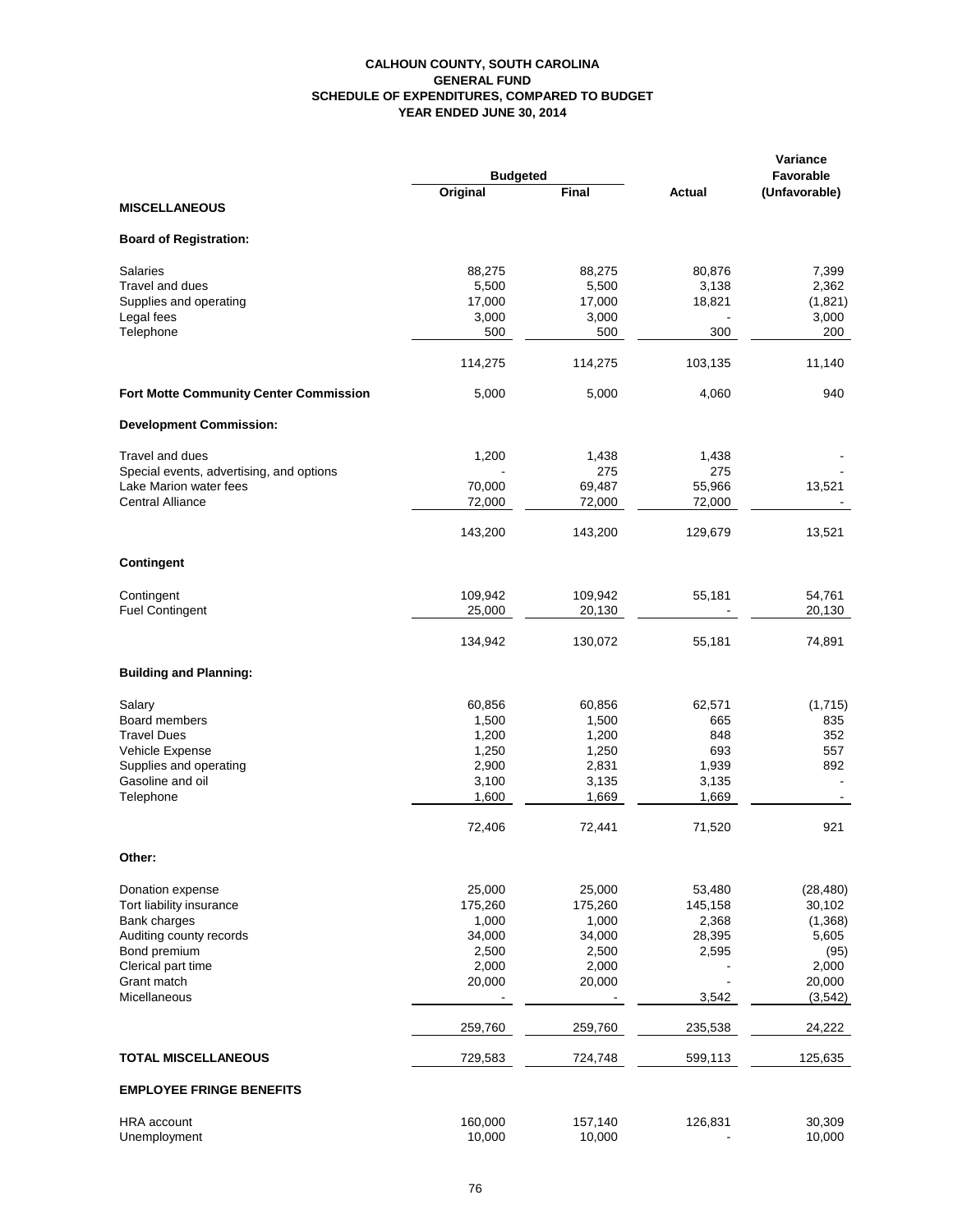|                                          |    | <b>Budgeted</b> |         |              |                  | Variance<br>Favorable |               |  |
|------------------------------------------|----|-----------------|---------|--------------|------------------|-----------------------|---------------|--|
|                                          |    | Original        |         | <b>Final</b> | <b>Actual</b>    |                       | (Unfavorable) |  |
| Social Security                          |    | 355,267         | 355.267 |              | 342.704          |                       | 12,563        |  |
| Retirement                               |    | 378,917         |         | 364,372      | 361,385          |                       | 2,987         |  |
| Police retirement/cnty                   |    | 118,000         |         | 132,545      | 144,939          |                       | (12, 394)     |  |
| Health and life insurance                |    | 1,050,000       |         | 1,050,001    | 989,933          |                       | 60,068        |  |
| Worker's compensation insurance          |    | 140,000         |         | 140.000      | 154,899          |                       | (14, 899)     |  |
| Retirees/health insurance                |    | 75,000          |         | 77,861       | 77,860           |                       | 1             |  |
| <b>TOTAL EMPLOYEE FRINGE BENEFITS</b>    |    | 2,287,184       |         | 2,287,186    | 2,198,551        |                       | 88,635        |  |
| <b>AGENCIES</b>                          |    |                 |         |              |                  |                       |               |  |
| <b>Mental Health</b>                     |    | 9,000           |         | 9,000        | 9,000            |                       |               |  |
| Indigent Hospitalization                 |    | 56,517          |         | 56,517       | 56,517           |                       |               |  |
| <b>Vocational Rehabilitation</b>         |    | 3,000           |         | 3,000        |                  |                       | 3,000         |  |
| <b>OCAB Community Action</b>             |    | 7,500           |         | 7,500        | 7,500            |                       |               |  |
| <b>Fire Commission</b>                   |    | 45,000          |         | 45,000       | 45,000           |                       |               |  |
| Boys Clubs of America                    |    | 8,000           |         | 8,000        | 4,532            |                       | 3,468         |  |
| Extension Leader and 4H Club Work        |    | 4,000           |         | 4,000        | 4,000            |                       |               |  |
| <b>Family Health Center</b>              |    | 4,250           |         | 4,250        |                  |                       | 4,250         |  |
| Soil and Water Conservation              |    | 1,800           |         | 1,800        | 1,800            |                       |               |  |
| <b>Tri County CASA</b>                   |    | 2,000           |         | 2,000        | 2,000            |                       |               |  |
| <b>TOTAL AGENCIES</b>                    |    | 141,067         |         | 141,067      | 130,349          |                       | 10,718        |  |
| <b>TOTAL EXPENDITURES</b>                | S  | 11,593,820      | \$      | 11,593,820   | \$<br>10,971,495 | \$                    | 622,325       |  |
| <b>OTHER FINANCING SOURCES (USES)</b>    |    |                 |         |              |                  |                       |               |  |
| Proceeds from Sale of Property           | \$ |                 | \$      |              | \$<br>27,502     | \$                    | 27,502        |  |
| Transfers to/ from Special Revenue Funds |    | 600,000         |         | 600,000      | 272,986          |                       | (327, 014)    |  |
| TOTAL OTHER FINANCING SOURCES (USES)     | \$ | 600,000         | \$      | 600,000      | \$<br>300,488    | \$                    | (299, 512)    |  |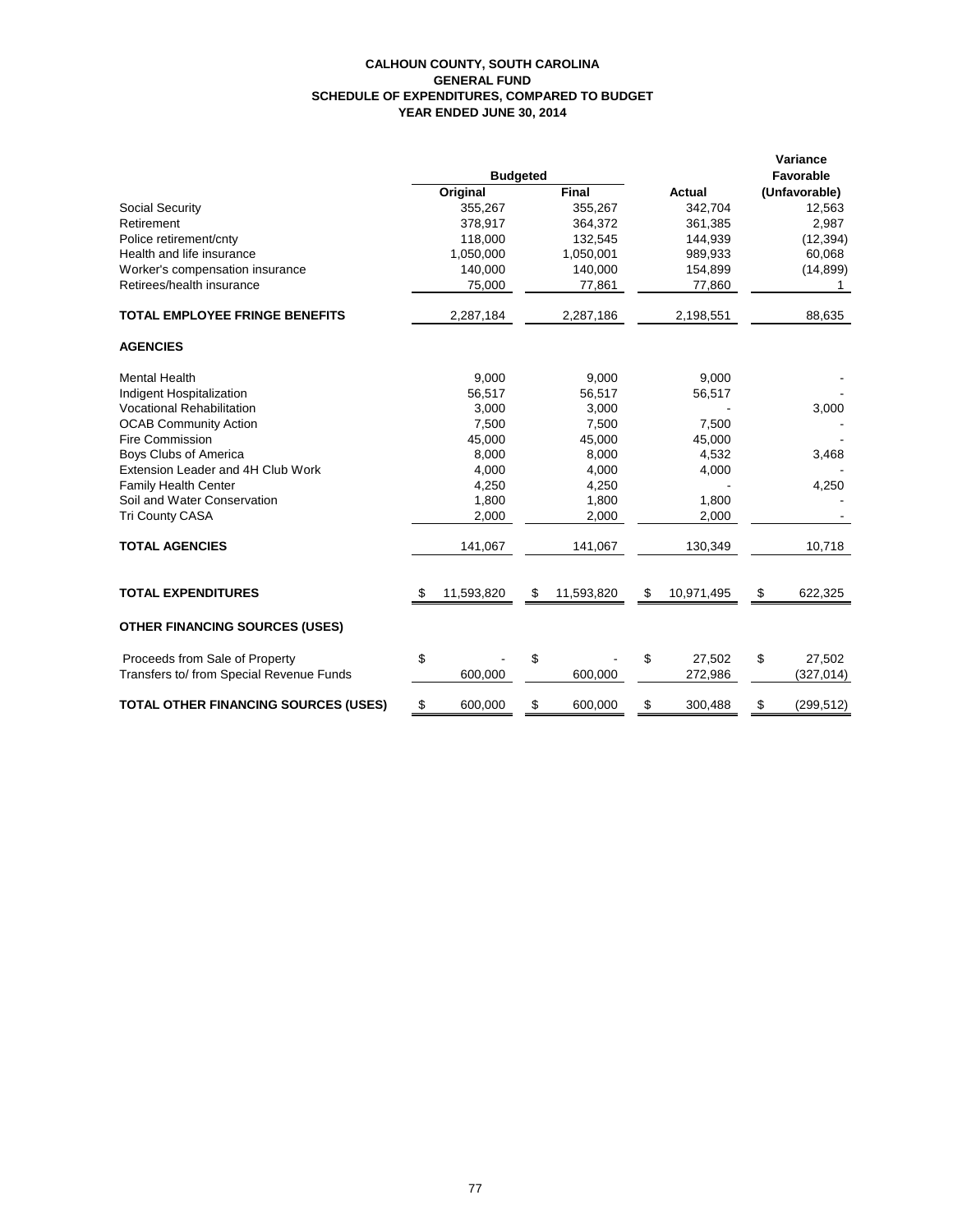### **CALHOUN COUNTY, SOUTH CAROLINA COMBINING SCHEDULE OF FIDUCIARY ASSETS AND LIABILITIES JUNE 30, 2014**

|                                                                                                                                                         | <b>Clerk of</b><br>Court | <b>Magistrate</b><br>St.<br><b>Matthews</b> | <b>Magistrate</b><br><b>Sandy Run</b> | <b>Magistrate</b><br>Cameron       | <b>School</b><br><b>Master in</b><br><b>District</b><br><b>Equity</b> |    |              | <b>Delinquent</b><br>Tax |                   | Judge of<br><b>Probate</b> |                                   | Total                                               |
|---------------------------------------------------------------------------------------------------------------------------------------------------------|--------------------------|---------------------------------------------|---------------------------------------|------------------------------------|-----------------------------------------------------------------------|----|--------------|--------------------------|-------------------|----------------------------|-----------------------------------|-----------------------------------------------------|
| <b>ASSETS</b>                                                                                                                                           |                          |                                             |                                       |                                    |                                                                       |    |              |                          |                   |                            |                                   |                                                     |
| Cash<br>Property taxes receivable<br>Due from Others                                                                                                    | \$<br>54,611<br>465      | \$<br>25,005<br>25                          | \$<br>6,566                           | \$<br>4,962                        | \$<br>5,420,931<br>766,529                                            | \$ | 21,998<br>14 | \$                       | 255,675           | \$.                        | 4,881                             | \$<br>5,794,629<br>766,529<br>504                   |
| <b>TOTAL ASSETS</b>                                                                                                                                     | 55,076                   | 25,030                                      | 6,566                                 | 4,962                              | \$<br>6,187,460                                                       | \$ | 22,012       | \$                       | 255,675           |                            | 4,881                             | \$<br>6,561,662                                     |
| <b>LIABILITIES</b>                                                                                                                                      |                          |                                             |                                       |                                    |                                                                       |    |              |                          |                   |                            |                                   |                                                     |
| Due to Trust Fund holders<br>Due to Treasurer<br><b>Outstanding Bonds</b><br>Held for jurors<br>Due to Treasurer - cash<br>overage (shortage) - Note 10 | \$<br>55,076             | \$<br>16,244<br>6,550<br>2,236              | \$<br>5,696<br>82<br>788              | \$<br>2,183<br>638<br>225<br>1,916 | \$<br>6,187,460                                                       | \$ | 22,012       | \$                       | 183,985<br>71,690 | \$                         | $\overline{\phantom{a}}$<br>4,881 | \$<br>6,448,533<br>100,694<br>7,270<br>225<br>4,940 |
| <b>Total Liabilities</b>                                                                                                                                | \$<br>55,076             | 25,030                                      | 6,566                                 | 4,962                              | \$<br>6,187,460                                                       |    | 22,012       | \$                       | 255,675           |                            | 4,881                             | \$<br>6,561,662                                     |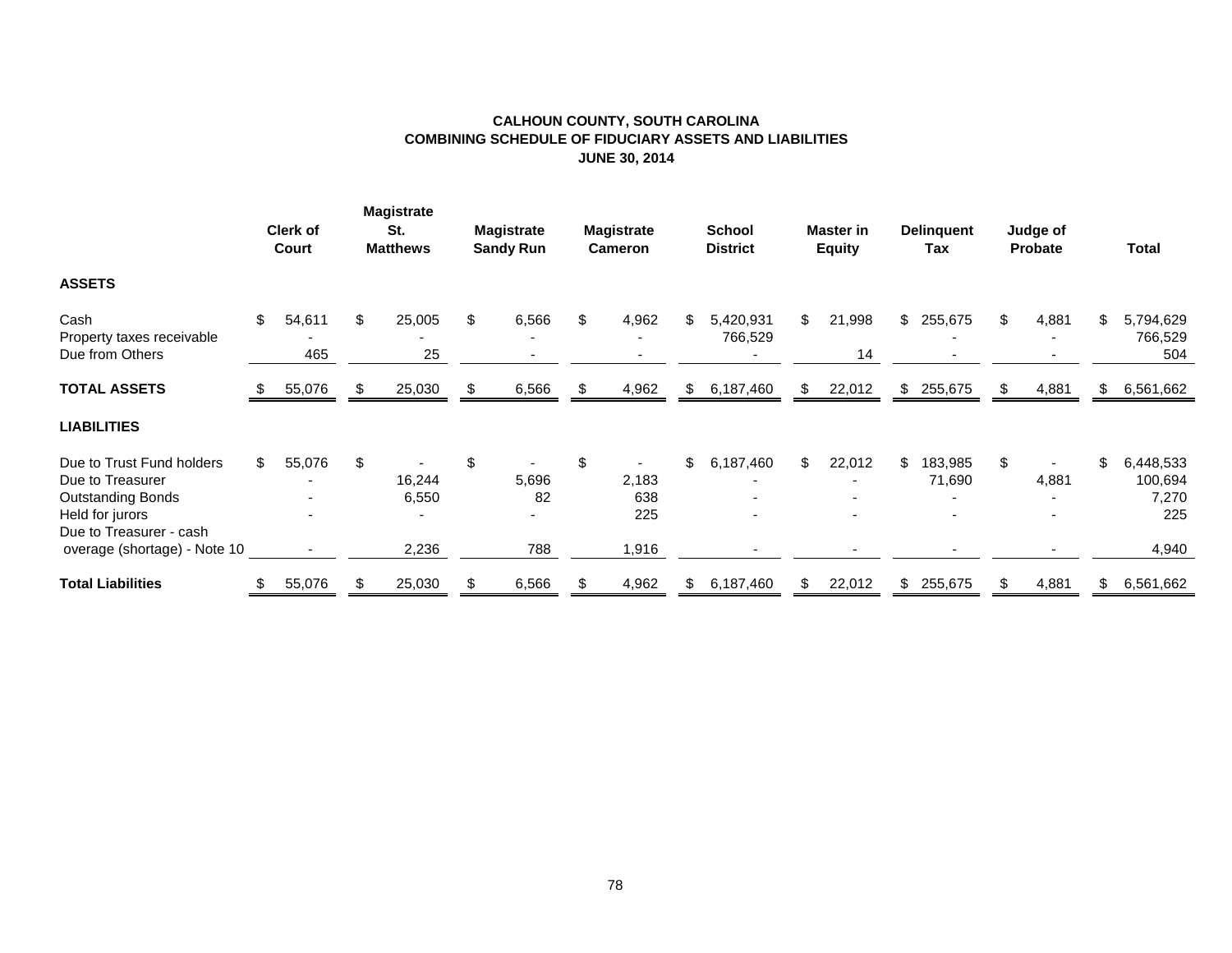# **YEAR ENDED JUNE 30, 2014 CALHOUN COUNTY, SOUTH CAROLINA FIDUCIARY FUNDS COMBINING SCHEDULE OF CHANGES IN ASSETS AND LIABILITIES**

|                                              | <b>Balance</b><br>July 1,<br>2013 | <b>Additions</b>       | <b>Deductions</b>      | <b>Balance</b><br><b>June 30,</b><br>2014 |
|----------------------------------------------|-----------------------------------|------------------------|------------------------|-------------------------------------------|
| <b>CLERK OF COURT</b>                        |                                   |                        |                        |                                           |
| <b>Assets</b>                                |                                   |                        |                        |                                           |
| Cash<br>Due from others                      | \$<br>54,119<br>465               | \$<br>492              | \$                     | \$<br>54,611<br>465                       |
| <b>Total Assets</b>                          | \$<br>54,584                      | \$<br>492              | \$                     | \$<br>55,076                              |
| <b>Liabilities</b>                           |                                   |                        |                        |                                           |
| Due to Trust Fund Holders                    | \$<br>54,584                      | \$<br>492              | \$                     | \$<br>55,076                              |
| <b>Total Liabilities</b>                     | \$<br>54,584                      | \$<br>492              | \$                     | \$<br>55,076                              |
| <b>ST. MATTHEWS MAGISTRATE FUND</b>          |                                   |                        |                        |                                           |
| <b>Assets</b>                                |                                   |                        |                        |                                           |
| Cash<br>Due from others                      | \$<br>19,397<br>125               | \$<br>264,961<br>3,120 | \$<br>259,353<br>3,220 | \$<br>25,005<br>25                        |
| <b>Total Assets</b>                          | \$<br>19,522                      | \$<br>268,081          | \$<br>262,573          | \$<br>25,030                              |
| <b>Liabilities</b>                           |                                   |                        |                        |                                           |
| Due to Treasurer<br><b>Outstanding Bonds</b> | \$<br>13,690<br>3,898             | \$<br>2,554<br>2,652   | \$                     | \$<br>16,244<br>6,550                     |
| Due to Treasurer - Cash overage              |                                   |                        |                        |                                           |
| (shortage) - Note 10                         | 1,934                             | 302                    |                        | 2,236                                     |
| <b>Total Liabilities</b>                     | \$<br>19,522                      | \$<br>5,508            | \$                     | \$<br>25,030                              |
| <b>SANDY RUN MAGISTRATE FUND</b>             |                                   |                        |                        |                                           |
| <b>Assets</b>                                |                                   |                        |                        |                                           |
| Cash                                         | \$<br>13,375                      | \$<br>78,183           | \$<br>84,992           | \$<br>6,566                               |
| <b>Total Assets</b>                          | \$<br>13,375                      | \$<br>78,183           | \$<br>84,992           | \$<br>6,566                               |
| <b>Liabilities</b>                           |                                   |                        |                        |                                           |
| Due to Treasurer<br><b>Outstanding Bonds</b> | \$<br>10,357<br>2,341             | \$                     | \$<br>4,661<br>2,259   | \$<br>5,696<br>82                         |
| Due to Treasurer - Cash overage              |                                   |                        |                        |                                           |
| (shortage) - Note 10                         | 677                               | 111                    |                        | 788                                       |
| <b>Total Liabilities</b>                     | \$<br>13,375                      | \$<br>111              | \$<br>6,920            | \$<br>6,566                               |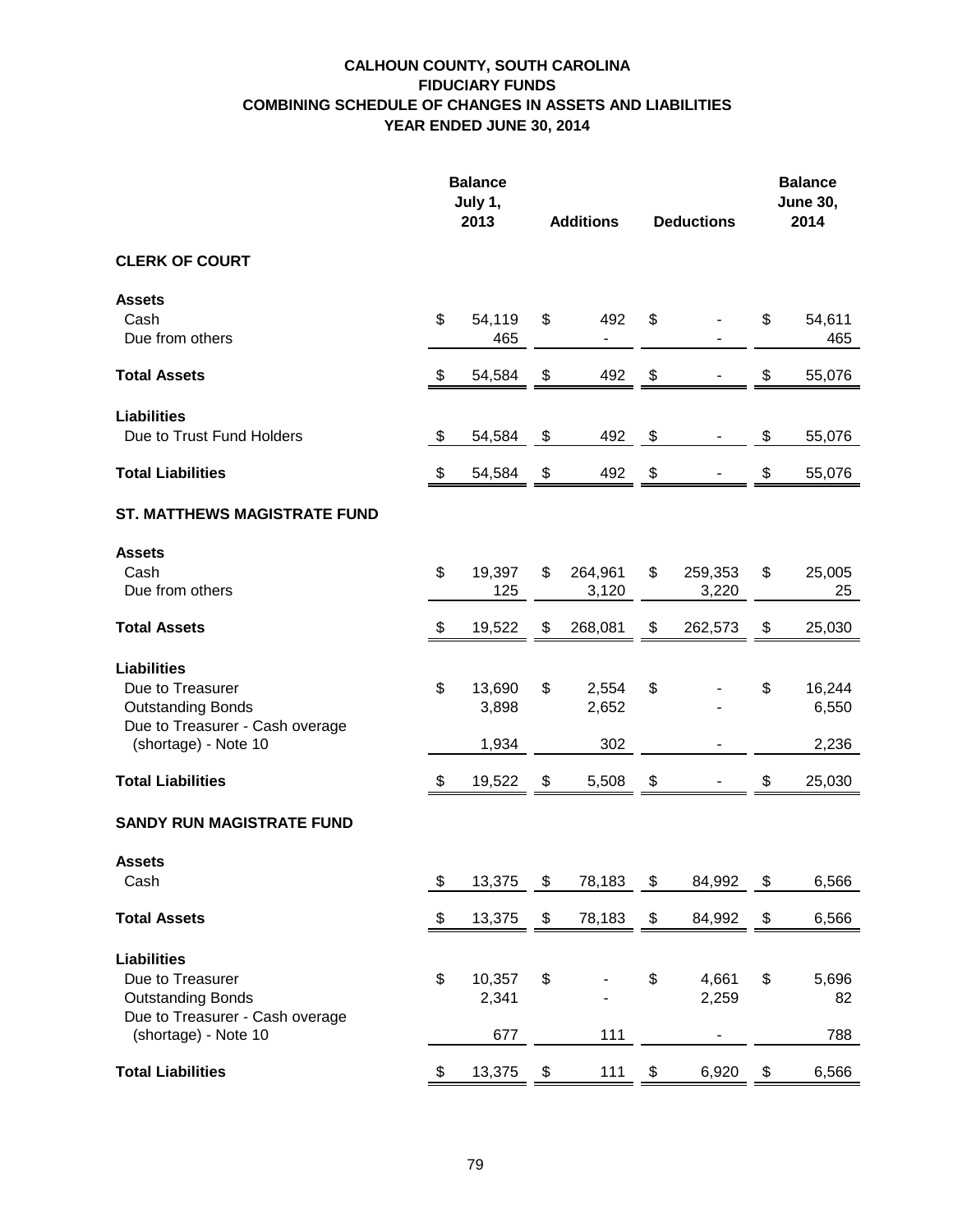# **YEAR ENDED JUNE 30, 2014 CALHOUN COUNTY, SOUTH CAROLINA FIDUCIARY FUNDS COMBINING SCHEDULE OF CHANGES IN ASSETS AND LIABILITIES**

|                                                                                                                                           |                         | <b>Balance</b><br>July 1,<br>2013 |    | <b>Additions</b>                                                           |                           | <b>Deductions</b>                  | <b>Balance</b><br><b>June 30,</b><br>2014 |                              |  |
|-------------------------------------------------------------------------------------------------------------------------------------------|-------------------------|-----------------------------------|----|----------------------------------------------------------------------------|---------------------------|------------------------------------|-------------------------------------------|------------------------------|--|
| <b>CAMERON MAGISTRATE FUND</b>                                                                                                            |                         |                                   |    |                                                                            |                           |                                    |                                           |                              |  |
| <b>Assets</b><br>Cash                                                                                                                     | $\sqrt[6]{\frac{1}{2}}$ | 6,843                             | \$ | 32,628                                                                     | $\boldsymbol{\mathsf{S}}$ | 34,509                             | \$                                        | 4,962                        |  |
| <b>Total Assets</b>                                                                                                                       | \$                      | 6,843                             | \$ | 32,628                                                                     | \$                        | 34,509                             | \$                                        | 4,962                        |  |
| <b>Liabilities</b><br>Due to Treasurer<br>Outstanding bonds<br>Held for jurors<br>Due to Treasurer - Cash overage<br>(shortage) - Note 10 | \$                      | 4,191<br>416<br>110<br>2,126      | \$ | $\qquad \qquad \blacksquare$<br>222<br>800<br>$\qquad \qquad \blacksquare$ | \$                        | 2,008<br>685<br>210                | \$                                        | 2,183<br>638<br>225<br>1,916 |  |
| <b>Total Liabilities</b>                                                                                                                  | \$                      | 6,843                             | \$ | 1,022                                                                      | \$                        | 2,903                              | \$                                        | 4,962                        |  |
| <b>DELINQUENT TAX FUND</b>                                                                                                                |                         |                                   |    |                                                                            |                           |                                    |                                           |                              |  |
| <b>Assets</b><br>Cash                                                                                                                     | \$                      | 256,984                           | \$ |                                                                            | \$                        | 1,309                              | \$                                        | 255,675                      |  |
| <b>Total Assets</b>                                                                                                                       | \$                      | 256,984                           | \$ |                                                                            | \$                        | 1,309                              | \$                                        | 255,675                      |  |
| <b>Liabilities</b><br>Due to Trust Fund Holders<br>Due to Treasurer                                                                       | \$                      | 256,984                           | \$ | 71,690                                                                     | \$                        | 72,999<br>$\overline{\phantom{0}}$ | \$                                        | 183,985<br>71,690            |  |
| <b>Total Liabilities</b>                                                                                                                  | \$                      | 256,984                           | \$ | 71,690                                                                     | \$                        | 72,999                             | \$                                        | 255,675                      |  |
| <b>CALHOUN COUNTY SCHOOL</b><br><b>DISTRICT FUND</b>                                                                                      |                         |                                   |    |                                                                            |                           |                                    |                                           |                              |  |
| <b>Assets</b><br>Cash<br>Property taxes receivable                                                                                        |                         | \$4,965,812<br>615,284            | \$ | 455,119<br>151,245                                                         | \$                        |                                    | S                                         | 5,420,931<br>766,529         |  |
| <b>Total Assets</b>                                                                                                                       |                         | \$5,581,096                       | \$ | 606,364                                                                    | \$                        |                                    |                                           | \$6,187,460                  |  |
| <b>Liabilities</b><br>Due to Trust Fund Holders                                                                                           |                         | \$5,581,096                       | \$ | 606,364                                                                    | \$                        |                                    |                                           | \$6,187,460                  |  |
| <b>Total Liabilities</b>                                                                                                                  |                         | \$5,581,096                       | \$ | 606,364                                                                    | \$                        |                                    | \$                                        | 6,187,460                    |  |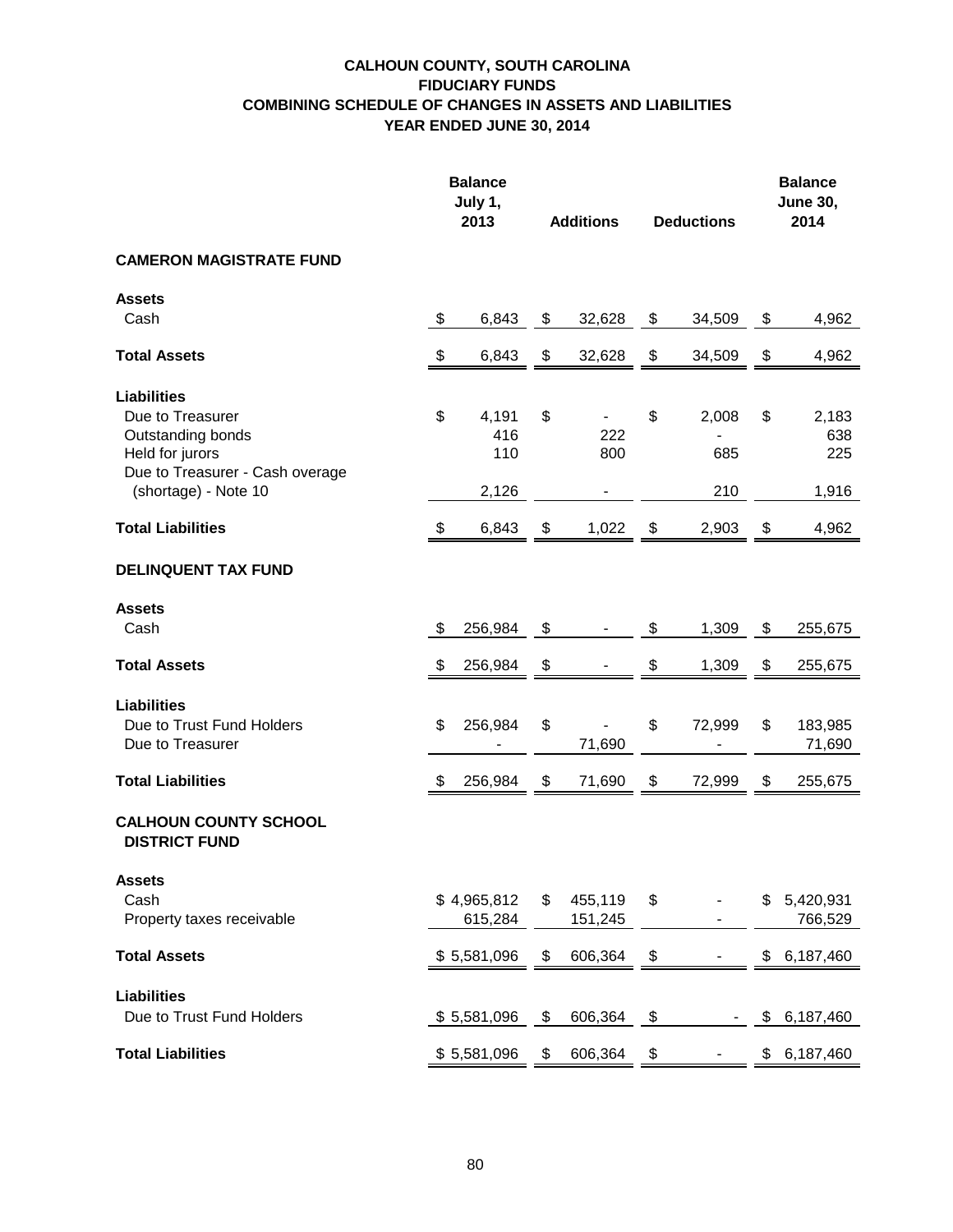# **YEAR ENDED JUNE 30, 2014 CALHOUN COUNTY, SOUTH CAROLINA FIDUCIARY FUNDS COMBINING SCHEDULE OF CHANGES IN ASSETS AND LIABILITIES**

|                                              | <b>Balance</b><br>July 1,<br><b>Additions</b><br>2013 |                 | <b>Deductions</b>     |                         | <b>Balance</b><br><b>June 30,</b><br>2014 |                          |                  |
|----------------------------------------------|-------------------------------------------------------|-----------------|-----------------------|-------------------------|-------------------------------------------|--------------------------|------------------|
| <b>MASTER IN EQUITY</b>                      |                                                       |                 |                       |                         |                                           |                          |                  |
| <b>Assets</b>                                |                                                       |                 |                       |                         |                                           |                          |                  |
| Cash                                         | \$                                                    | 21,994          | \$<br>76,053          | \$                      | 76,049                                    | \$                       | 21,998           |
| Due from others<br><b>Total Assets</b>       | \$                                                    | 18<br>22,012    | \$<br>76,053          | $\overline{\mathbb{S}}$ | 76,053                                    | $\overline{\mathcal{S}}$ | 14<br>22,012     |
| <b>Liabilities</b>                           |                                                       |                 |                       |                         |                                           |                          |                  |
| Due to Trust Fund Holders                    | \$                                                    | 22,012          | \$                    | \$                      |                                           | \$                       | 22,012           |
| <b>Total Liabilities</b>                     | \$                                                    | 22,012          | \$                    | \$                      |                                           | \$                       | 22,012           |
| <b>JUDGE OR PROBATE</b>                      |                                                       |                 |                       |                         |                                           |                          |                  |
| <b>Assets</b>                                |                                                       |                 |                       |                         |                                           |                          |                  |
| Cash                                         | $\boldsymbol{\mathsf{S}}$                             |                 | \$<br>4,881           | \$                      |                                           | \$                       | 4,881            |
| <b>Total Assets</b>                          | \$                                                    |                 | \$<br>4,881           | \$                      |                                           | \$                       | 4,881            |
| <b>Liabilities</b>                           |                                                       |                 |                       |                         |                                           |                          |                  |
| Due to Treasurer                             | \$                                                    |                 | \$<br>4,881           | \$                      |                                           | \$                       | 4,881            |
| <b>Total Liabilities</b>                     | \$                                                    |                 | \$<br>4,881           | \$                      |                                           | \$                       | 4,881            |
| <b>TOTAL AGENCY FUNDS</b>                    |                                                       |                 |                       |                         |                                           |                          |                  |
| <b>Assets</b>                                |                                                       |                 |                       |                         |                                           |                          |                  |
| Cash                                         |                                                       | \$5,338,524     | \$<br>912,317         | \$                      | 456,212                                   | \$                       | 5,794,629        |
| Property taxes receivable<br>Due from others |                                                       | 615,284<br>608  | 151,245<br>3,120      |                         | 3,224                                     |                          | 766,529<br>504   |
| <b>Total Assets</b>                          |                                                       | \$5,954,416     | \$1,066,682           | \$                      | 459,436                                   | \$                       | 6,561,662        |
|                                              |                                                       |                 |                       |                         |                                           |                          |                  |
| <b>Liabilities</b>                           |                                                       |                 |                       |                         |                                           |                          |                  |
| Due to Treasurer<br><b>Outstanding Bonds</b> | \$                                                    | 28,238<br>6,655 | \$<br>79,125<br>2,874 | \$                      | 6,669<br>2,259                            | \$                       | 100,694<br>7,270 |
| Due to Treasurer - Cash overage              |                                                       |                 |                       |                         |                                           |                          |                  |
| (shortage) - Note 10<br>Held for jurors      |                                                       | 4,737<br>110    | 413<br>800            |                         | 210<br>685                                |                          | 4,940<br>225     |
| Due to Trust Fund holders                    |                                                       | 5,914,676       | 606,856               |                         | 72,999                                    |                          | 6,448,533        |
| <b>Total Liabilities</b>                     |                                                       | \$5,954,416     | \$<br>690,068         | \$                      | 82,822                                    | \$                       | 6,561,662        |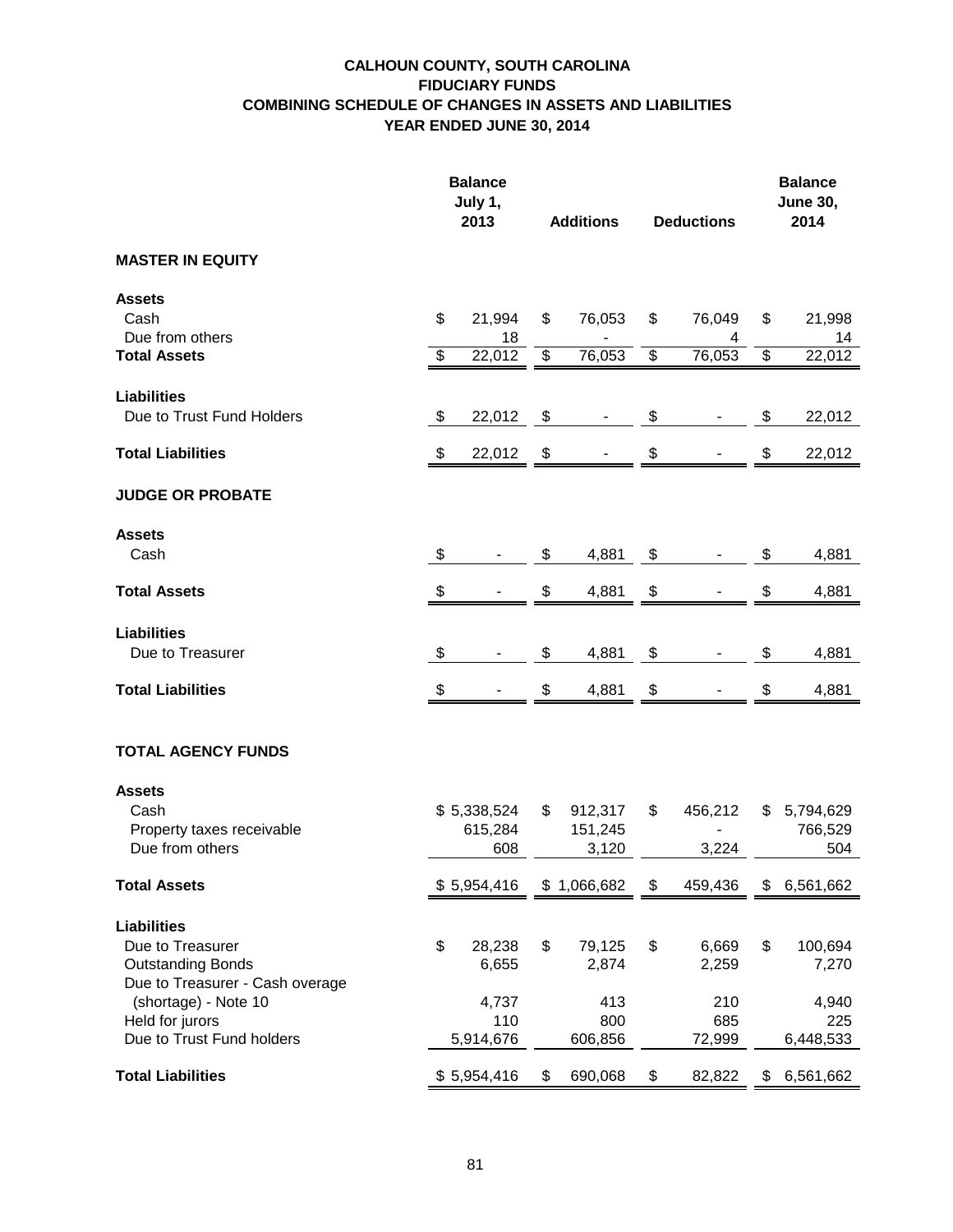# **CALHOUN COUNTY SCHEDULE OF FINES, ASSESSMENTS AND SURCHARGES FOR THE YEAR ENDED JUNE 30, 2014 SPECIAL REVENUE FUND - VICTIMS RIGHTS FUND**

|                                                   |                       | <b>Clerk of</b> |                    |               |
|---------------------------------------------------|-----------------------|-----------------|--------------------|---------------|
|                                                   |                       | <b>Court</b>    | <b>Magistrates</b> | <b>Total</b>  |
| <b>County Fines</b>                               |                       |                 |                    |               |
| Court fines collected                             | \$                    | 112,806         | \$<br>5,740        | \$<br>118,546 |
| Court fines retained by County                    |                       | 48,700          |                    | 48,700        |
| Court fines remitted to the State Treasurer       | $\boldsymbol{\theta}$ | 64,106          | \$<br>5,740        | \$<br>69,846  |
| <b>Court Assessments</b>                          |                       |                 |                    |               |
| Court assessments collected                       | \$                    | 8,585           | \$<br>135,012      | \$<br>143,597 |
| Court assessments retained by County              |                       | 4,034           | 13,280             | 17,314        |
|                                                   |                       |                 |                    |               |
| Court assessments remitted to the State Treasurer | $\boldsymbol{\theta}$ | 4,551           | \$<br>121,732      | \$<br>126,283 |
| <b>Court Surcharges</b>                           |                       |                 |                    |               |
| Court surcharges collected                        | \$                    | 7,744           | \$<br>69,172       | \$<br>76,916  |
| Court surcharges retained by County               |                       | 2,789           | 5,483              | 8,272         |
|                                                   |                       |                 |                    |               |
| Court surcharges remitted to State Treasurer      | \$                    | 4,955           | \$<br>63,689       | \$<br>68,644  |
| <b>Victims Services</b>                           |                       |                 |                    |               |
| Court assessments allocated to Victim Services    | \$                    | 4,034           | \$<br>13,280       | \$<br>17,314  |
| Court surcharges allocated to Victim Services     |                       | 2,789           | 5,483              | 8,272         |
|                                                   |                       |                 |                    |               |
| Funds available for carryforward                  | \$                    | 6,823           | \$<br>18,763       | \$<br>25,586  |
| <b>Victims Assistance</b>                         |                       |                 |                    |               |
| Beginning Balance - July 1, 2013                  |                       |                 | \$<br>54,322       |               |
| Funds available for carryforward                  |                       |                 | 25,586             |               |
| Victims Services expenditures                     |                       |                 | (33, 753)          |               |
| Ending Balance - June 30, 2014                    |                       |                 | \$<br>46,155       |               |
|                                                   |                       |                 |                    |               |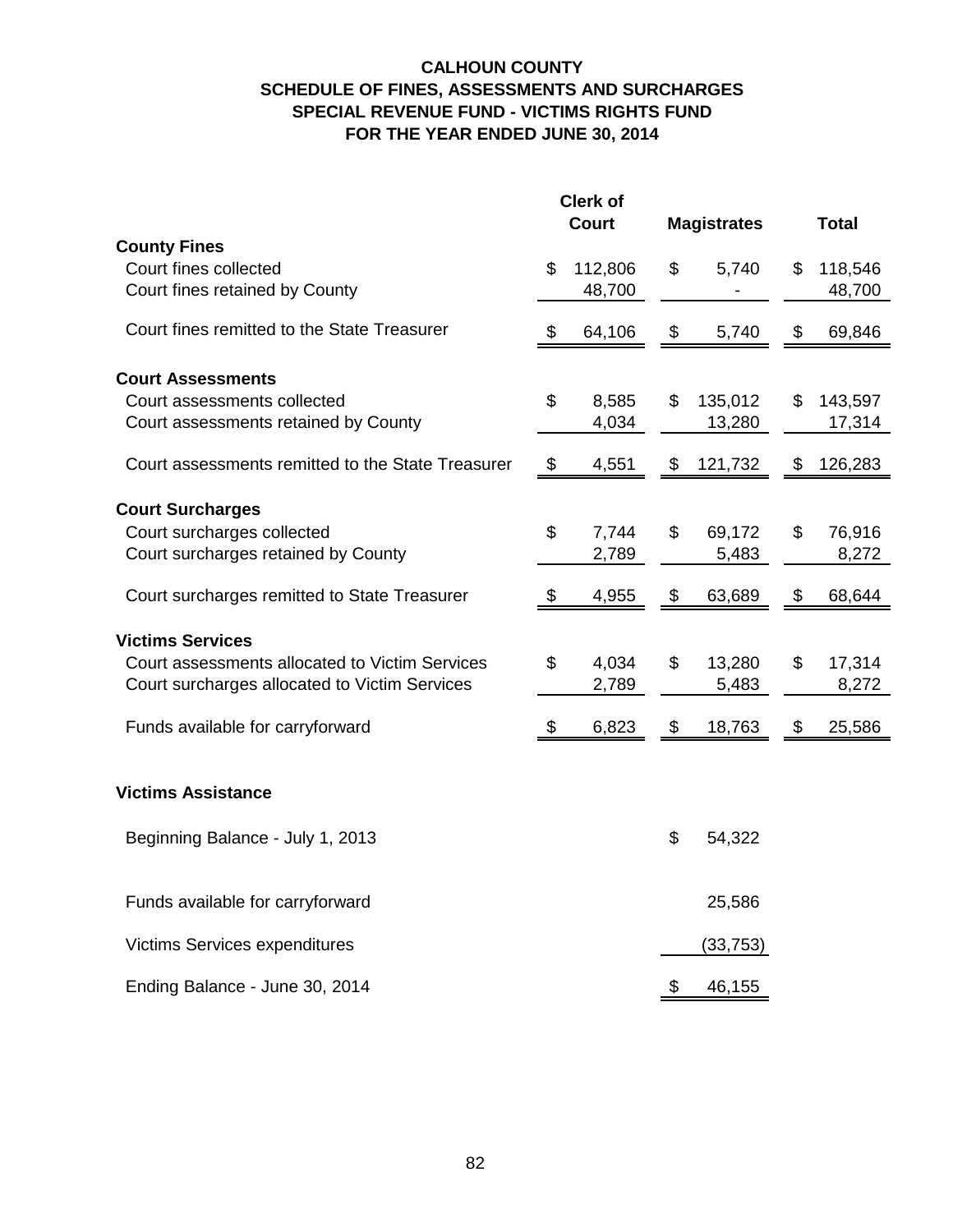# **CALHOUN COUNTY, SOUTH CAROLINA COMPUTATION OF LEGAL DEBT MARGIN JUNE 30, 2014**

| Real and Other Personal Property Assessed Value                           | \$<br>55,928,719 |
|---------------------------------------------------------------------------|------------------|
| Less: Exempt Property Assessed Value                                      | 1,620,100        |
| Net Real Other Personal Property Assessed Value                           | 54,308,619       |
| <b>Vehicles Assessed Value</b>                                            | 7,899,750        |
| <b>Total Taxable Assessed Value</b>                                       | 62,208,369       |
| Debt Limit - Eight Percent (8%) of Total Taxable<br><b>Assessed Value</b> | 4,976,670        |
| Amount of Debt Applicable to Debt Limit:<br><b>Total Bonded Debt</b>      |                  |
| <b>LEGAL DEBT MARGIN</b>                                                  | 4,976,670        |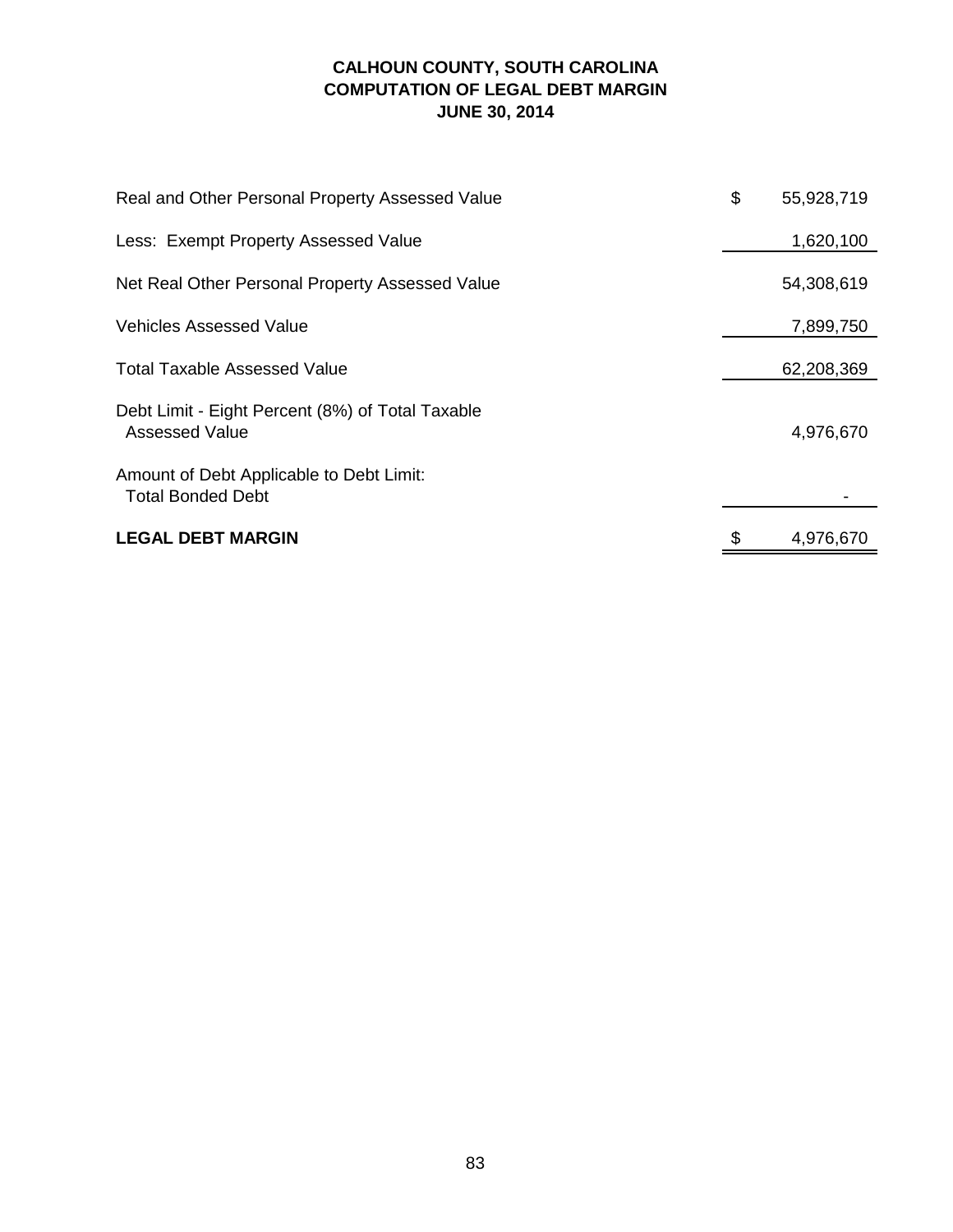# **CALHOUN COUNTY, SOUTH CAROLINA GENERAL FUND SCHEDULE OF MISCELLANEOUS REVENUE FOR THE YEAR ENDED JUNE 30, 2014**

| Discounts earned                  | \$<br>2,060   |
|-----------------------------------|---------------|
| Computer service reimbursement    | 9,588         |
| Franchise fees                    | 5,519         |
| Library - fax, fines, and postage | 8,436         |
| <b>Miscellaneous</b>              | 59,662        |
| Landfill fees                     | 15,117        |
| Animal control fees               | 185           |
| Sale of recycle goods             | 20,900        |
| Equipment, supplies, and fax      | 6,467         |
|                                   |               |
| TOTAL MISCELLANEOUS REVENUE       | \$<br>127,934 |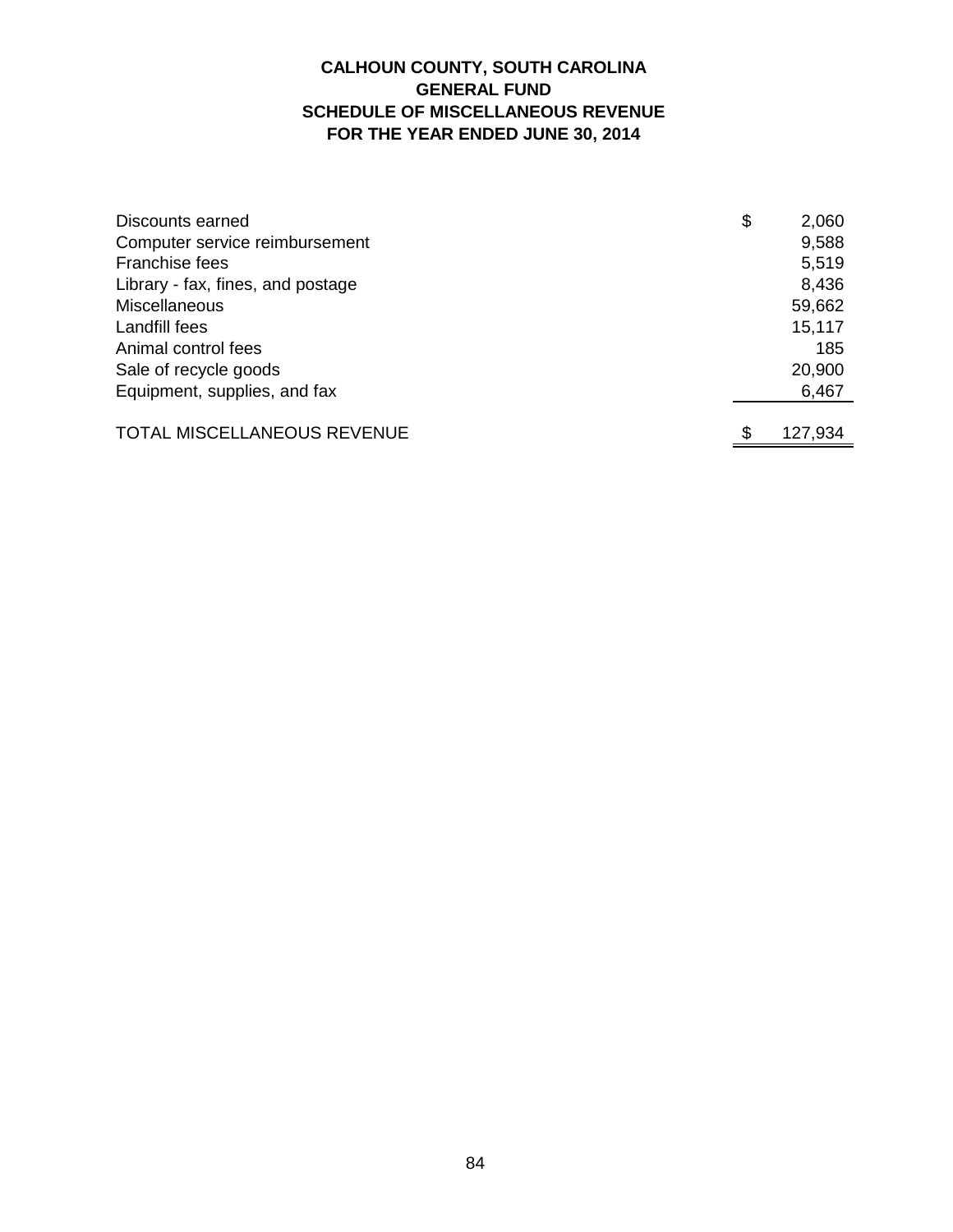# **CALHOUN COUNTY, SOUTH CAROLINA SCHEDULE OF DELINQUENT TAXES RECEIVABLE JUNE 30, 2014**

| <b>Tax Year</b>                                                                                                                                  | <b>Delinquent</b><br><b>Taxes</b>                                                                                |
|--------------------------------------------------------------------------------------------------------------------------------------------------|------------------------------------------------------------------------------------------------------------------|
| 2004<br>2005<br>2006<br>2007<br>2008<br>2009<br>2010<br>2011<br>2012<br>2013<br><b>Rollbacks</b>                                                 | \$<br>41,692<br>47,939<br>67,620<br>50,271<br>87,969<br>91,266<br>76,076<br>86,757<br>96,142<br>468,553<br>6,176 |
| <b>DELINQUENT TAXES RECEIVABLE, JUNE 30, 2014</b>                                                                                                | \$<br>1,120,461                                                                                                  |
| Delinquent taxes, June 30, 2013                                                                                                                  | \$<br>1,092,426                                                                                                  |
| Add executions, March 18, 2014<br>Supplementals                                                                                                  | 786,943<br>169,092                                                                                               |
| Less:<br>Collections<br>Errors<br>Refunds<br><b>Nulla Bonaes</b>                                                                                 | 886,294<br>35,673<br>4,478<br>1,555                                                                              |
| <b>DELINQUENT TAXES RECEIVABLE, JUNE 30, 2014</b>                                                                                                | \$<br>1,120,461                                                                                                  |
| Distribution                                                                                                                                     |                                                                                                                  |
| <b>General Fund</b><br><b>Special Assessment Fund</b><br><b>Calhoun County School District</b><br><b>Capital Projects</b><br><b>Debt Service</b> | \$<br>433,143<br>23,196<br>631,131<br>10,956<br>22,035                                                           |
| <b>TOTAL</b>                                                                                                                                     | \$<br>1,120,461                                                                                                  |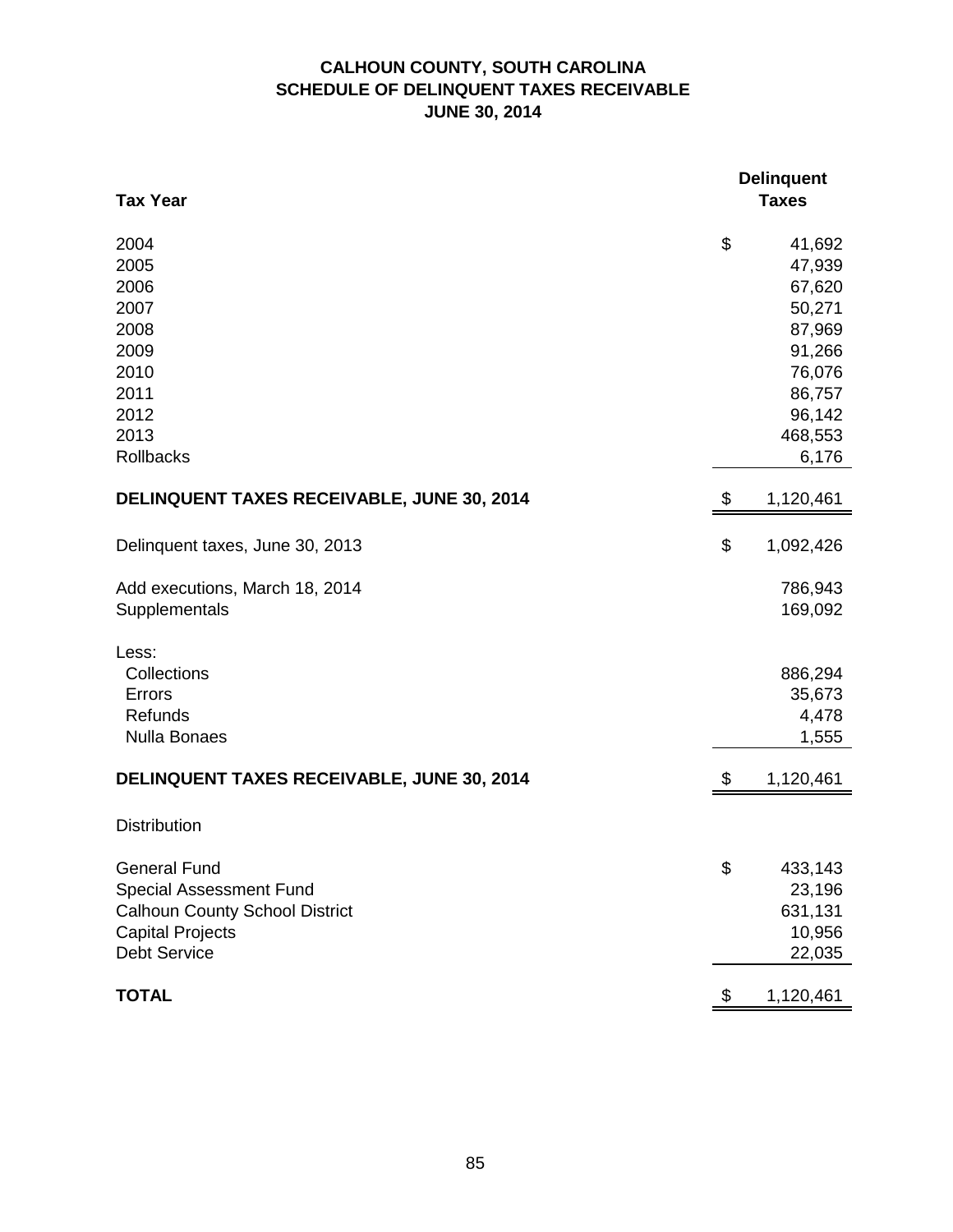# McGregor & COMPANY...

CERTIFIED PUBLIC ACCOUNTANTS | SINCE 1930

AMERICAN INSTITUTE OF CERTIFIED PUBLIC ACCOUNTANTS . SOUTH CAROLINA ASSOCIATION OF CERTIFIED PUBLIC ACCOUNTANTS

#### **PARTNERS**

C.C. McGregor, CPA. 1906-1968

W.C. Stevenson, CPA B.T. Kight, CPA G.D. Skipper, CPA L.R. Leaphart, Jr, CPA M.J. Binnicker, CPA W.W. Francis, CPA

D.L. Richardson, CPA | E.C. Inabinet, CPA S.S. Luoma, CPA T.M. McCall, CPA H.D. Brown, Jr, CPA L.B. Salley, CPA

D.K. Strickland.CPA J.P. McGuire, CPA L.H. Kelly, CPA

**ASSOCIATES** 

V.K. Laroche, CPA G.N. Mundy. CPA M.L. Layman, CPA P.A. Betette, Jr, CPA S. Wo. CPA C.D. Hinchee, CPA J.R. Matthews, II, CPA

G.P. Davis, CPA H.J. Darver, CPA K.B. Snipes, CPA H.O. Crider, Jr. CPA F.C. Gillam, CPA M.L. Goode, CPA

# **INDEPENDENT AUDITOR'S REPORT ON INTERNAL CONTROL OVER FINANCIAL REPORTING AND ON COMPLIANCE AND OTHER MATTERS BASED ON AN AUDIT OF FINANCIAL STATEMENTS PERFORMED IN ACCORDANCE WITH** *GOVERNMENT AUDITING STANDARDS*

To the County Council Calhoun County, South Carolina St. Matthews, South Carolina

We have audited, in accordance with the auditing standards generally accepted in the United States of America and the standards applicable to financial audits contained in *Government Auditing Standards* issued by the Comptroller General of the United States, the financial statements of the governmental activities, the business-type activities, each major fund, and the aggregate remaining fund information of Calhoun County, South Carolina, as of and for the year ended June 30, 2014, and the related notes to the financial statements, which collectively comprise Calhoun County, South Carolina's basic financial statements and have issued our report thereon dated February 6, 2015.

### **Internal Control Over Financial Reporting**

In planning and performing our audit of the financial statements, we considered Calhoun County, South Carolina's internal control over financial reporting (internal control) to determine the audit procedures that are appropriate in the circumstances for the purpose of expressing our opinions on the financial statements, but not for the purpose of expressing an opinion on the effectiveness of Calhoun County, South Carolina's internal control. Accordingly, we do not express an opinion on the effectiveness of Calhoun County, South Carolina's internal control.

A *deficiency in internal control* exists when the design or operation of a control does not allow management or employees, in the normal course of performing their assigned functions, to prevent, or detect and correct, misstatements on a timely basis. A *material weakness* is a deficiency, or a combination of deficiencies, in internal control such that there is a reasonable possibility that a material misstatement of the entity's financial statements will not be prevented, or detected and corrected on a timely basis. A *significant deficiency* is a deficiency, or a combination of deficiencies, in internal control that is less severe than a material weakness, yet important enough to merit attention by those charged with governance.

86

ORANGEBURG 1190 Boulevard Street Orangeburg, SC 29115  $(803)$  536-1015 fax (803) 536-1020

BARNWELL  $(803)$  259-1163 fax (803) 259-5469 COLUMBIA (803) 787-0003 fax (803) 787-2299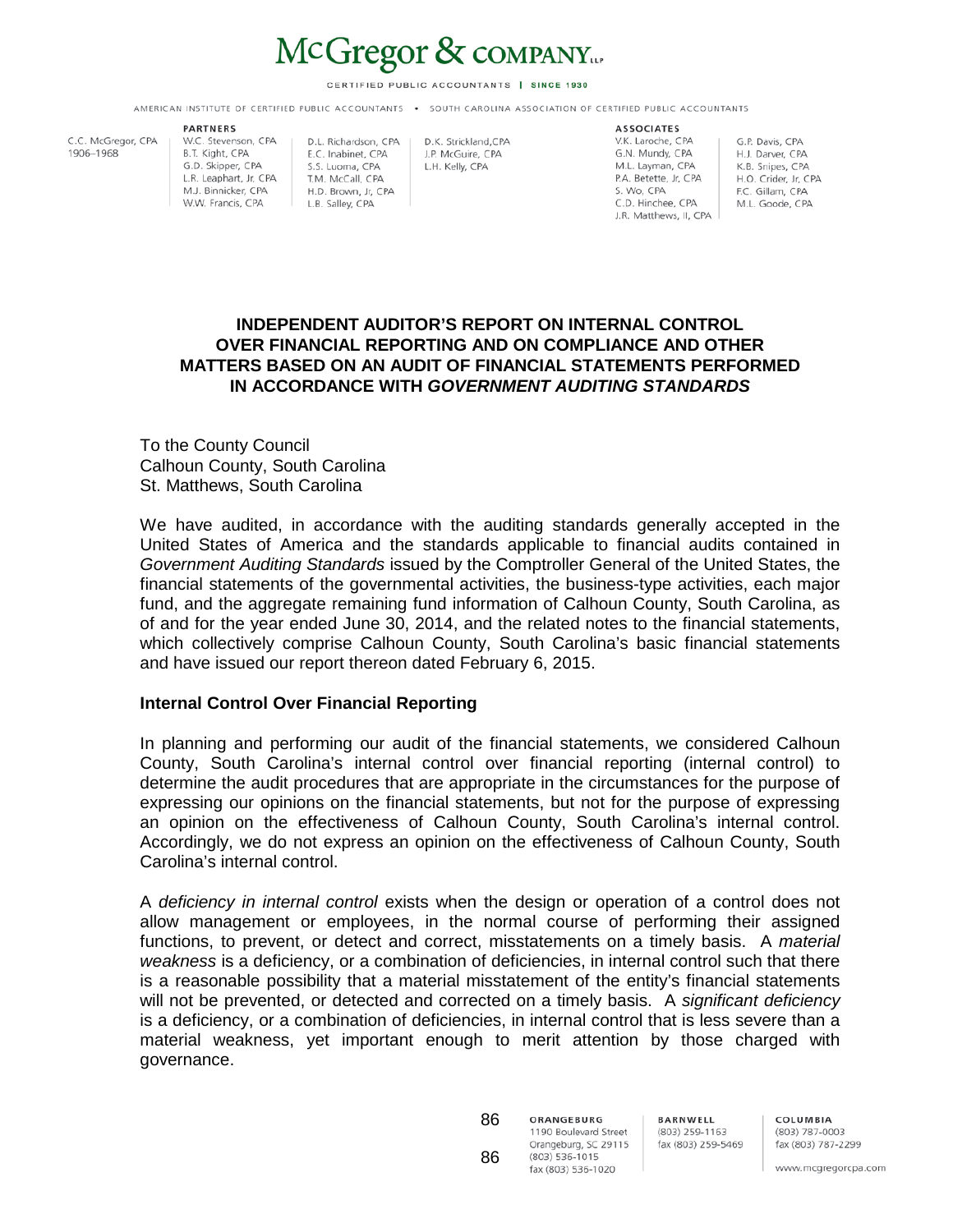# **INDEPENDENT AUDITOR'S REPORT ON INTERNAL CONTROL OVER FINANCIAL REPORTING AND ON COMPLIANCE AND OTHER MATTERS BASED ON AN AUDIT OF FINANCIAL STATEMENTS PERFORMED IN ACCORDANCE WITH** *GOVERNMENT AUDITING STANDARDS*

(continued)

Our consideration of internal control was for the limited purpose described in the first paragraph of this section and was not designed to identify all deficiencies in internal control that might be material weaknesses or significant deficiencies. Given these limitations, during our audit we did not identify any deficiencies in internal control that we consider to be material weaknesses. However, material weaknesses may exist that have not been identified.

### **Compliance and Other Matters**

As part of obtaining reasonable assurance about whether Calhoun County, South Carolina's financial statements are free from material misstatement, we performed tests of its compliance with certain provisions of laws, regulations, contracts, and grant agreements, noncompliance with which could have a direct and material effect on the determination of financial statement amounts. However, providing an opinion on compliance with those provisions was not an objective of our audit, and accordingly, we do not express such an opinion. The results of our tests disclosed no instances of noncompliance or other matters that are required to be reported under *Government Auditing Standards.*

### **Purpose of this Report**

The purpose of this report is solely to describe the scope of our testing of internal control and compliance and the results of that testing, and not to provide an opinion on the effectiveness of the entity's internal control or on compliance. This report is an integral part of an audit performed in accordance with *Government Auditing Standards* in considering the entity's internal control and compliance. Accordingly, this communication is not suitable for any other purpose.

MCHregor 4 Co. LLP

Orangeburg, South Carolina February 6, 2015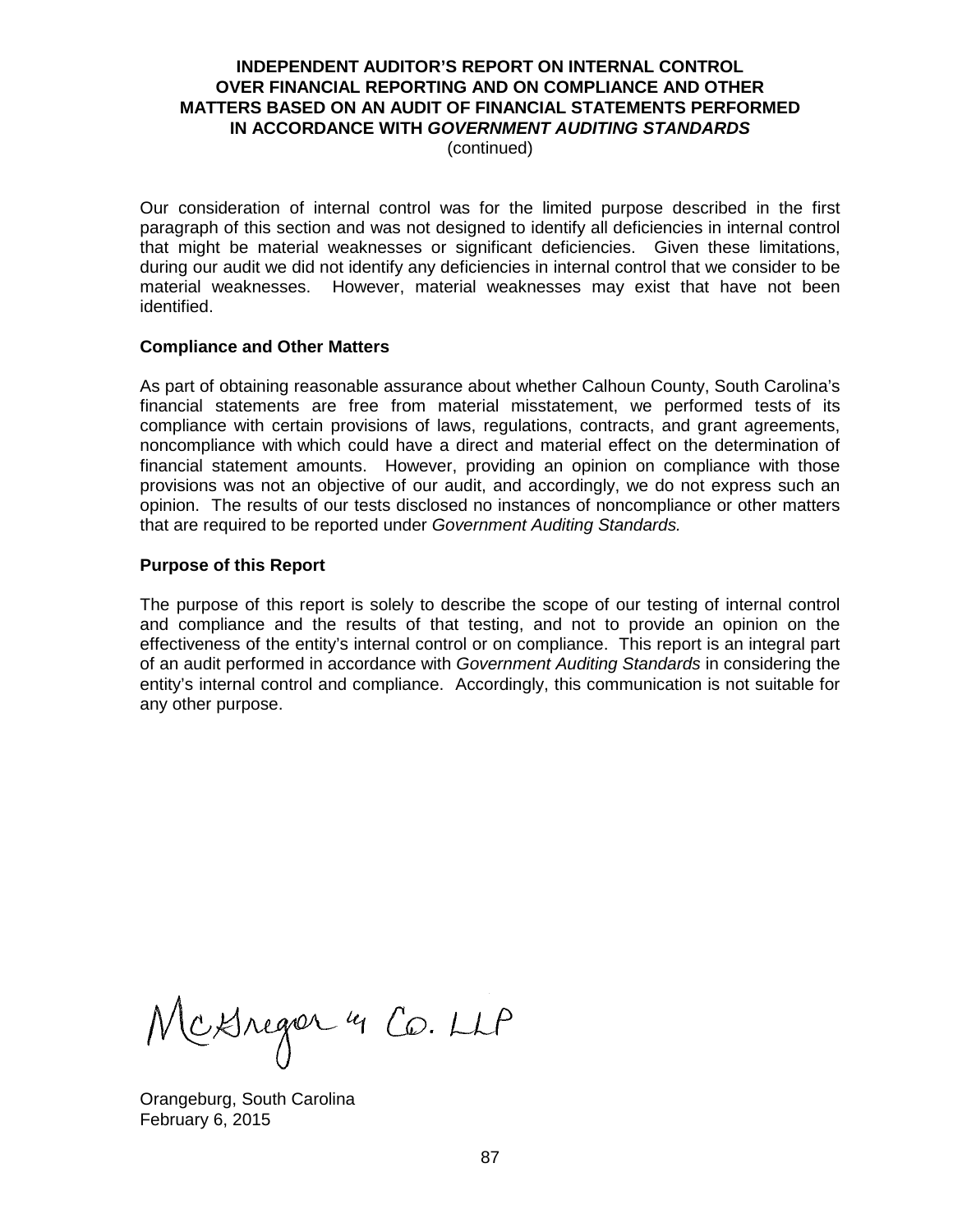

CERTIFIED PUBLIC ACCOUNTANTS | SINCE 1930

AMERICAN INSTITUTE OF CERTIFIED PUBLIC ACCOUNTANTS . SOUTH CAROLINA ASSOCIATION OF CERTIFIED PUBLIC ACCOUNTANTS

**PARTNERS** 

C.C. McGregor, CPA 1906-1968

W.C. Stevenson, CPA B.T. Kight, CPA G.D. Skipper, CPA L.R. Leaphart, Jr. CPA M.J. Binnicker, CPA W.W. Francis, CPA

D.L. Richardson, CPA | E.C. Inabinet, CPA S.S. Luoma, CPA T.M. McCall, CPA H.D. Brown, Jr, CPA<br>L.B. Salley, CPA

D.K. Strickland.CPA **LP McGuire, CPA** L.H. Kelly, CPA

**ASSOCIATES** V.K. Laroche, CPA G.N. Mundy, CPA M.L. Layman, CPA P.A. Betette, Jr. CPA S. Wo. CPA C.D. Hinchee, CPA J.R. Matthews, II, CPA

G.P. Davis, CPA H.J. Darver, CPA K.B. Snipes, CPA H.O. Crider, Jr. CPA F.C. Gillam, CPA M.L. Goode, CPA

# **INDEPENDENT AUDITOR'S REPORT ON COMPLIANCE FOR EACH MAJOR PROGRAM AND ON INTERNAL CONTROL OVER COMPLIANCE REQUIRED BY OMB CIRCULAR A-133**

To the County Council Calhoun County, South Carolina St. Matthews, South Carolina

### **Report on Compliance for Each Major Federal Program**

We have audited Calhoun County, South Carolina's compliance with the types of compliance requirements described in the *OMB Circular A-133 Compliance Supplement* that could have a direct and material effect on each of Calhoun County, South Carolina's major federal programs for the year ended June 30, 2014. Calhoun County, South Carolina's major federal programs are identified in the summary of auditor's results section of the accompanying schedule of findings and questioned costs.

### *Management's Responsibility*

Management is responsible for compliance with the requirements of laws, regulations, contracts, and grants applicable to its federal programs.

### *Auditor's Responsibility*

Our responsibility is to express an opinion on compliance for each of Calhoun County, South Carolina's major federal programs based on our audit of the types of compliance requirements referred to above. We conducted our audit of compliance in accordance with auditing standards generally accepted in the United States of America; the standards applicable to financial audits contained in *Government Auditing Standards*, issued by the Comptroller General of the United States; and OMB Circular A-133, *Audits of States, Local Governments, and Non-Profit Organizations*. Those standards and OMB Circular A-133 require that we plan and perform the audit to obtain reasonable assurance about whether noncompliance with the types of compliance requirements referred to above that could have a direct and material effect on a major federal program occurred. An audit includes examining, on a test basis, evidence about Calhoun County, South Carolina's compliance with those requirements and performing such other procedures as we considered necessary in the circumstances.

We believe that our audit provides a reasonable basis for our opinion on compliance for each major federal program. However, our audit does not provide a legal determination of Calhoun County, South Carolina's compliance.

88

ORANGERURG 1190 Boulevard Street Orangeburg, SC 29115  $(803)$  536-1015 fax (803) 536-1020

**RARNWELL**  $(803)$  259-1163 fax (803) 259-5469 COLUMBIA (803) 787-0003 fax (803) 787-2299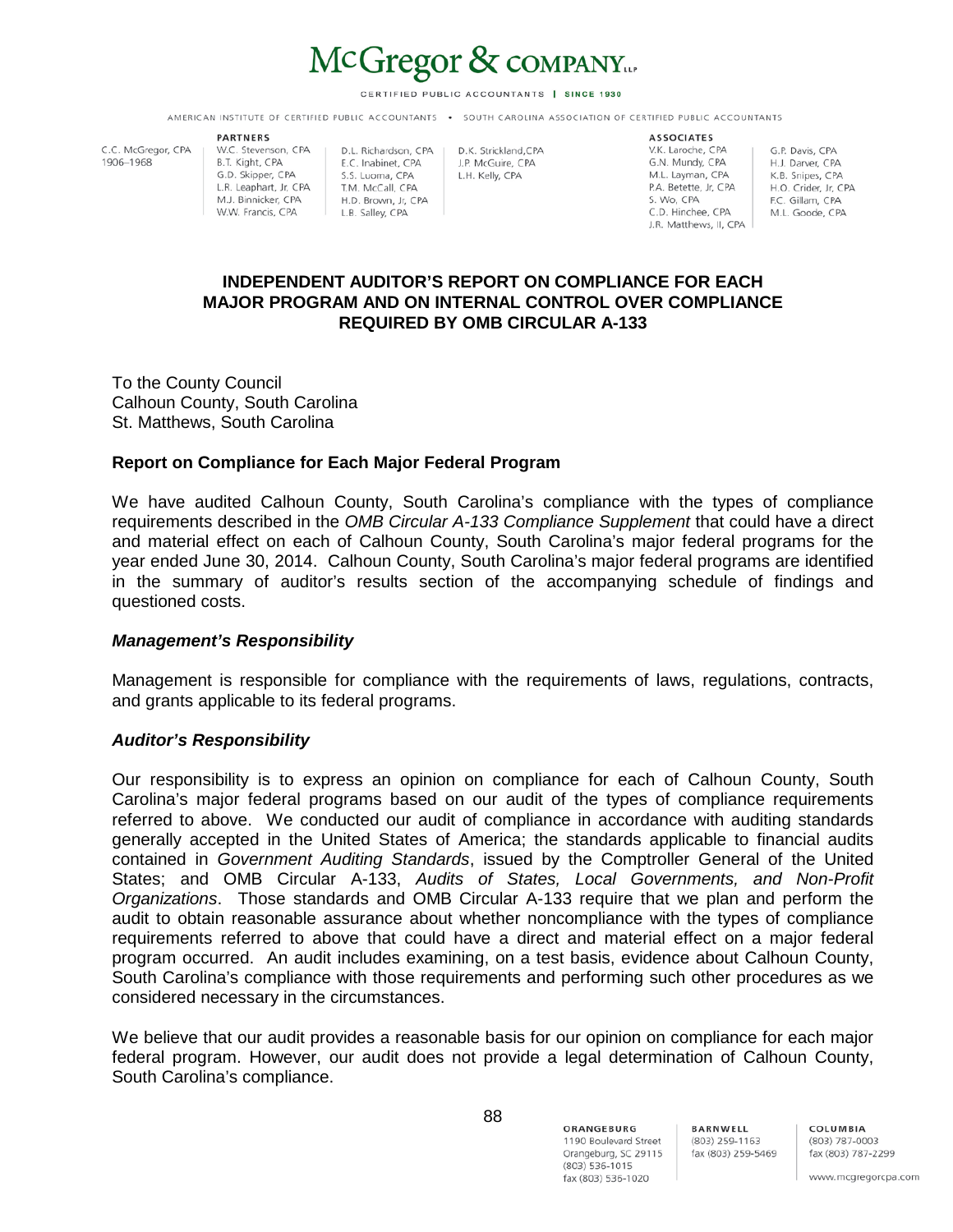### **INDEPENDENT AUDITOR'S REPORT ON COMPLIANCE FOR EACH MAJOR PROGRAM AND ON INTERNAL CONTROL OVER COMPLIANCE REQUIRED BY OMB CIRCULAR A-133**

### *Opinion on Each Major Federal Program*

In our opinion, Calhoun County, South Carolina, complied, in all material respects, with the types of compliance requirements referred to above that could have a direct and material effect on each of its major federal programs for the year ended June 30, 2014.

### **Report on Internal Control Over Compliance**

Management of Calhoun County, South Carolina, is responsible for establishing and maintaining effective internal control over compliance with the types of compliance requirements referred to above. In planning and performing our audit of compliance, we considered Calhoun County, South Carolina's internal control over compliance with the types of requirements that could have a direct and material effect on each major federal program to determine the auditing procedures that are appropriate in the circumstances for the purpose of expressing an opinion on compliance for each major federal program and to test and report on internal control over compliance in accordance with OMB Circular A-133, but not for the purpose of expressing an opinion on the effectiveness of internal control over compliance. Accordingly, we do not express an opinion on the effectiveness of Calhoun County, South Carolina's internal control over compliance.

A *deficiency in internal control over compliance* exists when the design or operation of a control over compliance does not allow management or employees, in the normal course of performing their assigned functions, to prevent, or detect and correct, noncompliance with a type of compliance requirement of a federal program on a timely basis. A *material weakness in internal control over compliance* is a deficiency, or combination of deficiencies, in internal control over compliance, such that there is a reasonable possibility that material noncompliance with a type of compliance requirement of a federal program will not be prevented, or detected and corrected, on a timely basis. A *significant deficiency in internal control over compliance* is a deficiency, or a combination of deficiencies, in internal control over compliance with a type of compliance requirement of a federal program that is less severe than a material weakness in internal control over compliance, yet important enough to merit attention by those charged with governance.

Our consideration of internal control over compliance was for the limited purpose described in the first paragraph of this section and was not designed to identify all deficiencies in internal control over compliance that might be material weaknesses or significant deficiencies. We did not identify any deficiencies in internal control over compliance that we consider to be material weaknesses. However, material weaknesses may exist that have not been identified.

The purpose of this report on internal control over compliance is solely to describe the scope of our testing of internal control over compliance and the results of that testing based on the requirements of OMB Circular A-133. Accordingly, this report is not suitable for any other purpose.

MCgregor 4 Co. LLP

Orangeburg, South Carolina February 6, 2015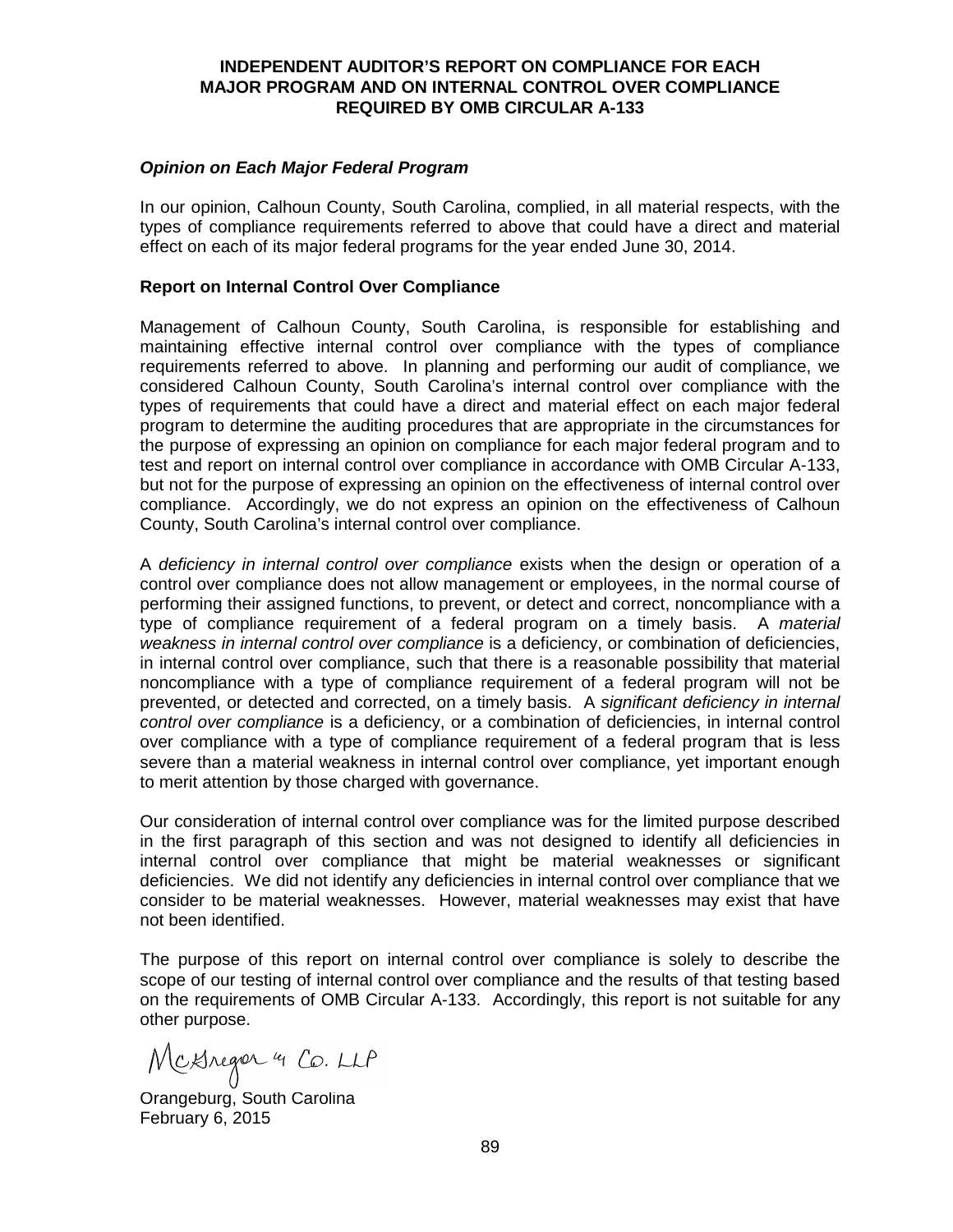### **CALHOUN COUNTY, SOUTH CAROLINA SCHEDULE OF EXPENDITURES OF FEDERAL AWARDS FOR THE YEAR ENDED JUNE 30, 2014**

| <b>FEDERAL GRANTOR/</b><br><b>PASS-THROUGH GRANTOR/</b><br><b>PROGRAM OR CLUSTER TITLE</b> | <b>FEDERAL</b><br><b>CFDA</b><br><b>NUMBER</b> | <b>PASS-THROUGH</b><br><b>ENTITY</b><br><b>IDENTIFYING</b><br><b>NUMBER</b> | <b>FEDERAL</b><br><b>EXPENDITURES</b> |     |
|--------------------------------------------------------------------------------------------|------------------------------------------------|-----------------------------------------------------------------------------|---------------------------------------|-----|
| US DEPARTMENT OF HEALTH AND HUMAN SERVICES:                                                |                                                |                                                                             |                                       |     |
| Through Department of Social Services:                                                     |                                                |                                                                             |                                       |     |
| Office of Child Support Enforcement:                                                       |                                                |                                                                             |                                       |     |
| Filing fees                                                                                | 93.563                                         | G-04SC404                                                                   | \$<br>12,691                          |     |
| <b>Federal Financial Assistance</b>                                                        | 93.563                                         | G-04SC404                                                                   | 46,816                                |     |
| Clerk of Court Incentive (IV-D)                                                            | 93.563                                         | G-04SC404                                                                   | 7,677                                 |     |
| <b>Family Court</b>                                                                        | 93.563                                         | G-04SC404                                                                   | 51,960                                |     |
| Sheriff's Department                                                                       | 93.563                                         | G-04SC404                                                                   | 4,719                                 |     |
| CLTC Home Delivered Meals - Council on Aging                                               | 93.045                                         | E-40456                                                                     | 23,263                                |     |
| US EPA WATER PROTECTION DIVISION                                                           |                                                |                                                                             |                                       |     |
| Water system project                                                                       | 14.228                                         | XP 95452211-0                                                               | 107,316                               |     |
| US DEPARTMENT OF HOMELAND SECURITY                                                         |                                                |                                                                             |                                       |     |
| Through SC Emergency Management Division:                                                  |                                                |                                                                             |                                       |     |
| LEMPG-2012 Supplemental                                                                    | 97.042                                         | 12EMPG01                                                                    | 11,000                                |     |
| <b>LEMPG 2013</b>                                                                          | 97.042                                         | 13EMPG01                                                                    | 45,386                                |     |
| Severe Winter Storm                                                                        | 97.036                                         | PA-04-SC-4166-PW-00040                                                      | 21,855                                |     |
| <b>NATIONAL ENDOWMENT FOR HUMANITIES:</b>                                                  |                                                |                                                                             |                                       |     |
| Through the SC Arts Commission:                                                            |                                                |                                                                             |                                       |     |
| <b>County Museum</b>                                                                       | 45.025                                         | FY15-GOS/PRE-1634                                                           | 6,009                                 |     |
| Through the SC State Library:                                                              |                                                |                                                                             |                                       |     |
| School and Public Library Partnership-IID Competitive                                      | 45.310                                         | IID-13-04                                                                   | 13,042                                |     |
| School and Public Library Partnership-IID Competitive                                      | 45.310                                         | <b>IID-12-01</b>                                                            |                                       | 348 |
| US DEPARTMENT OF AGRICULTURE                                                               |                                                |                                                                             |                                       |     |
| Rural Utilities Service - Loan ARRA                                                        | 10.781                                         |                                                                             | 293,378                               |     |
| Rural Utilities Service - Loan ARRA                                                        | 10.760                                         |                                                                             | 1,264,845                             |     |
| <b>GRAND TOTAL</b>                                                                         |                                                |                                                                             | \$<br>1,910,305                       |     |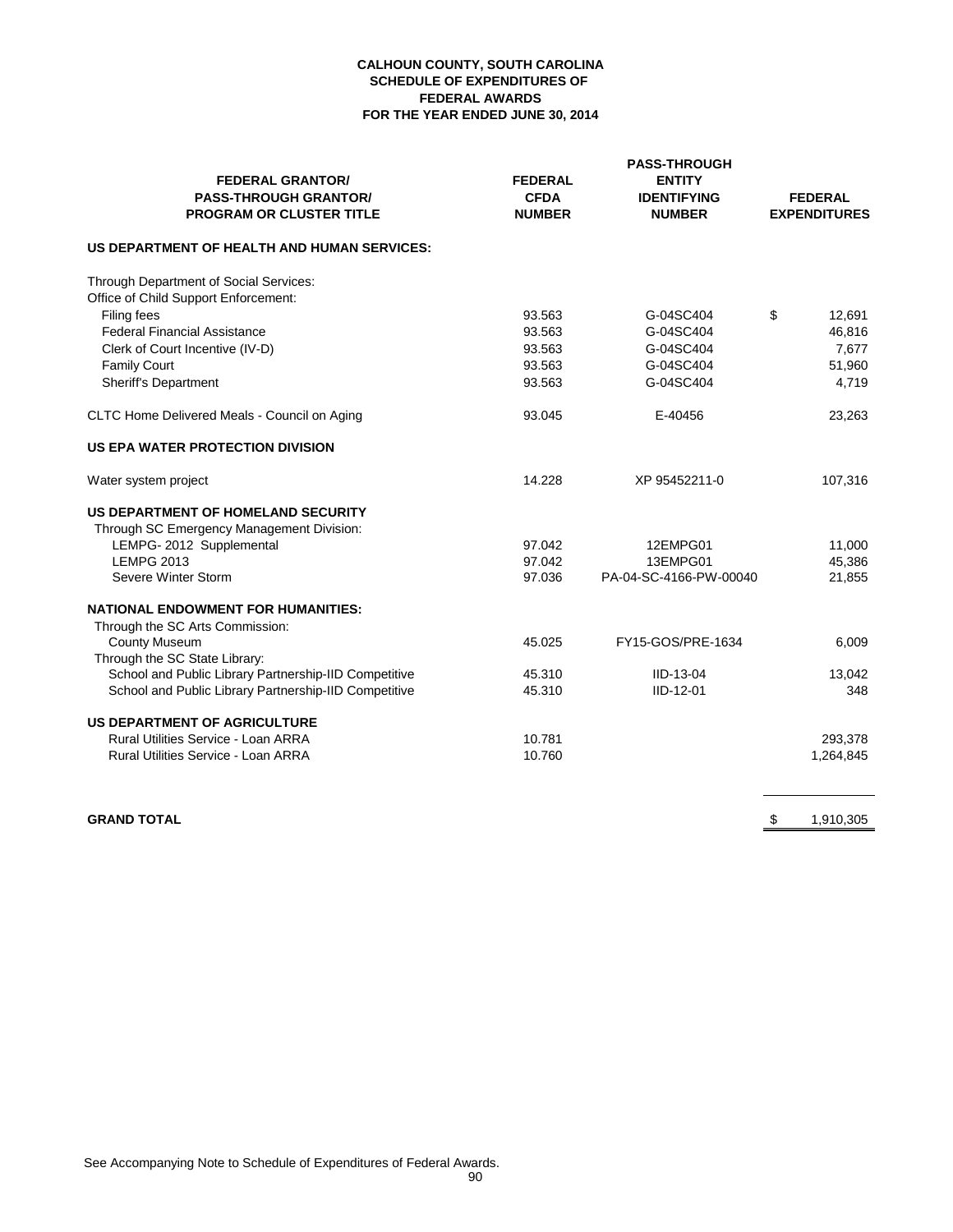# **CALHOUN COUNTY ST. MATTHEWS, SOUTH CAROLINA NOTE TO SCHEDULE OF EXPENDITURES OF FEDERAL AWARDS FOR THE YEAR ENDED JUNE 30, 2014**

## **NOTE A- BASIS OF PRESENTATION**

The accompanying schedule of expenditures of federal awards includes the federal grant activity of Calhoun County and is presented on the accrual basis of accounting. The information in this schedule is presented in accordance with the requirements of OMB Circular A-133, *Audits of States, Local Governments, and Non-Profit Organizations.* Therefore, some amounts presented in this schedule may differ from amounts presented in, or used in the preparation of, the basic financial statements.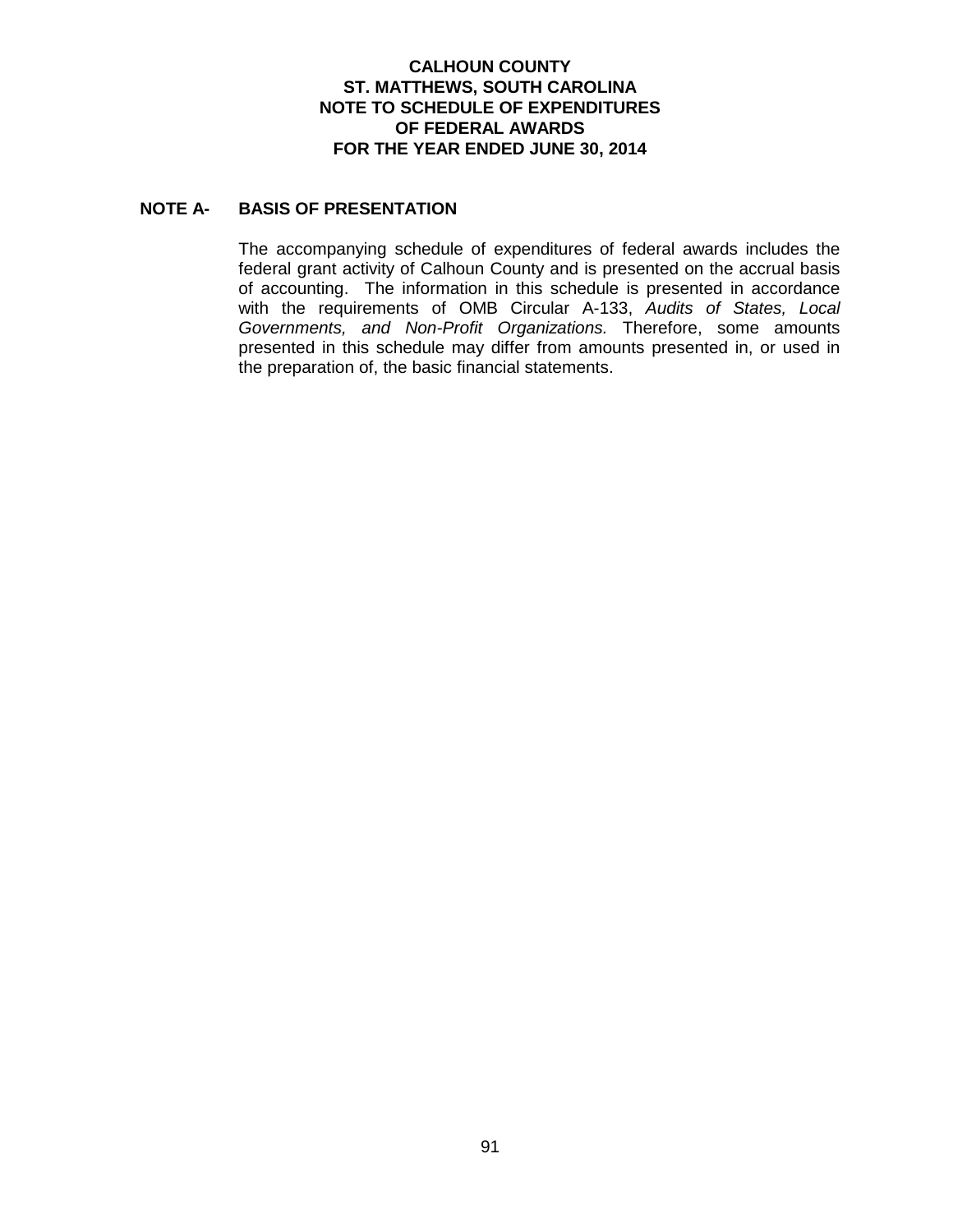# **CALHOUN COUNTY, SOUTH CAROLINA ST. MATTHEWS, SOUTH CAROLINA SCHEDULE OF FINDINGS AND QUESTIONED COSTS FOR THE YEAR ENDED JUNE 30, 2014**

### **A. Summary of Audit Results**

- 1. The auditor's report expresses an unmodified opinion on the financial statements of Calhoun County.
- 2. No significant deficiencies or material weakness were disclosed during the audit of the financial statements or reported in the *Independent Auditor's Report on Internal Control over Financial Reporting and on Compliance and Other Matters Based on an Audit of Financial Statements Performed in Accordance with Governmental Auditing Standards*.
- 3. No instances of noncompliance material to the financial statements of Calhoun County, which would be required to be reported in accordance with *Government Auditing Standards,* were disclosed during the audit.
- 4. No significant deficiencies or material weaknesses in internal control over major federal awards programs for Calhoun County were disclosed during the audit or reported in the *Independent Auditor's Report on Compliance for Each Major Program and on Internal Control Over Compliance in Accordance With OMB Circular A-133.*
- 5. The auditor's report on compliance for the major federal award programs for Calhoun County expresses an unmodified opinion on all major federal programs.
- 6. Audit findings that are required to be reported in accordance with Section 510(a) of OMB Circular A-133 are reported in this schedule.
- 7. The program tested as major programs included:

| Rural Utilities Service – Loan       | CFDA# 10.781 |
|--------------------------------------|--------------|
| <b>Rural Utilities Service Grant</b> | CFDA# 10.760 |

- 8. The threshold used for distinguishing Type A and Type B programs was \$300,000.
- 9. Calhoun County was not determined to be a low-risk auditee.